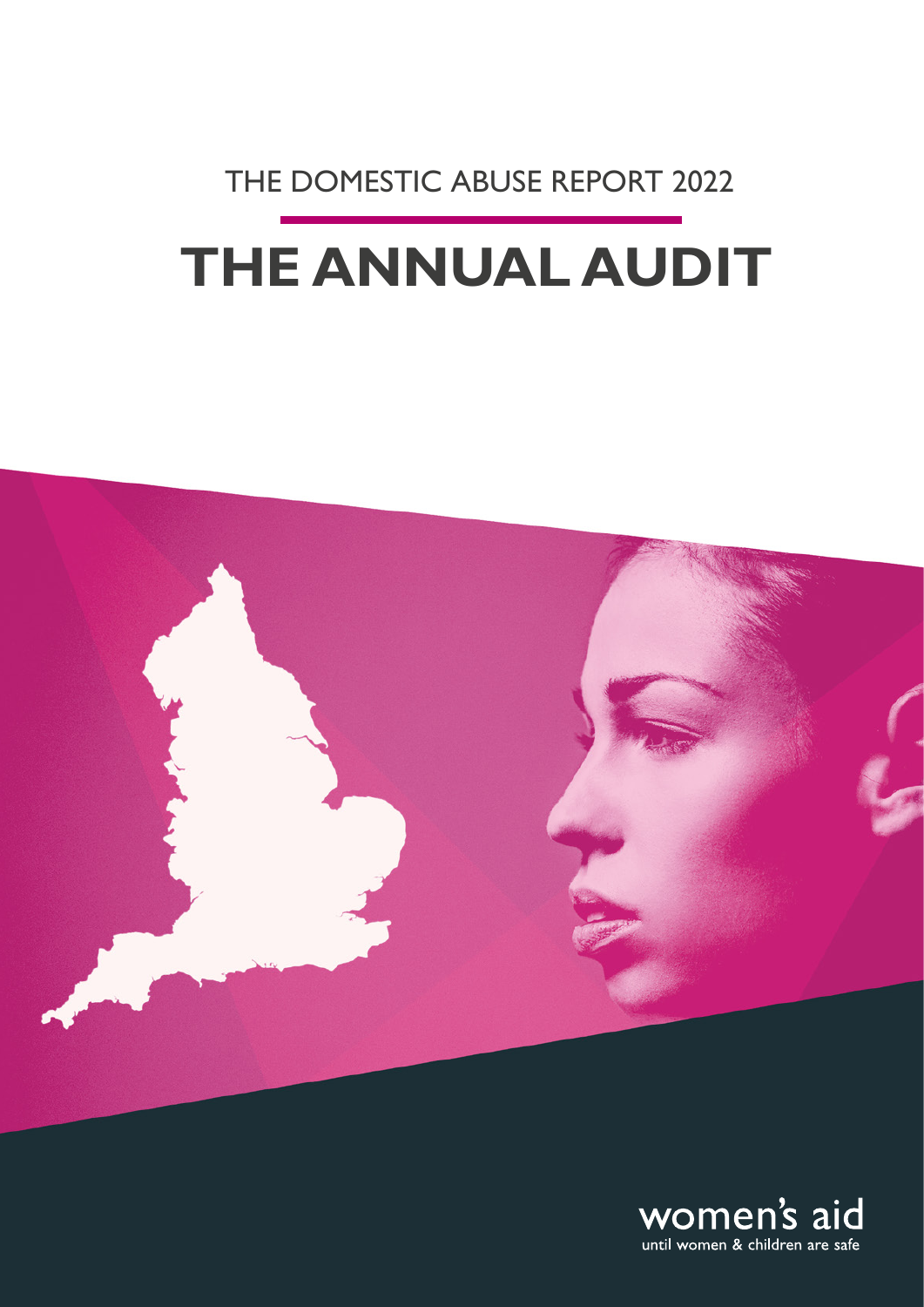#### **Authors**

**Lizzie McCarthy, Maia Samuel** and **Hannah Williams,**  Women's Aid

With support from the Women's Aid team

#### **Acknowledgements**

Thank you to all the domestic abuse services who have provided the vital data for this report through their use of On Track, the Women's Aid case management and outcomes monitoring database, Routes to Support (the UK violence against women and girls service directory run in partnership with Women's Aid Federation of Northern Ireland, Scottish Women's Aid and Welsh Women's Aid), and responses to the Women's Aid Annual Survey 2021.

We are grateful to the Department for Levelling Up, Housing & Communities (DLUHC) for its funding contribution to Routes to Support and the Women's Aid Annual Survey, and for its full funding of the No Woman Turned Away (NWTA) project. Thank you to London Councils for supporting additional data collection and analysis of information from London refuges on provision and use of refuge services. To read about London Councils' grants funding and the work of some of the groups they support please visit [www.londoncouncils.gov.uk/services/grants](http://www.londoncouncils.gov.uk/services/grants)

This report was independently researched and written by Women's Aid. Thank you to the staff at Women's Aid for all their support.

**Published by:** Women's Aid Federation of England, PO Box 3245, Bristol, BS2 2EH. Women's Aid Federation of England is a registered charity in England & Wales (1054154) and a company limited by guarantee in England & Wales (3171880)

© Women's Aid 2022

#### **Please cite this report as:**

Women's Aid. (2022) *The Domestic Abuse Report 2022: The Annual Audit,* Bristol: Women's Aid.

Women's Aid is the national charity working to end domestic abuse against women and children. Over the past 47 years, Women's Aid has been at the forefront of shaping and coordinating responses to domestic abuse through practice, research and policy. We empower survivors by keeping their voices at the heart of our work, working with and for women and children by listening to them and responding to their needs.

We are a federation of over 170 organisations which provide just under 300 local lifesaving services to women and children across the country. We provide expert training, qualifications and consultancy to a range of agencies and professionals working with survivors or commissioning domestic abuse services, and award a National Quality Mark for services which meet our quality standards. We hold the largest national data set on domestic abuse, and use research and evidence to inform all of our work. Our campaigns achieve change in policy, practice and awareness, encouraging healthy relationships and helping to build a future where domestic abuse is no longer tolerated.

Our support services, which include our Live Chat Helpline, the Survivors' Forum, the No Woman Turned Away Project, the Survivor's Handbook, Love Respect (our dedicated website for young people in their first relationships), the national Domestic Abuse Directory and our advocacy projects, help thousands of women and children every year. [www.womensaid.org.uk,](http://www.womensaid.org.uk) [www.loverespect.co.uk](http://www.loverespect.co.uk)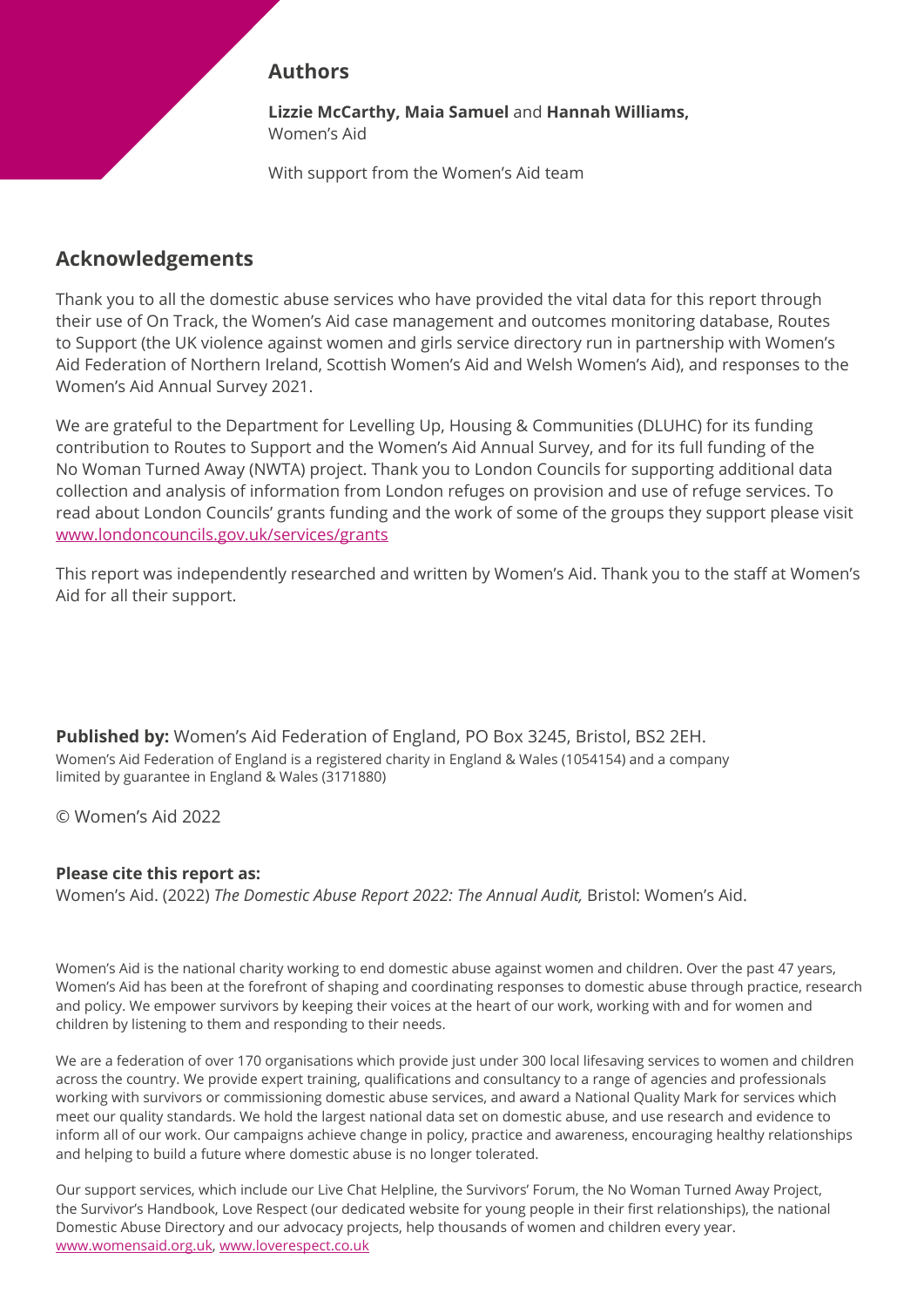## **Contents**

| <b>Foreword</b>                                                          | 5  |
|--------------------------------------------------------------------------|----|
| <b>Introduction</b>                                                      | 6  |
| Data sources used for this report                                        | 6  |
| On Track: The Women's Aid case management and outcomes monitoring system | 6  |
| Routes to Support                                                        | 7  |
| Women's Aid Annual Survey 2021                                           | 7  |
| <b>Section 1: the service users</b>                                      | 9  |
| About our sample                                                         | 9  |
| Key findings                                                             | 10 |
| 1.2 Age                                                                  | 12 |
| 1.3 Children                                                             | 13 |
| 1.4 Disability                                                           | 14 |
| 1.5 Sexual orientation and gender identity                               | 15 |
| 1.6 Ethnicity                                                            | 16 |
| 1.7 Nationality and citizenship                                          | 17 |
| 1.8 Experiences of abuse                                                 | 19 |
| 1.9 Support needs                                                        | 22 |
| <b>Section 2: The provision of services</b>                              | 24 |
| Key findings                                                             | 24 |
| 2.1 Who are the service providers?                                       | 26 |
| 2.2 Specialist support for women experiencing additional inequalities    | 28 |
| 2.3 Types of services                                                    | 30 |
| 2.4 Refuge services and spaces                                           | 32 |
| 2.5 Service capacity and demand for support                              | 37 |
| 2.6 Dedicated services for children and young people                     | 40 |
| 2.7 Services for men                                                     | 41 |
| <b>Section 3: The work of support services</b>                           | 43 |
| Summary of key findings                                                  | 43 |
| 3.1 Impact of the Covid-19 pandemic                                      | 44 |
| Challenges related to the pandemic                                       | 44 |
| Impact of the pandemic on demand                                         | 48 |
| New doors opening during the pandemic                                    | 50 |
| 3.2 Challenges during 2020-21                                            | 53 |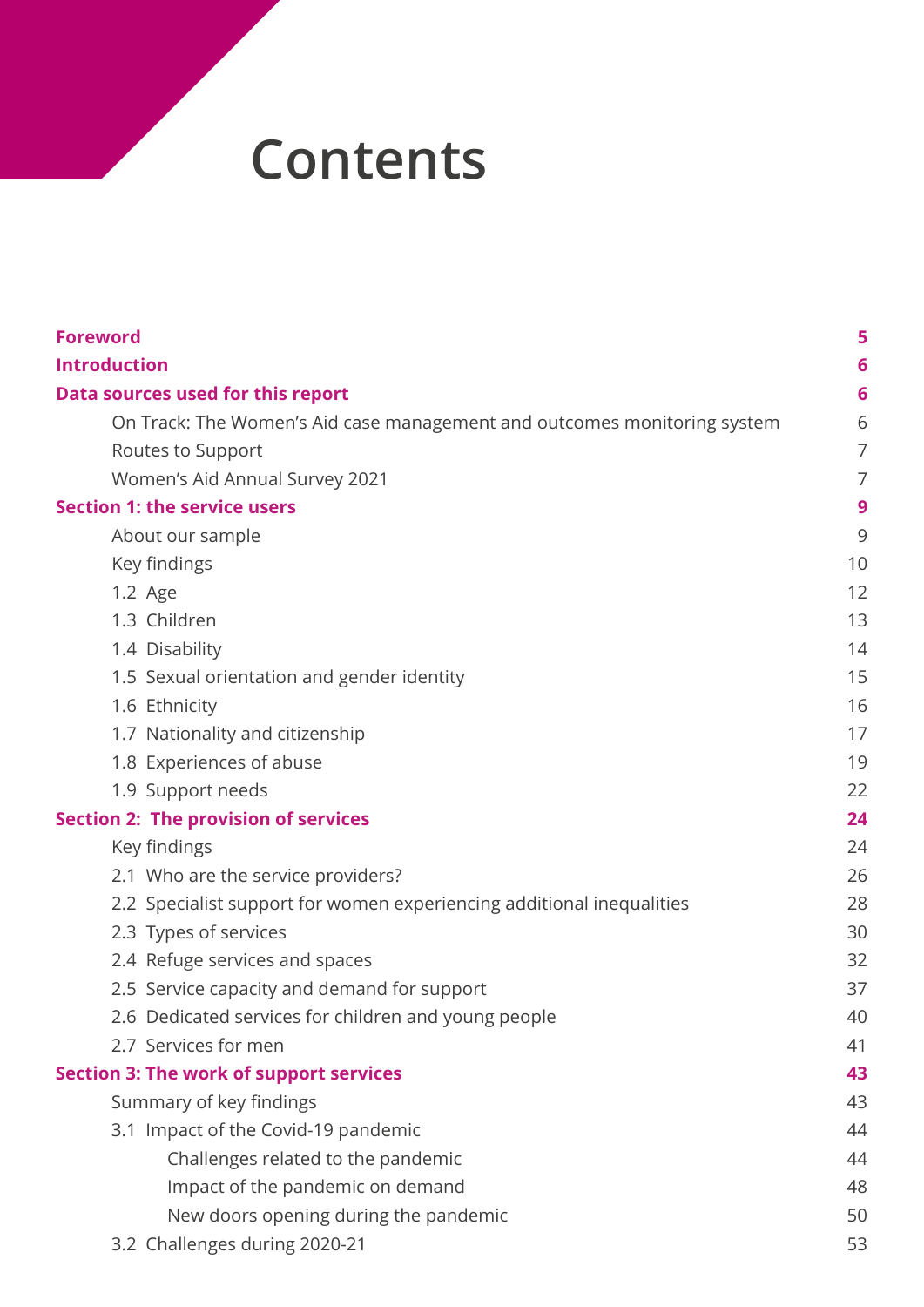# **Contents** (continued)

| Funding challenges during 2020-21                             | 53 |
|---------------------------------------------------------------|----|
| Barriers to accepting referrals                               | 53 |
| 3.3 Achievements in 2020-21                                   | 56 |
| 3.4 Funding sources - domestic abuse services                 | 58 |
| Working without dedicated funding                             | 58 |
| Police and Crime Commissioner Funding                         | 61 |
| <b>Clinical Commissioning Group Funding</b>                   | 62 |
| Local authority funding for refuge provision                  | 63 |
| Local authority funding for CBS provision                     | 66 |
| 3.5 Early implementation of the Statutory Duty                | 67 |
| Local discussions about the new statutory duty                | 67 |
| Funding allocation                                            | 68 |
| Clarification about future funding arrangements               | 69 |
| Local authority needs assessment                              | 69 |
| Strategy for delivering the statutory duty                    | 70 |
| Local Partnerships Boards                                     | 70 |
| <b>Conclusion</b>                                             | 73 |
| <b>Appendix 1: Glossary</b>                                   | 75 |
| <b>Appendix 2: Methodology</b>                                | 76 |
| Section 1: The service users                                  | 76 |
| Section 2: The provision of services                          | 76 |
| Section 3: The work of support services                       | 77 |
| <b>Appendix 3: Definitions of service types</b>               | 78 |
| Accommodation                                                 | 78 |
| Community-based services (CBS)                                | 78 |
| Open access services                                          | 79 |
| Recovery work                                                 | 79 |
| Dedicated children and young people's service                 | 79 |
| Other                                                         | 79 |
| <b>Appendix 4: Women's Aid Annual Survey 2021 respondents</b> | 80 |
| <b>References</b>                                             | 81 |
|                                                               |    |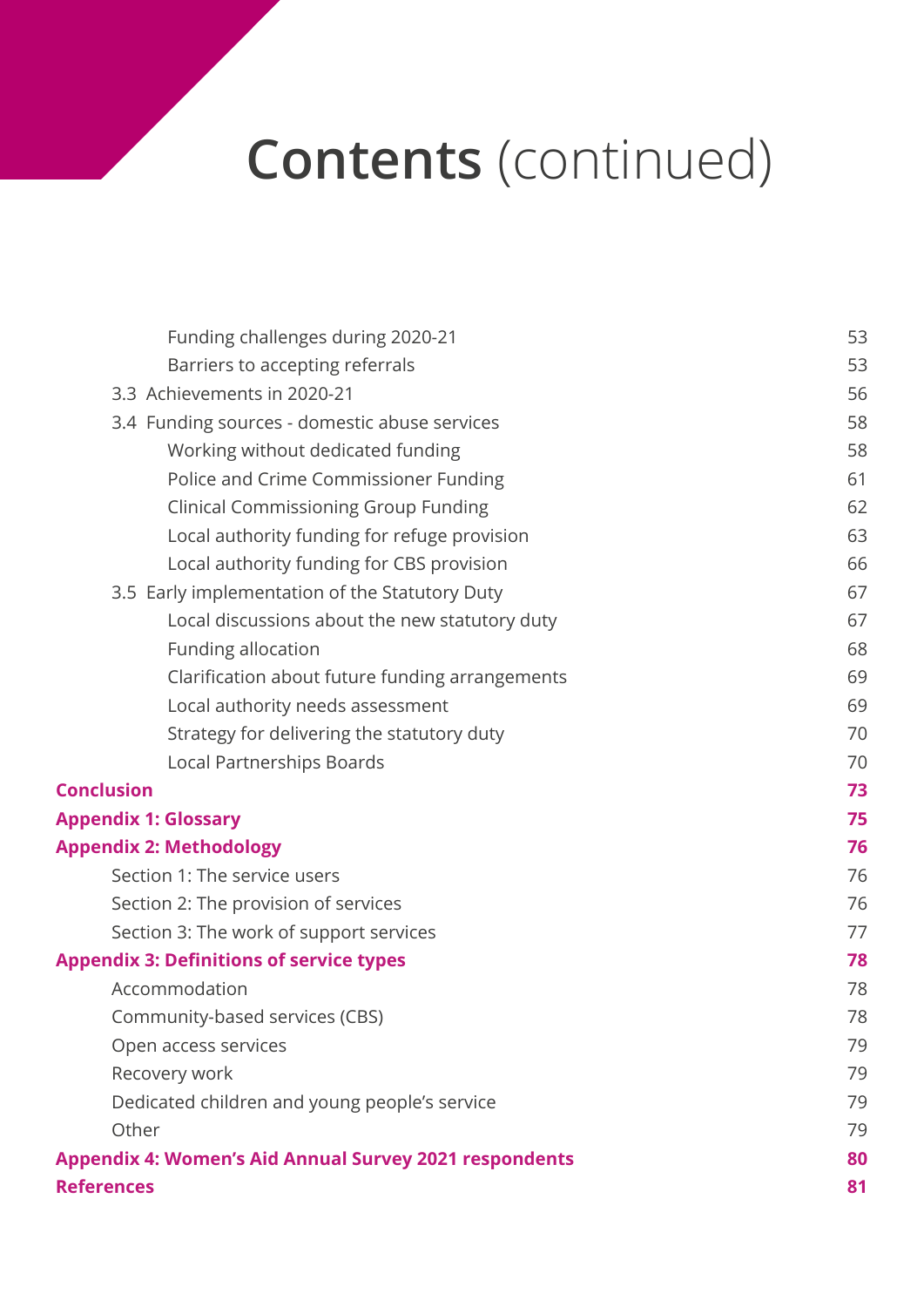## **Foreword**

**Farah Nazeer**

Chief Executive, Women's Aid Federation of England

<span id="page-4-0"></span>![](_page_4_Picture_1.jpeg)

Reading through this report renews the awe I have for the work done by domestic abuse services.

The number of women and children supported in 2020-21 is staggering, an estimated 10,809 women and 11,890 children supported in refuges, and an estimated 124,044 women and 148,852 children received community-based support in England.

The challenges in 2020-21 were many, some pre-existing and some new. When the pandemic started and related restrictions came into force, services had to adapt quickly to remote working, cope with staff absences, modify communal spaces to try to prevent the spread of Covid-19, and quickly find the funds to purchase PPE, extra cleaning materials and home-working equipment. Staff and volunteers have continued to go above and beyond to be there for survivors in these extremely challenging circumstances. When faceto-face community work wasn't possible, they started online and telephone-based support. As well as Women's Aid's national Live Chat service, there are now many local remote services supporting survivors online (we recorded 28 local services running an online chat service on 1st May 2021). A network of services driven by compassion and determination that we should be proud of, whilst we regret it needs to exist in the first place.

The main focus of this report is the financial year 2020-21 (from April 2020 to March 2021). The Domestic Abuse Act 2021 received Royal Assent just after the end of this period, in April 2021, and introduced a new statutory duty to provide safe accommodation (with associated funding) for

victims of domestic abuse, including children. Early feedback from domestic abuse services suggests that there is considerable variation in how this duty is being implemented in different local areas. It is too early to reach conclusions about the impact of this statutory duty on sector funding however - and it must be noted that this funding is not applicable to community-based support. Our report next year should have more information on the impact of the duty.

Emergency public funding made available to domestic abuse services has certainly helped keep services running during the pandemic and is likely behind the welcome increase in refuge spaces in England. The number of spaces in refuge services increased by 354 (from May 2020 to May 2021) and this is the highest annual increase seen in recent years. However, demand for support remains high and the number of refuge spaces still falls far short of what is recommended by the Council of Europe (a 24.2% shortfall). The absence of long-term, sustainable funding also remains a big concern for domestic abuse services.

The work to end violence against women and girls and to shift societal attitudes remains as prescient as ever. Despite all the challenges thrown their way in 2020-21, professionals and volunteers working in domestic abuse support sector have shown themselves to be resilient, resourceful and, above all, committed to meeting the needs of domestic abuse survivors. They are the hidden heroines of the pandemic. One domestic abuse service responding to our annual survey, reflected on their staff team's attitude and work in 2020-21 with the following words: "WE WERE INCREDIBLE!" I whole-heartedly agree.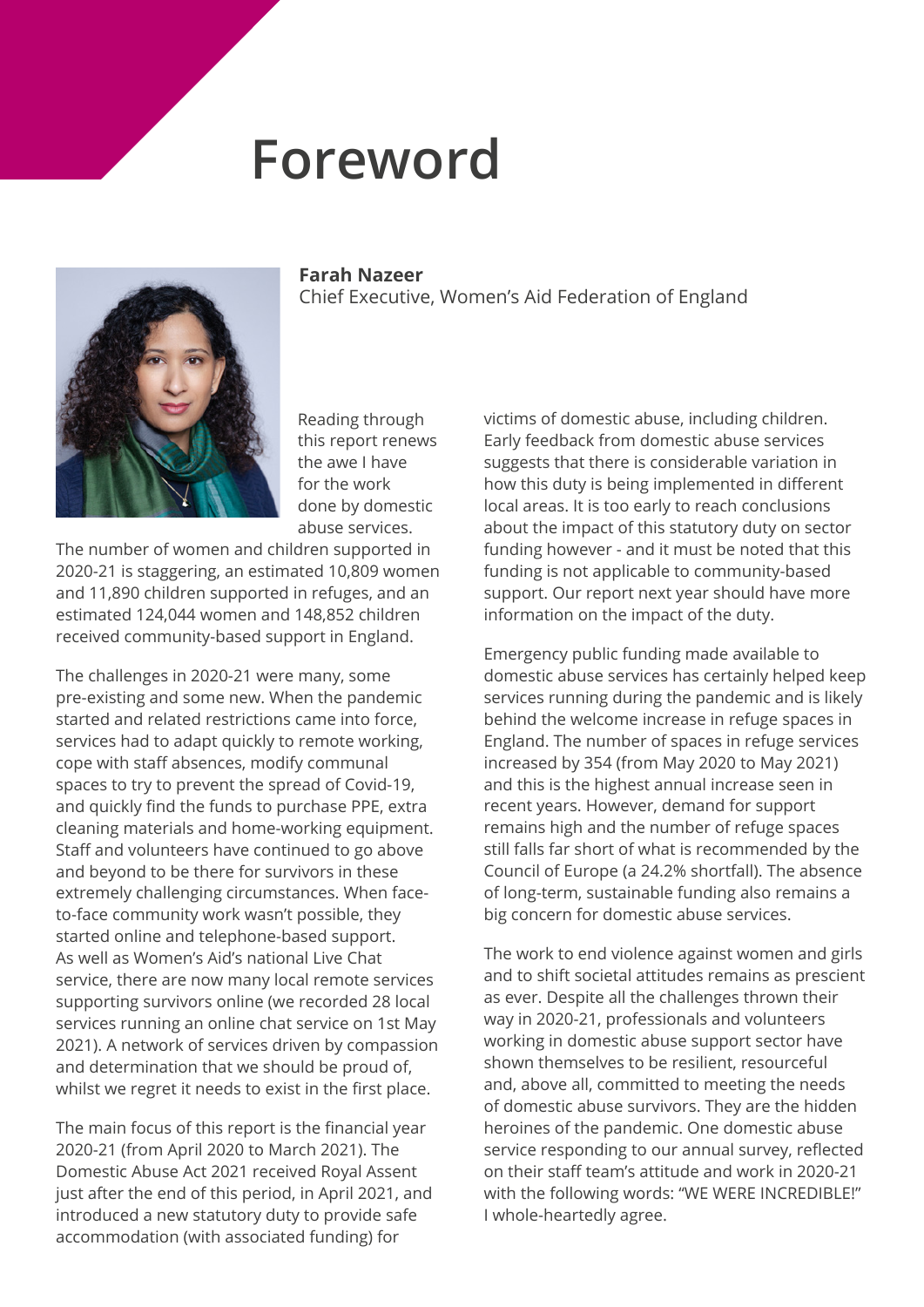# **Introduction**

<span id="page-5-0"></span>This report is the 2022 edition of Women's Aid's yearly publication on the provision, usage and work of domestic abuse services in England. We primarily examine the financial year 2020–21, but have also included information about the early implementation after April 2021 of the new statutory duty to provide support for victims of domestic abuse, including children, within safe accommodation<sup>1</sup>. The Women's Aid data sources used in this report are On Track, Routes to Support and the Women's Aid Annual Survey 2021. This report answers the following key research questions:

- 1. What are the needs and experiences of survivors accessing domestic abuse support services?
- 2. What is the scope and nature of domestic abuse service provision in England?
- 3. What impact has Covid-19 had on the usage and provision of domestic abuse services in England?
- 4. What challenges are domestic abuse support services facing, how many of them are commissioned by a local authority and what work are they most proud of?
- 5. What has been the initial impact of the statutory duty on refuges services?

Copies of all editions of The Domestic Abuse Report can be downloaded for free online at: **[www.womensaid.org.uk/e](http://www.womensaid.org.uk/research-and-publications/the-domestic-abuse-report)vidence-hub**

## Data sources used for this report

#### **On Track: The Women's Aid case management and outcomes monitoring system**

On Track provides local domestic abuse services with a case management and outcomes monitoring system. The system provides them with the information they need to report to funders, evaluate their services and improve their understanding of survivor's needs, while the case management tools support them to provide vital life-saving support to survivors and their children. On Track's outcomes monitoring

tools are based on the Imkaan and Women's Aid Outcomes Framework. On Track's outcomes monitoring tools are based on the Imkaan2 and Women's Aid Outcomes Framework. Imkaan uses this framework in their case management system, Synthesis, which centres the work of 'by and for' expert organisations for Black and minoritised women.

On Track is used by over 85 local service providers throughout England as well as being used by our own Live Chat and email support services, and the No Woman Turned Away project. Every region

**<sup>1</sup>** Introduced through Part 4 of the Domestic Abuse Act 2021

**<sup>2</sup>** <https://www.imkaan.org.uk>: "We are the only UK-based, second-tier women's organisation dedicated to addressing violence against Black and minoritised women and girls i.e. women which are defined in policy terms as Black and 'Minority Ethnic' (BME)."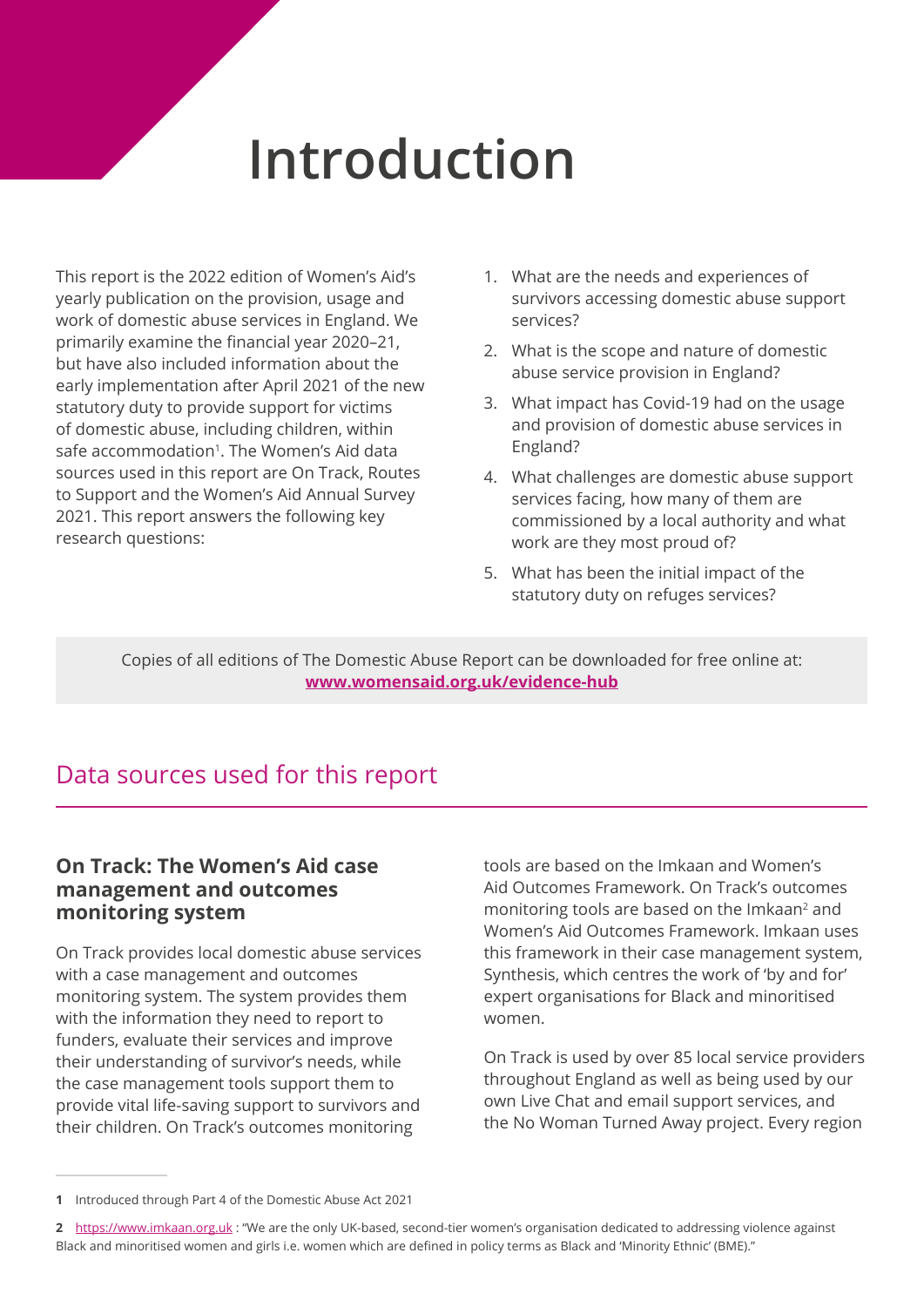<span id="page-6-0"></span>in England is represented by the organisations contributing data to On Track.

Through the information they collect in their daily work, services contribute to an anonmyous national dataset which is held by Women's Aid. At the time of writing (July 2021) On Track contains information on 138,225 survivors who have accessed domestic abuse services since the system was launched on 1st April 2016.

On Track's national data includes a range of information about survivors' journeys, both for adults and for children and young people accessing domestic abuse support services. On Track records data on referral patterns, experiences of abuse, support needs, survivor demographics, support provided, outcomes, feedback and negative experiences of external services (e.g. housing, legal services, local authority safeguarding, NHS, police).

#### **Routes to Support**

Routes to Support is the UK violence against women and girls directory of services and refuge vacancies, run in partnership by Scottish Women's Aid, Welsh Women's Aid, Women's Aid Federation of England and Women's Aid Federation of Northern Ireland. Routes to Support is part funded by the Department for Levelling Up, Housing and Communities. The resource provides violence against women and girls services with 24-hour access to information that supports their work. Sophisticated search tools can identify the most suitable service for the women, children and men they are supporting. It facilitates referrals through national, regional and local helplines as well as between local services, and has been an integral part of the work of the domestic abuse sector since its creation in 2003.

During the year 2020-21 there were 178,922 logins to the site by staff at domestic abuse support services in England alone, demonstrating how widely it is used. The directory gives Women's Aid comprehensive data on the full range of

all domestic abuse services including, but not limited to, those run by Women's Aid members. This includes information about the types of domestic abuse services provided, the number of bedspaces available in refuge services, the people supported by these services and changes to provision over time. The directory is updated on a rolling basis by dedicated staff at Women's Aid, meaning each entry is fully updated every year in addition to any updates received from services during the year. Entries are added and removed throughout the year as providers change.

#### **Women's Aid Annual Survey 2021**

This survey was sent in June 2021 (with a deadline in early July) to all domestic abuse services in England which run both or one of refuge and/ or community-based support (CBS) services. Respondents were self-selecting. We received responses from 81 organisations who were running 154 service entries on Routes to Support. This gives a response rate of 38.0%<sup>3</sup>. Of these 81 respondents:

- $\triangleright$  63 responded that they ran refuge services (12 indicated that they did not, and six did not respond to the question)
- $\triangleright$  58 responded that they provided communitybased services (13 indicated that they did not, and ten did not respond to this question)

This year the survey asked questions about the impact of the Covid-19 pandemic, key challenges and achievements, how services were funded in 2020-21, and the initial impact of the statutory duty to provide support for victims of domestic abuse, including children, within safe accommodation.

To find out more about Women's Aid's evidence base, including On Track and Routes to Support, and how they might support you visit our online Evidence Hub at [www.womensaid.org.uk/evidence-hub](http://www.womensaid.org.uk/evidence-hub)

**<sup>3</sup>** 154 out of 405 services responded.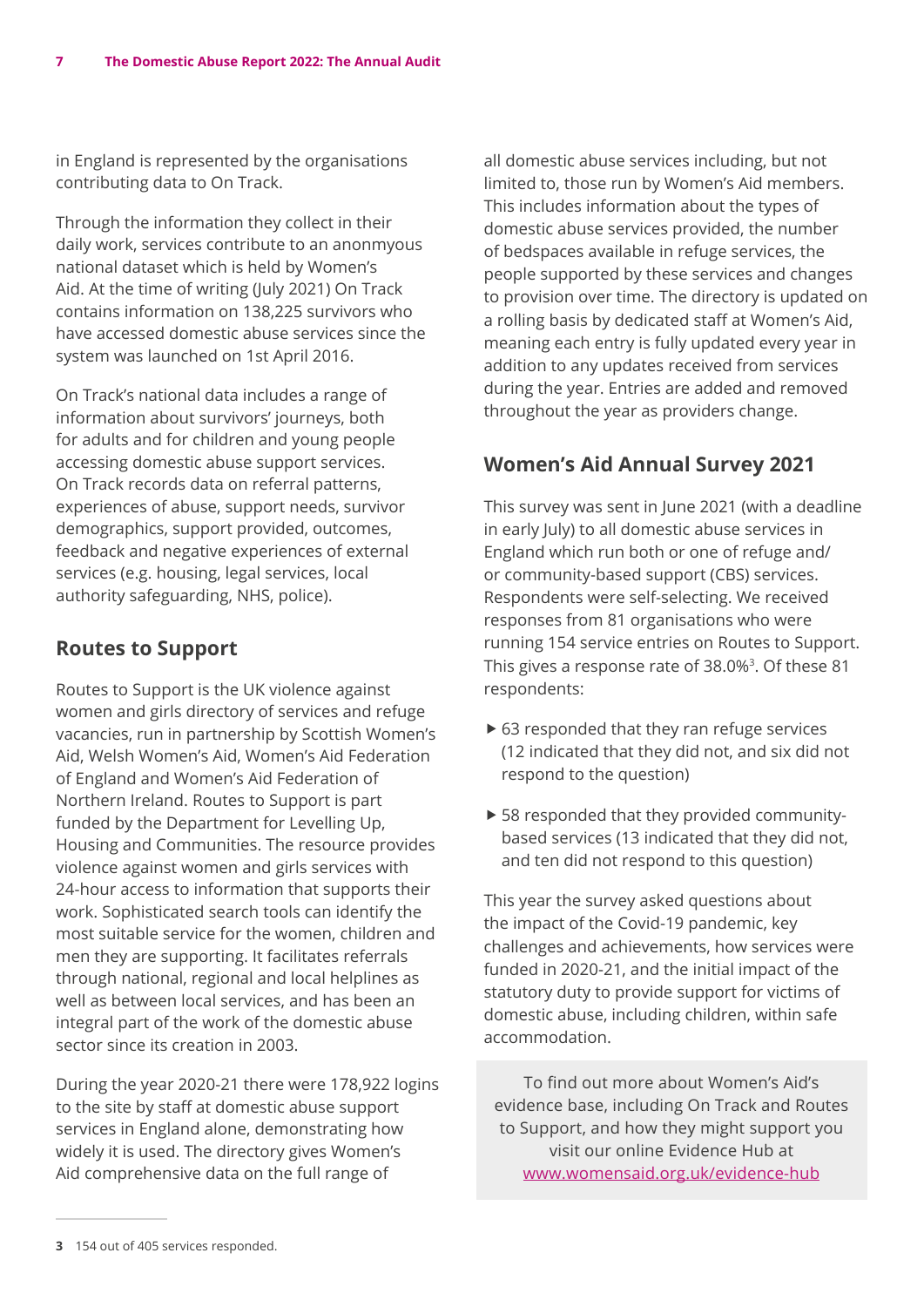# **1.1** Key Findings

## **Women and children supported (estimated) 2020-21**

![](_page_7_Figure_2.jpeg)

![](_page_7_Picture_3.jpeg)

Less than **half of refuge vacancies** posted on Routes to Support from April 2019 to March 2020 could accommodate a woman with **two children**.

![](_page_7_Picture_5.jpeg)

 Less than **one in five** could accommodate a woman with **three children**.

Only **6.3%** of all vacancies posted on Routes to Support in 2020-2021could consider women who had **no recourse to public funds**.

![](_page_7_Picture_9.jpeg)

![](_page_7_Picture_10.jpeg)

The **length of abuse** experienced by domestic abuse service users ranged from **less than a month** to **66 years**.

The average was **six years**. **years**

**87.7%** of organisations responding to our annual survey reported that Covid-19 had **affected demand** for their services.

Of these organisations, **84.5%** told us that **demand** for the support they offer had **increased**.

**For further details, including sample sizes, please see the main report.**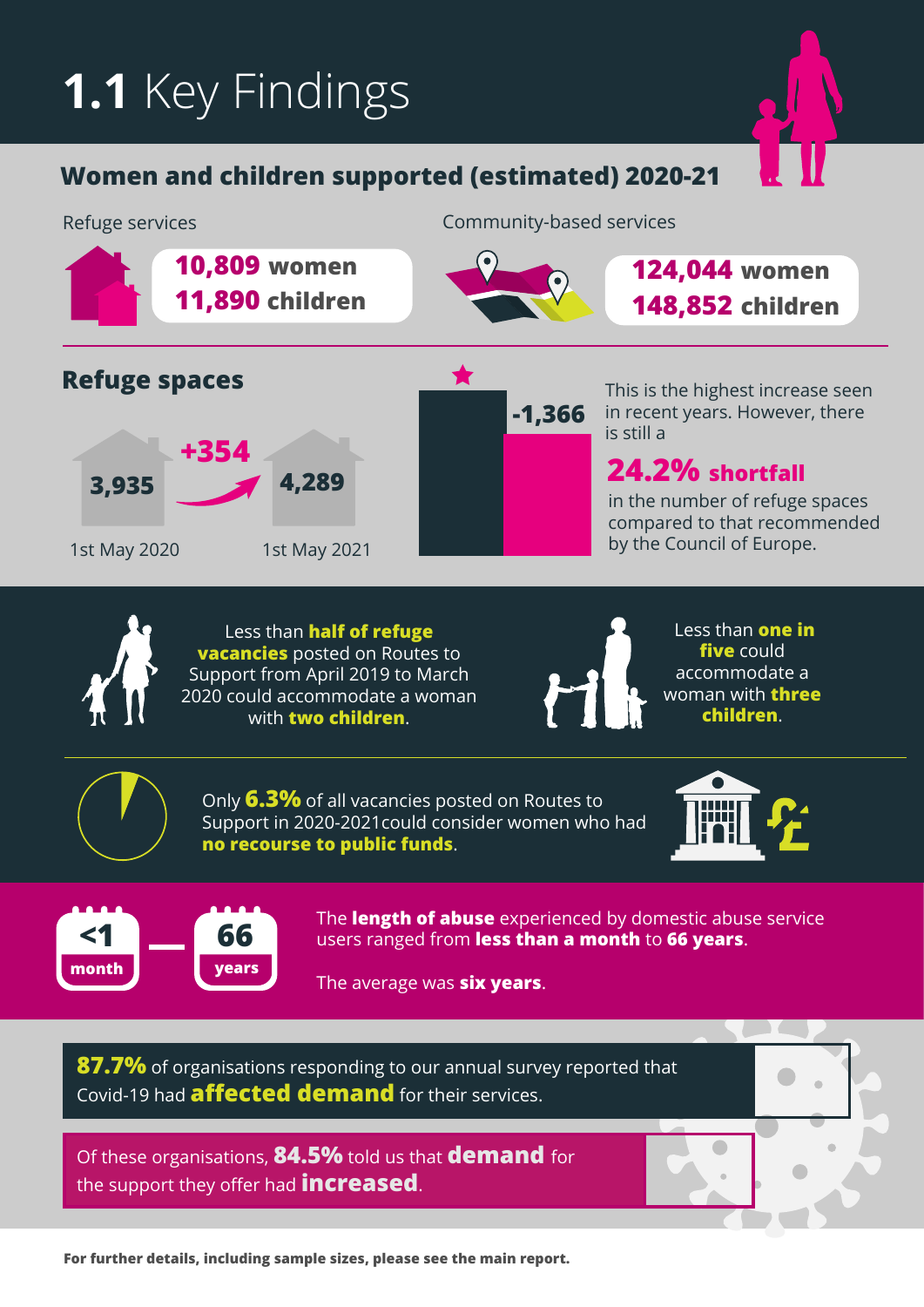## <span id="page-8-0"></span>**Section 1:**  the service users

## About our sample

The first section of this report details who accessed the domestic abuse support sector (the service users) in the year 2020-21 by looking at survivors and their needs and experiences. This is done by analysing data from a sample of 34,860 female survivors recorded on On Track who finished a period of support from services using the system during the year 2020-21 from domestic abuse services using On Track. Of these:

- ▶ 3,274 survivors accessed refuge services;
- ▶ 31,586 survivors accessed community-based support (CBS) services<sup>4</sup>.
- Some survivors used both refuge and CBS services during the year, so the sum of the two figures above is more than the total sample.

Throughout the analysis presented here, we show information across the whole sample of 34,860 women (each woman represented only once even where she accessed more than one service type<sup>5</sup>). We only highlight comparative demographics between refuge and CBS services where there is a noteworthy difference in the results.

Women and children escaping abuse come from all backgrounds, have a diverse range of experiences, and require support that meets their needs. This report presents demographic information on service users. It does not set out to explain or analyse the needs and experiences of different groups of women. However, we know that for many women and girls, their experiences and support journeys will be shaped by multiple, often intersecting, inequalities, and the Covid-19

pandemic has highlighted more than ever the stark impact of these inequalities (Imkaan, 2020; Runnymede, 2020; Sisters of Frida, 2020).

We are looking at women who have successfully accessed support services. There are many survivors of domestic abuse who, for a variety of reasons, are unable to access specialist help, or are delayed in doing so for a long time. If we were to look at a profile of support needs and demographic background for these survivors, it would likely be different to that of the survivors in our sample from On Track. This is because accessibility is about more than just availability of space in a refuge or a place in a CBS service; when looking at whether provision meets need, we need to consider whether services that are available can meet the needs of diverse women. As Section 2 of this report shows, not all services are resourced to provide for women with specific support needs such as substance use, mental health support, communication or accessibility/mobility; or to accommodate a service user's children and any support and access needs the children may have. This includes the needs of minoritised women and children whose experiences will have been shaped by multiple forms of oppression and discrimination.

Women's Aid's No Woman Turned Away project has consistently found that the most minoritised women tend to face the greatest barriers in their search for refuge provision, with intersecting structural barriers and inequalities (such as poor agency responses or exclusion on the basis on immigration status) impacting on women's ability to access appropriate safety and protection (Women's Aid, 2021a).

**<sup>4</sup>** Community-based services include floating support, outreach, IDVA and advocacy services

**<sup>5</sup>** It is important to note that this only applies where a woman has accessed more than one service in the same organisation. The data provided from each organisation is independent and therefore if a woman accessed different services from different organisations she would be counted twice in our analysis.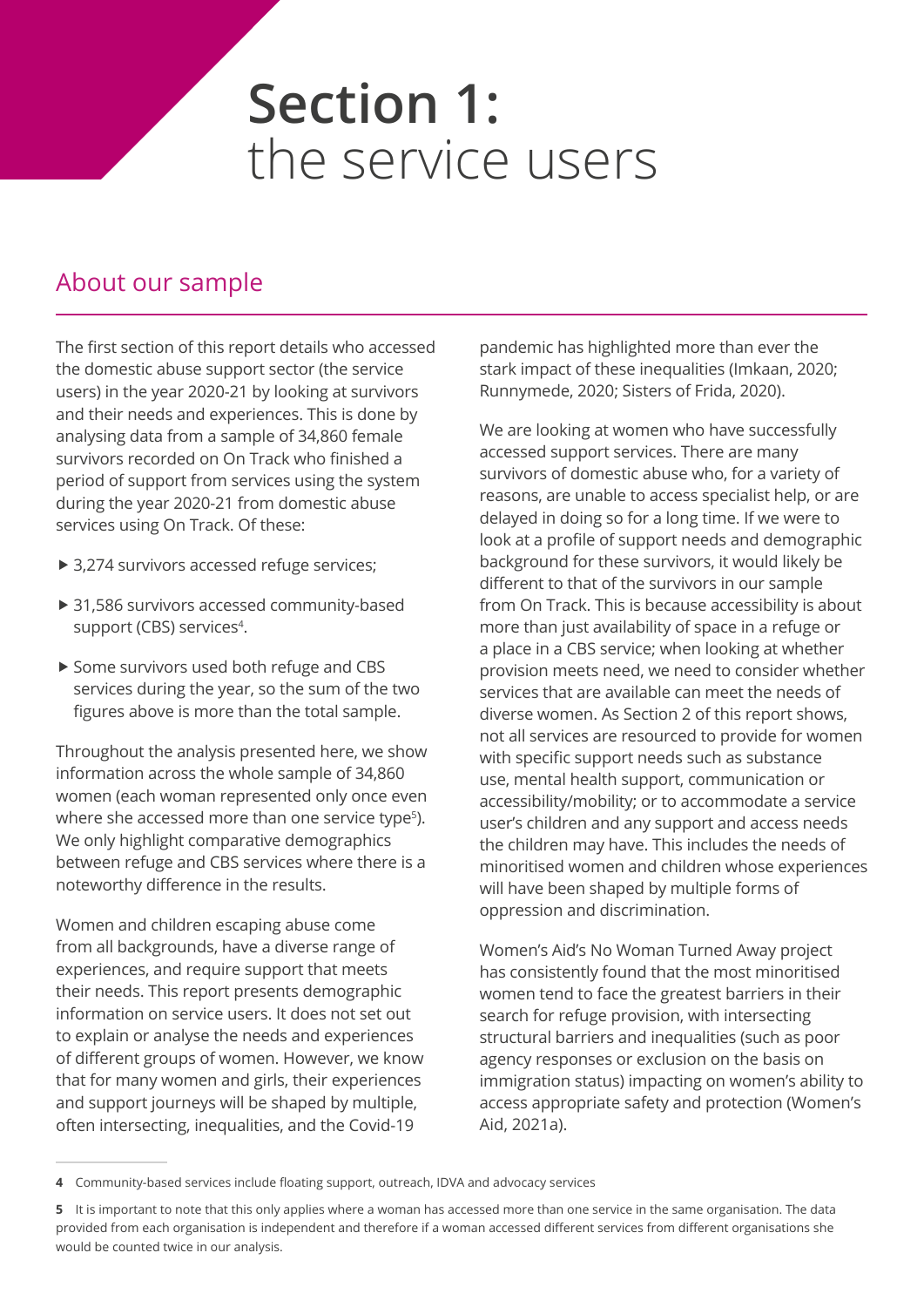## <span id="page-9-0"></span>Key findings

Our analysis of national On Track data gives us the following key findings. Our sample was 34,860 survivors (supported by 71 organisations running

199 domestic abuse services in England and using On Track during 2020-21).

- **1.** Most women accessing services have children:
- ▶ 60% of service users in community-based services (CBS) services had children<sup>6</sup> and 5.9% were pregnant<sup>7</sup>.
- ▶ 59.7% of women in refuge services had children $8$  and 7.3% were pregnant $9$ . There were 42,598 children of service users in the sample, averaging 1.2 children per service user across all services.

**2.** Immigration status and the associated challenges in accessing benefits continue to be significant barrier for women who are trying to access support:

▶ 30% (1,223) of those who weren't British nationals did not have access to public funds and 9.5% did not know if they had recourse to public funds.

**3.** Abuse can take a range of different forms and can last for a significant length of time:

- $\blacktriangleright$  The length of abuse experienced ranged from less than a month to 66 years; the average was six years<sup>10</sup>.
- $\triangleright$  88% of a sub-sample of service users<sup>11</sup> had experienced emotional abuse and 66.6% had experienced jealous or controlling behaviour.
- ▶ 37.6% of service users disclosed having support needs around their mental health; for service users in CBS, this was 36.3% and for those in refuge services this was higher at 49.2%.

- **9** Declined=0%; Don't know=2.6; Not asked= 1.1%
- **10** Base (n=12350); Those who are experiencing/ have experienced abuse within the last year

**11** From sub-sample of 25,988 community-based and refuge service users within the overall sample of 34,860 for whom an abuse profile on current abuse is available

**<sup>6</sup>** Missing data unknown

**<sup>7</sup>** Missing data= 0.1%; Declined to answer= 0.1%; Don't know= 10%; Not Asked= 3.8%

**<sup>8</sup>** Missing data unknown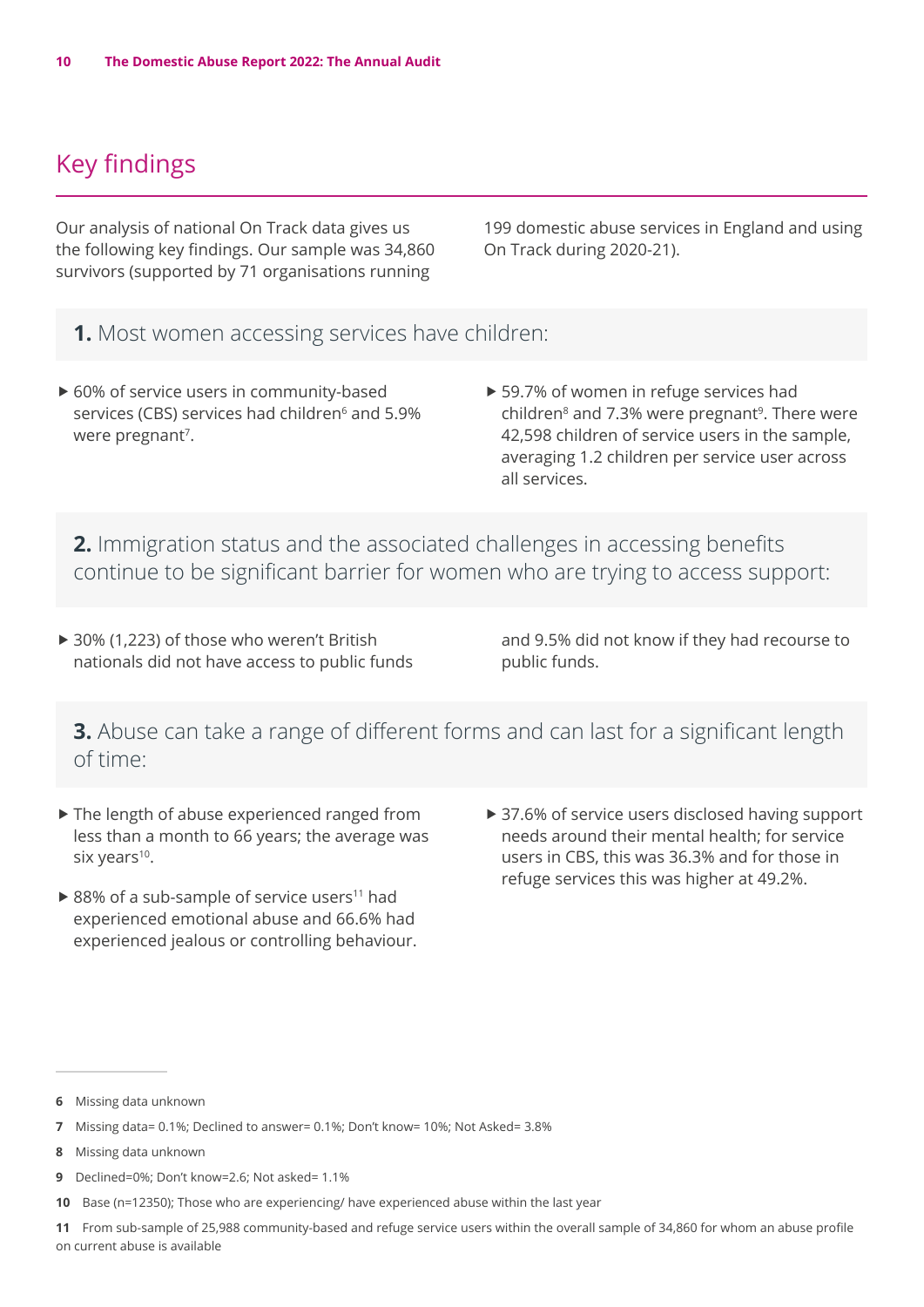**4.** Domestic abuse continues to be gendered:

 $\triangleright$  94.3% of perpetrators were male<sup>12</sup>.

**5.** The need for mental health support continues to be prevalent:

- ▶ 37.6% of service users had support needs around their mental health<sup>13</sup>.
- $\triangleright$  35.1% of service users in a sub-sample of 31,395 abuse profiles<sup>14</sup> reported feeling depressed or

having suicidal thoughts as a result of the abuse. In CBS, this was 34.0% of service users and in refuge services the percentage was much higher at 45.6%.

#### **Note on comparisons**

This report presents data on service users under many of the same categories presented in the previous report, *The Domestic Abuse Report 2021: The Annual Audit*. Although this may appear to show change over time, we cannot be confident that we are measuring change over time in service user profiles; rather, we are measuring difference between two samples of service users. With more organisations joining On Track the sample is changing year on year. Although we are consistent with our methodology and analysis, we cannot be sure that differences between them are the result of change due to time passing rather than other factors, for example structural inequalities faced by minoritised people, and differences in representation of minoritised people in each sample.

**<sup>12</sup>** These are the perpetrators recorded on On Track in cases of domestic abuse against female service users. Information about perpetrators was recorded in 29, 841 cases, there was not a perpetrator(s) recorded for every service user and some service users had multiple perpetrators recorded. Service users where no alleged perpetrator recorded: 5046. These are the perpetrators recorded on On Track in cases of domestic abuse against female service users. Information about perpetrators was recorded in 29, 841 cases, there was not a perpetrator(s) recorded for every service user and some service users had multiple perpetrators recorded. Service users where no alleged perpetrator recorded: 5046.

**<sup>13</sup>** Missing data= 0.3%; Declined to answer= 0.2%; Don't know= 12.6%; Not asked= 4.6%

**<sup>14</sup>** A sub-sample of 31,395 abuse profiles (3,194 refuge and 28,201 CBS), includes both historic and current abuse.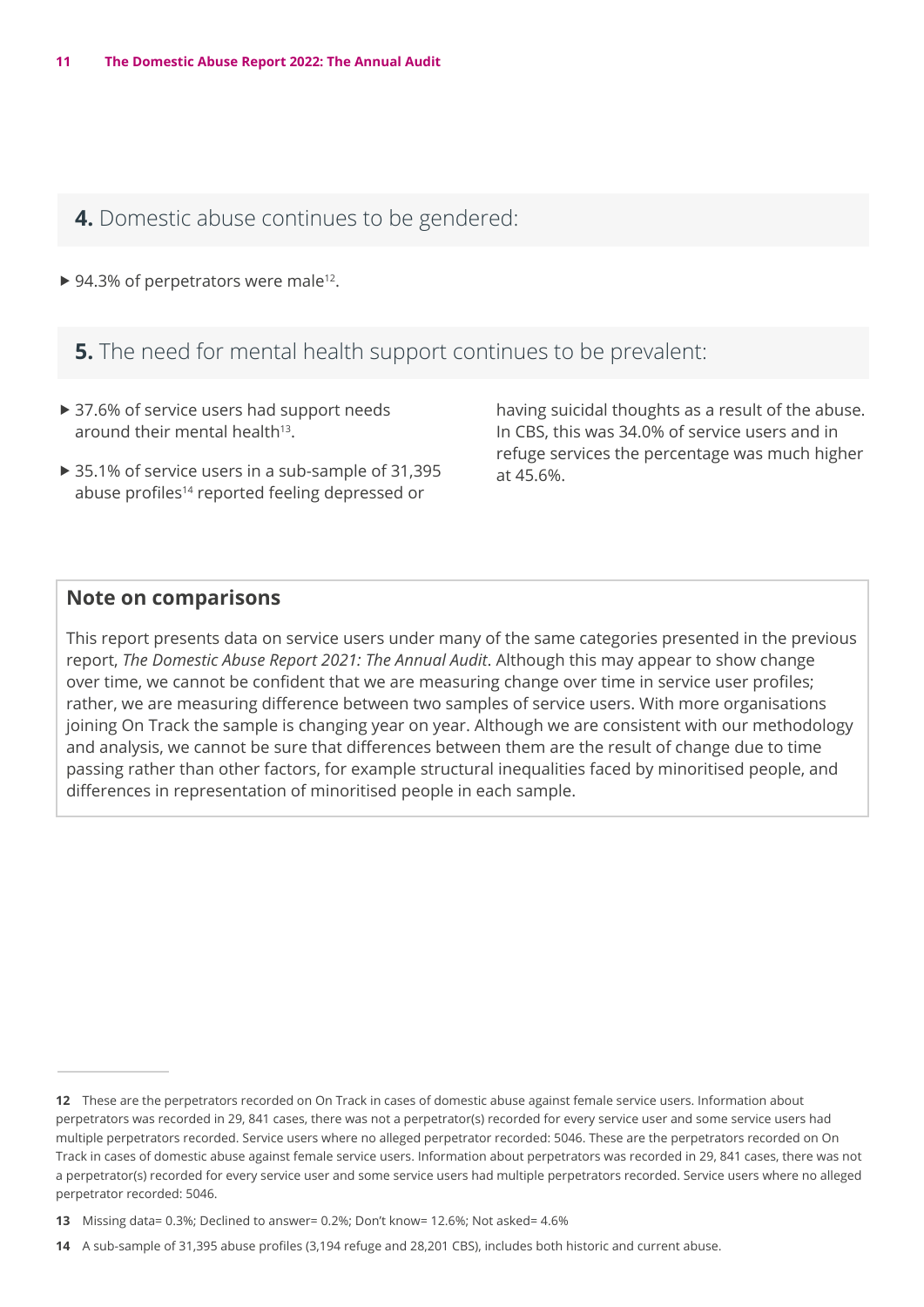## <span id="page-11-0"></span>1.2 Age

- $\blacktriangleright$  The ages of survivors in our sample ranged from under 18 to over 91, with the most common age group being 31-35 years (18.3%), closely followed by 26-30 years (16.7%) and 36-40 (15.1%).
- $\triangleright$  Older women were underrepresented in the sample. Only 4.0% of service users in the total sample were 61 or over and this fell to 1.6% in refuge services. This is unlikely to reflect need, as we know that older women experience particular barriers in accessing support (Age UK, 2019). The most recent Femicide Census Report showed that between 2009 and 2018, 14% of

femicide victims were aged 66 and over. Of these, 34% were killed by intimate partners, and 25% by their sons (Femicide Census, 2020).

▶ Although the Crime Survey for England and Wales does not capture the experiences of older women, with their sample not exceeding women over the age of 74, it can be used to demonstrate that young women are an at-risk group for domestic abuse. In the year ending March 2020 women aged 16 to 19 years were significantly more likely to be victims of any domestic abuse in the last year than women aged 25 years and over (ONS, 2020).

![](_page_11_Figure_6.jpeg)

#### **Chart 1.1: Age of service users 2020-21\* (On Track)**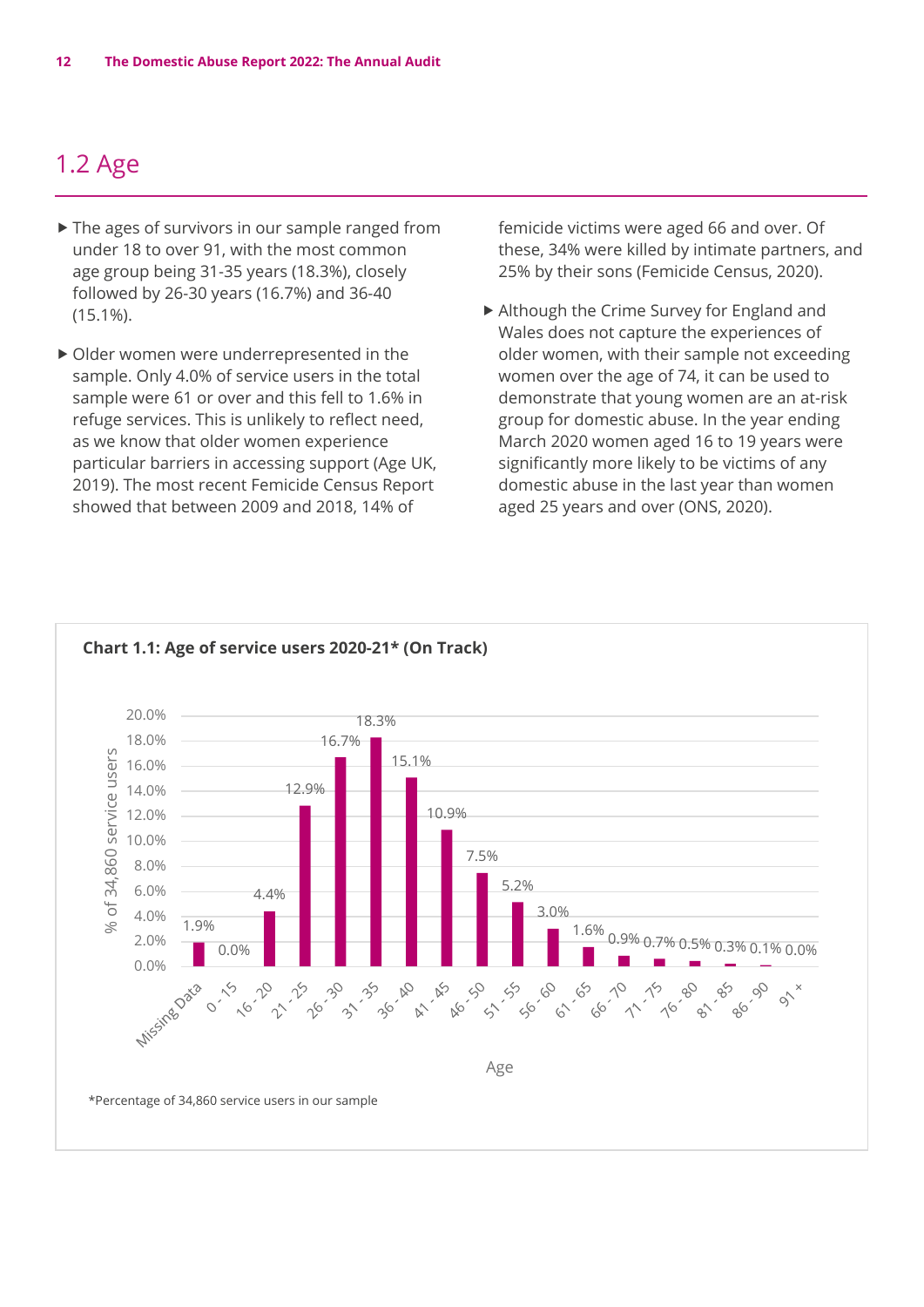## <span id="page-12-0"></span>1.3 Children

- $\triangleright$  There were 42,598 children of service users in the sample, averaging 1.2 children per service user across all services.
- $\triangleright$  60% of service users in CBS services had children<sup>15</sup> and 5.9% were pregnant<sup>16</sup>. On average there were 1.2 children per service user<sup>17</sup>.
- ▶ 59.7% of women in refuge services had children<sup>18</sup> and 7.3% were pregnant<sup>19</sup>. On average, there were 1.1 children per service  $user<sup>20</sup>$ .
- $\triangleright$  21,910 service users within the 34,860 sample had children.

![](_page_12_Figure_6.jpeg)

**15** Missing data unknown

- **16** Missing data= 0.1%; Declined to answer= 0.1%; Don't know= 10%; Not Asked= 3.8%
- **17** Missing data unknown
- **18** Missing data unknown
- **19** Declined=0%; Don't know=2.6; Not asked= 1.1%
- **20** Missing data unknown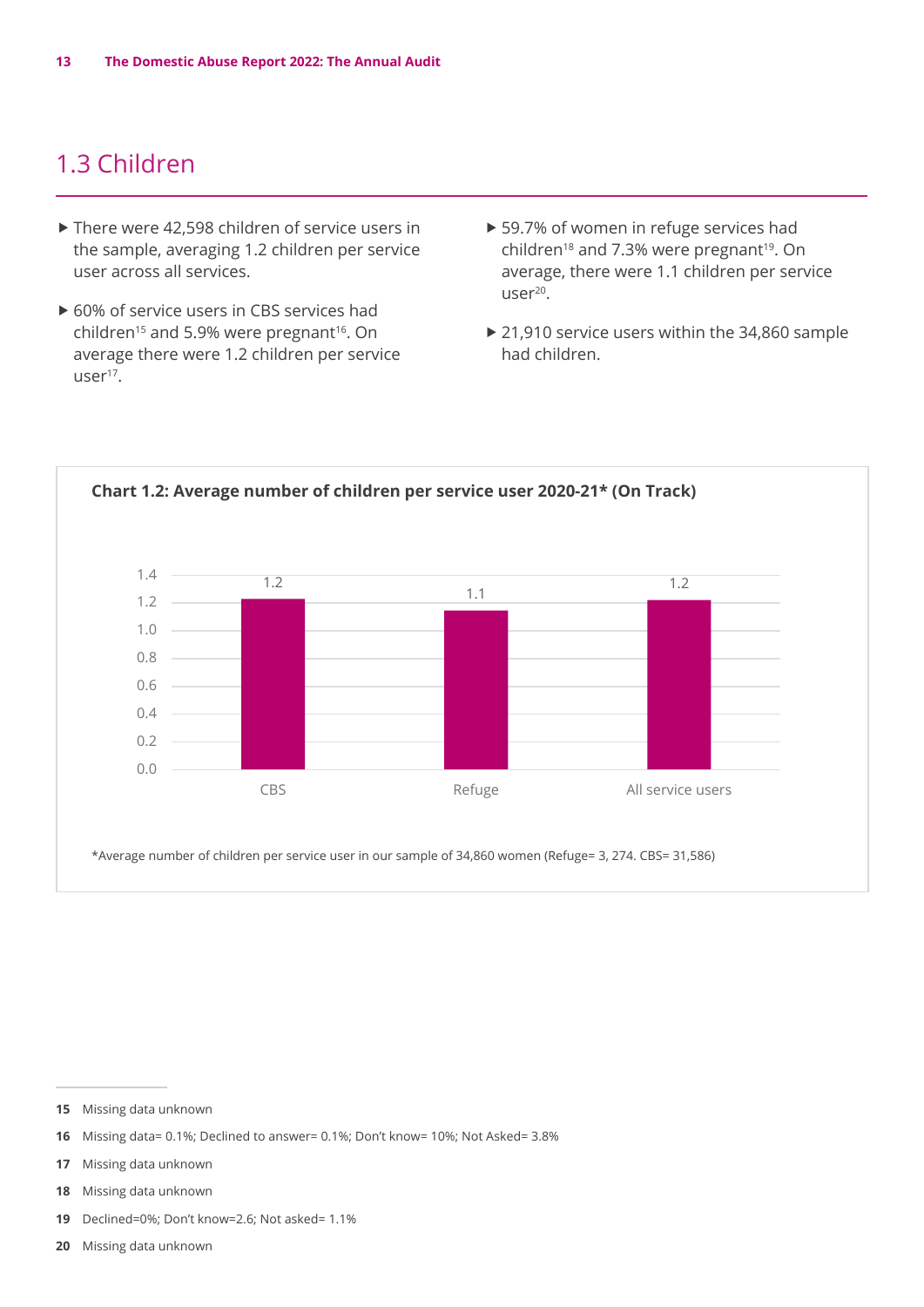## <span id="page-13-0"></span>1.4 Disability

- $\triangleright$  Overall, 24.5% of all survivors in the sample had at least one disability that they disclosed<sup>21</sup>.
- $\blacktriangleright$  In refuge services 27.5% of all service users reported having a disability; the most common disability reported amongst all service users was having a mental health condition (29.6%), and 7.4% had more than one disability.
- $\blacktriangleright$  In CBS services 24.2% of all service users were disabled; similar to refuge services, a mental health condition was the most common disability (16%) and 6.0% had more than one disability.

Women with physical disabilities make up a small percentage of women using domestic abuse services, although we know that disabled women are more likely to experience domestic abuse (14.7% of disabled women experienced domestic abuse in the last year compared to 6.0% of women who were not disabled (ONS, 2020)). Of the survivors in the sample, only 9% of women in refuge had physical disabilities, yet demand is likely be much higher than the accessible space available. As detailed in Section 2.6, only 1.2% of refuge vacancies listed on Routes to Support in 2020-21 were suitable for a woman with limited mobility and just 1.4% of vacancies could accommodate a woman requiring a wheelchair accessible space.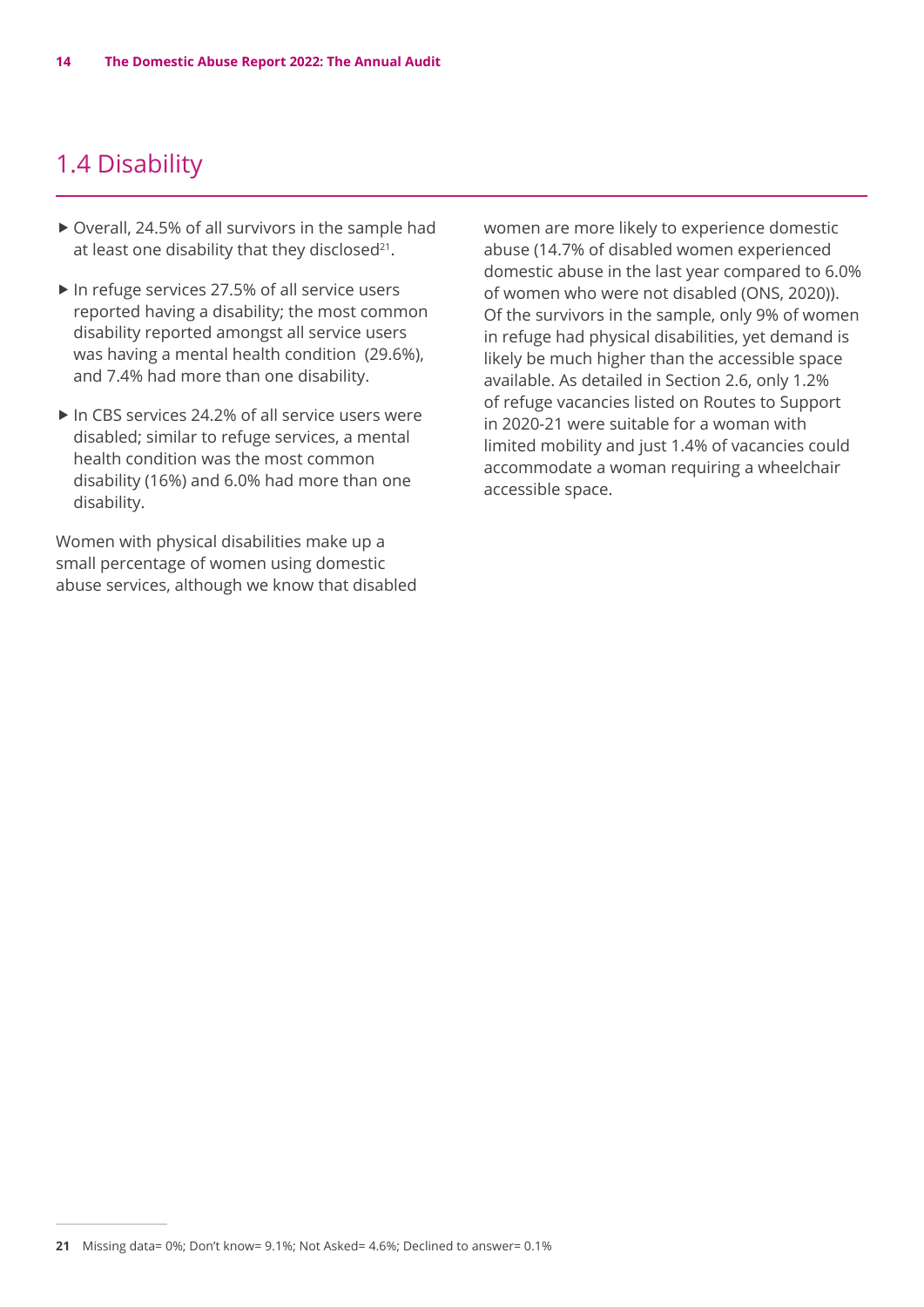## <span id="page-14-0"></span>1.5 Sexual orientation and gender identity

- ▶ 2.2% of service users overall (781) identified as lesbian, bisexual, gay, asexual, pansexual or queer22. In refuge, this number was 2.9%23 and in CBS it was  $2.2\%^{24}$ .
- $\triangleright$  0.6% of services users overall (225) were trans<sup>25</sup>.

It is important to note that 13.9% of women did not disclose or were not asked about their sexual orientation<sup>26</sup> and 10.6% did not disclose or were not asked whether they were trans<sup>27</sup>. As we know from research on LGBT+ survivors experiences of abuse, survivors experience a range of challenges in accessing support (Stonewall, 2018; Gallop, 2020), so it may be that these women did not feel comfortable disclosing or did not feel it was necessary. This is important to consider as there are only five services exclusively for LGBT+ survivors on Routes to Support.

Sexual orientation data should not be used to assume the gender of the perpetrator(s). For example, a service user may be lesbian but the perpetrator(s) may be a male intimate ex-partner or family member/members<sup>28</sup>.

![](_page_14_Figure_7.jpeg)

- **22** Missing data= 0%; Not asked= 0%; Not specified= 0%; Declined to answer= 0.4%; Don't know= 7.4%; Other= 0.1%
- **23** Don't know= 2.3%; Not asked= 5.3%; Other= 0.1%
- **24** Missing data= 0%; Not asked= 0%; Not specified =0%; Don't know= 7.9%; ; Not asked 6.7%; Not recorded= 0%; Other= 0.1%
- **25** Missing data= 0%; Declined to answer= 0.1%; Don't know= 5.4%; Not asked= 5.1%; Not recorded= 0%
- **26** Missing data= 0.0%; Not asked 0.0%; Not specified= 0.0%; Don't know 7.4%; Not asked 6.5%; Not recorded 0.0%
- **27** Missing data= 0.0%; Declined to answer= 0.1%; Don't Know= 5.4%; Not asked= 5.1%; Not recorded= 0.0%

**28** On Track collects information about female and male survivors and survivors who do not define as male or female. This report only presents data from those who have self-defined as female.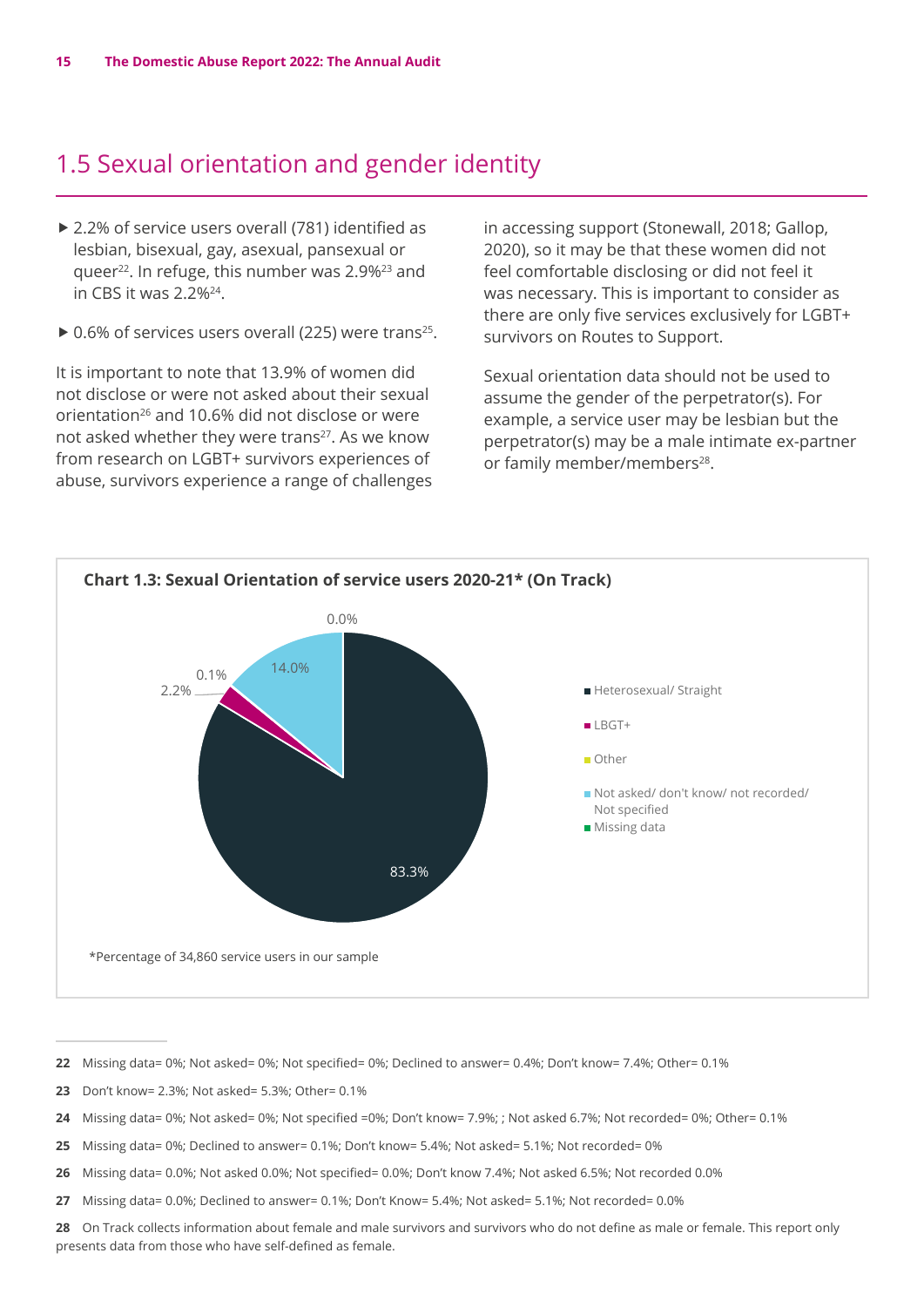## <span id="page-15-0"></span>1.6 Ethnicity

- $\blacktriangleright$  Almost two thirds of service users (62.8%) were White British.
- $\triangleright$  8.9% of services users were from Asian/Asian British ethnic backgrounds, and 6.2% were from Black/African/Caribbean/Black British ethnic backgrounds.

| Table 1.1: What are the ethnic backgrounds of service users? 2020-21<br>(On Track) | Percentage of 34,860<br>service users in our<br>sample |  |
|------------------------------------------------------------------------------------|--------------------------------------------------------|--|
| <b>Missing data</b>                                                                | 0.9%                                                   |  |
| <b>Asian/Asian British</b>                                                         |                                                        |  |
| Indian                                                                             | 1.7%                                                   |  |
| Pakistani                                                                          | 3.8%                                                   |  |
| Bangladeshi                                                                        | 1.0%                                                   |  |
| Chinese                                                                            | 0.3%                                                   |  |
| Any other Asian background, please describe                                        | 2.1%                                                   |  |
| <b>Black/African/Caribbean/Black British</b>                                       |                                                        |  |
| African                                                                            | 3.4%                                                   |  |
| Caribbean                                                                          | 1.5%                                                   |  |
| Any other Black / African / Caribbean background, please describe                  | 1.2%                                                   |  |
| <b>Mixed/Multiple Ethnic Background</b>                                            |                                                        |  |
| White and Black Caribbean                                                          | 1.3%                                                   |  |
| White and Black African                                                            | 0.3%                                                   |  |
| White and Asian                                                                    | 0.3%                                                   |  |
| Any other Mixed / Multiple ethnic background, please describe                      | 1.0%                                                   |  |
| <b>Other Ethnic group</b>                                                          |                                                        |  |
| Arab                                                                               | 0.8%                                                   |  |
| Any other ethnic group, please describe                                            | 1.3%                                                   |  |
| <b>White</b>                                                                       |                                                        |  |
| <b>British</b>                                                                     | 62.9%                                                  |  |
| Irish                                                                              | 0.6%                                                   |  |
| Gypsy or Irish Traveller                                                           | 0.3%                                                   |  |
| Eastern European                                                                   | 3.8%                                                   |  |
| Any other White background, please describe                                        | 3.0%                                                   |  |
| <b>Don't know</b>                                                                  | 5.5%                                                   |  |
| <b>Not asked</b>                                                                   | 2.9%                                                   |  |
| <b>Declined</b>                                                                    | 0.2%                                                   |  |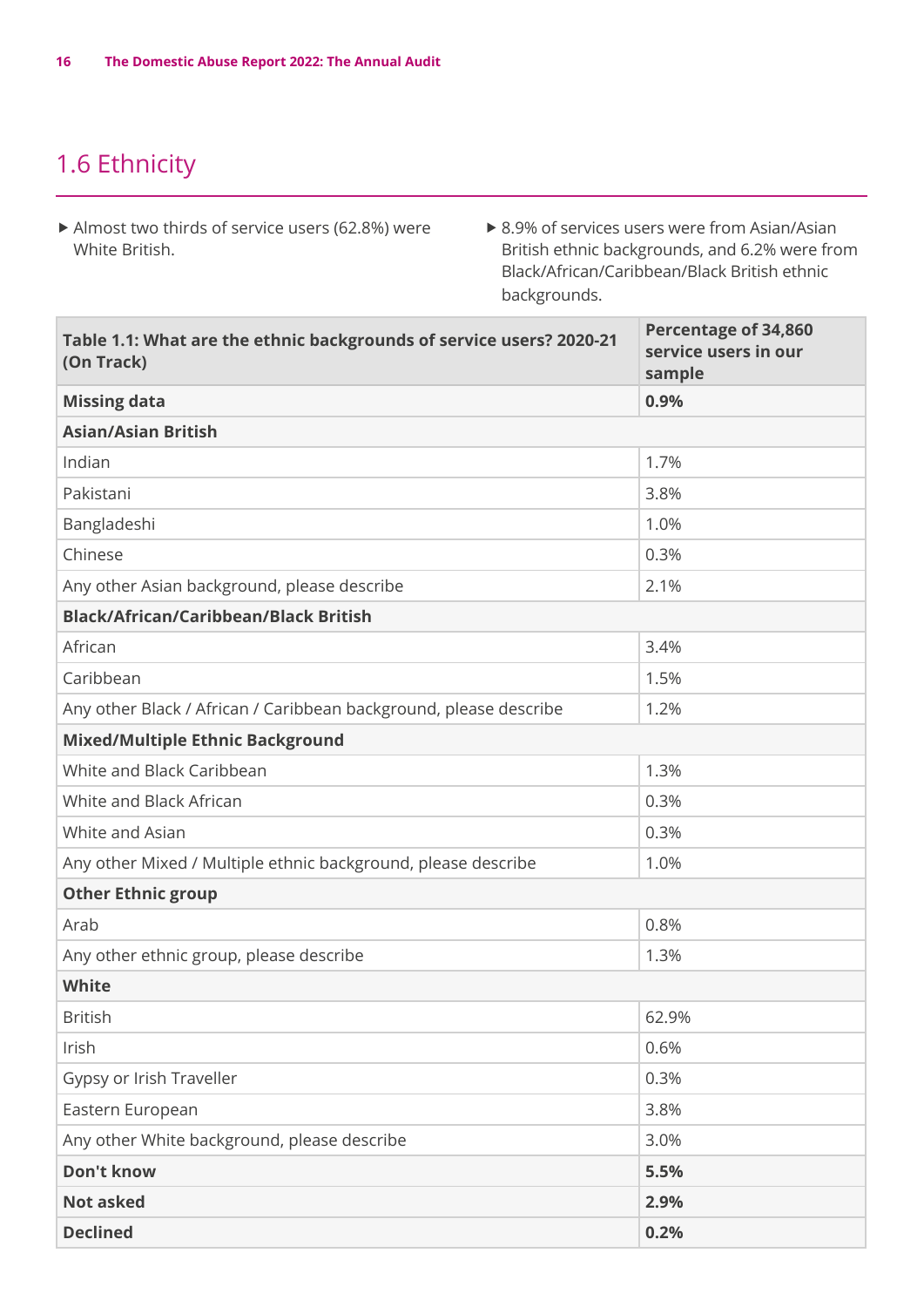## <span id="page-16-0"></span>1.7 Nationality and citizenship

- $\triangleright$  Of the service users who were not British nationals (4,075), 30% (1,223) had no recourse to public funds<sup>29</sup>.
- $\triangleright$  29.6% of service users in CBS did not have recourse to public funds, this rose slightly to 31.8% of those in refuge.
- $\blacktriangleright$  It is important to note that 9.5% of women did not know if they had recourse to public funds.
- $\triangleright$  Service users who were not British nationals had a wide range of immigration statuses. Most common was indefinite leave to remain (19.7%), followed by spouse visa (15.9%).
- $\blacktriangleright$  There was a higher percentage of service users with indefinite leave to remain in refuge than using CBS (11.8% compared to 5.4%).

![](_page_16_Figure_7.jpeg)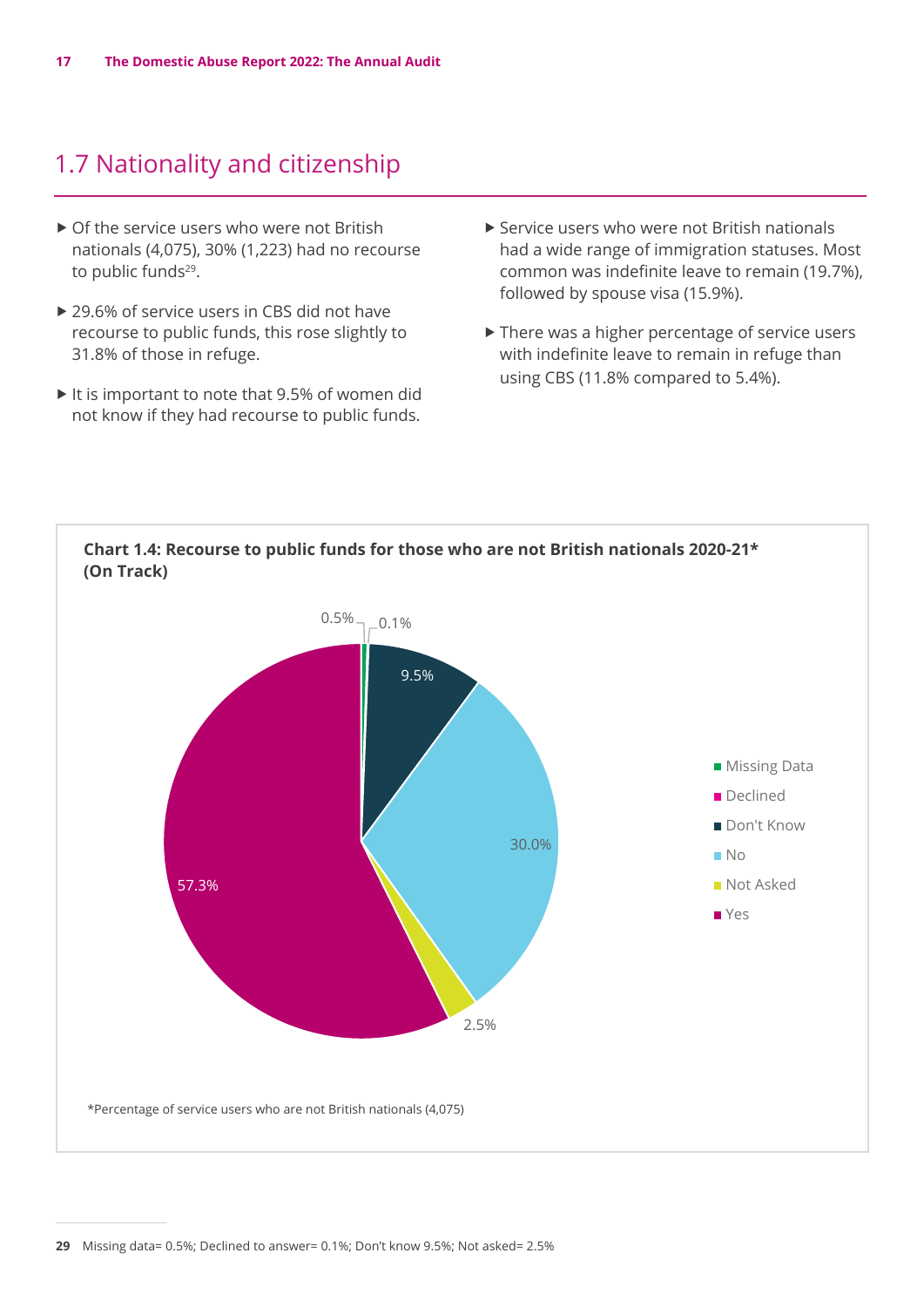| Table 1.2: What are the immigration statuses of service users (of<br>those who are not British nationals)? 2020-21 (On Track) | Percentage of 4,075 who<br>are not British nationals |
|-------------------------------------------------------------------------------------------------------------------------------|------------------------------------------------------|
| Indefinite leave to remain (ILR)                                                                                              | 19.5%                                                |
| Spouse visa                                                                                                                   | 15.9%                                                |
| EEA national currently working                                                                                                | 9.9%                                                 |
| Unclear/unknown                                                                                                               | 7.2%                                                 |
| Limited leave to remain                                                                                                       | 6.7%                                                 |
| UK national                                                                                                                   | 6.4%                                                 |
| EEA national other                                                                                                            | 5.5%                                                 |
| EEA national receiving welfare benefits                                                                                       | 5.1%                                                 |
| EEA family member                                                                                                             | 4.4%                                                 |
| Not asked                                                                                                                     | 4.0%                                                 |
| Insecure/no status                                                                                                            | 3.3%                                                 |
| Dependant on husband's/wife's visa                                                                                            | 2.6%                                                 |
| Asylum seeker awaiting decision                                                                                               | 2.0%                                                 |
| Discretionary leave to remain                                                                                                 | 1.8%                                                 |
| Refugee                                                                                                                       | 1.2%                                                 |
| EEA national financially self-supporting                                                                                      | 1.1%                                                 |
| Study visa                                                                                                                    | 1.1%                                                 |
| Work visa(s)                                                                                                                  | 1.1%                                                 |
| Visitor's visa                                                                                                                | 0.5%                                                 |
| Missing data                                                                                                                  | 0.3%                                                 |
| EEA national in UK studying                                                                                                   | 0.2%                                                 |
| Declined                                                                                                                      | 0.2%                                                 |
| Settled status                                                                                                                | 0.1%                                                 |
| British/EU national                                                                                                           | 0.0%                                                 |
| Humanitarian protection                                                                                                       | 0.0%                                                 |
| Husband/wife sponsorship                                                                                                      | 0.0%                                                 |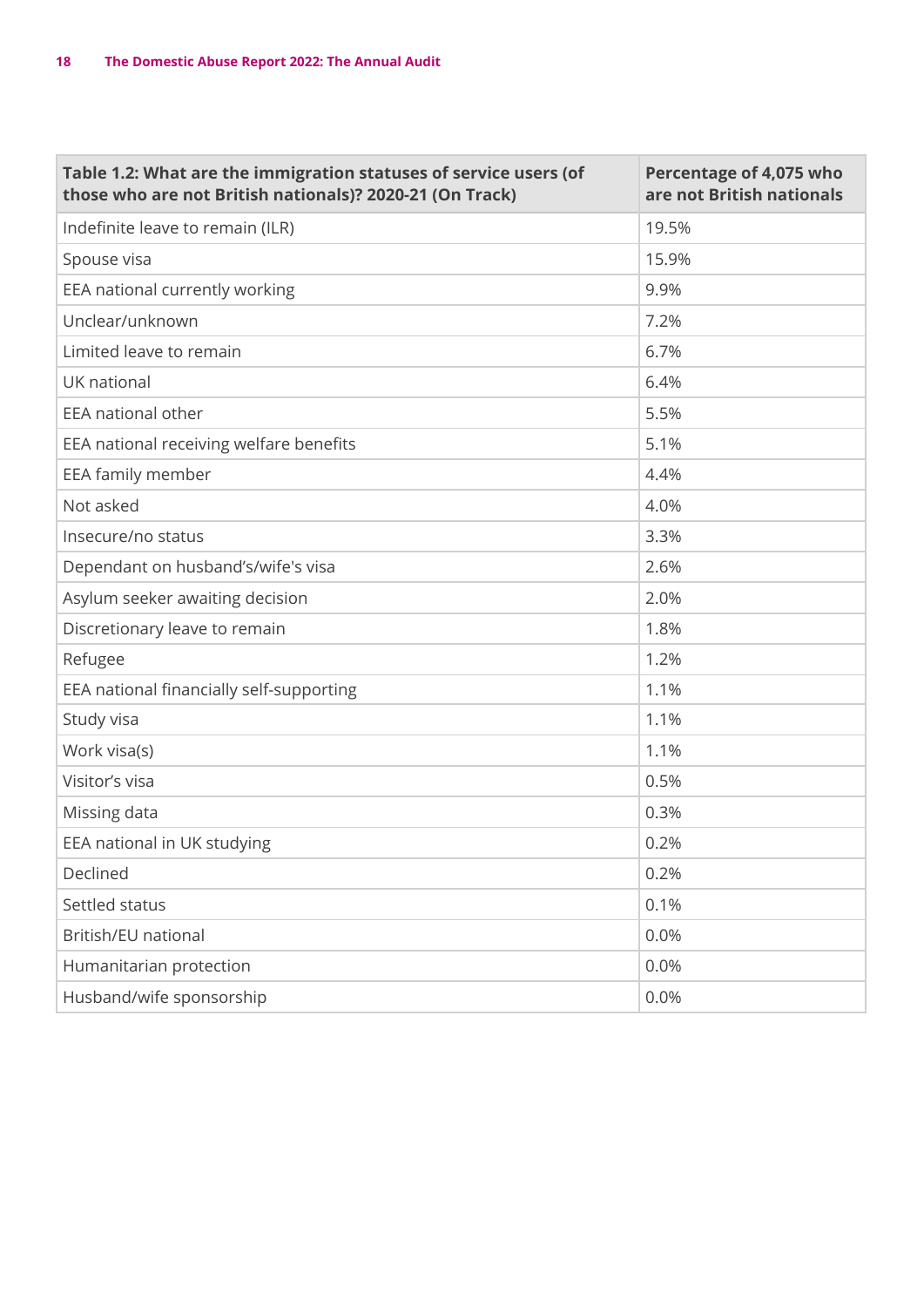## <span id="page-18-0"></span>1.8 Experiences of abuse

- $\blacktriangleright$  The length of abuse experienced before accessing the support service ranged from less than a month to 66 years; the average length was six years. 35 women who were supported reported experiencing over 50 years of abuse.
- ▶ 94.3% of perpetrators were male<sup>30</sup>.
- $\triangleright$  87.8% of a sub-sample of service users<sup>31</sup> had experienced emotional abuse and 66.6% had experienced jealous or controlling behaviour.
- ▶ 54.8% of this sub-sample had experienced physical abuse. In refuge the number was much higher at 67.2%.
- **More detail in Chart 1.5 on page 20**
- $\triangleright$  16% of service users using CBS in the sub-sample had experienced sexual abuse; this was much higher for those using refuge support (27.6%).
- $\triangleright$  21.8 % of a sub-sample of service users<sup>32</sup> had experienced attempted strangulation or suffocation. In refuge the percentage was 27.9% and in CBS it was 21.1%. Under the new Domestic Abuse Act 2021, it is worth noting that non-fatal strangulation is now a criminal offence.
- $\triangleright$  27.0% of this sub-sample had experienced threats to kill. In refuge the percentage was 36.1% and in CBS it was 26.0%.
- **More detail in Chart 1.6 on page 21**
- ▶ 50.7% of service users in refuge, and 30.5% of CBS users in the sub-sample had experienced financial abuse. The economics of abuse however, can spread wider than financial abuse from a perpetrator, with many survivors facing additional economic and housing challenges after leaving the relationship (Women's Aid, 2019).
- $\triangleright$  36.7% of service users in refuge in the sub-sample, and 34.8% of CBS users had experienced surveillance, harassment or stalking.

- $\triangleright$  35.1% of service users in this sub-sample reported feeling depressed or having suicidal thoughts as a result of the abuse. In CBS, this was 34.0% of service users and in refuge services the percentage was much higher at 45.6%.
- $\triangleright$  9.6% of refuge service users in this sub-sample said they had self-harmed as a way of dealing with the abuse.

**32** A sub-sample of 31,396 abuse profiles (3,194 refuge and 28, 201 CBS) , includes both historic and current abuse.

**<sup>30</sup>** These are the perpetrators recorded on On Track in cases of domestic abuse against female service users. Information about perpetrators was recorded in 29,841 cases, there was not a perpetrator(s) recorded for every service user and some service users had multiple perpetrators recorded. Service users where no alleged perpetrator recorded: 5046.

**<sup>31</sup>** From sub-sample of 25,988 community-based and refuge service users within the overall sample of 34,860 for whom an abuse profile on current abuse is available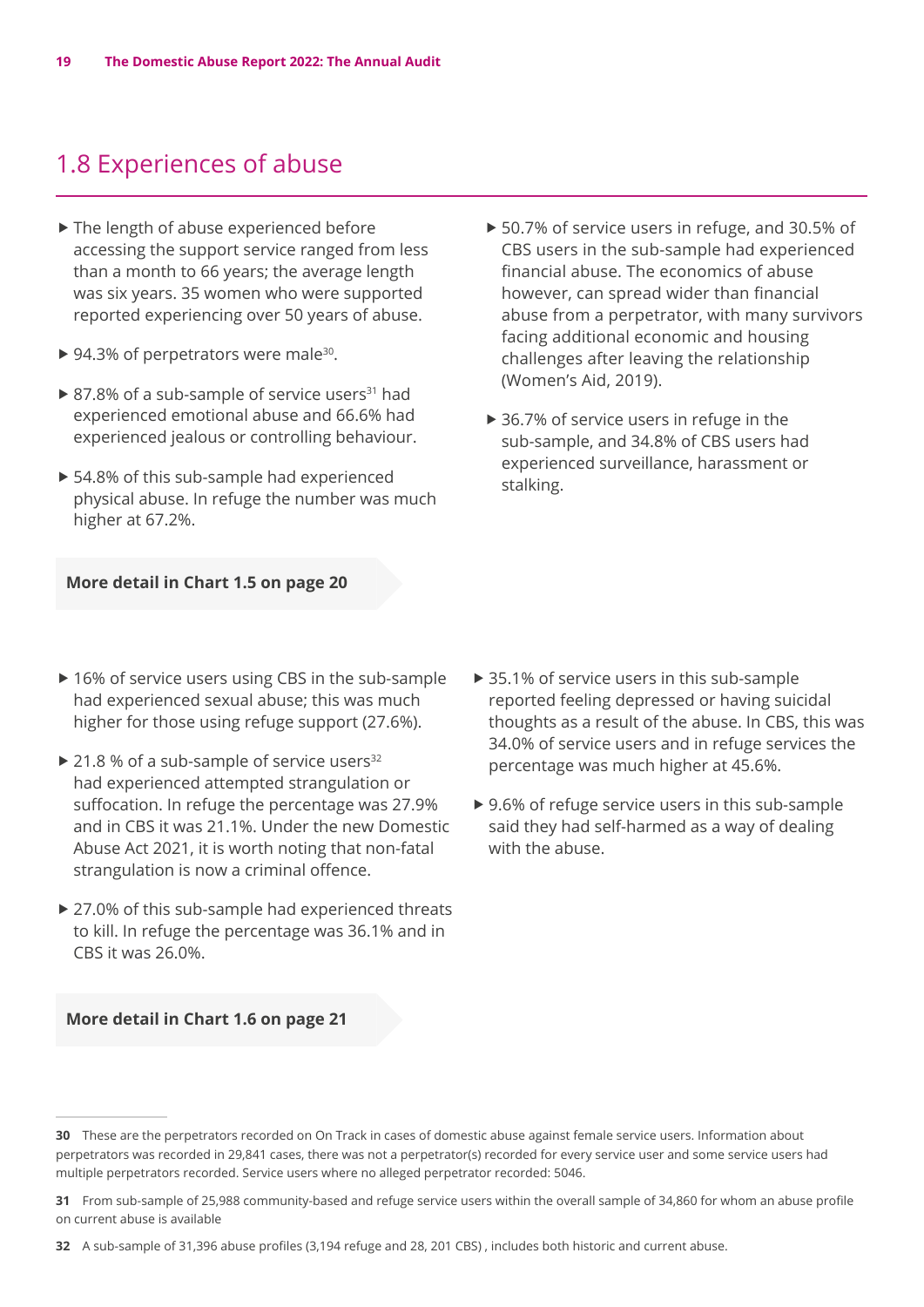![](_page_19_Figure_1.jpeg)

 $*$  From sub-sample of 25,988 service users within the overall sample of 34,860 service users for whom an abuse profile on carrent asses is a random many considering this date, the north neargetize sorned doer is many to experience<br>multiple abuse types and many types of abuse are underpinned by controlling behaviour. Multiple abuse profiles be recorded if survivors access more than one service or return to a service. on current abuse is available. When considering this data, it is worth noting that a service user is likely to experience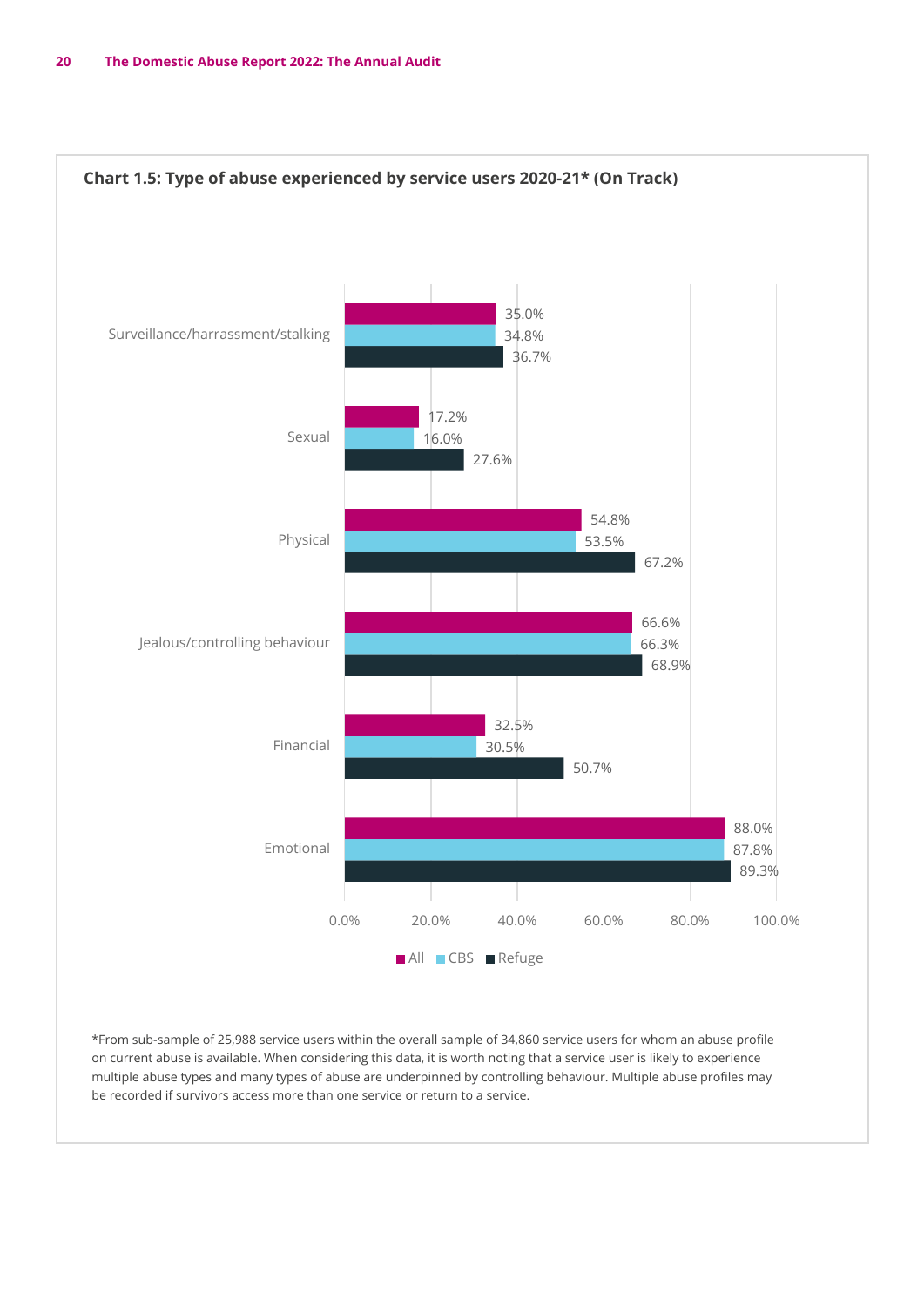![](_page_20_Figure_1.jpeg)

\*From a sub-sample of 31,395 CBS and refuge service users within the overall sample of 34,860 for whom an abuse \*From a sub-sample of 31,395 CBS and refuge service users within the overall sample of profile is available. Of these 34,860 service users, 21,469 were seeking support for current abuse and 5,907 were seeking support for current abuse and 5,907 were seeking support for historic abuse. This seeking support for historic abuse. This information was missing for 2,042 service users (some service users were seeking support for historic abuse. This information was missing for 2,042 service users (some service users were<br>seeking support for both current and historic abuse). Multiple abuse profiles may be recorded if survivors a multiple services or return to a service within the reporting period. access multiple services or return to a service within the reporting period.a sub-sample of 51,393 CD3 and reluge service users within the overall sample of 34,860 for whom all and the s for both current and historic abuse). Multiple abuse profiles may be recorded if survivors and  $\epsilon$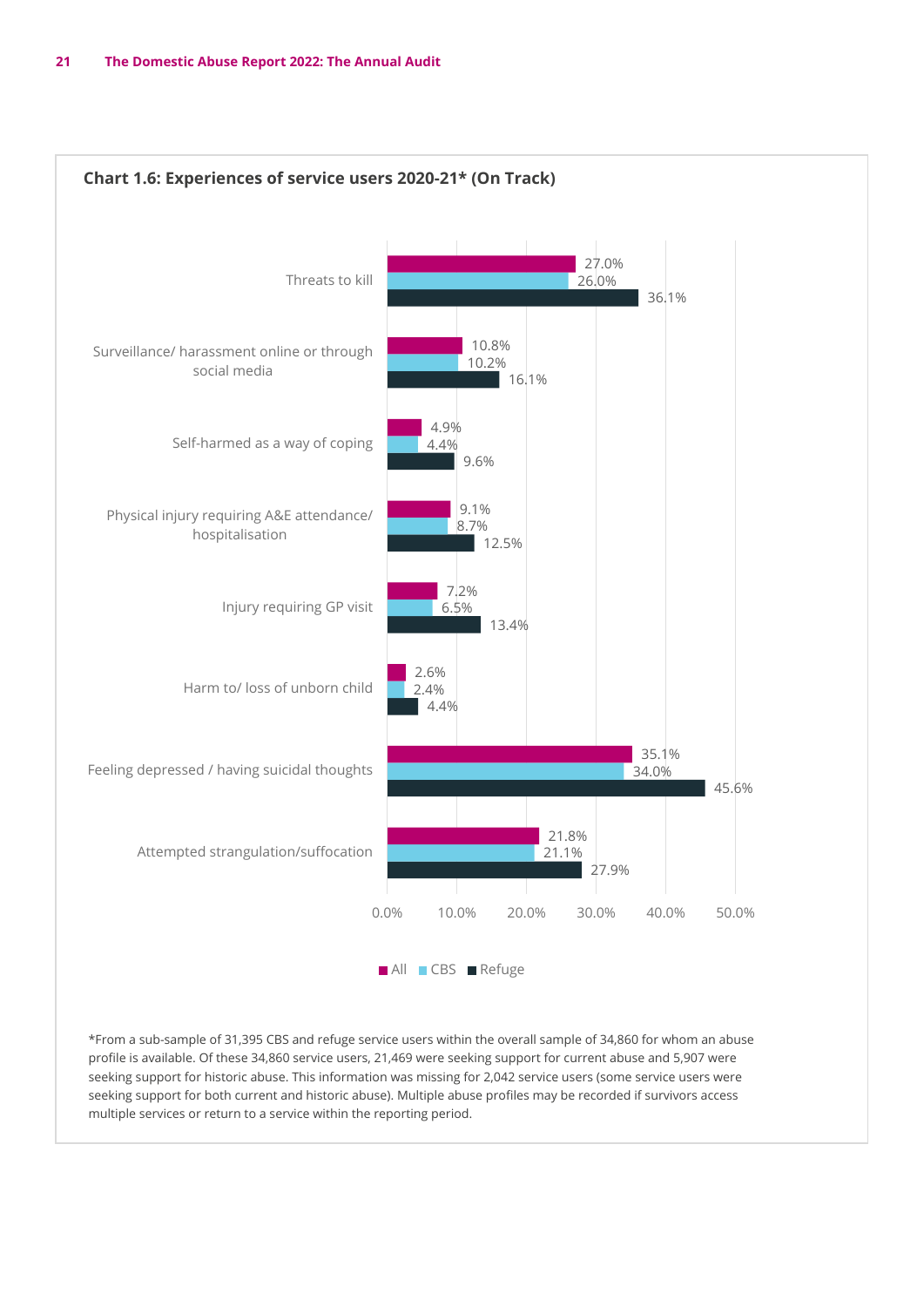#### <span id="page-21-0"></span>1.9 Support needs

- ▶ 37.6% of service users had support needs around their mental health<sup>33</sup>; for service users in CBS, this was 36.3%<sup>34</sup> and for those in refuge services this was higher at 49.2%<sup>35</sup>. 5.8% of service users had a 'dual diagnosis' - support needs for their mental health as well as support needs around alcohol and/or drug issues.
- $\triangleright$  10.9% had support needs around their physical health<sup>36</sup>; for service users in CBS this was 10.4%37 and for those in refuge services this was higher at 16.2%<sup>38</sup>.
- $\triangleright$  5.3% of women accessing support services required an interpreter for a spoken language other than English<sup>39</sup>.
- $\triangleright$  0.7% were d/Deaf<sup>40</sup> or hearing impaired, some of whom will require a British Sign Language interpreter or other forms of reasonable adjustment to ensure they can access support services.

- **33** Missing data= 0.3%; Declined to answer= 0.2%; Don't know= 12.6%; Not asked= 4.6%
- **34** Missing data= 0.3%; Declined to answer= 0.2%; Don't know= 13.5; Not asked= 5.0%
- **35** Missing data= 0.1%; Declined to answer= 0.2%; Don't know= 4.1%; Not asked= 4.6%
- **36** Missing data= 0.2%; Declined to answer= 0.1%; Don't know= 12.6%; Not asked= 5.4%
- **37** Missing data = 0.2%; Declined to answer= 0.1%; Don't know 13.5%; Not asked= 5.8%
- **38** Don't know = 3.2%; Not asked = 0.8%
- **39** Missing data= 0.1%; Declined to answer= 0.1%; Don't know= 5.5%; Not asked= 1.7%

**40** The word deaf is used to describe or identify anyone who has a severe hearing problem. Deaf with an uppercase D is used by many organisations to refer to people who have been deaf all their lives, or since before they started to learn to talk. Many Deaf people have a sign language as their first language and may need specific language support. For more information, please see [www.signhealth.org.uk/about](http://www.signhealth.org.uk/about-deafness/deaf-or-deaf/)[deafness/deaf-or-deaf/](http://www.signhealth.org.uk/about-deafness/deaf-or-deaf/)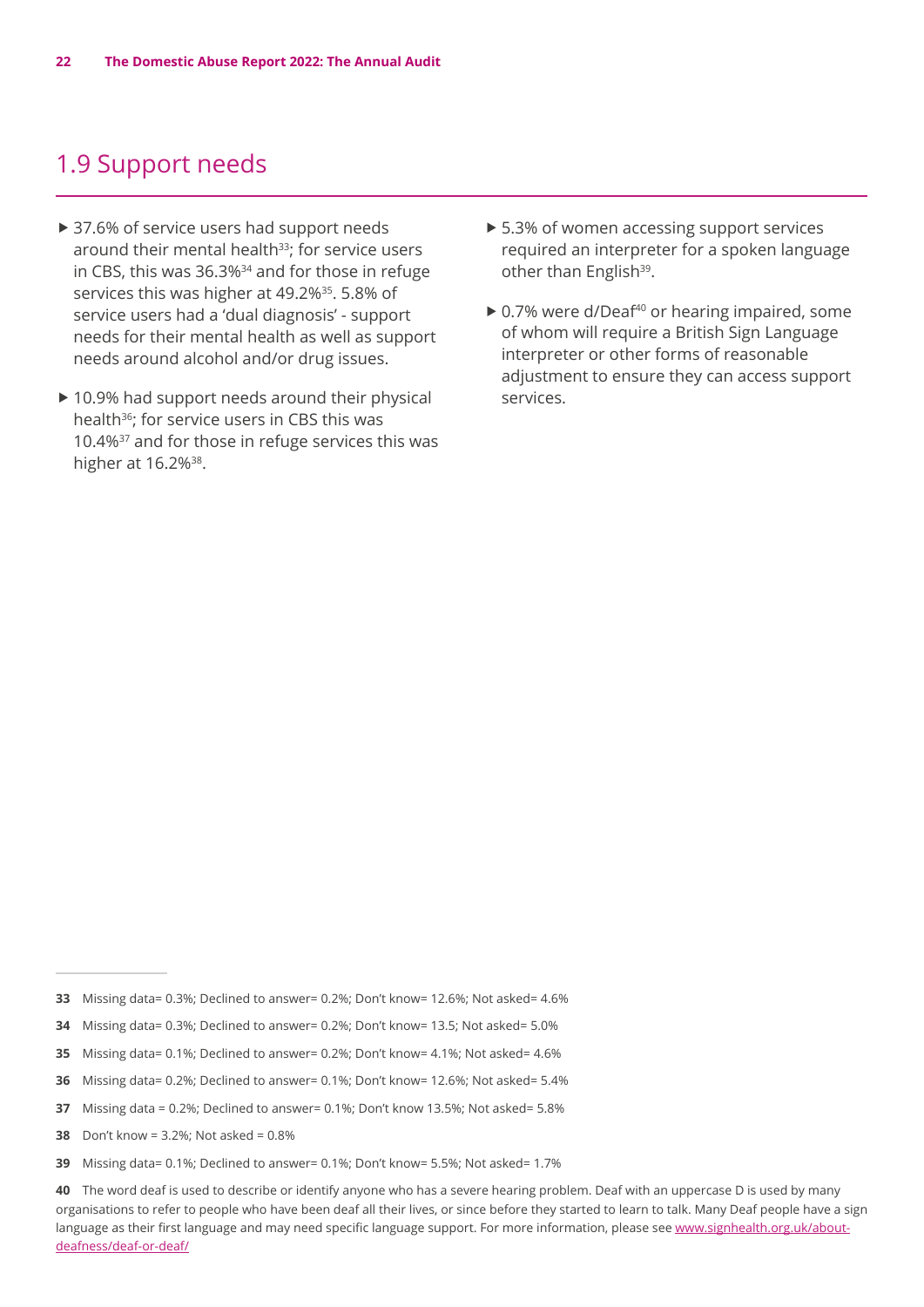![](_page_22_Figure_1.jpeg)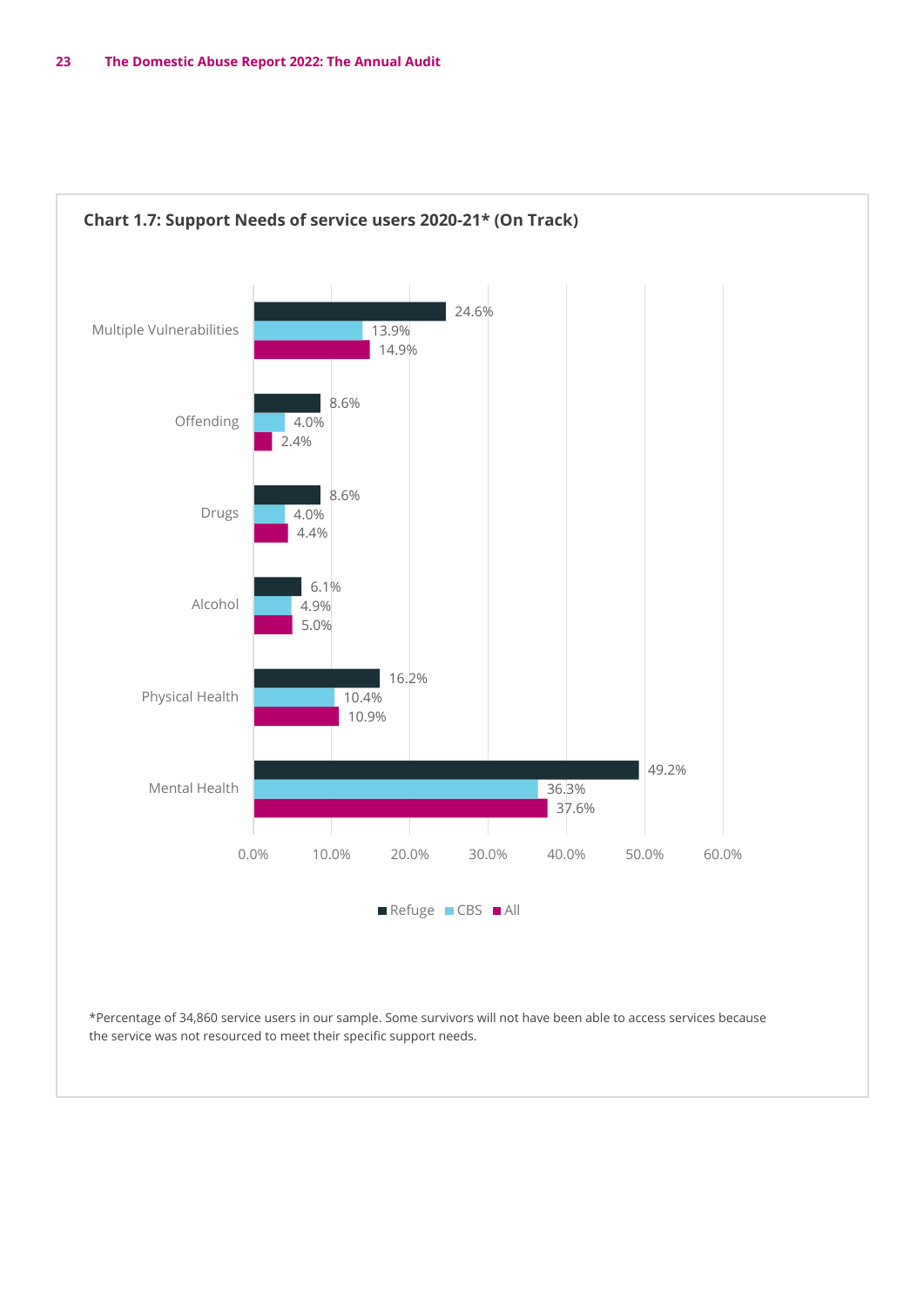## <span id="page-23-0"></span>**Section 2:**  The provision of services

This section of the report looks at information from Routes to Support and uses a format employed in previous editions of the Annual Audit to provide the best insight into the numbers and accessibility of local domestic abuse service services in England.

## Key findings

- **1.** Domestic abuse services continue to offer a wide range of service types:
- ▶ On 1st May 2021, there were 229 domestic abuse service providers running 391 local services throughout England.
- $\blacktriangleright$  These 391 services deliver a range of service types including community-based support, openaccess support such as helplines and therapeutic support like counselling. Of the 391 services, 269 included refuge services and 223 included dedicated services for children/young people.
- ▶ Between 1st May 2020 and 1st May 2021, 20 local services had a net increase in the number

of service types they offered. Only 55.0% of these had a corresponding increase in staff.

- $\blacktriangleright$  The number of services delivering some service types fell. The most significant change was in the number of counselling services, with the number of local services providing counselling decreasing by 15.
- ▶ Two refuge services run exclusively for LGBT+ survivors were added to Routes to Support in 2020-21

**2.** We saw an increase in refuge spaces, largely due to emergency funding made available in response to the pandemic. However more needs to be done to make sure these spaces are sustainable and accessible to all:

 $\blacktriangleright$  The number of spaces in refuge services increased by 354 from 3,935 on 1st May 2020 to 4,289 on 1st May 2021; although this is a net change and does not give a full picture of change in the sector as it does not account for services opening or closing during the year. This is the highest increase seen in recent years, yet this figure still falls short of the number of spaces recommended by the Council of Europe by 1,366, which represents a 24.2% shortfall<sup>41</sup>. It is yet to be seen whether refuge spaces set up with emergency Covid-19 funding will

**<sup>41</sup>** Council of Europe (2008): "…safe accommodation in specialised women's shelters, available in every region, with one family place per 10,000 head of population." (p. 51)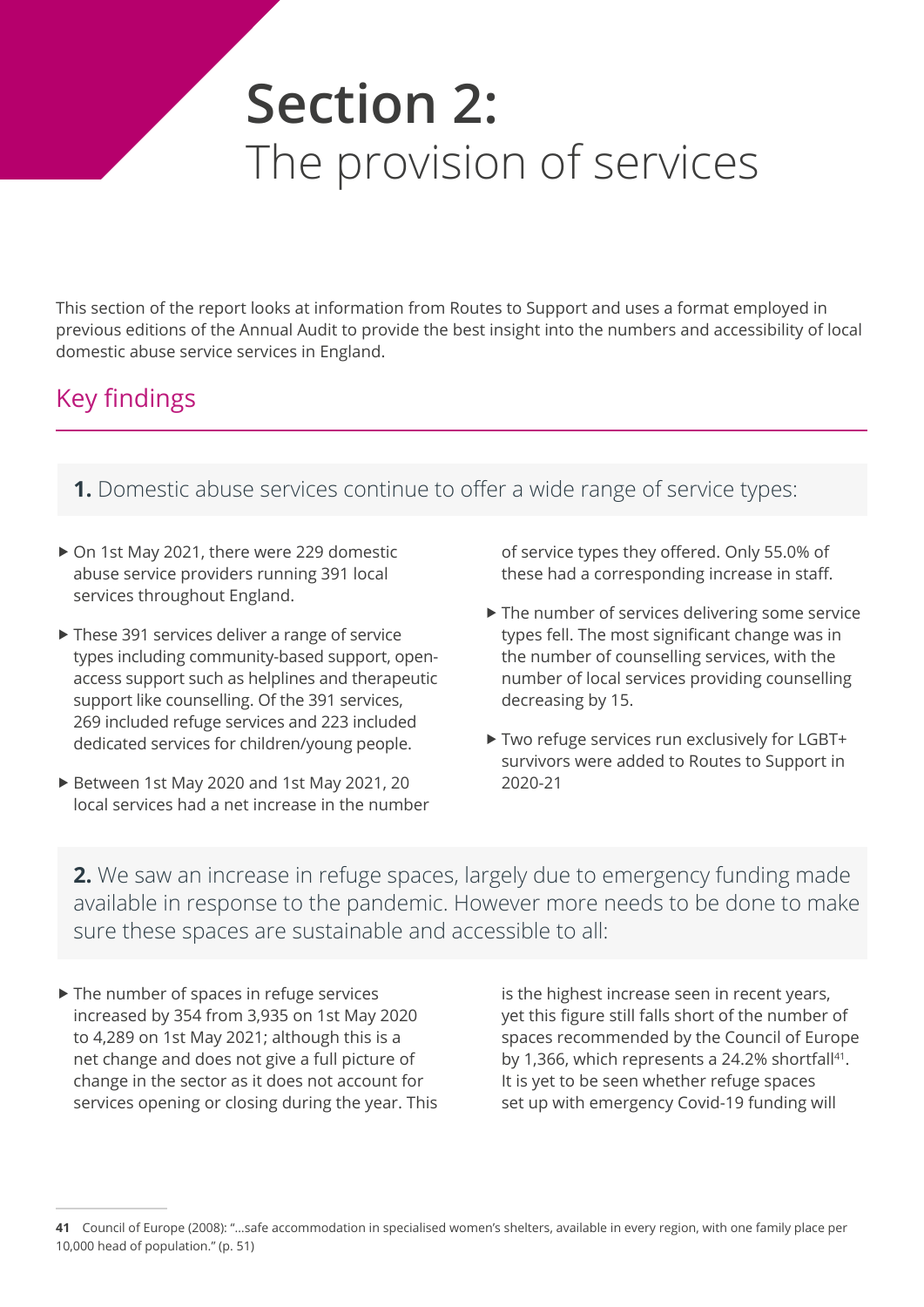remain once this funding has come to an end. We know that a significant proportion of refuge spaces, and in particular spaces in 'by and for' expert women's organisations<sup>42</sup> for Black and minoritised women, are not funded through local authority commissioning arrangements, leaving them in a precarious position and reliant on insecure funding streams (see Section 3.4).

 $\blacktriangleright$  Many of the additional spaces made available between May 2020 and May 2021 were available to men, which means the overall number of spaces for men has increased by 55.2% (100 additional spaces). On 1st May 2021 there were a total of 281 refuge spaces available to men, 23 for men only and 258 for either men or women.

- ▶ Only 6.3% of all vacancies posted on Routes to Support in 2020-2021<sup>43</sup> could consider women who had no recourse to public funds. This makes it even more challenging to assess the level of demand from this marginalised group of women.
- $\blacktriangleright$  Less than half of refuge vacancies posted on Routes to Support in 2020-2021<sup>44</sup> could accommodate a woman with two children. This fell to less than one in five for a woman with three children.

**3.** Women continued to face barriers to accessing support services and travelled significant distances to seek refuge:

- $\triangleright$  61.9% of all the referrals received in refuge services using On Track were rejected. The main reason why referrals to refuge services were rejected was a lack of space or capacity; with 26.5% of rejected referrals being for this reason. This also equates to 15.6% of all referrals received being rejected due to lack of space or capacity.
- $\triangleright$  45.0% of all the referrals received in communitybased services (see **Table 2.9**) were rejected (for any reason). The main reasons for rejection were that the survivor did not want support (31.4% of all those referrals were rejected), that the service was unable to contact the survivor (22.7% of all those referrals were rejected) and

that the client was already in service (21.8%)

- $\blacktriangleright$  The majority of women (79.6%) placed in refuge between 1st July 2020 and 31st March 2021 came from a different local authority area to the refuge they moved to (2,788 out of 3,503 women $45$ ).
- $\blacktriangleright$  The majority of women travelled to a refuge that was located within the same region $46$  as their previous home (71.9%, 2,518 out of 3,503 women), however over a quarter of women travelled to another region to access a refuge suitable for her needs that was located in an area away from the perpetrator/s of abuse (28.1%, 985 out of 3,503 women).

**46** Region here refers to another region of England, for example, the North West of England, or another country in the UK (Northern Ireland, Scotland or Wales)

**<sup>42</sup>** See Appendix 1: Glossary for definition of 'by and for' expert organisations

**<sup>43</sup>** April 2020 to March 2021

**<sup>44</sup>** April 2020 to March 2021

**<sup>45</sup>** In addition to the 3,503 women for which a previous location was recorded, there were 1,771 women placed in refuge between 1st July 2020 and 31st March 2021 for which their previous location was recorded as 'unknown'.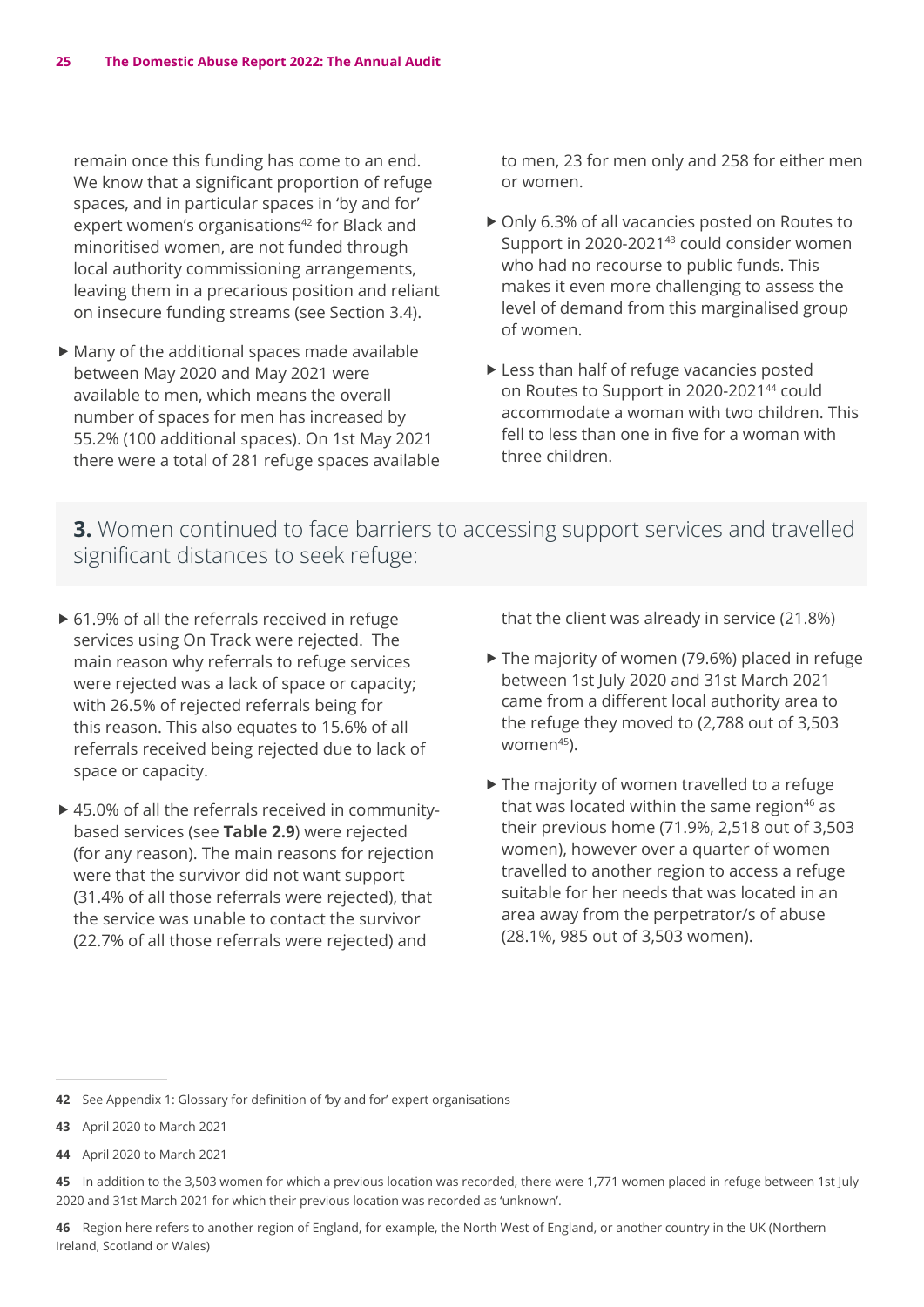<span id="page-25-0"></span>**4.** The restrictions related to Covid-19 presented challenges to domestic abuse services and meant they had to identify new ways of providing their services:

 $\blacktriangleright$  There were significantly fewer refuge vacancies compared to the previous year. This was largely due to the effects of the Covid-19 pandemic; we know services faced a range of issues related to Covid-19 that impacted on refuge availability, such as difficulties finding move-on accommodation for women, being unable to accept new referrals due to staffing capacity and having to reduce the number of women/ families in the refuge to meet government guidance (Women's Aid, 2020a). Despite the overall increase in refuge spaces, there were 2060 fewer vacancies posted in 2020-21 than in 2019-20 (a fall of almost one-fifth, 19.9%). The reduction in availability was mainly in the first

half of the year when pandemic restrictions were more severe. There were 26.6% fewer vacancies posted between April and September 2020 compared to the same period in 2019, falling to 8.5% fewer vacancies posted between October 2020 and March 2021 compared to the same period in the previous year.

 $\triangleright$  Online live chat was added as service type on Routes to Support for the first time, in recognition that many local services now offer this type of service. 28 local services were recorded as running an online chat service on 1st May 2021.

#### 2.1 Who are the service providers?

There were 229 domestic abuse service providers with services listed on Routes to Support in England in May 2021. These organisations were running 391 local services between them throughout England. 269 of these included refuge services and 223 included dedicated services for children/young people. Of the 229 providers, 160 (running 229 local services) are members of Women's Aid and 23 (running 28 local services) are members of Imkaan<sup>47</sup>. Of these 23 Imkaan members, 21 (26 local services) are members of both Imkaan and Women's Aid. 44 providers (running 94 local services) hold the Women's Aid National Quality Standards.<sup>48</sup>

The majority (66.8%) of local domestic abuse support services are run by dedicated providers<sup>49</sup>. Of the 269 local services with a refuge service, 65.8% of these are run by a dedicated provider. Just over a third of local domestic abuse services are run by organisations that also offer other types of services or have a wider remit, including housing associations, other charities, or local authorities. Some local services provide specialist support dedicated to certain groups of women, with 76.7% of these services being run by dedicated providers (see 2.4).

International conventions and frameworks include domestic abuse within a wider definition

**<sup>47</sup>** <https://www.imkaan.org.uk/> : "We are the only UK-based, second-tier women's organisation dedicated to addressing violence against Black and minoritised women and girls i.e. women who are defined in policy terms as Black and 'Minority Ethnic' (BME)."

**<sup>48</sup>** <https://www.womensaid.org.uk/what-we-do/national-quality-standards/> : "The Standards support dedicated specialist domestic abuse services by providing a set of criteria against which they can evidence their quality."

**<sup>49</sup>** Organisations constituted solely for the purpose of delivering violence against women and girls (VAWG) support services.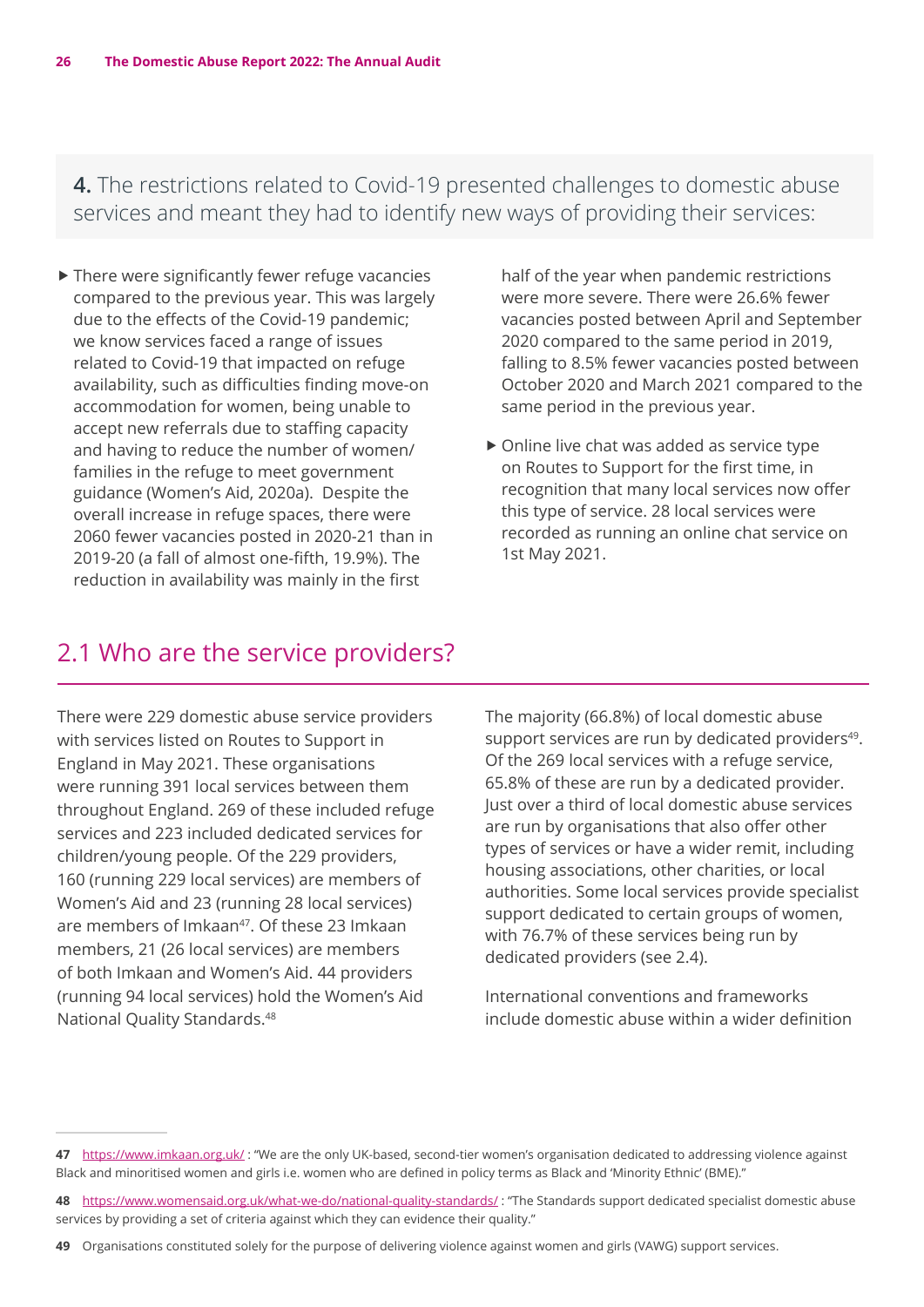of violence against women and girls (VAWG), a term which also encompasses other interlinked forms of violence such as sexual violence and so called 'honour'-based violence50. Of the domestic abuse services included in this report, most also support women who have experienced/are experiencing another form of VAWG, as shown in **Table 2.1** below.

We have seen a net increase of 21 local services since 1st May 2020, when 222 providers were running 370 services, compared with 229 providers running 391 services at 1st May 2021. Net change, however, does not reflect the changes to provision that happen throughout the year, for example where new services are established in some areas, others may be closing elsewhere due to lack of funding. Tendering processes can also result in services shifting to other providers over

the course of the year, however this happened with less frequency in 2020-21 compared to recent years. There were 32 local services added to Routes to Support and 11 services removed from the system during 2020-21<sup>51</sup>. Of the 11 services removed from Routes to Support, five of these were removed because the tender for the service changed hands to another provider, compared to the 12 and 10 services respectively that were removed from Routes to Support due to a tender change in 2019-20 and 2018-19. This may suggest that some contracts were extended in 2020-21 to reduce disruption at a time when services were under significant pressure due to Covid-19.

#### **Table 2.1: Support for women experiencing other forms of violence against women and girls (VAWG), May 2021 (Routes to Support)**

| <b>Form of VAWG</b>               | Number of<br>refuges | % of refuges | Number of<br><b>CBS services</b> | % of CBS<br>services |
|-----------------------------------|----------------------|--------------|----------------------------------|----------------------|
| Female genital mutilation (FGM)   | 238                  | 88.5%        | 221                              | 64.6%                |
| Forced marriage                   | 264                  | 98.1%        | 266                              | 77.8%                |
| So called 'honour'-based violence | 253                  | 94.1%        | 247                              | 72.2%                |
| Sexual violence                   | 175                  | 65.1%        | 186                              | 54.4%                |
| Trafficking                       | 178                  | 66.2%        | 164                              | 48.0%                |
| All                               | 269                  |              | 342                              |                      |

**51** Between 1st May 2020 and 30th April 2021

**<sup>50</sup>** The *Council of Europe Convention on preventing and combating violence against women and domestic violence* recognises "the structural nature of violence against women as gender-based violence, and that violence against women is one of the crucial social mechanisms by which women are forced into a subordinate position compared with men" [https://www.coe.int/fr/web/conventions/full-list/-/conventions/](https://www.coe.int/fr/web/conventions/full-list/-/conventions/rms/090000168008482e) [rms/090000168008482e](https://www.coe.int/fr/web/conventions/full-list/-/conventions/rms/090000168008482e)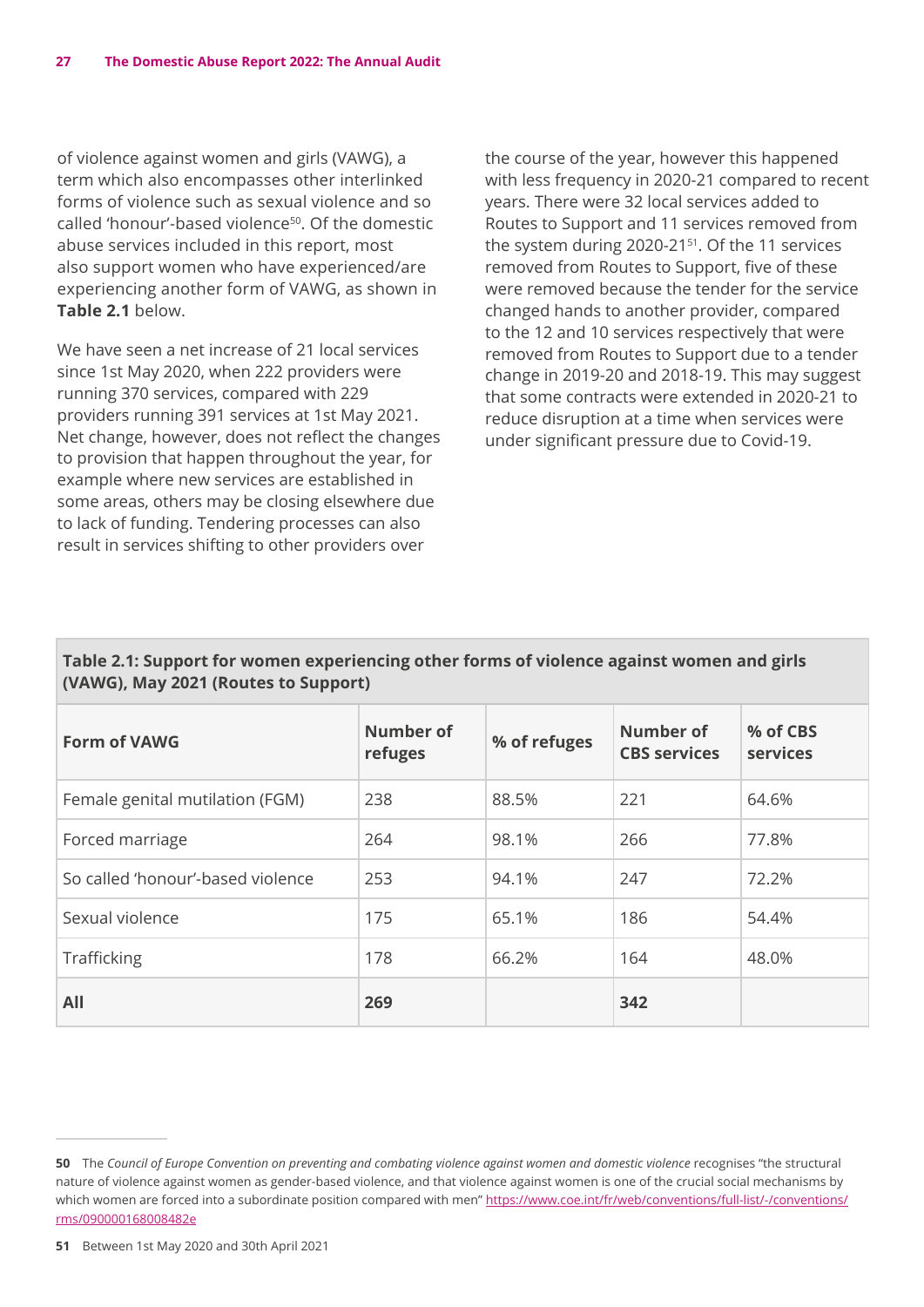## <span id="page-27-0"></span>2.2 Specialist support for women experiencing additional inequalities

In recognition of the specific needs and experiences of women experiencing additional inequalities and the intersecting forms of discrimination that women face, there are services across the country which provide dedicated support to certain groups of women. There are 39 refuges in England which are run for a specific group of women. Availability of these services is very low: spaces in dedicated services make up just 11.4% of all refuge spaces in England, and just under half of these are in London. Not all of these services are 'by and for' expert organisations, led by women from the group they support. Of the 28 refuges which are run exclusively for Black and minoritised women, 18 are run by organisations that are members of Imkaan. Of the 10 refuge services which are not members of Imkaan, 6 are run by dedicated domestic abuse services, 3 are run by housing associations and one is run by a charity which also provides wider services other than VAWG support. Two refuge services run exclusively for LGBT+ survivors were added to Routes to Support in 2020-21. **Table 2.2** gives a full breakdown of services run exclusively for a specific group and shows the services that are based in London. **Table 2.3** shows a breakdown of the different types of providers running these services.

| Table 2.2: Services (with number of refuge bedspaces) exclusively for groups, May 2021<br>(Routes to Support) |          |                    |  |
|---------------------------------------------------------------------------------------------------------------|----------|--------------------|--|
| <b>Service dedicated for</b>                                                                                  | London   | <b>All England</b> |  |
| Black and minoritised women                                                                                   | 20 (202) | 37 (364)           |  |
| Women with insecure immigration status                                                                        | 0(0)     | 1(62)              |  |
| Women from specific religious group (no refuge services)                                                      | 2(0)     | 2(0)               |  |
| Eastern European women (no refuge services)                                                                   | 1(0)     | 3(0)               |  |
| Women with substance use/alcohol use/mental health support needs                                              | 2(14)    | 3(21)              |  |
| d/Deaf women (no refuge services)                                                                             | 1(0)     | 2(0)               |  |
| Women who have experienced/are experiencing forced marriage (no<br>refuge services)                           | 0(0)     | 2(0)               |  |
| LGBT+ survivors (no refuge services)                                                                          | 2(0)     | 5(8)               |  |
| Women over 45                                                                                                 | 0(0)     | 1(4)               |  |
| Young women (16-24)                                                                                           | 0(0)     | 2(19)              |  |
| Women with learning disability                                                                                | 2(12)    | 2(12)              |  |
| <b>Total</b>                                                                                                  | 29 (228) | 60 (490)           |  |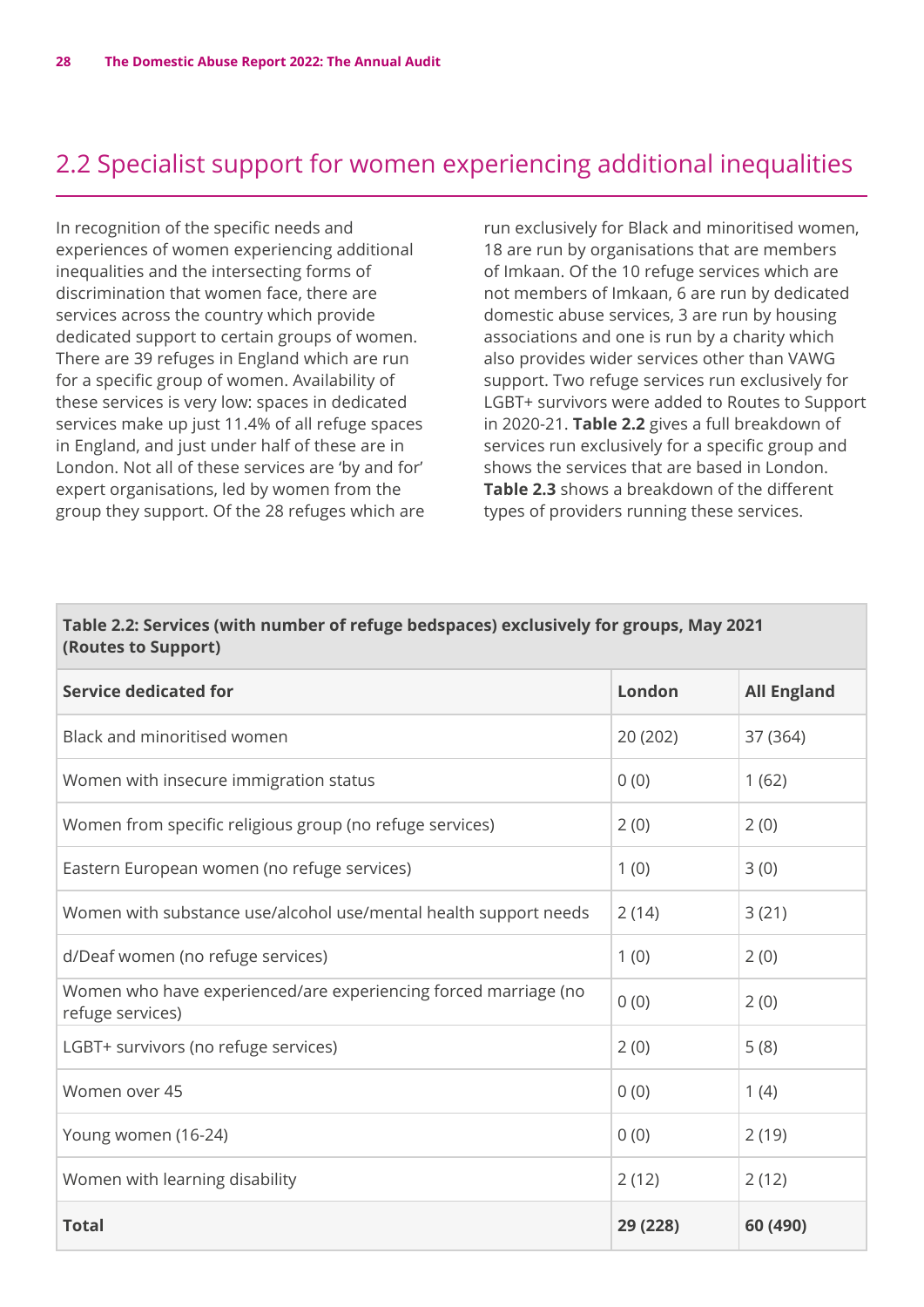#### **Table 2.3: Provider types of services run exclusively for groups, May 2021 (Routes to Support)**

| <b>Service dedicated for</b>                                        | <b>Dedicated</b><br>provider | <b>Housing</b><br><b>Association</b> | <b>Other</b>   | All            |
|---------------------------------------------------------------------|------------------------------|--------------------------------------|----------------|----------------|
| Black and minoritised women                                         | 32                           | 3                                    | $\overline{2}$ | 37             |
| Women with insecure immigration<br>status                           | $\overline{0}$               | $\Omega$                             | 1              | 1              |
| Women from specific religious group                                 | $\overline{2}$               | $\mathbf 0$                          | $\mathbf 0$    | $\overline{2}$ |
| Eastern European women                                              | 3                            | $\overline{0}$                       | $\overline{0}$ | 3              |
| Women with substance use/alcohol<br>use/mental health support needs | $\overline{2}$               | 1                                    | $\mathbf{0}$   | 3              |
| d/Deaf women                                                        | $\overline{0}$               | $\overline{0}$                       | $\overline{2}$ | $\overline{2}$ |
| Women who have experienced/are<br>experiencing forced marriage      | $\overline{2}$               | $\overline{0}$                       | $\overline{0}$ | $\overline{2}$ |
| LGBT+ survivors                                                     | $\overline{4}$               | 1                                    | $\overline{0}$ | 5              |
| Women over 45                                                       | 1                            | $\overline{0}$                       | $\overline{0}$ | 1              |
| Young women (16-24)                                                 | $\overline{2}$               | $\overline{0}$                       | $\mathbf 0$    | $\overline{2}$ |
| Women with learning disability                                      | $\mathbf 0$                  | 1                                    | 1              | $\overline{2}$ |
| Total (%)                                                           | 48 (80.0%)                   | 6 (10.0%)                            | 6 (10.0%)      | 60             |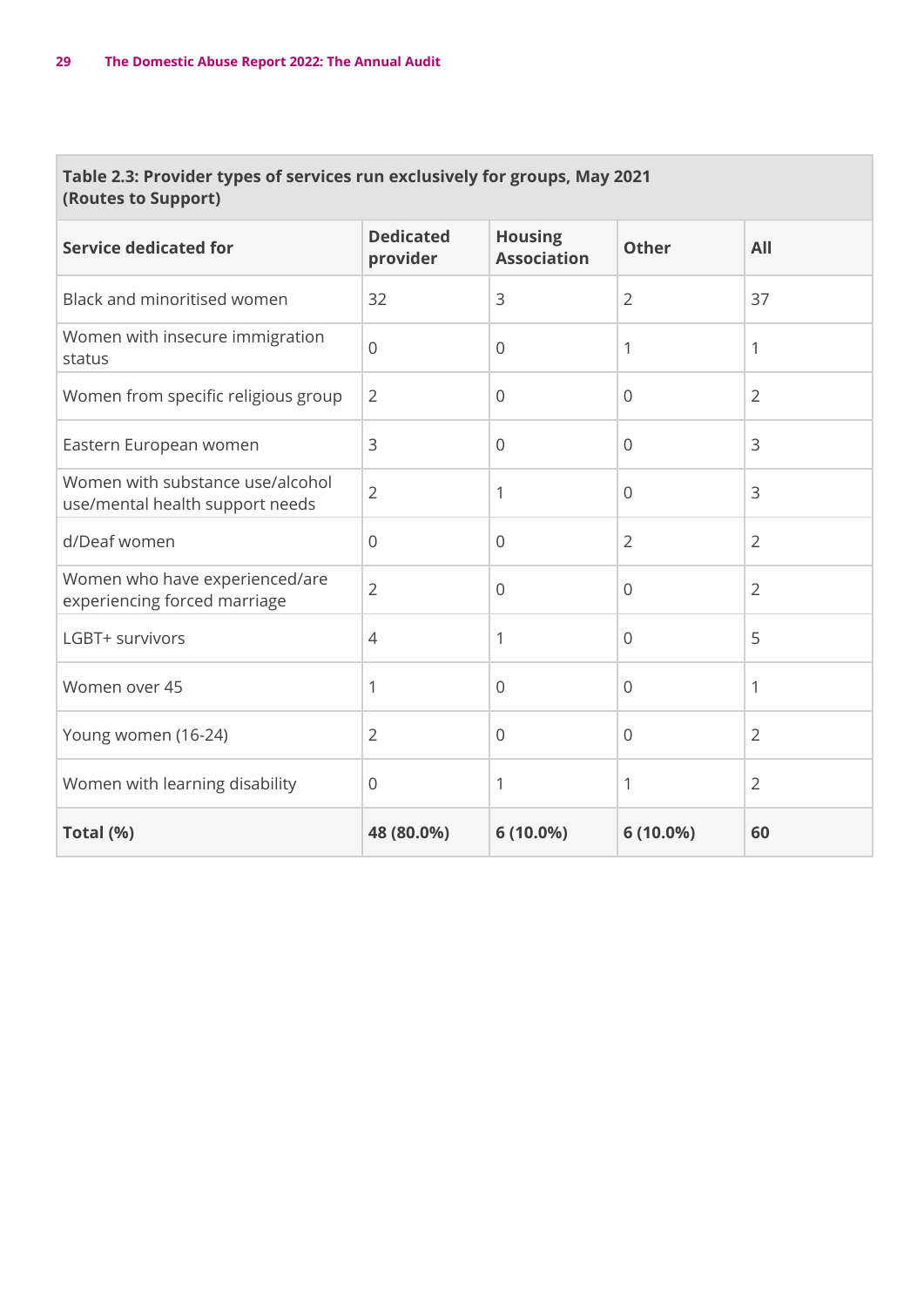## <span id="page-29-0"></span>2.3 Types of services

Local domestic abuse service providers in England offer a range of service types to meet the needs of the survivors and child survivors they support (**Table 2.4**). Service types include:

- $\blacktriangleright$  refuge services (including a range of accommodation types such as shared, selfcontained or dispersed, which meet the different needs of women and children accessing the service);
- $\blacktriangleright$  resettlement services for women moving on from refuge services;
- $\triangleright$  community-based support (CBS) services (including outreach, floating support and advocacy);
- $\triangleright$  open access services (such as a helpline, drop-in services or other non-referral services);
- $\blacktriangleright$  dedicated support for children and young people (CYPS);
- $\blacktriangleright$  therapeutic services (such as formal counselling, support groups or group work programmes); and
- $\blacktriangleright$  prevention work (such as educational work with schools).

Full definitions of these service types and the work they do can be seen in Appendix 3. Both refuge and CBS services run CYPS and therapeutic support as part of their core work, alongside delivering a planned programme of emotional and practical support and facilitating peer support between service users.

As shown in **Table 2.4**, there have been changes in the number of all service types compared with figures at May 2020. The most significant change has been in the number of counselling services, with the number of local services providing counselling decreasing by 15. We know that many services faced staffing issues and had to change

the ways in which they operated in 2020-21 due to the pandemic (Women's Aid, 2020a). Online chat was added as a service type option on Routes to Support during 2020-21, in recognition that many local services now offer this type of service. In May 2021, 28 local services were recorded as running an online chat service. An online chat service enables survivors to access support and information directly from a trained support worker in real time through a computer, phone or other internet device. Covid-19 restrictions that were in place throughout 2020-21 meant that many women experiencing domestic abuse were spending increased amounts of time at home with the perpetrator of abuse (Women's Aid, 2020). Accessing an online chat service can be more discrete than, for example, making a phone call to a helpline, and can therefore provide vital access to support when making contact with other support services is difficult. Other notable changes to types of services are an increase in the number of local services providing a helpline, and an increase in the number of services offering prevention work. There has also been a slight increase in the overall number of refuge services.

Analysis of staffing levels at local services and the numbers of service types being delivered during 2020-21 indicate that some local services extended their provision without a corresponding increase in staffing. For example, of the 24 services that had a net increase in the number of service types they offered between May 2020 and May 2021, 50.0% reported no change to staffing level and one service reported they were operating with a smaller staff team despite providing additional service types. This continues a trend seen in recent years of some local services having to increase their provision without a corresponding increase in resource.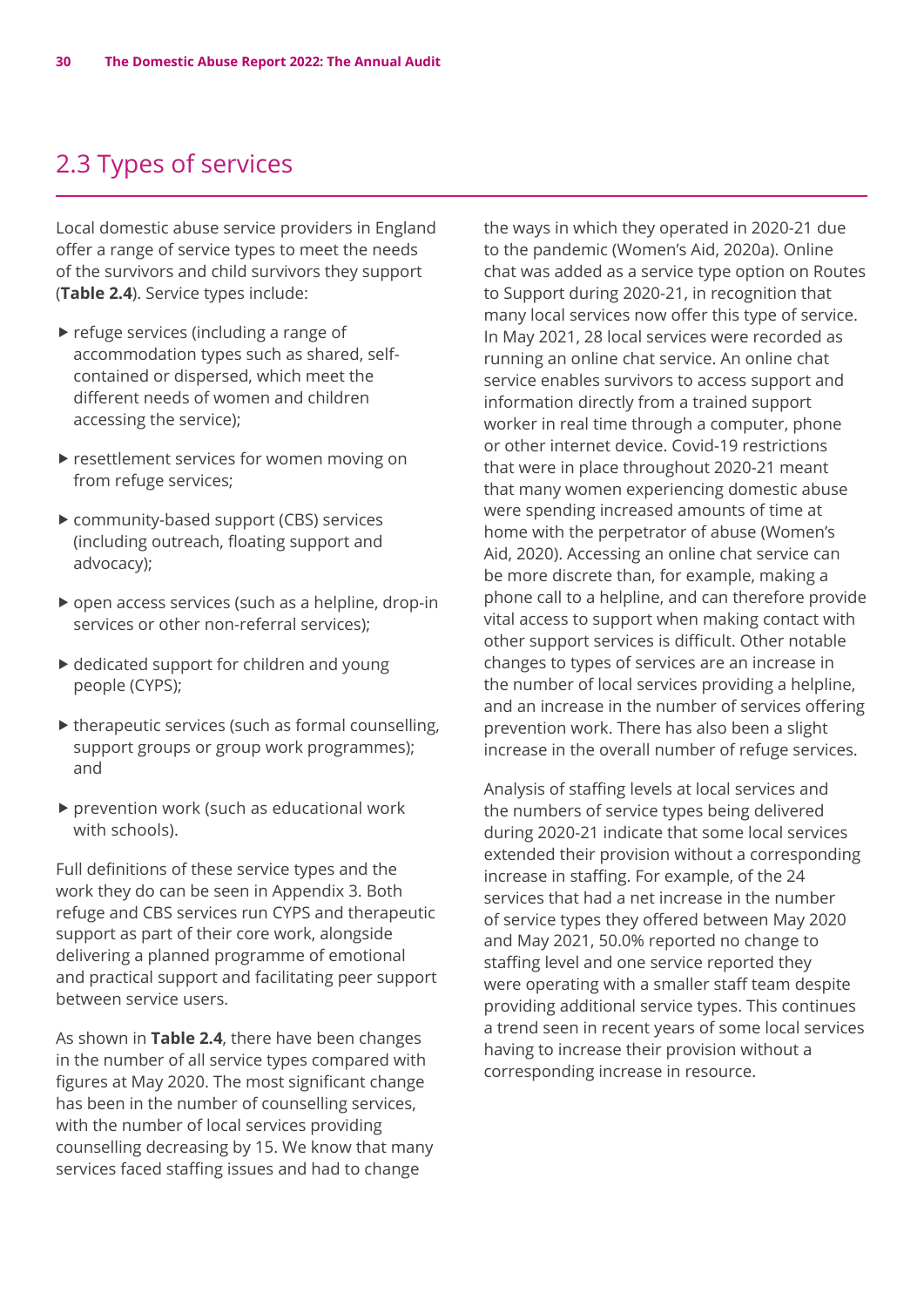| Table 2.4: Types of support services for women available in England, May 2021 (Routes to Support)                                   |                              |                                       |  |
|-------------------------------------------------------------------------------------------------------------------------------------|------------------------------|---------------------------------------|--|
| <b>Service types</b>                                                                                                                | <b>Number of</b><br>services | <b>Change from</b><br><b>May 2020</b> |  |
| Refuge                                                                                                                              | 269                          | $+6$                                  |  |
| Resettlement                                                                                                                        | 208                          | $+1$                                  |  |
| Floating support                                                                                                                    | 78                           | $-6$                                  |  |
| Outreach                                                                                                                            | 196                          | $+1$                                  |  |
| IDVA service*                                                                                                                       | 142                          | $+7$                                  |  |
| Prevention work                                                                                                                     | 148                          | $+8$                                  |  |
| Helpline                                                                                                                            | 146                          | $+9$                                  |  |
| Drop-in                                                                                                                             | 93                           | $-3$                                  |  |
| Online chat**                                                                                                                       | 28                           | $\overline{\phantom{a}}$              |  |
| Formal counselling                                                                                                                  | 137                          | $-15$                                 |  |
| Support groups                                                                                                                      | 255                          | $+2$                                  |  |
| <b>CYPS</b>                                                                                                                         | 223                          | $+3$                                  |  |
| *This is the number of Independent Domestic Violence Advocate (IDVA) services not the number of individual staff members working as |                              |                                       |  |

he number of Independent Domestic Violence Advocate (IDVA) services, not the number of individual staff members working and the number of individual staff members working as an experience the members working as a service a IDVAs.

\*\*Online chat was added as a service type on Routes to Support during 2020-21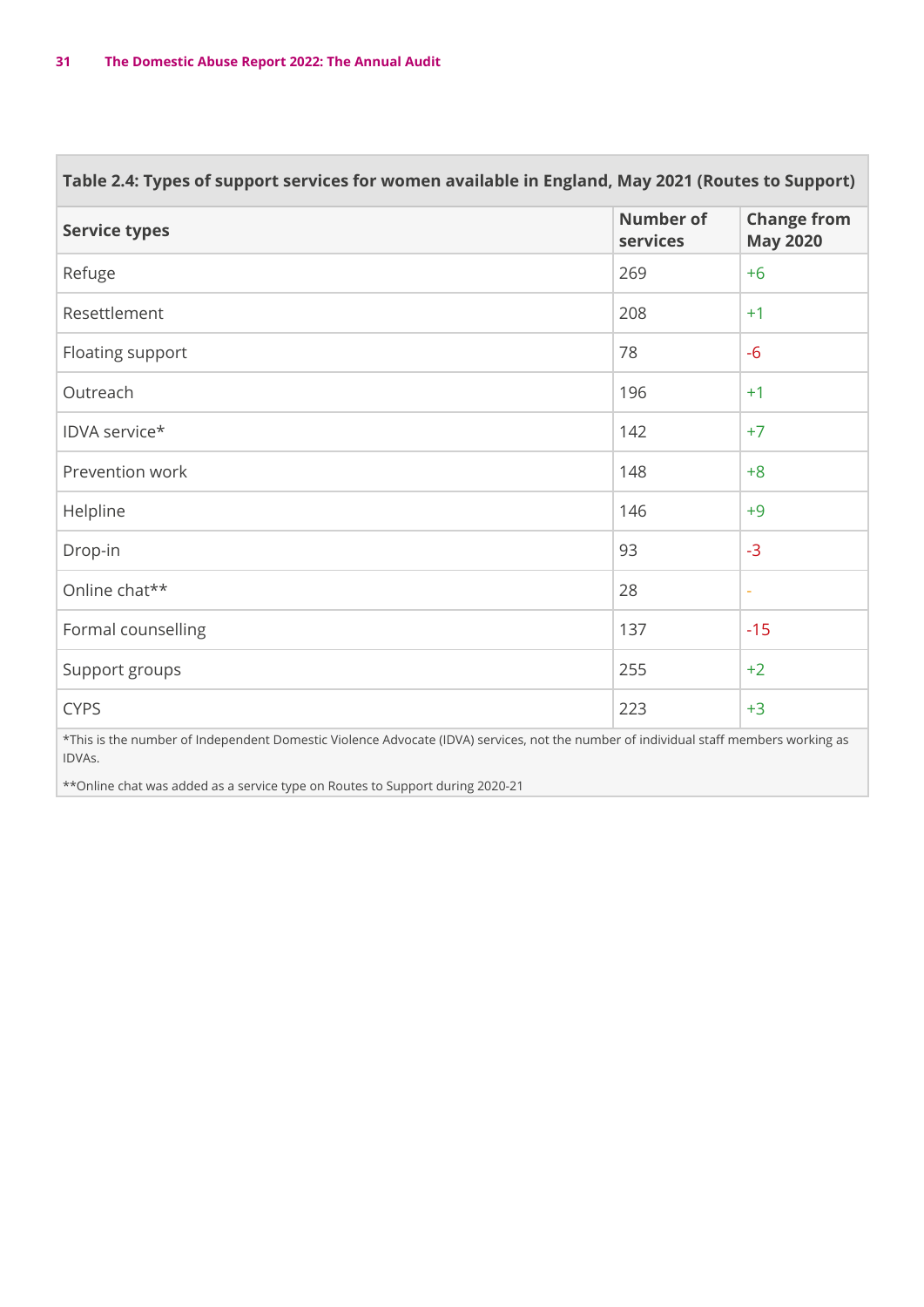## <span id="page-31-0"></span>2.4 Refuge services and spaces

As mentioned in Section 2.3, 269 of the 391 local services available in England on 1st May 2021 were running refuge services. Refuge services include accommodation in shared, communal accommodation, self-contained properties located on the same site or dispersed properties in the community. They are distinct from other types of emergency accommodation because residents receive a planned programme of therapeutic and practical support designed to facilitate women's recovery from experiences of domestic abuse. This support is informed by women's strengths, choices and needs, and can involve (but is not limited to) one-to-one emotional support, group work with other residents, legal advice and support with housing. Other service types are often run alongside refuge to assist with different aspects of a woman's recovery, such as a formal

counselling service to process the emotional and psychological effects of domestic abuse, or a resettlement service to support with the transition from refuge to independent living. As shown in **Chart 2.1**, many local services running a refuge service do not have the resource to provide these additional service types. There has been little change since 2020 in the percentage of refuge services which offer additional service types, and it is still the case that less than three-quarters (68.0%) of local refuge services were able to provide support group/group work programmes to residents and only 65.8% of refuge services have a dedicated CYPS service. Only 36.1% of refuge services - just over a third - were able to provide a formal counselling service.

Refuge services varied in size from just one shared house with space for two households, to a refuge

![](_page_31_Figure_5.jpeg)

#### **Chart 2.1: Service types in refuge services for women available in England, May 2021 (Routes to Support)**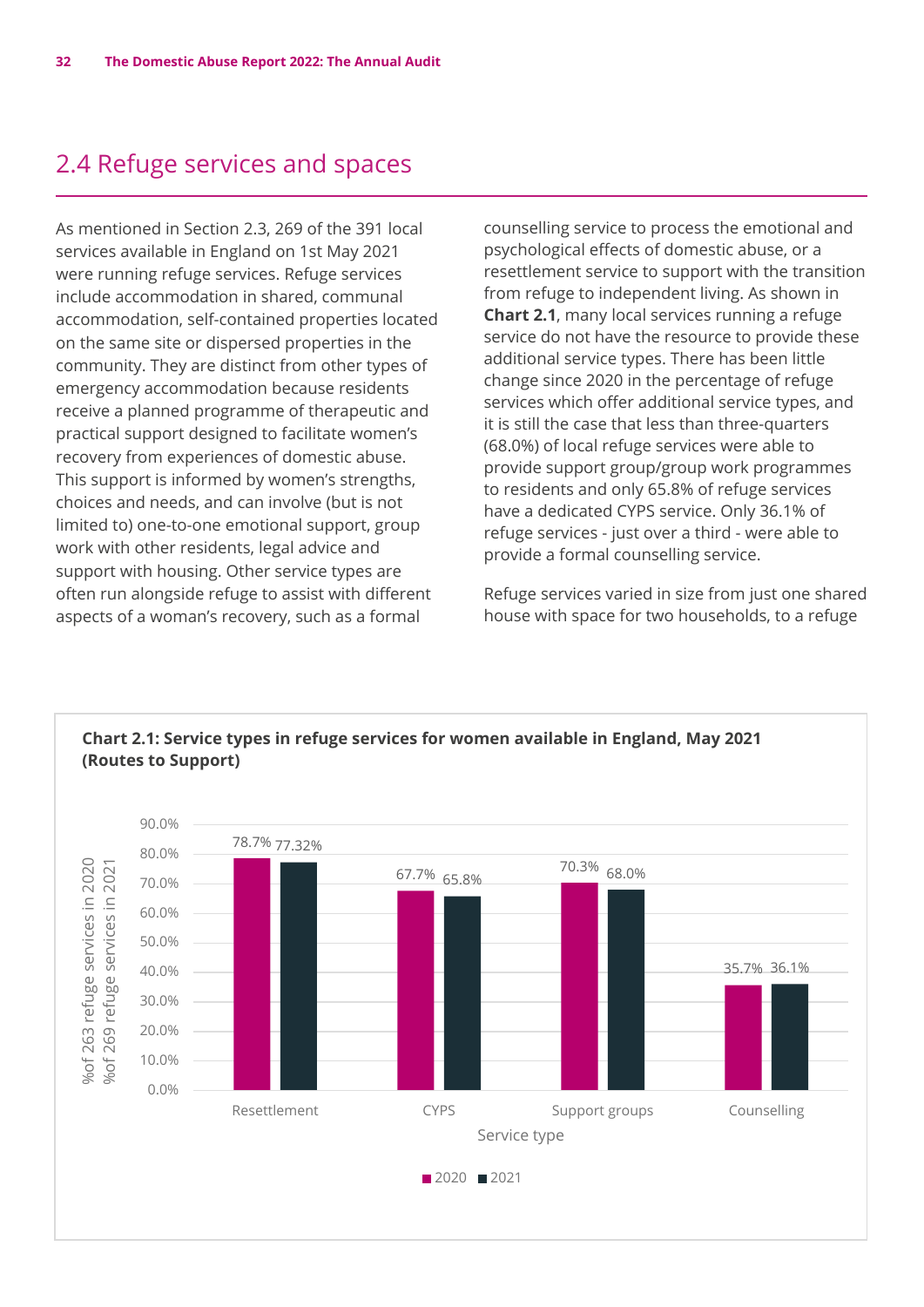service with over 75 units of accommodation across different sites. This variation means that, to act 033 anterent sites. This variation means that, to<br>examine the current level of refuge provision and changes over time, we need to look at the number 70.0% of spaces available in refuge services. One space is one unit of accommodation for a woman and her children (one household), regardless of how many 50.0% beds or cots are in the unit. ccccck TcEt na<br>f s<br>ne 11<br>ed<br>f s<br>et<br>ne

There has been an increase in the number of spaces in England every year since 2010. Between May 2020 and May 2021, we have seen the highest ever yearly increase, largely as a result of additional refuge spaces that were set up with emergency funding made available in response to Covid-19. In the year ending May 2021, there was an increase of 354 spaces, from 3,935 bedspaces for women at May 2020 to 4,289 2020 2021 bedspaces at May 2021. Some of these spaces are not exclusively for women, with 258 of these

4,289 spaces being for either men or women. See 2.8 for full details of the provision that is available for men. Many of the additional spaces made enumber available between May 2020 and May 2021 were available to men, which means the overall number of spaces for men has increased by 55.2% (100 additional spaces) from May 2020 to May 2021.

Despite the increase in spaces, the figure of 4,289 still falls short (by 1,366) of the Council of Europe's minimum recommendation<sup>52</sup> (see **Chart 2.2**), which represents a 24.2% shortfall. There is regional variation, and although refuge space shortfall in England has reduced overall (compared to 30.1% on 1st May 2020) largely as a result of the Resettlement CYPS Support groups Counselling increase in spaces that were set up with emergency Covid-19 funding, it has not fallen in every region. We know the refuge sector is supported by a considerable number of spaces which receive no local authority commissioned funding (16.8% of

![](_page_32_Figure_5.jpeg)

**<sup>52</sup>** Council of Europe (2008): "…safe accommodation in specialised women's shelters, available in every region, with one family place per 10,000 head of population." (p. 51). Based on ONS mid-year estimate for 2018: 55,977,178.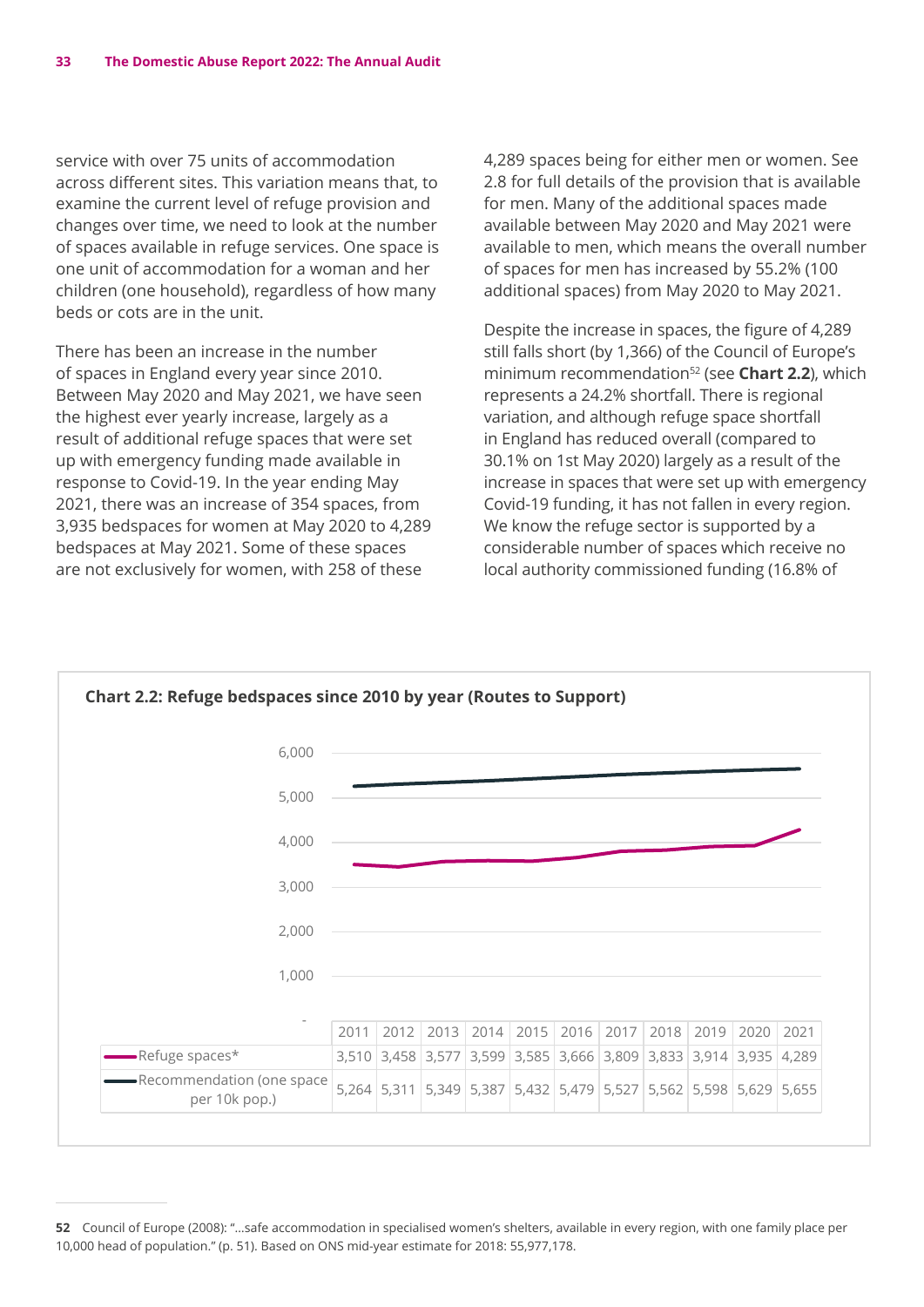all refuge bedspaces running at 1st May 2021), with a disproportionate number of these noncommissioned spaces provided within expert services by and for Black and minoritised women (see Section 3.4). The level of shortfall would be significantly higher if these non-commissioned services were not available.

The shortfall in refuge spaces means there will only be a limited number of spaces available on any given day, and significantly fewer vacancies were made available during 2020-21 overall. As shown in **Table 2.5,** page 36) there were 2,060 less vacancies posted during 2020-21 compared to the number made available in 2019-20, which is a decrease of almost one-fifth (19.9%). The average number of times each space became available fell from 2.6 times per year in 2019-20 to 1.9 times per year in 2020-21, despite the increase in the number of spaces overall. Spaces likely became available less frequently in 2020-21 due to the impact of Covid-19. For example, some refuge services experienced difficulties sourcing moveon accommodation due to restrictions or had to reduce the number of referrals they could take due to government guidelines on shared housing (Women's Aid, 2020). These issues had a greater impact on vacancies in the first half of the year when pandemic restrictions were more severe, with there being 26.6% fewer vacancies posted between April and September 2020 compared to the same period in 2019, falling to 8.5% fewer vacancies posted between October 2020 and March 2021 compared to the same period in the previous year.

The actual number of spaces available to a woman looking for refuge will be dependent on whether available spaces are appropriate for her specific needs and circumstances. To determine how many spaces will be suitable a referring agency will ask a number of questions. These questions can include the following:

#### **1. How many children does she have?**

Units of refuge spaces vary in size and will be able to accommodate either single women only or families of different sizes. The availability of suitable spaces will depend on the number of children the woman is fleeing with. Of the vacancies listed on Routes to Support in 2020- 21, 42.2% were suitable for a woman with two children. Less than one in five vacancies (15.3%) could accommodate a woman with three children.

#### **2. Is she in paid employment?**

Housing costs are higher in supported accommodation services such as refuges due to a number of factors, such as maintenance of communal areas and security arrangements, meaning women in low-paid employment may need to leave their jobs in order to access benefits to cover the cost of staying in refuge. For women in paid employment who are able to cover these costs, going into refuge may still mean having to leave her job for safety reasons. If a woman does wish to remain in paid employment and it is safe for her to do so, this can restrict the geographical area in which she can search for refuge as she will generally need to be located close to her place of work.

#### **3. Does she have additional support needs?**

Refuges are only able accept a referral if they have the staff capacity, suitable facilities and specialist support that may be required to meet a woman's specific needs. Some women require additional support around mental health, or drug/alcohol use and this is often related to their experiences of domestic abuse. As the information on vacancies (**Table 2.5,** page 36) and the availability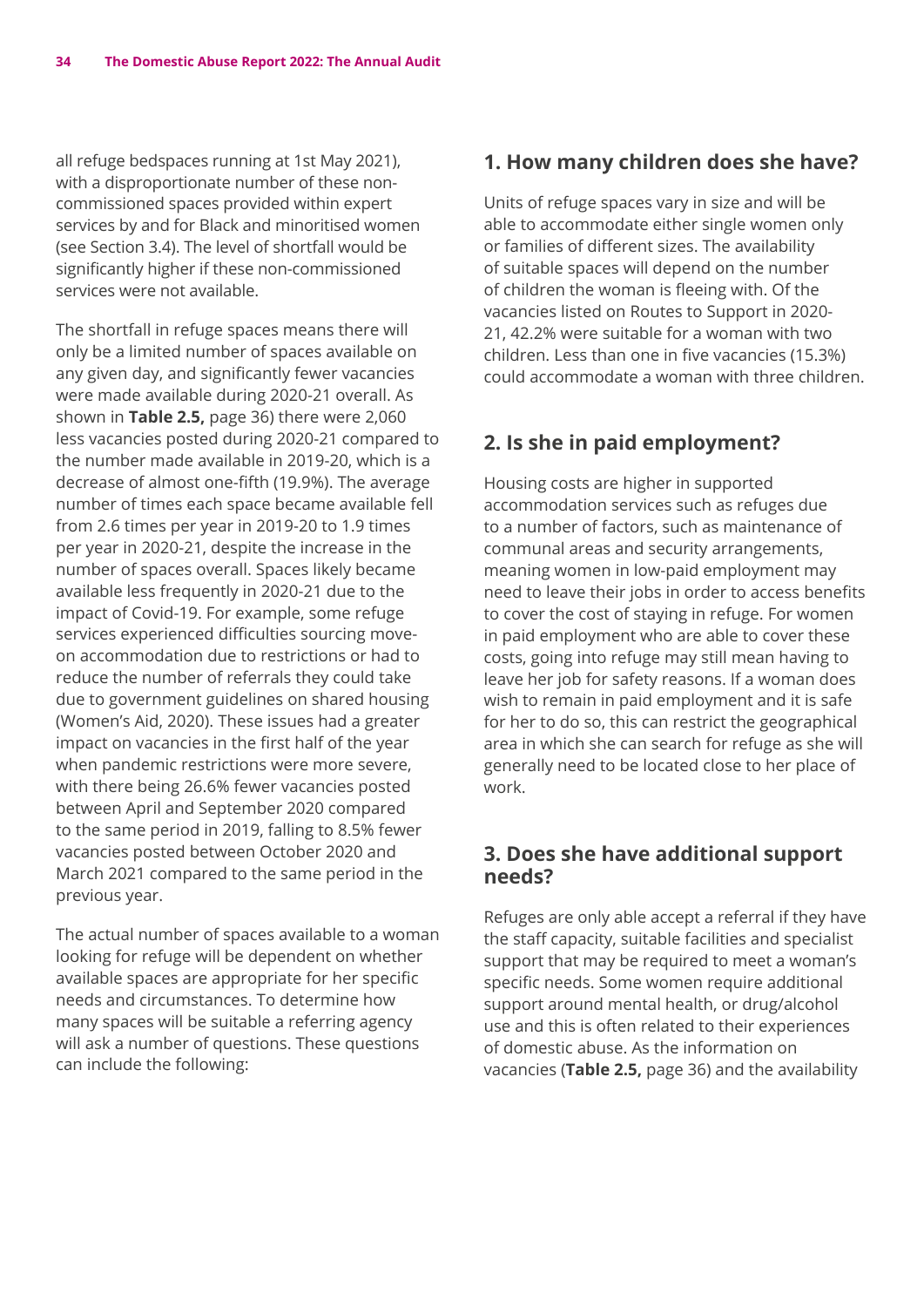of specialist workers (**Tables 2.6** and **2.7** on page 36) shows, it can be difficult for a woman to access a refuge space if she has additional support needs around mental health, or drug/alcohol use. The number of refuge services with specialist support workers has decreased slightly from 2020; now only 14.5% of all refuge services have a specialist mental health support worker(s) and only 9.3% have a specialist drug use workers and specialist alcohol use workers. As noted in Section 2.5, the number of local services which provide a counselling service has fallen by 15 since 2020. Refuge service providers also have to consider the needs of existing residents and dynamics in the refuge when assessing the suitability of a referral.

#### **4. Does she have accessibility needs?**

For women who need vacancies in physically accessible rooms (for themselves or their children), options are very limited. During 2020- 21 only 1.4% of vacancies were in rooms fully accessible for wheelchairs and a further 1.2% were suitable for someone with limited mobility. These figures vary from region to region. Women with hearing or vision impairments are also likely to require specific facilities for services to be accessible to them.

#### **5. Does she have recourse to public funds?**

If a woman is denied recourse to public funds $53$ the spaces available to her will be limited. As shown in **Table 2.5** only 6.3% of all vacancies listed during 2020-21 could consider women who were not eligible to access public funds. This is little changed from the 5.4% of vacancies listed during 2019-20. In many cases this is also conditional on another agency, such as social services, guaranteeing funding to cover her stay. The low numbers of vacancies that are suitable for women with no recourse makes it even more challenging to assess the level of demand from this marginalised group of women. Data from Routes to Support shows that there were only 79 women with no recourse to public funds who made successful referrals to refuge services in London between 1st April 2020 and 31st March 2021, yet in the same period there were 102 recorded instances of women with no recourse to public funds who made unsuccessful referrals in London. This isn't a reflection of unmet need however as it includes only those referrals made when a vacancy suitable for a woman with no recourse was available.

**<sup>53</sup>** If someone's residence permit to live in the UK includes the condition 'no recourse to public funds' then that person will not be able to claim most state benefits.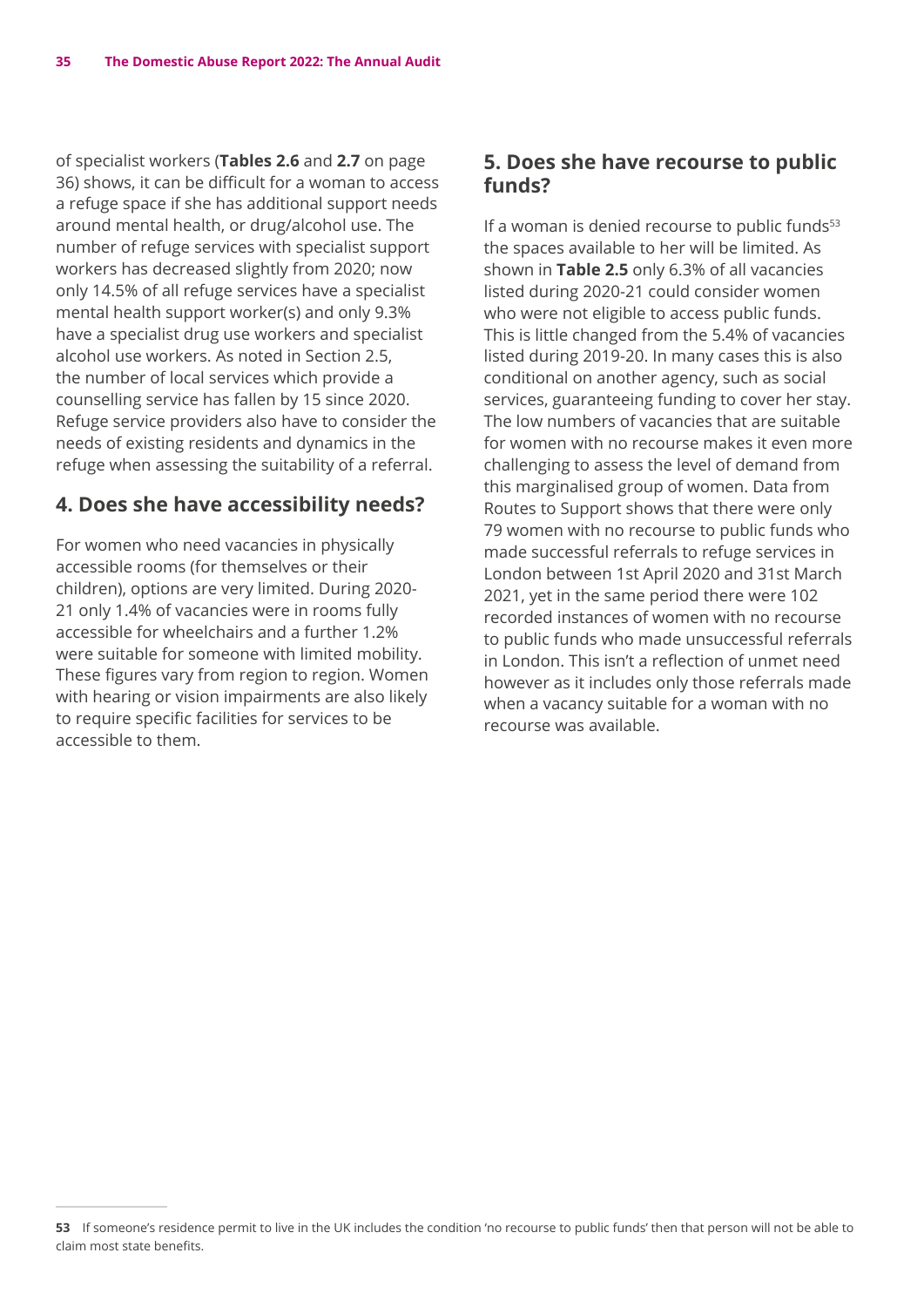| Table 2.5: Refuge vacancies posted in 2020-21. % vacancies for each group (change from 2019-20) |                                                      |                                |  |
|-------------------------------------------------------------------------------------------------|------------------------------------------------------|--------------------------------|--|
| <b>Types of vacancies</b>                                                                       | <b>Vacancies</b><br>available to<br>different groups | <b>Change since</b><br>2019-20 |  |
| # All vacancies posted, England                                                                 | 8,280                                                | $-2,060$                       |  |
| Woman plus two children                                                                         | 42.2%                                                | $-0.8%$                        |  |
| Woman plus three children                                                                       | 15.3%                                                | $+0.2%$                        |  |
| No recourse to public funds                                                                     | 6.3%                                                 | $+2.3%$                        |  |
| Full wheelchair access                                                                          | 1.4%                                                 | $+0.5%$                        |  |
| Person with limited mobility                                                                    | 1.2%                                                 | 0.0%                           |  |

#### **Table 2.6: Community-based services with specialist support workers, May 2021 (Routes to Support)**

| <b>Specialist worker type</b>      | Mental health Drug use<br>support<br>needs | support<br>needs | <b>Alcohol use</b><br>support<br>needs |
|------------------------------------|--------------------------------------------|------------------|----------------------------------------|
| Number of community-based services | 29                                         | 16               | 15                                     |
| Change from 2020                   | $-1$                                       | $-2$             | $-2$                                   |

| Table 2.7: Refuges with specialist support workers, May 2021 (Routes to Support) |                                          |          |                    |
|----------------------------------------------------------------------------------|------------------------------------------|----------|--------------------|
| Specialist worker type                                                           | <b>Mental health</b><br>support<br>needs | Drug use | <b>Alcohol use</b> |
| Number of refuge services                                                        | 39                                       | 25       | 25                 |
| Change from May 2020                                                             | -1                                       | ٠        | - 1                |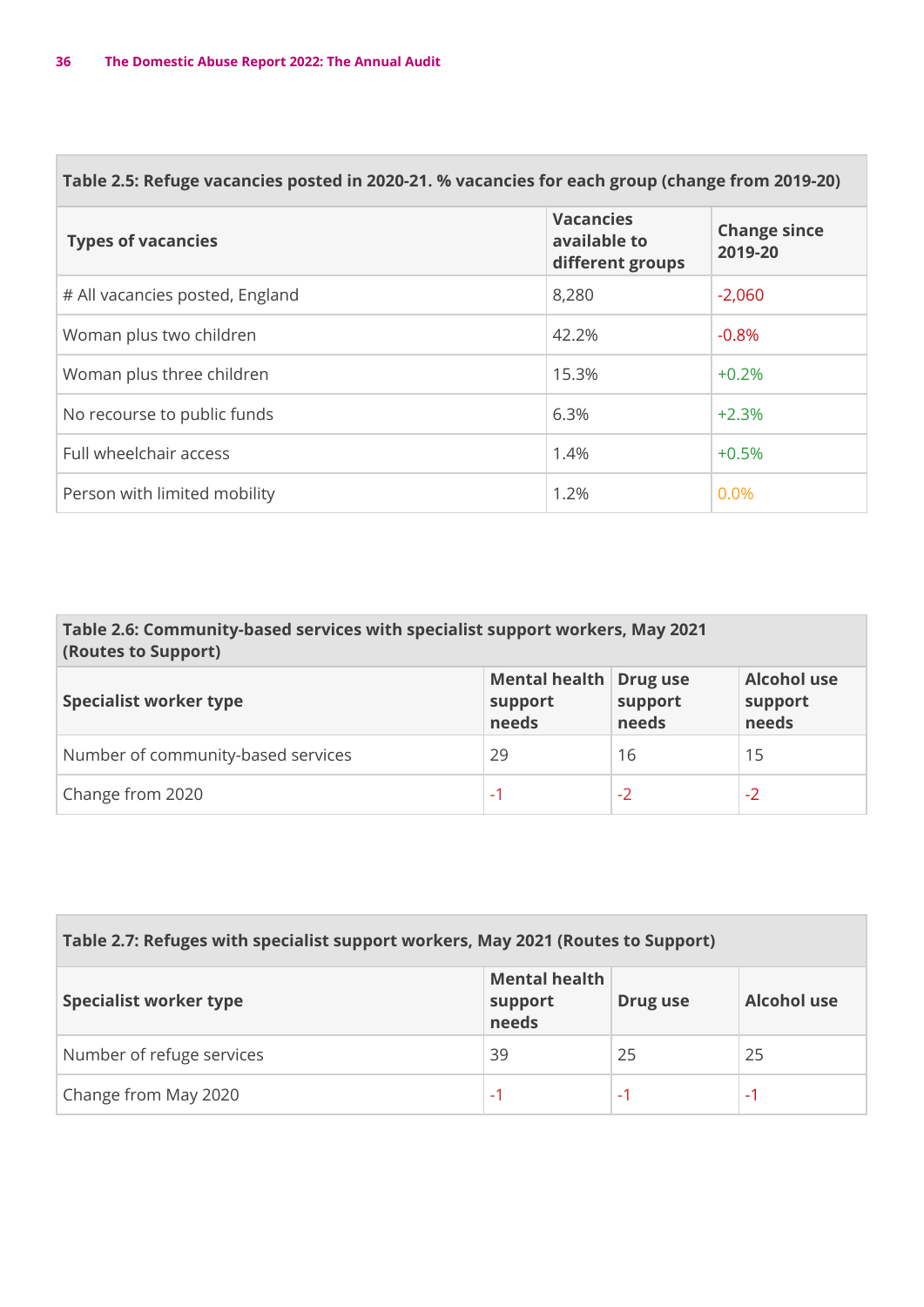# 2.5 Service capacity and demand for support

Although domestic abuse services supported large numbers of women and children over the previous financial year, this annual audit shows the great need for domestic abuse services and the gaps that exist between capacity and demand for support. Using On Track national data as our baseline data, we have produced national estimates of what the referral numbers would look like if 100% of services had been using On Track (see Appendix 2 for methods). We calculate that all refuge services in England supported an estimated 10,809 women and 11,890 children in 2020-21 and all community-based services supported an estimated 124,044 women and 148,852 children (see **Table 2.8**, page 38, on national referrals estimates). These estimated referral numbers demonstrate that many domestic abuse services do not have the capacity or the resources to meet the demand for their support.

We found that 61.9% of all the referrals received by refuge services using On Track were rejected. The main reason why referrals to refuge services were rejected was a lack of space or capacity, with 26.5% of rejected referrals being for this reason (see **Table 2.9**, page 39, for further details). This also equates to 15.6% of all referrals received being rejected due to lack of space or capacity. With this in mind it is worth noting that the number of vacancies in refuge services fell by almost one-fifth (19.9%) over the last year (see Section 2.6). It is important to note that the referral figures reported here are likely to be lower than they would have been because of the impact of the COVID-19 pandemic. Although the percentage of declined referrals remains in line with what we have presented in previous years, there was a reduction the number of vacancies posted by refuge services on Routes to Support between April and September 2020. This means the actual number of referrals are lower, as there was a 40.6% decrease in availability of refuge vacancies between 23rd March and 31st May 2020. This continued until September when we saw vacancy numbers return to previous levels, largely due to emergency funding.

45.0% of all the referrals received in communitybased services (**Table 2.8**, page 38) were rejected (for any reason). The main reasons for rejection were that the survivor did not want support (31.4% of rejected referrals), that the service was unable to contact the survivor (22.7% of all those referrals were rejected) and that the client was already in another service (21.8%). As discussed in previous reports, it is important to bear in mind that the decision to access and accept support can be a very difficult one for a survivor. A survivor may be scared of a controlling perpetrator discovering that she has accessed support. Also, her situation may have changed since the referral was first made, for example, she may have moved out of the area or is accessing support elsewhere. A referral may have been made on her behalf by a third party without her permission or full support.

These figures for declined referrals are unlikely to tell the whole story of demand. There are likely to be survivors who could have benefitted from accessing domestic abuse services but were never referred because the referring agency already knew that the service was over-subscribed or full, or that it was not resourced to support women with specific needs (for example, needs around drugs and alcohol use, needs around a mental health diagnosis). In addition, many survivors do not reach out for support or will delay doing so for a long time, or they are prevented from doing so by a controlling perpetrator(s).

There may be many reasons why women wish to access refuge in a certain area of the country, for example, to be near to family and support networks, or to be able to access places of worship. It may be necessary to remain in a particular area to complete a course of medical treatment or to maintain contact arrangements with her children. Geographical restrictions can, then, along with the factors outlined above, further limit women's options. During 2020-21, data on the journeys women made to access refuge was collected through Routes to Support for the first time. When a refuge service accepted a referral and removed the vacancy from Routes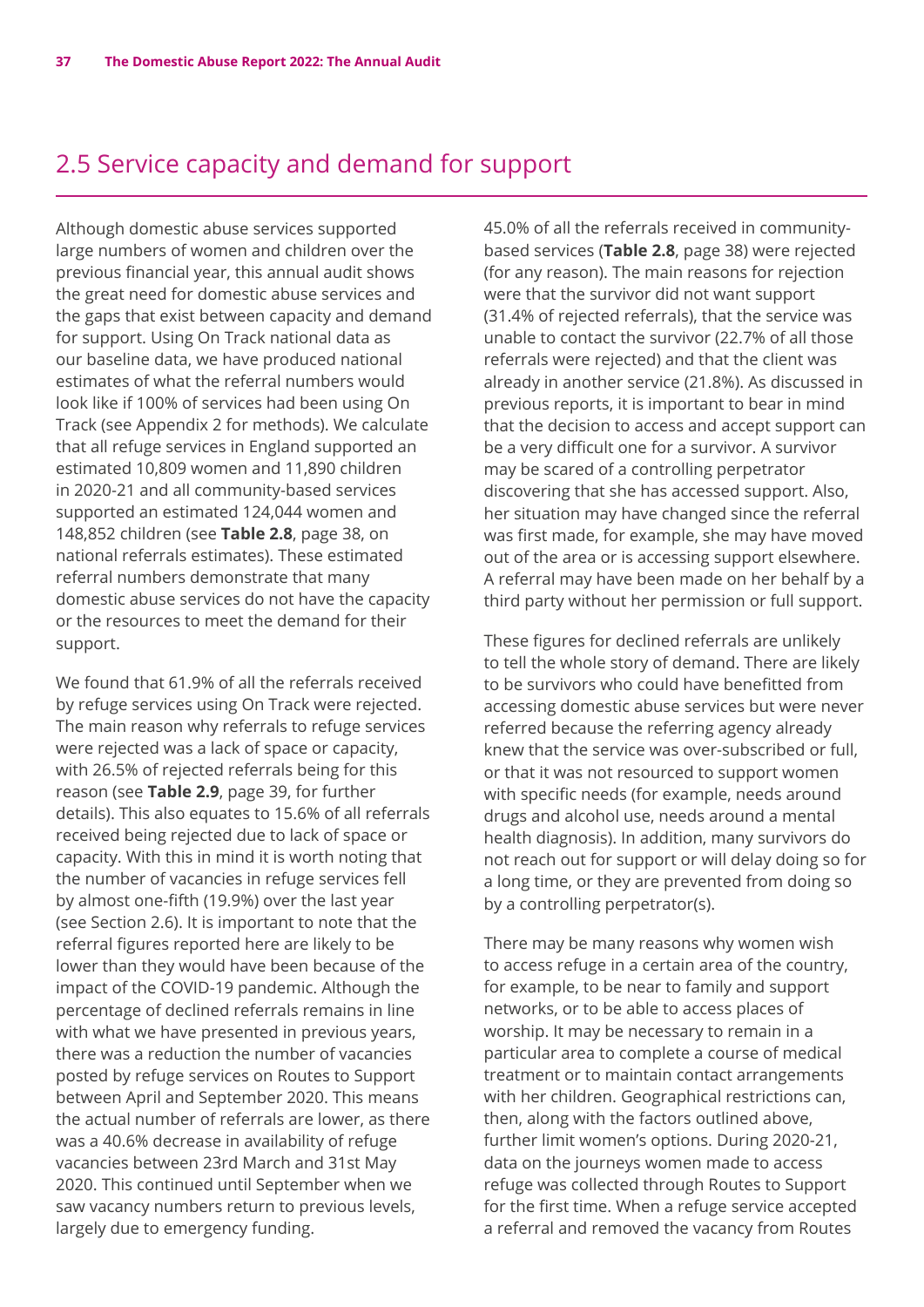to Support, the worker removing the vacancy was asked to record which local authority the woman was located in before coming to the refuge. As shown in **Table 2.9**, 79.6% of women placed in refuge between 1st July 2020 and 31st March 2021 came from a different local authority area to the refuge they moved to (2,788 out of 3,503

women<sup>54</sup>). The majority of women travelled to a refuge that was located within the same region<sup>55</sup> as their previous home (71.9%, 2,518 out of 3,503 women), however over a quarter of women travelled to another region to access refuge in a safe location that was suitable for her needs (28.1%, 985 out of 3,503 women).

#### **Table 2.8: Referrals to all services in 2020-21 (estimates calculated from baseline data from**  On Track<sup>56</sup>)

|                                                                 | <b>Refuge services</b> | <b>CBS services</b> |
|-----------------------------------------------------------------|------------------------|---------------------|
| Women                                                           |                        |                     |
| Estimated referrals accepted/women<br>supported during the year | 10,809                 | 124,044             |
| Estimated referrals declined during the<br>year                 | 17,561                 | 101,490             |
| Estimated total referrals received during<br>the year           | 28,370                 | 225,534             |
| Children                                                        |                        |                     |
| Estimated children supported during the<br>year                 | 11,890                 | 148,852             |

**<sup>54</sup>** In addition to the 3,503 women for which a previous location was recorded, there were 1,771 women placed in refuge between 1st July 2020 and 31st March 2021 for which their previous location was recorded as 'unknown'.

**<sup>55</sup>** Region here refers to another region of England, for example, the North West of England, or another country in the UK (Northern Ireland, Scotland or Wales)

**<sup>56</sup>** Baseline data on: 3,854 accepted and 6,260 declined referrals to refuge services; 41,438 accepted and 33,688 declined referrals to CBS services.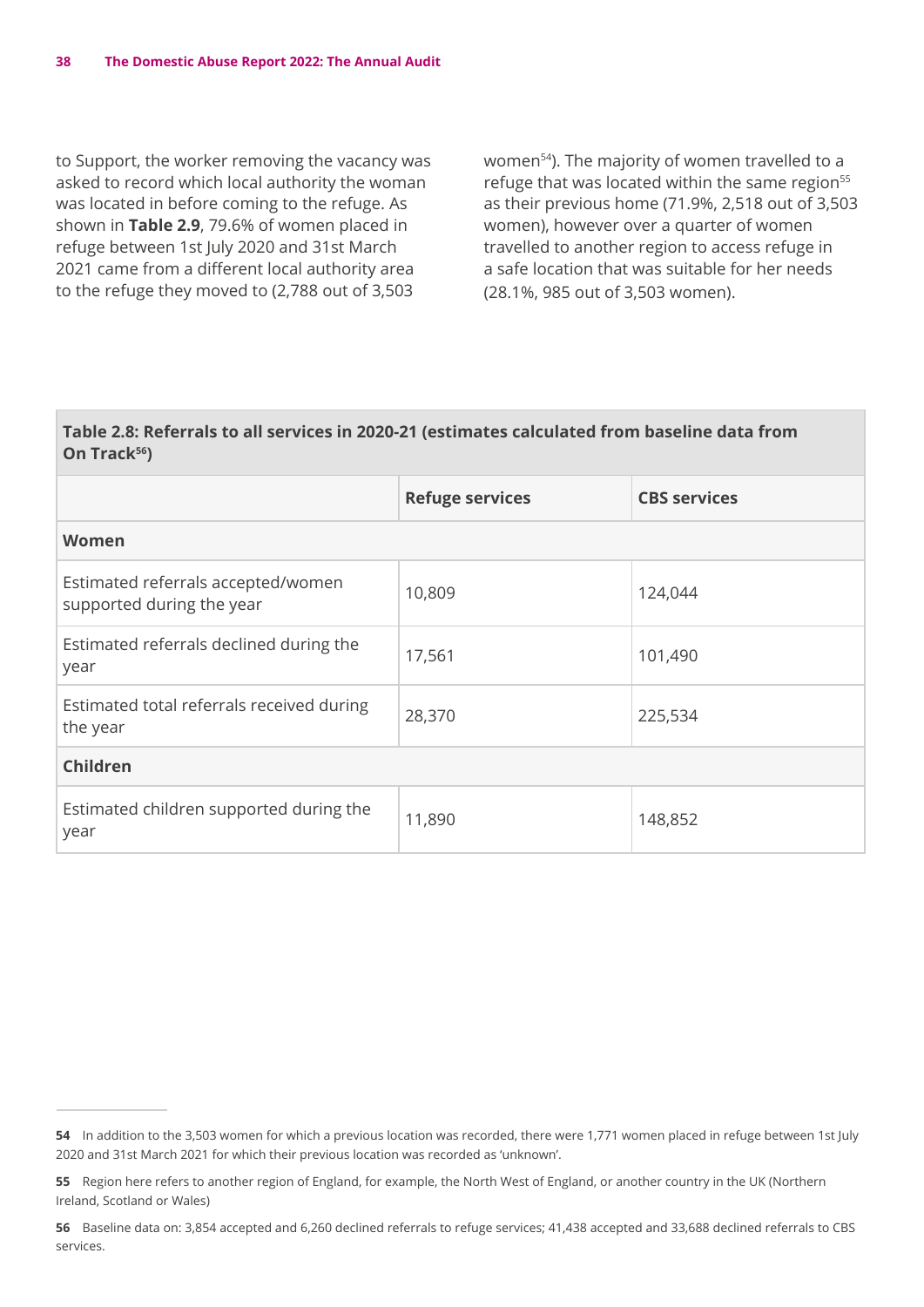п

| Table 2.9: Reasons for referral decline (On Track baseline data) |               |            |
|------------------------------------------------------------------|---------------|------------|
|                                                                  | <b>Refuge</b> | <b>CBS</b> |
| No space / capacity to support                                   | 26.5%         | 0.4%       |
| Already active in service                                        | 0.8%          | 21.8%      |
| Identified as perpetrator                                        | 0.2%          | 0.3%       |
| Identified as unsafe to work with                                | 1.0%          | 0.2%       |
| Ineligible for support (age)                                     | 0.0%          | 0.0%       |
| Ineligible for support (borough)                                 | 1.4%          | 4.2%       |
| Ineligible for support (not domestic abuse)                      | 2.1%          | 1.1%       |
| Ineligible for support (service description)                     | 1.5%          | 1.5%       |
| Needs better met elsewhere - already supported by DV agency      | 3.3%          | 3.6%       |
| Needs better met elsewhere - Referred to a partner agency        | 3.4%          | 3.3%       |
| Previous convictions for violent / sexual offences / arson       | 0.7%          | 0.0%       |
| Unable to meet support needs around disability                   | 1.9%          | 0.0%       |
| Unable to meet support needs around drug and alcohol             | 6.9%          | 0.0%       |
| Unable to meet support needs around language                     | 0.6%          | 0.1%       |
| Unable to meet support needs around large family                 | 0.6%          | 0.0%       |
| Unable to meet support needs around mental health                | 5.2%          | 0.2%       |
| Unable to meet support needs around NRPF                         | 2.7%          | 0.0%       |
| Survivor declined support/could not be contacted                 | 11.8%         | 29.8%      |
| Other                                                            | 10.6%         | 7.1%       |
| No data                                                          | 2.3%          | 2.0%       |

### **Table 2.10: Journeys made by women accessing refuge services, July 2020 - March 2021 (Routes to Support)**

| <b>Previous locations of women</b>                          | Number of women | % of women |
|-------------------------------------------------------------|-----------------|------------|
| Same local authority as refuge                              | 715             | 20.4%      |
| Different local authority to refuge                         | 2,788           | 79.6%      |
| Same region as refuge                                       | 2,518           | 71.9%      |
| Different region to refuge                                  | 985             | 28.1%      |
| Total women (where previous local authority home was known) | 3,503           |            |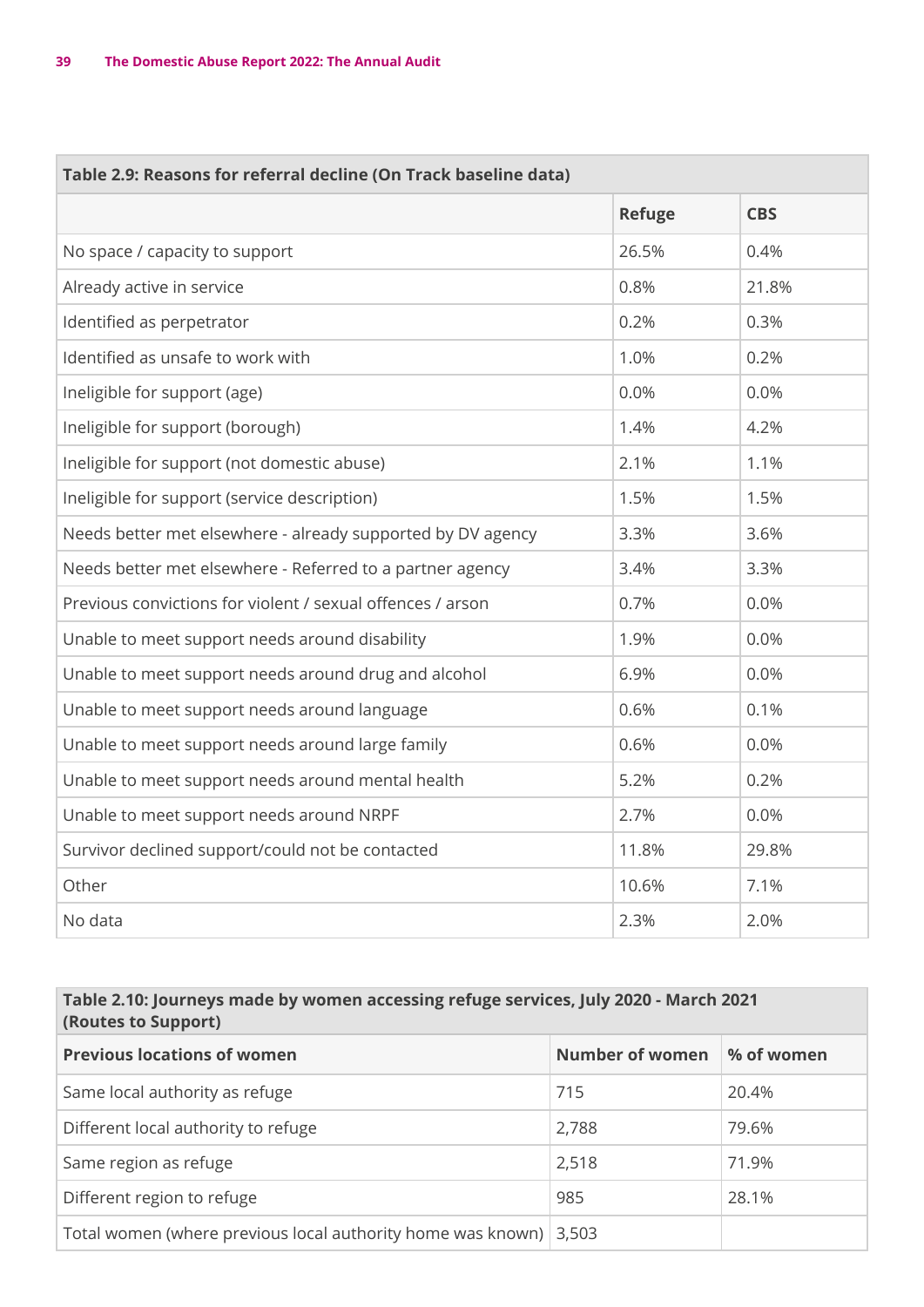# 2.6 Dedicated services for children and young people

Of the 269 refuge services running in England in May 2021, 230 (85.5%) were running at least one dedicated children and young people service (CYPS). 169 (62.8%) refuges employed a dedicated CYP worker, whose primary role it is to engage young people, offer them emotional support, and assist families with essential tasks such as school admission. Dedicated children's

workers create a separate space for children in refuge where they can begin to understand life there and their experiences that led them to it. As shown in **Table 2.11**, refuge services offer a range of other dedicated services, such as play therapy and mentoring, to support children and young people and help them recover from their experiences of abuse.

#### **Table 2.11: Dedicated services for children and young people (CYP) in refuges, May 2021 (Routes to Support)**

| <b>Service</b>                       | <b>Number of</b><br>refuges | % of refuges | % change<br><b>from 2020</b> |
|--------------------------------------|-----------------------------|--------------|------------------------------|
| Dedicated emotional support          | 195                         | 72.5%        | $-1.3%$                      |
| Outings/activities/play sessions     | 195                         | 72.5%        | $-2.0%$                      |
| Individual support                   | 175                         | 65.1%        | $+0.4%$                      |
| CYP worker                           | 169                         | 62.8%        | $-1.1%$                      |
| Advocacy                             | 53                          | 19.7%        | $-0.4%$                      |
| Play therapy                         | 106                         | 39.4%        | $-0.1%$                      |
| Support group                        | 89                          | 33.1%        | $-2.7%$                      |
| Mentoring                            | 42                          | 15.6%        | 0.0%                         |
| CYP counselling                      | 33                          | 12.3%        | $-0.3%$                      |
| Family support worker                | 5                           | 1.9%         | $-0.4%$                      |
| Art therapy                          | $\overline{2}$              | 0.7%         | 0.0%                         |
| Refuges with a dedicated CYP service | 177                         | 65.8%        | $-1.9%$                      |
| <b>Total number of refuges</b>       | 269                         |              |                              |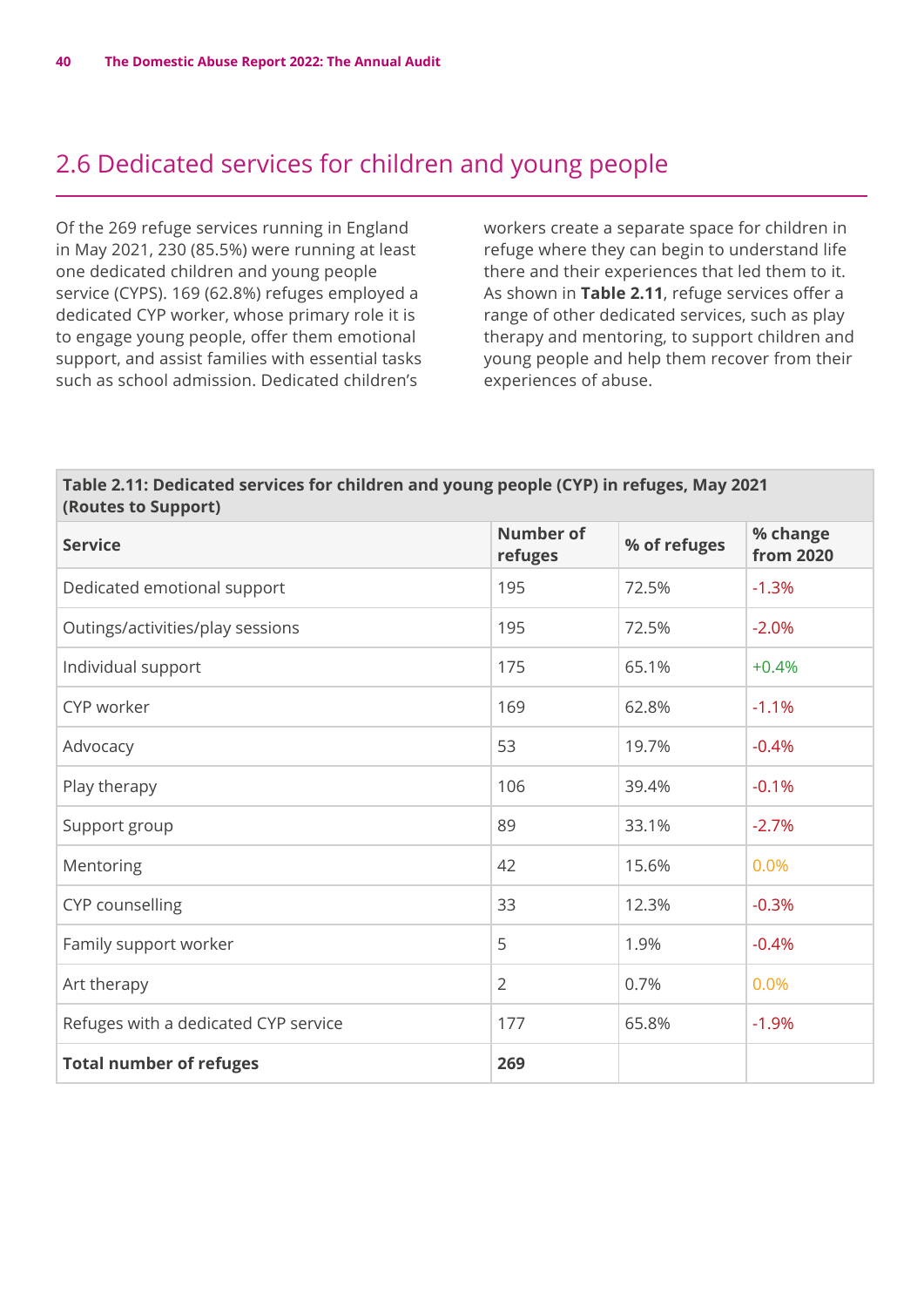# 2.7 Services for men

Routes to Support is primarily a directory of services available for women and children. The information in this section is not therefore an exhaustive account of support services available for men experiencing domestic abuse because dedicated specialist services for men (such as the Men's Advice Line, the national helpline for men run by Respect<sup>57</sup>) are not listed in the directory. Routes to Support does, however, tell us where services for women and children also offer support for men, including the numbers of refuge spaces available for men.

It is important to note that there are differences in the domestic abuse typically experienced by women and by men, in that more women experience domestic abuse than men, and women are more likely to be repeat victims, to be seriously harmed or killed, and to be subjected to coercive control (Women's Aid, 2020b). There is some evidence that male victims need different services to female victims. A report published by the organisation Respect notes:

"From our helpline data from nearly 17,823 male victims it seems that men do not have the same needs as female victims. It would not be helpful for male victims simply to replicate the services or ways of helping female victims – projects working with male victims need to continue to monitor male victims' needs and ways of presenting for help, in order to help them best and to make best use of our resources."

#### **(Respect, 2019)**

The report also notes that very few of the men contacting the Men's Advice Line were looking for a space in a refuge (only 1.2% of 17,823 male helpline callers were signposted to refuge services) and that the most common forms of help requested were legal advice, help in accessing the Criminal Justice System and accessing a local male domestic abuse service. However, the report acknowledges that more research is needed into the reasons behind this (Respect, 2019).

On 1st May 2021, 186 out of 391 entries (47.6%) on Routes to Support had one or more services for men, including 39 out of 269 refuges (14.5 % of refuges) which could also accommodate men. There were 281 refuge spaces available for men, 23 for men only and 25858 for either men or women. Although the number of spaces for men only has fallen by one space since May 2020, the overall number of spaces which men can access (because they are available to both men and women) has gone up significantly by 100 spaces, which represents a 55.2% increase. We have also seen an increase in most other services types provided for men, continuing a trend for service provision for men overall rising year on year. See **Tables 2.12** and **2.13** on page 42.

**<sup>57</sup>** Respect describes its work as "a pioneering UK domestic abuse organisation leading the development of safe, effective work with perpetrators, male victims and young people using violence in their close relationships." <https://www.respect.uk.net>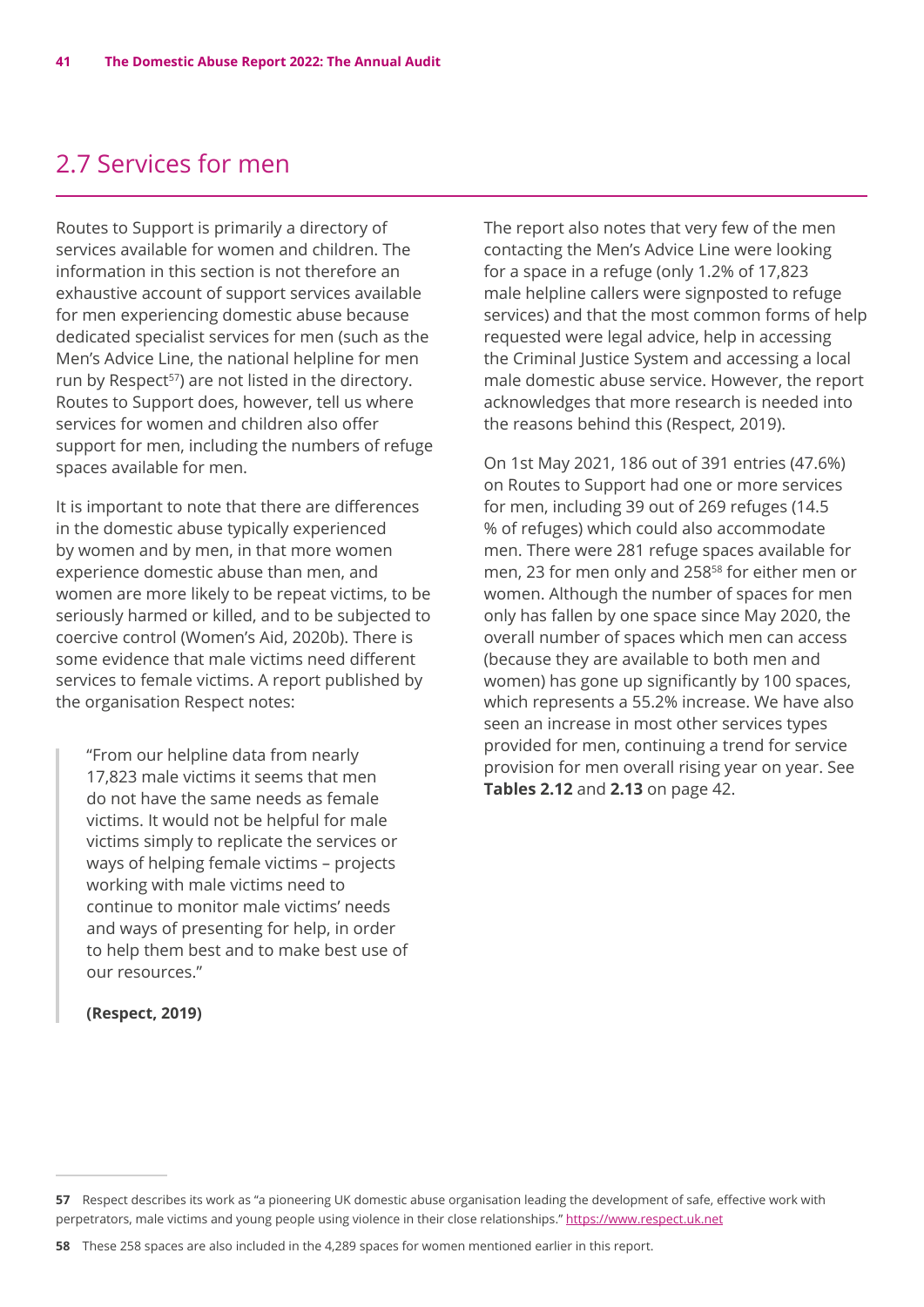#### **Table 2.12 Services for men in England\*, May 2021 (and change from May 2020) (Routes to Support)**

| <b>Service types</b>                                                                                                                      | <b>Number of services in</b><br><b>England in May 2021</b> | <b>Net change since May</b><br>2020 |  |
|-------------------------------------------------------------------------------------------------------------------------------------------|------------------------------------------------------------|-------------------------------------|--|
| Refuges with space for men                                                                                                                | 39                                                         | $+6$                                |  |
| Floating support                                                                                                                          | 27                                                         | $-2$                                |  |
| Helpline                                                                                                                                  | 93                                                         | $+6$                                |  |
| Outreach                                                                                                                                  | 114                                                        | $-1$                                |  |
| Project based                                                                                                                             | 32                                                         | $+3$                                |  |
| Domestic violence advocacy project                                                                                                        | 90                                                         | $+7$                                |  |
| Sexual violence advocacy project                                                                                                          | 28                                                         | $+4$                                |  |
| Information and advice                                                                                                                    | 119                                                        | $+1$                                |  |
| Total entries with one or more services for men                                                                                           | 186                                                        |                                     |  |
| *This is not an exhaustive list of the services provided for male victims or perpetrators, rather these numbers are for services offering |                                                            |                                     |  |

\*This is not an exhaustive list of the services provided for male victims or perpetrators, rather these numbers are for services offering support to women who also work with male victims or perpetrators

#### **Table 2.13 Refuge bedspaces for men in England\*, May 2021 (and change from May 2020) (Routes to Support)**

|                                 | Bedspaces available to   % of all refuges with<br>men | space for men | % of all spaces<br>available to men |
|---------------------------------|-------------------------------------------------------|---------------|-------------------------------------|
| Number at May 2021              | 281                                                   | 14.5%         | 6.5%                                |
| Net change from May 2020 $+100$ |                                                       | $+2.0%$       | $+1.9%$                             |

\* This is not an exhaustive list of the services provided for male victims or perpetrators; rather these numbers are for services offering support to women who also work with male victims or perpetrators.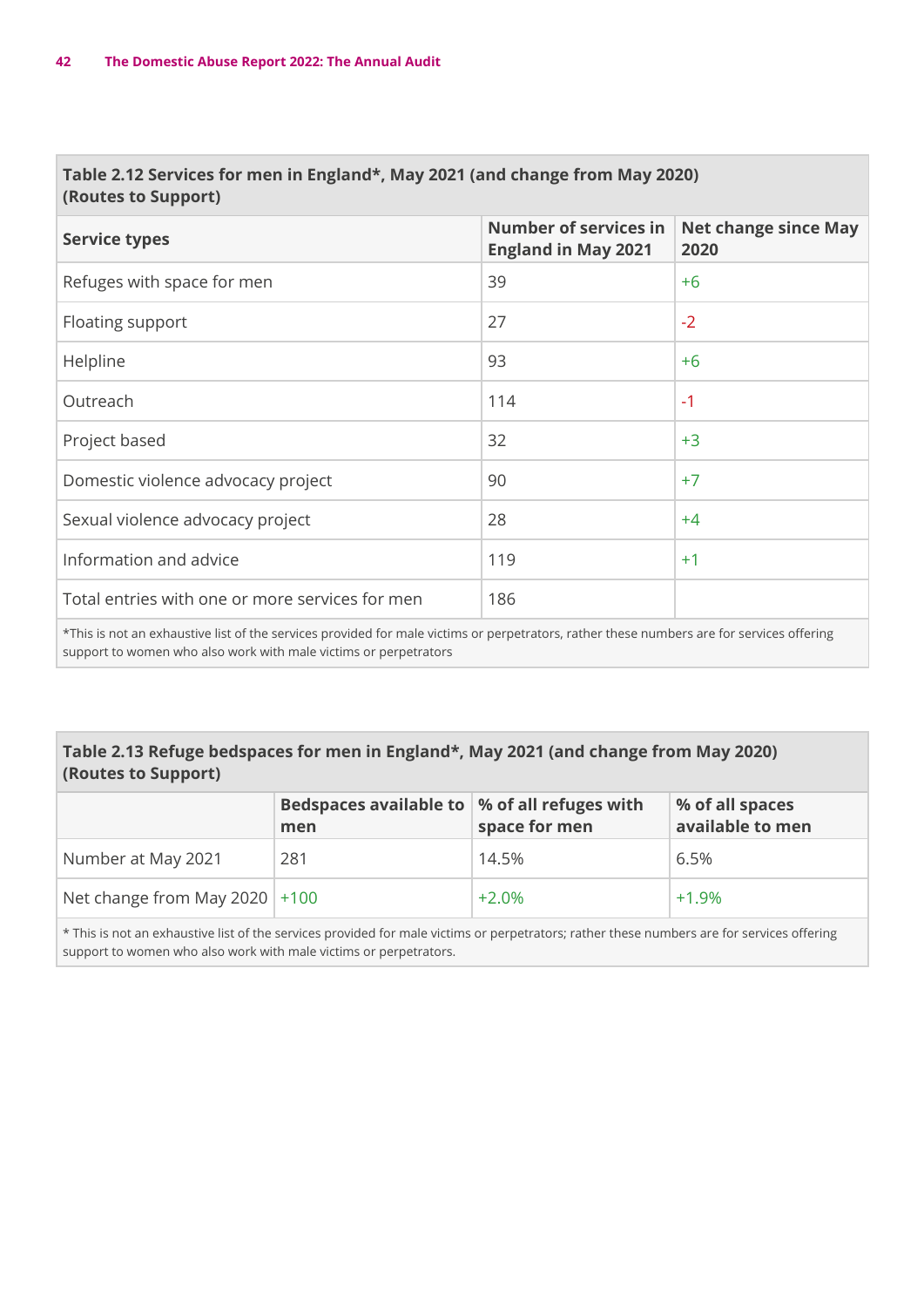# **Section 3:**  The work of support services

This section explores the work of domestic abuse support services through the findings of the Women's Aid Annual Survey 2021. This survey asked about the challenges, achievements and funding of domestic abuse services. This year we also asked about experiences of the Covid-19 pandemic and the new statutory duty to provide support for victims of domestic abuse, including children, within safe accommodation. Respondents were self-selecting and, in 2021, 81 organisations responded who were running 154 service entries on Routes to Support. This gives a response rate of 38.0%59. Of these 81 respondents:

- $\triangleright$  63 responded that they ran refuge services (12 indicated that they did not, and six did not respond to the question)
- $\triangleright$  58 responded that they provided communitybased services (13 indicated that they did not, and ten did not respond to this question)
- $\blacktriangleright$  Five respondents were members of Imkaan<sup>60</sup>.

# Summary of key findings

- $\blacktriangleright$  The Covid-19 pandemic had led to many challenges including having to quickly adapt to remote working, maintaining staffing levels and addressing concerns about the safety and wellbeing of staff and survivors. It had also led to opening some new doors for domestic abuse services, including new funding sources, advantages in remote delivery of services, and new and strengthened partnerships with external agencies/services. (See 3.1.)
- ▶ 87.7% of organisations responding to our annual survey reported that Covid-19 had affected demand for their services. Of these organisations, 84.5% told us that demand for the support they offer had increased. (See 3.1.)
- $\triangleright$  Organisations responding to our annual survey were proud of their achievements in adapting to new ways of working and coping during the Covid-19 pandemic, the positive attitude and

resilience of their staff teams, and that they had managed to open new services or expand areas of their domestic abuse support work. (See 3.3.)

- $\blacktriangleright$  Despite the new funding sources being made available during the pandemic, financial insecurity continues to be a major challenge for domestic abuse services, particularly in relation to the short-term nature of much funding and funding falling short of service delivery costs. (See 3.4.)
- $\triangleright$  69.5% of refuge services were commissioned by their local authorities in 2020-21. This is roughly the same as in the previous year (71.7% in 2019- 20). (See 3.4.)
- $\triangleright$  67.2% of survey respondents that had CBS provision told us that they had received funding from their local authority for CBS in 2020-21. However, this funding often did not cover full costs of delivering services. (See 3.4.)

**<sup>59</sup>** 154 out of 405 services responded.

**<sup>60</sup>** [https://www.imkaan.org.uk:](https://www.imkaan.org.uk) "We are the only UK-based, second-tier women's organisation dedicated to addressing violence against Black and minoritised women and girls i.e. women which are defined in policy terms as Black and 'Minority Ethnic' (BME)."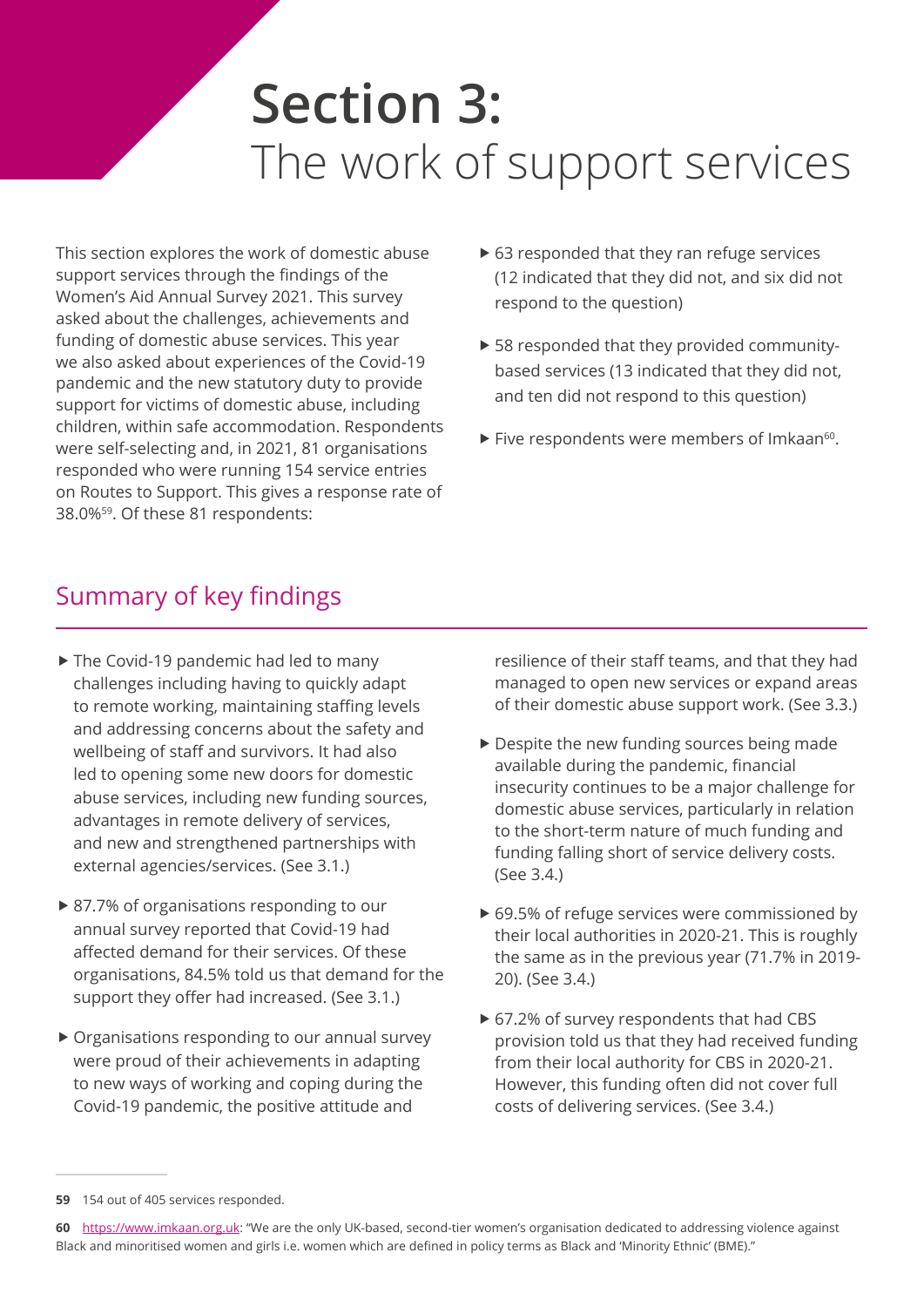- $\blacktriangleright$  51.9% of organisations responding to the annual survey told us they had been running an area of their domestic abuse service in 2020-21 without any dedicated funding. (See 3.4.)
- $\blacktriangleright$  In the early implementation of the new statutory duty, there appeared to be considerable variation in the way that local authorities were interpreting the regulations and guidance in the statutory duty. (See 3.5.)

### **Note on comparisons**

We would advise caution when making comparisons between findings from different annual surveys. Although differences in findings may suggest year-on-year change, because of differences in sample composition each year, these would require further investigation.

# 3.1 Impact of the Covid-19 pandemic

The year 2020-21 was dominated by the Covid-19 pandemic and this has had a clear impact on the way services were run and the demand for domestic abuse support.

### **Challenges related to the pandemic**

Our annual survey asked organisations to reflect on the challenges they had faced in 2020-21 due to the pandemic. The following key themes emerged from their responses.

# Move away from face-to-face to remote delivery of services



"Whilst the staff had sufficient IT equipment to support service users virtually, a lot of service users didn't, so we had to obtain funding to supply them with tablets or smartphones. They also couldn't afford internet so we had to obtain funding to provide prepaid internet sim cards & WIFI hotspots."

"The need for our Community team to work remotely meant we had to update our technology and the challenges for those staff to work from home and to adapt to supporting clients on virtual platforms."

Many respondents wrote about the challenges of swiftly changing services from face-toface to remote delivery (either online or over the telephone). They also wrote of the challenges of facilitating remote access for staff working from home because of the pandemic, including quickly finding the resources to purchase IT equipment for home use and training staff in new methods of communicating and delivering services. Another difficulty was that survivors sometimes did not have the equipment needed to access support remotely or did not have a private, safe space in which to access support (for example, they lived in shared accommodation or with the perpetrator/s).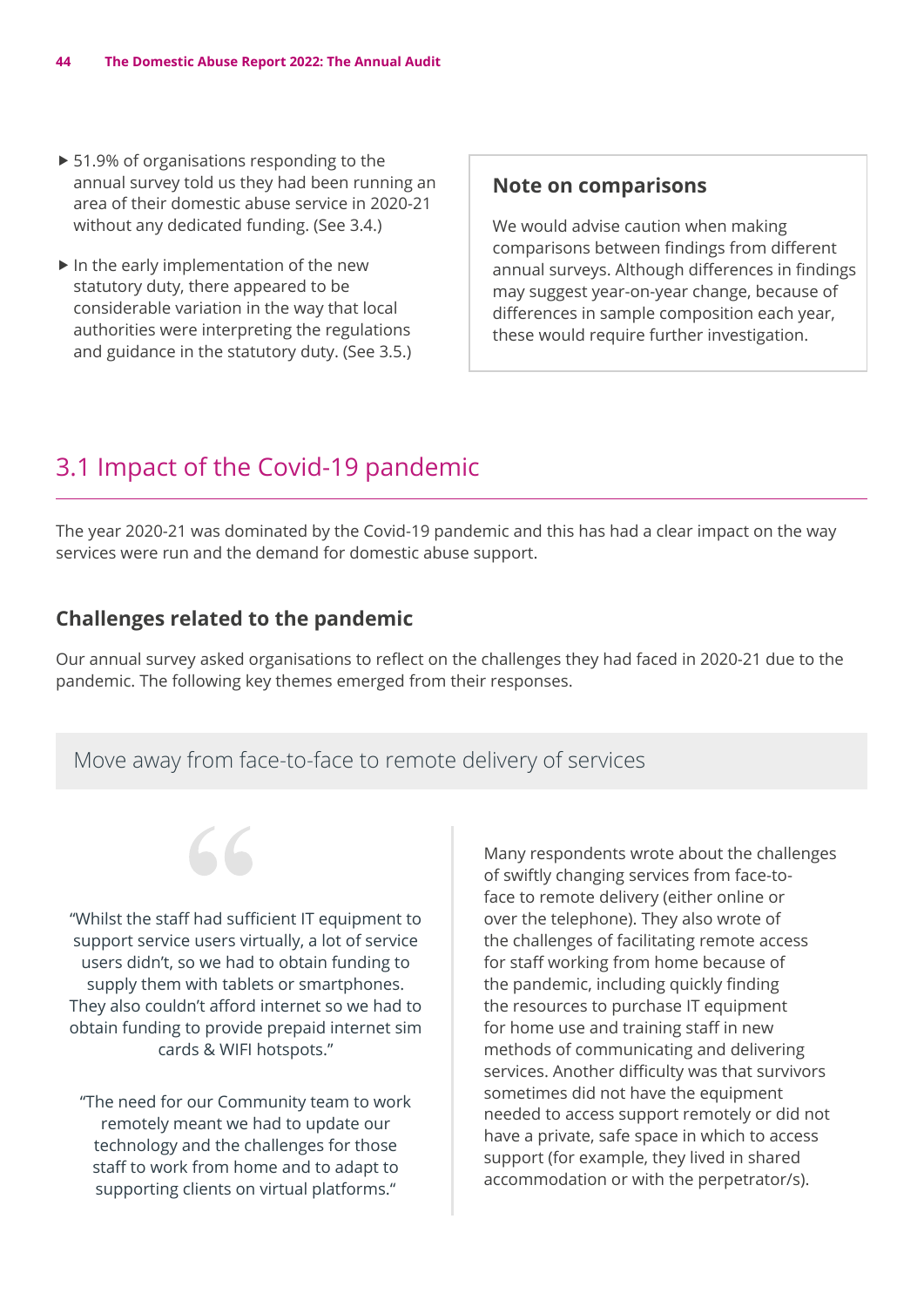# Concerns over survivor safety and wellbeing

"Women were often forced to spend unprecedented amounts of time at home with the perpetrator and no means of contacting services for help thus putting them at greater risk of harm."

"Refuge accommodation x 15 families, isolating, testing positive for Covid-19, keeping contamination to a minimum and keeping staff safe."

Many organisations wrote about the challenges of keeping survivors safe during the pandemic. This was in terms of both safe from Covid infection and safe from abuse. Respondents wrote about the particular challenges of keeping communal refuge facilities 'Covid safe' and introducing new cleaning regimes, purchasing personal protective equipment (PPE), providing Covid-testing for service-users, and asking new arrivals to refuge to initially self-isolate. Having to subject new refuge residents to a period of initial self-isolation also had clear negative impacts on mental wellbeing for survivors including children who had already gone through the trauma of domestic abuse and being displaced from their homes. There were also comments about the dangerous and traumatic situations many survivors were in during the pandemic, especially during lockdown periods, where they may be at home with the perpetrator(s) for most of the time, and the challenges services faced in being able to reach and support these survivors.

# Concerns over staff safety and wellbeing



"For the refuges, some staff were furloughed and/or had to work from home to make it safe. Working from home presents its own problems, with staff having children at home and the ability to work confidentially at home."

There were also concerns about staff safety and wellbeing during the pandemic, including keeping staff as safe as possible from Covid infection through social-distancing measures, remote delivery of support, purchasing PPE and cleaning products. Organisations also emphasised the negative impact of Covid-19 on staff wellbeing and their concerns about staff burnout. There were comments on the fears of staff of becoming infected with Covid-19, stresses in adapting to new ways of working, difficulties in home-working (including working in shared accommodation, with children in the home), difficulties in juggling home-schooling demands with conducting confidential work from home, and isolation from other staff members.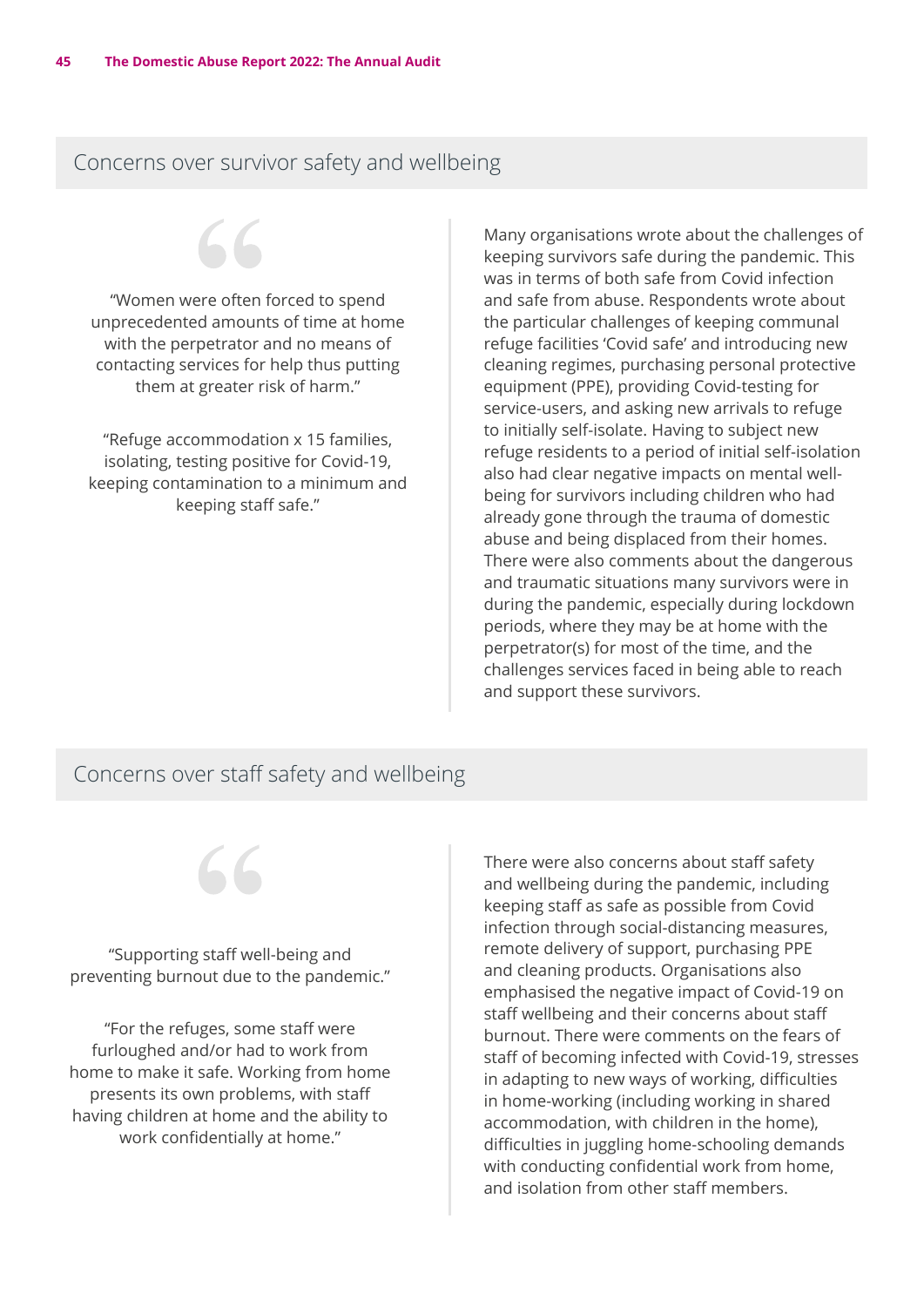# Issues with external services

"GP surgeries were closed to most patients meaning many women were left with no safe place to disclose."

"A big challenge was the impact on other services, which led to a delay in actions, such as court proceedings. Many women are still awaiting amended court hearing dates in both criminal and family court arenas. Many statutory agencies, such as social care stopped face to face contact which led to raised concerns within staff teams regarding safeguarding."

Some organisations commented on the impact of external services closing or reducing their capacity during the pandemic. This included external service providers no longer being able to come into refuges, slow response rates from external organisations, reduction in opportunities for survivors to disclose abuse and be referred to support, and delays in family and civil court proceedings.

# Staffing levels



Some organisations faced challenges relating to reductions in staffing (or staff being limited in the work they could perform) at points during 2020-21. This was due to staff having to self-isolate after contracting Covid-19 or because members of their household had tested positive or had symptoms. Staff were also sometimes unable to work because they were caring for sick family members. Staff who were shielding (because they are particularly vulnerable to serious illness if infected) were no longer able to carry out any work with face-to-face contact with staff or service-users. The creation of 'Covid bubbles' in refuge services meant that staffing in buildings at any one time had to reduced and the 'bubbles' kept separate.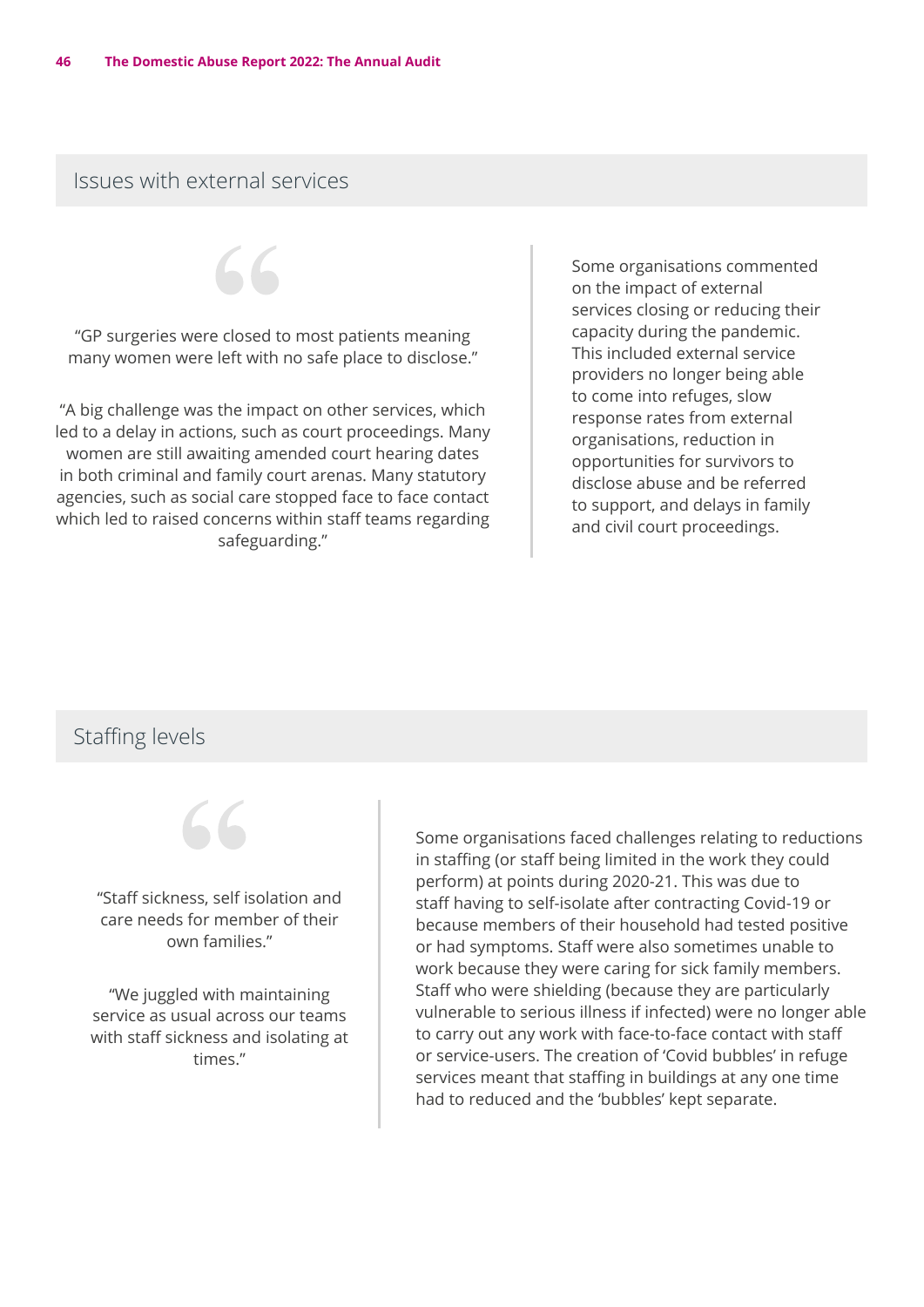# Funding challenges caused by the pandemic

"[A challenge in 2020- 21 was] Level of referrals into refuge was for clients with high level needs which we struggled to manage with our current resources. (We haven't had an uplift to our accommodation support funding in over 10 years)."

Despite new short-term funding pots opening up during the pandemic, several respondents wrote about challenges with funding (which for some were different at different stages of the pandemic). These challenges included:

- $\triangleright$  initial difficulties in securing additional funds to covers costs incurred in the response to the pandemic (for example, PPE and cleaning products, laptops for home-working),
- $\triangleright$  difficulties in responding to applications for funding with short time-frames,
- $\triangleright$  the short-term nature of funding leading to difficulties in future planning,
- $\blacktriangleright$  meeting increased demand with current resources,
- $\triangleright$  some fundraising stopped because of the pandemic (for example, charity shops closed and fundraising events were cancelled).

# Increases in demand



"Obviously variance in demand was a key feature – first lockdown (and subsequent lockdowns) saw a decrease in contacts and referrals but these surged when restrictions lifted, with our contacts and referrals doubling the level seen before the pandemic."

"An increase in referral enquiries and all new clients presented with higher support needs than in normal times." Respondents told us about the challenge of coping with increases in demand for the support they provided. They also told us about an increase in referrals for/from survivors with what is often termed 'complex needs' (for example, high-level mental health support needs, addiction support needs, multiple support needs) and not always being sufficiently resourced to meet these needs. Some organisations also reported increases of referrals from women with no recourse to public funds. Some respondents pointed out that levels of demand had been variable throughout the year, with dips in demand during lockdowns and sharp rises thereafter.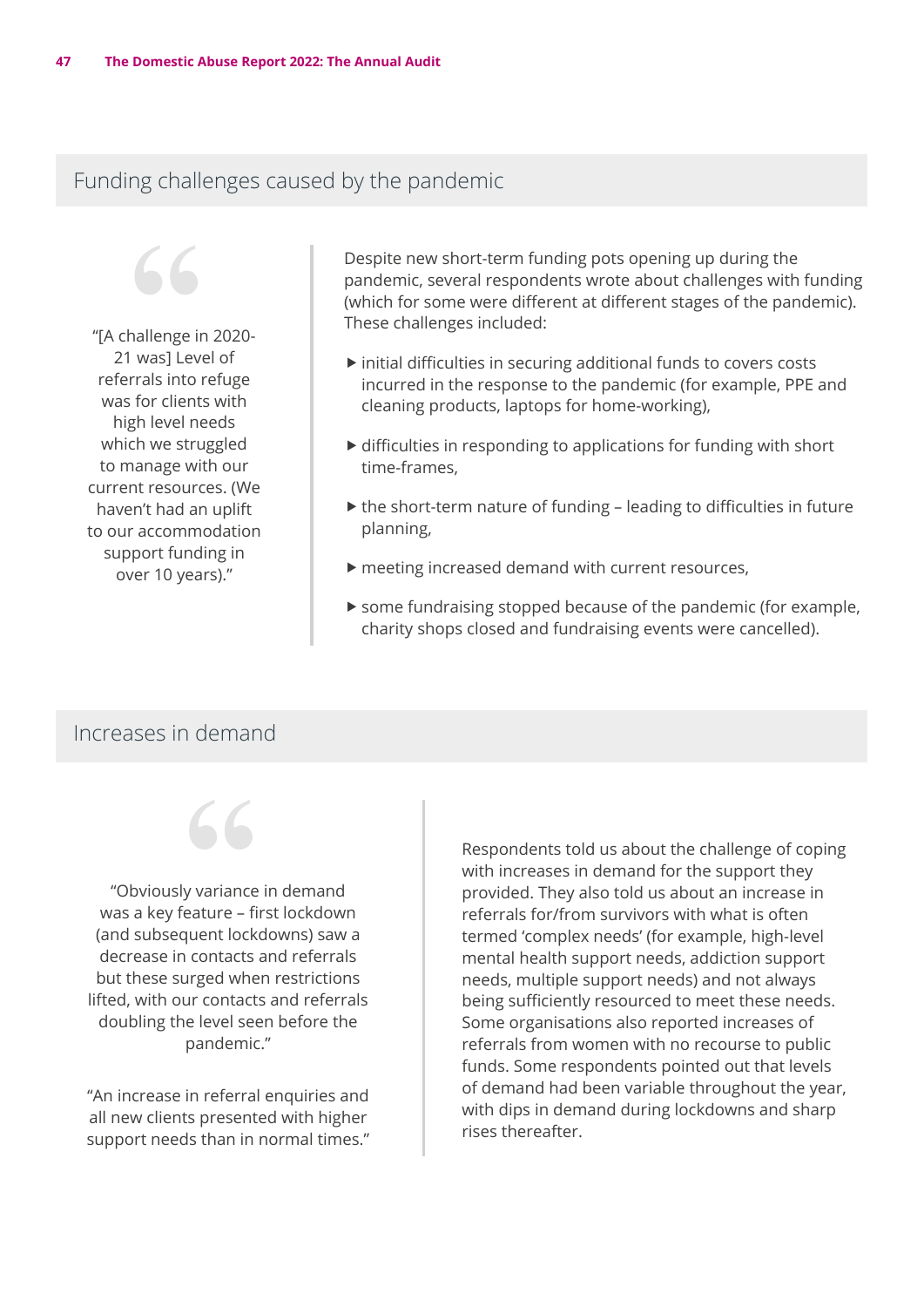# Lack of availability of move-on accommodation

"Housing was at a standstill in first lockdown so unable to move clients on, therefore unable to take on new cases."

"Lack of refuge beds both in our refuges and nationwide mainly due to bedblocking."

Some respondents told us of the lack of availability of move-on (from refuge) accommodation. Organisations wrote about 'bed blocking', with survivors (and their families) having to stay longer in refuge services, with the knock-on negative effect on refuge bedspace availability.

#### **Impact of the pandemic on demand**

87.7% of organisations responding to our annual survey reported that Covid-19 had affected demand for their services. Of these organisations, 84.5% told us that demand for the support they offer had increased and 33.8% reported that the type of referrals they had received had changed during the pandemic.

Many respondents commented on increases in demand, with some making comparisons to levels of demand in the previous year. One respondent wrote:

"We experienced a 150% rise in referrals… For every room space available between April 2019-December 2019 we received 4.13 referrals for this space. For every room space available between April 2020-December 2020 we received 9.19 referrals for this space." Another commented, "We saw a significant increase in community referrals and our commissioned services were managing at 140% above contracted capacity."

Some respondents commented on variations in levels of demand throughout the year, with referrals slowing down during periods of lockdown or tighter restrictions and then rising again once restrictions had been eased or lifted. One organisation wrote, "Demand for services decreased slightly during the lockdowns and we then saw a sharp increase in demand when restrictions eased." Another noted that there had been "…a significant increase when restrictions were released for all our services." A few services noted that referrals for their children's services had dropped during times of school closure but had risen again once schools reopened. This could be indicative of the scarcity of disclosure opportunities for children when face-to-face contact with school professionals had ceased. 11.3% of respondents reported that demand had decreased during the pandemic. This could be referencing these dips in demand during times of heightened Covid–related restrictions (see **Table 3.2**).

Some respondents also noted in their comments that they were receiving more referrals for survivors with high-level support needs (for example, related to mental ill health and substance use). This could be the result of other support services not being available or having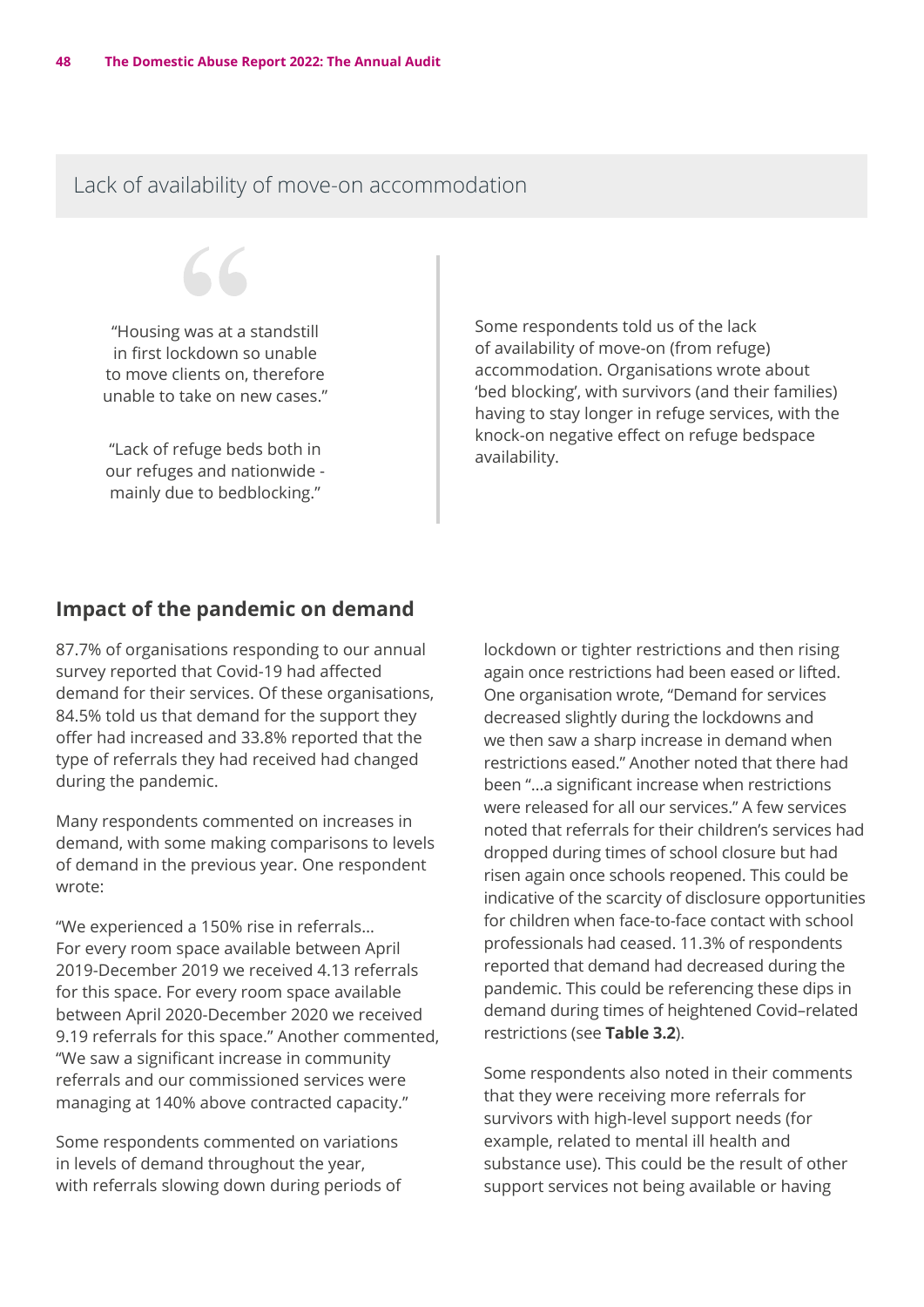limited capacity during the pandemic, and the consequences of the trauma experienced of living in lockdown circumstances with a perpetrator(s). One organisation commented that the women being referred or self-referring to them had

"…higher complex mental health needs such as depression, psychosis, more frequent selfharm and suicidal tendencies, aggression, short tempers and non-compliance to House Rules and government guidelines, to name a few."

| Table 3.1: Did the Covid-19 pandemic affect demand for your services? |                           |  |
|-----------------------------------------------------------------------|---------------------------|--|
| (Women's Aid Annual Survey 2021)                                      |                           |  |
| <b>Response</b>                                                       | % of all respondents (81) |  |
| <b>No</b>                                                             | 4.9%                      |  |
| Unsure                                                                | 7.4%                      |  |
| Yes                                                                   | 87.7%                     |  |
| Missing data                                                          | 0.0%                      |  |
| Total                                                                 | 100.0%                    |  |

# **Table 3.2: How has the Covid-19 pandemic affected demand for your services in 2020-21? (Women's Aid Annual Survey 2021) Response % of respondents that indicated that the pandemic had affected demand for services (71)** Demand increased 84.5% Demand decreased and the state of the 11.3% The type of referrals we received changed 33.8%

Tick box question – respondents can tick more than one category. No missing data.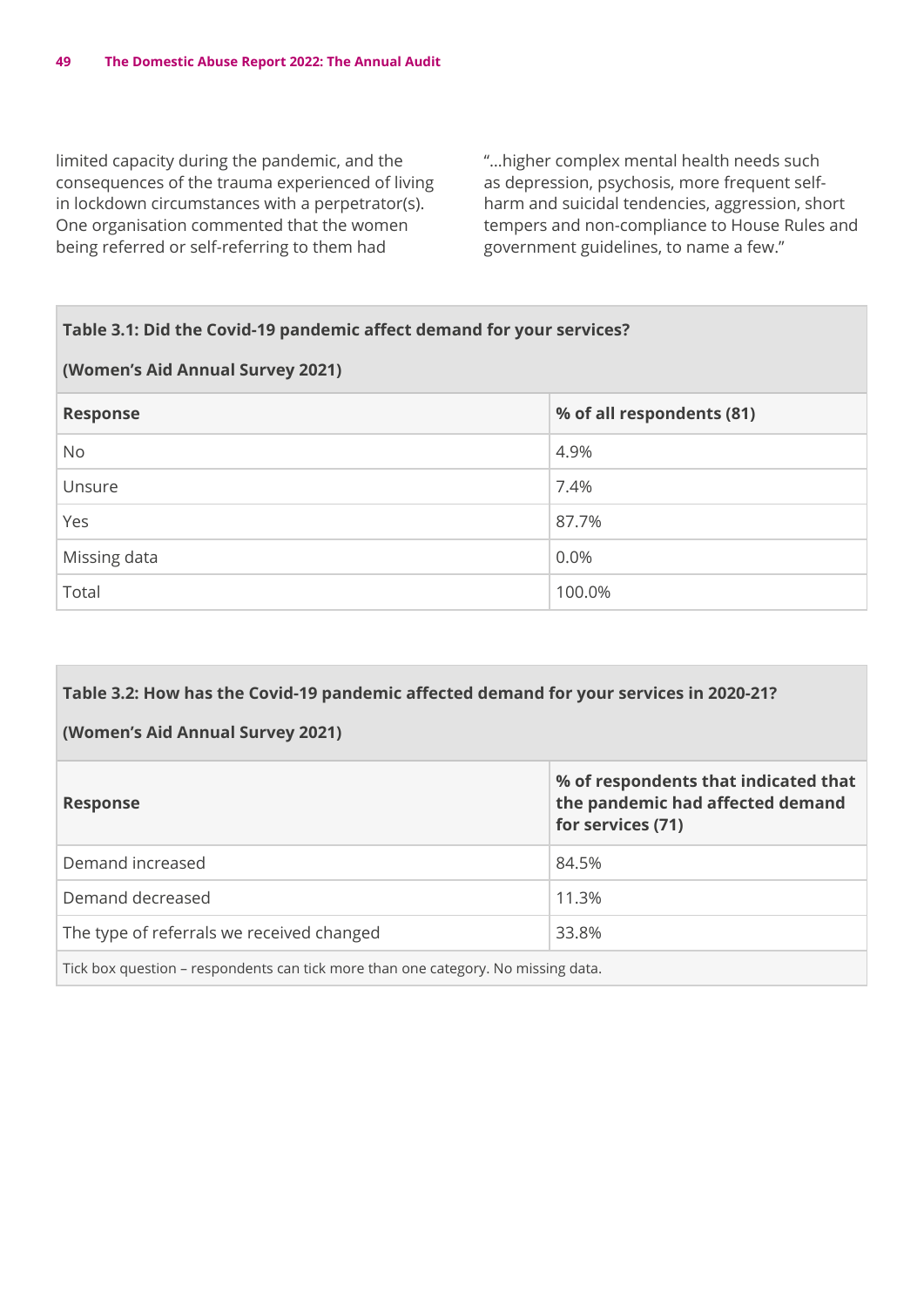### **New doors opening during the pandemic**

As well as being a time of challenges, the Covid-19 pandemic also brought some positive opportunities for domestic abuse services, and services described successfully coping with unprecedented changes and difficulties. As one survey respondent put it, "The Covid-19 pandemic taught us all that in challenging times we must innovate and adapt in order to survive." We asked organisations in our annual survey to comment on the opportunities afforded by the pandemic and their responses were largely centred around these three main areas:

# New short-term funding pots during the pandemic

"The COVID funding was amazing, we went from an organisation with two laptops to all community staff having a new laptop, better phones etc. having to change our way of working initially was difficult due to lack of IT equipment but once the grants came into play this quickly changed."

"The support we got from the local community was really encouraging and they fundraised over £15k for us."

The Covid-19 pandemic was a time of both funding challenges but also some short-term funding opening up. Services valued the short-term funding pots made available during the pandemic and the work they did with this funding shows what can achieved with funding increases and the need for sustained funding. While some respondents mentioned challenges in having the resources initially to buy Covid-related items, many respondents had received funding from new Covid-related grants/funding streams during the pandemic. This had enabled them to purchase the necessary IT equipment to facilitate remote delivery of support and home-working and to make their services 'Covid-safe' with the purchase of PPE and cleaning supplies. These new funding pots helped services meet increased demand. For some organisations, they were able to expand their services, including offering more refuge bedspaces. Some respondents wrote about the usefulness of donations of goods for survivors (for example, food parcels) and how local community members had fundraised for them. While these funding pots were welcome, some respondents did also mention the challenges of having to complete funding applications at short notice, the burden of some monitoring requirements attached to funding and insecurity associated with the short-term nature of much funding.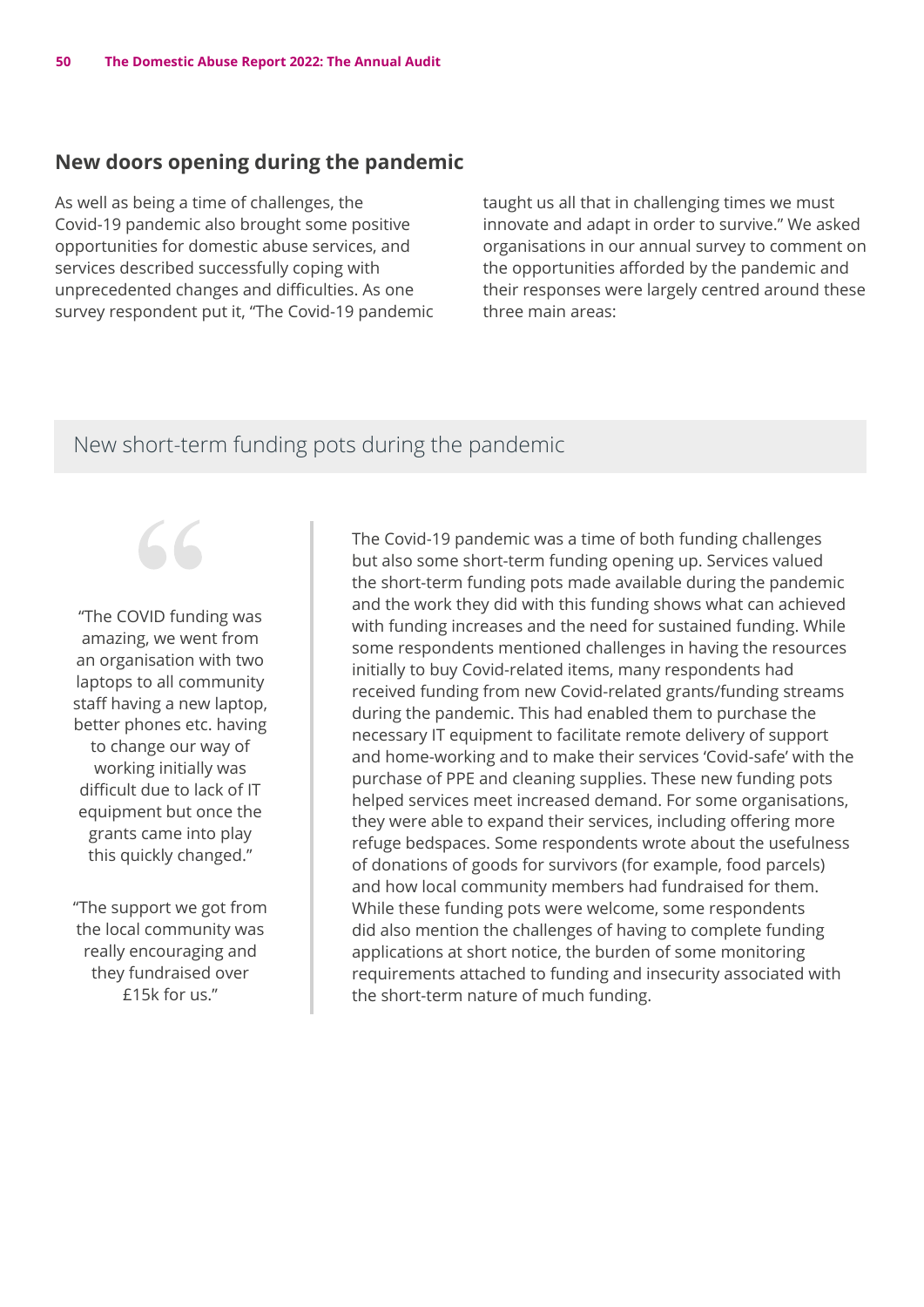Advantages in remote delivery of services

"We adapted our services for remote working and have discovered some benefits that we will continue post-restrictions e.g. whilst we will deliver in-person group work again, we will offer Zoom group work as well, particularly for more specialist services such as for parents experiencing child to parent violence, where there can be challenges to identifying local cohorts."

"Flexibility afforded to both service users and staff through remote working achieving better work life balance. Ability to explore virtual training to reach a wider audience and run peer group session via virtual means."

"Development of current community services to run virtually using online Microsoft Teams, Instagram, Zoom etc adapted Power to change group work to deliver this virtually. Some Staff reported they can work more effectively from home due to having not to travel to see clients." Although having to adapt quickly to remote delivery had been challenging, many respondents wrote about the advantages of this way of working for both staff and service-users. It has meant that they could reach more survivors, and not just those who live locally to the service, they could offer greater flexibility in when support takes place and no travel time is involved. The move to online meetings and communication has meant that it has become easier to communicate with external agencies/organisations and easier to take part in multi-agency meetings (with no travel time or travel expenses now involved). The move to online delivery platforms has also meant that staff are more able to take part in training and professional development opportunities.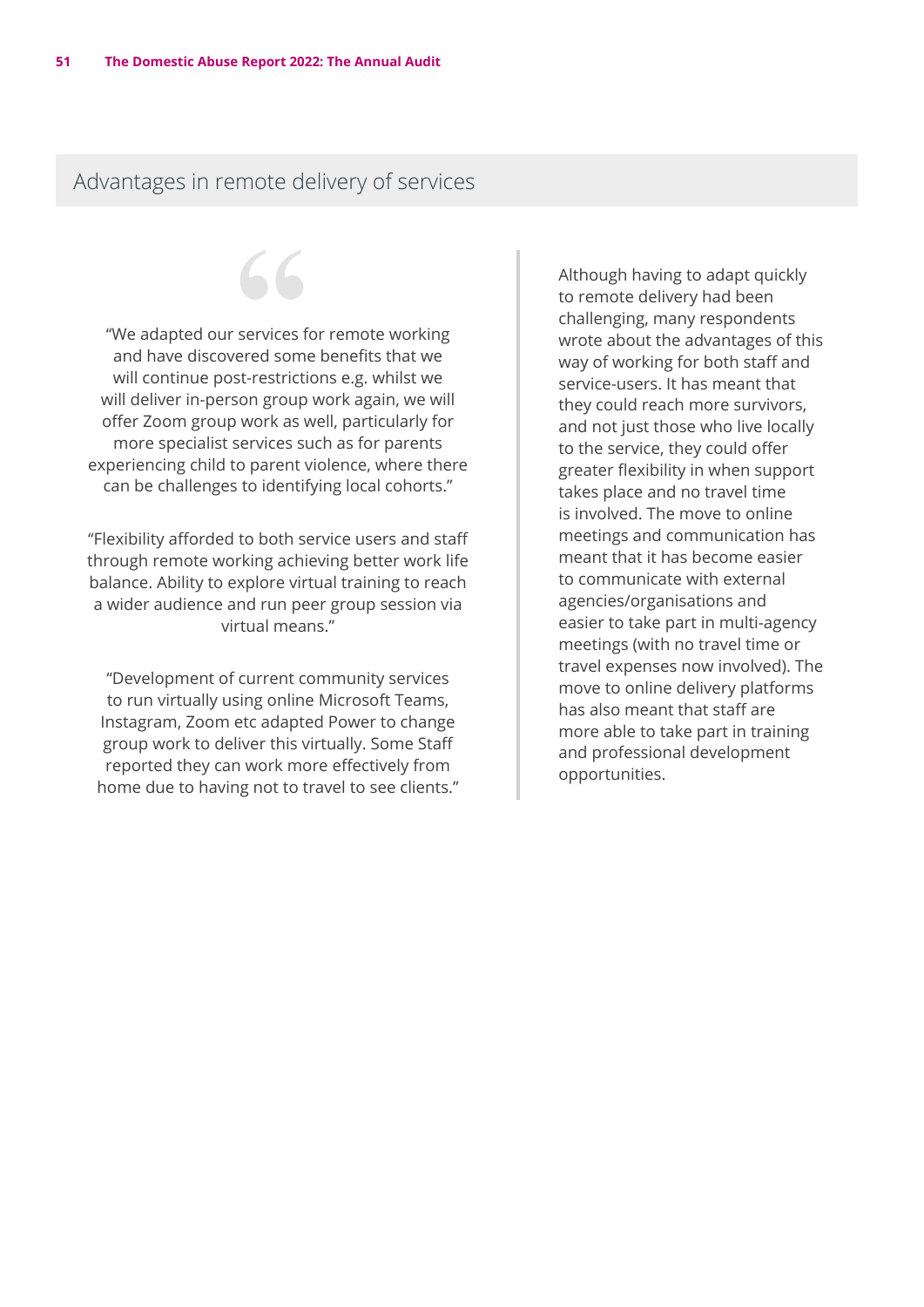# New and strengthened partnerships with external agencies/services

"More partnership working with local authority housing teams to help move people on to settled accommodation from safe house and freeing more safe house bedspaces. More joined up work with statutory and other voluntary agencies, especially around comms and reaching out to women trapped at home, closer working with police, social services and local authority. More fast track referral pathways with community BAME organisations due to the work around the disproportionate impact of Covid and [awareness created by] Black Lives Matter."

 $\overline{\mathcal{L}}$ 

"New local partnerships leading to funding for specialist IDVAs based in Mental Health Trust and Early Years Service."

"[Local authority] decided to open up further residential facilities previously occupied by university students to be used as temporary refuge spaces for women with children." Respondents told us about the benefits of increased partnership working, either with new partners or strengthening existing relationships. These were partnerships with funders, commissioners, statutory agencies, other domestic abuse services and other voluntary organisations. These collaborations had led to skills-sharing between organisations, opportunities to expand areas of domestic abuse work in partnership with others (including the creation of new refuge bedspaces) and joint work in public communications about domestic abuse support.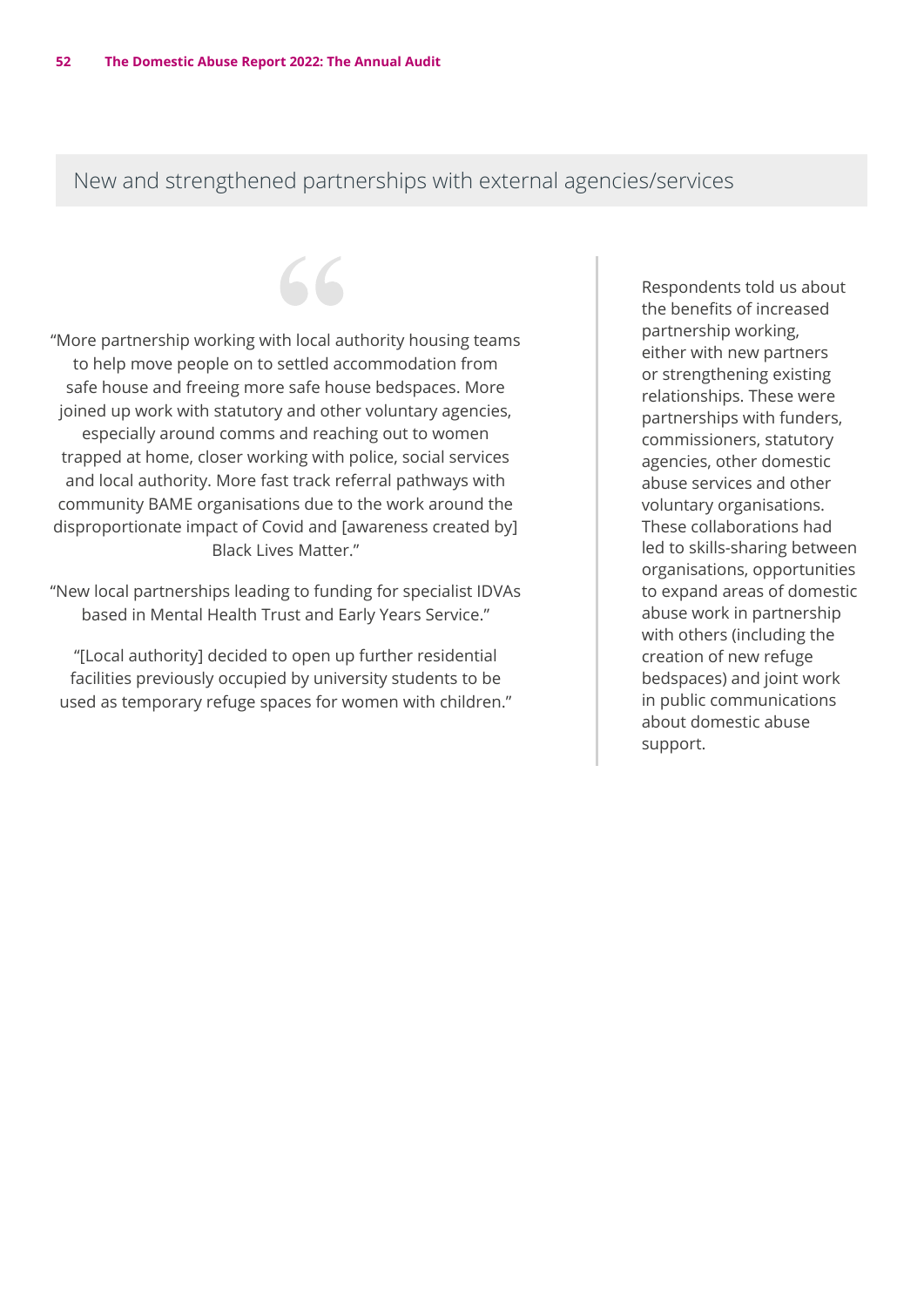# 3.2 Challenges during 2020-21

Our annual survey asked about the challenges domestic abuse services had faced in 2020-21, aside from the challenges of working during the pandemic. Their responses were varied, with comments on problems with staffing levels, keeping staff supported, the commissioning process, coping with high demand, and a lack of move-on accommodation.

# **Funding challenges during 2020-21**

The most dominant theme in the responses to the challenges question was difficulties related to funding. This is despite an increase in short-term funding pots during the pandemic. Difficulties were centred on the short-term nature of much funding, "lack of sustainable funding" (including those crisis funds made available during the pandemic). One respondent described the uncertainty about future funding as "the constant spectre of re-commissioning looming". This funding insecurity had clear negative implications for future planning and staff retention. One organisation commented that: "Funding is always an issue. Until we are adequately and sustainably funded we will always lose good staff due to the uncertainty of their funding."

Survey respondents also commented on the challenge of funding falling short of the cost of service delivery or not being sufficient to allow services to deal with current demand. One organisation commented that they were "…having to ask staff to deliver more work and support increasingly complex clients to consistently safe quality standards for the same or very similar salary. Not ideal and very difficult to sustain longer term."

#### **Barriers to accepting referrals**

We asked respondents about challenges relating to accepting referrals in their refuge services and in their community-based services. Respondents were given a list of options and were asked to pick the three biggest barriers. (See **Tables 3.3** and **3.4.** on pages 54-55.)

For those respondents that had refuge provision, the biggest barrier to accepting referrals was a lack of bedspaces (66.7% picked this option). This is similar to the findings of previous annual surveys and reflects the figures on the current shortfall in bedspaces in England (there is a shortfall of 1,366 bedspaces as measured against the number of spaces recommended by the Council of Europe). Other significant barriers to accepting referrals to refuge were:

- $\blacktriangleright$  unable to support survivors with mental health needs (34.9% picked this barrier)
- $\blacktriangleright$  unable to support survivors with drug or alcohol support needs (33.3%),
- $\blacktriangleright$  unable to support survivors with no recourse to public funds (31.7%),
- $\blacktriangleright$  unable to take new referrals because of the Covid-19 pandemic (30.2%)

For those responding who ran communitybased services, the biggest barriers to accepting referrals were lack of capacity, such as lack of staff or limited numbers could be supported in a particular service (75.9% chose this option) and the cancelation of face-to-face services due to the Covid-19 pandemic (74.1%). This is in keeping with comments given about challenges concerning issues with staffing levels (staff absences because of testing positive for Covid-19 or someone in their household testing positive; difficulties with combining work and home-schooling) and having to quickly change to remote delivery of support.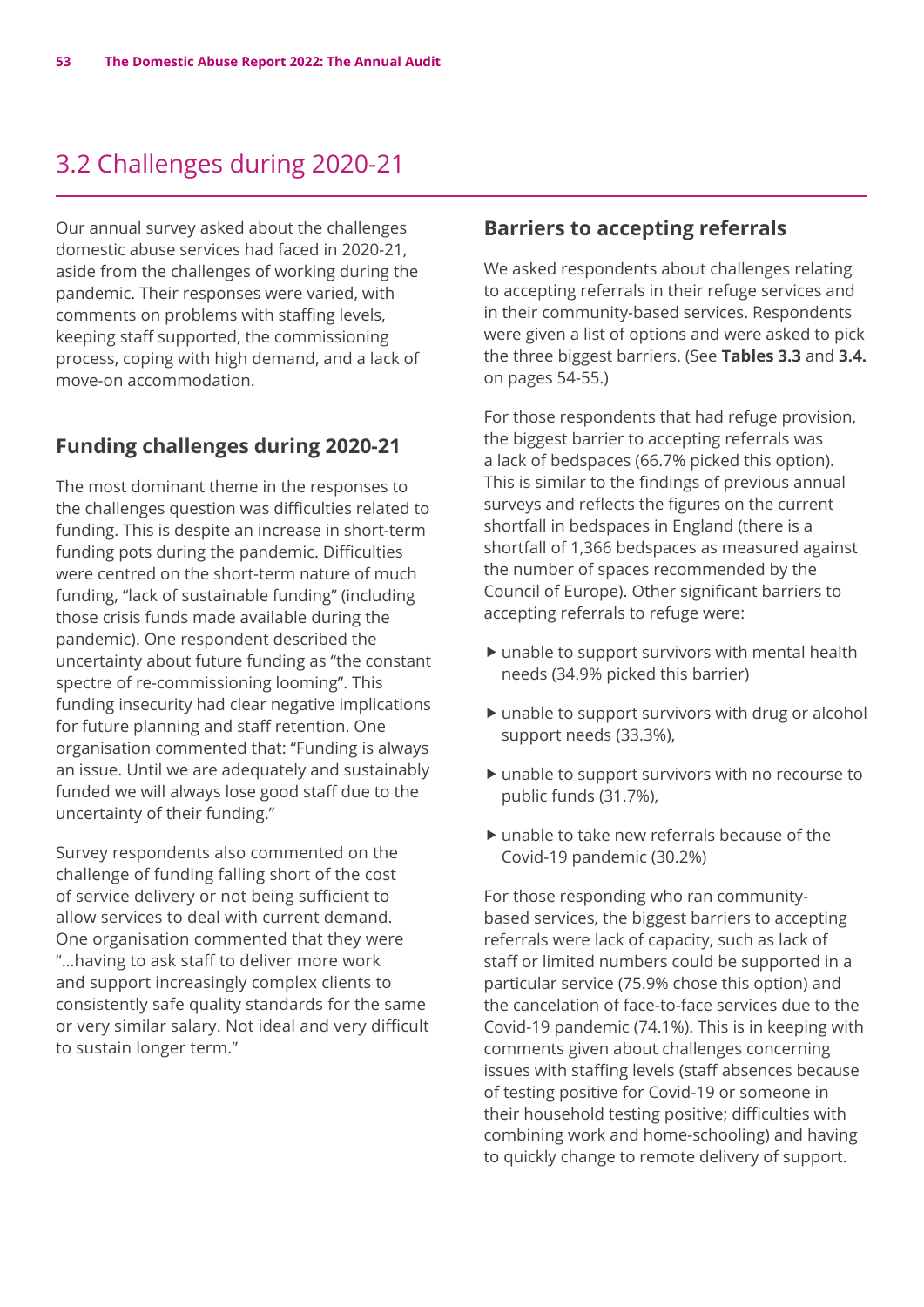**Table 3.3: What were the biggest barriers to accepting referrals to your refuge services in 2020-21? Please pick THREE of the issues listed below.** 

| <b>Barrier</b>                                                                        | % of respondents with refuge<br>provision (63) |
|---------------------------------------------------------------------------------------|------------------------------------------------|
| Lack of bedspaces available                                                           | 66.7%                                          |
| Unable to support survivors who have previously been evicted<br>from a refuge service | 4.8%                                           |
| Unable to support survivors with previous convictions                                 | 1.6%                                           |
| Pandemic – unable to take new referrals                                               | 30.2%                                          |
| Unable to support survivors with language support needs                               | 6.3%                                           |
| Unable to support survivors with drug or alcohol support<br>needs                     | 33.3%                                          |
| Unable to support survivors with no recourse to public funds                          | 31.7%                                          |
| Unable to support survivors with mental health needs                                  | 34.9%                                          |
| Being short-staffed                                                                   | 22.2%                                          |
| Unable to accommodate large families                                                  | 23.8%                                          |
| Other                                                                                 | 25.4%                                          |
| Tick box question - respondents were asked to pick three categories                   |                                                |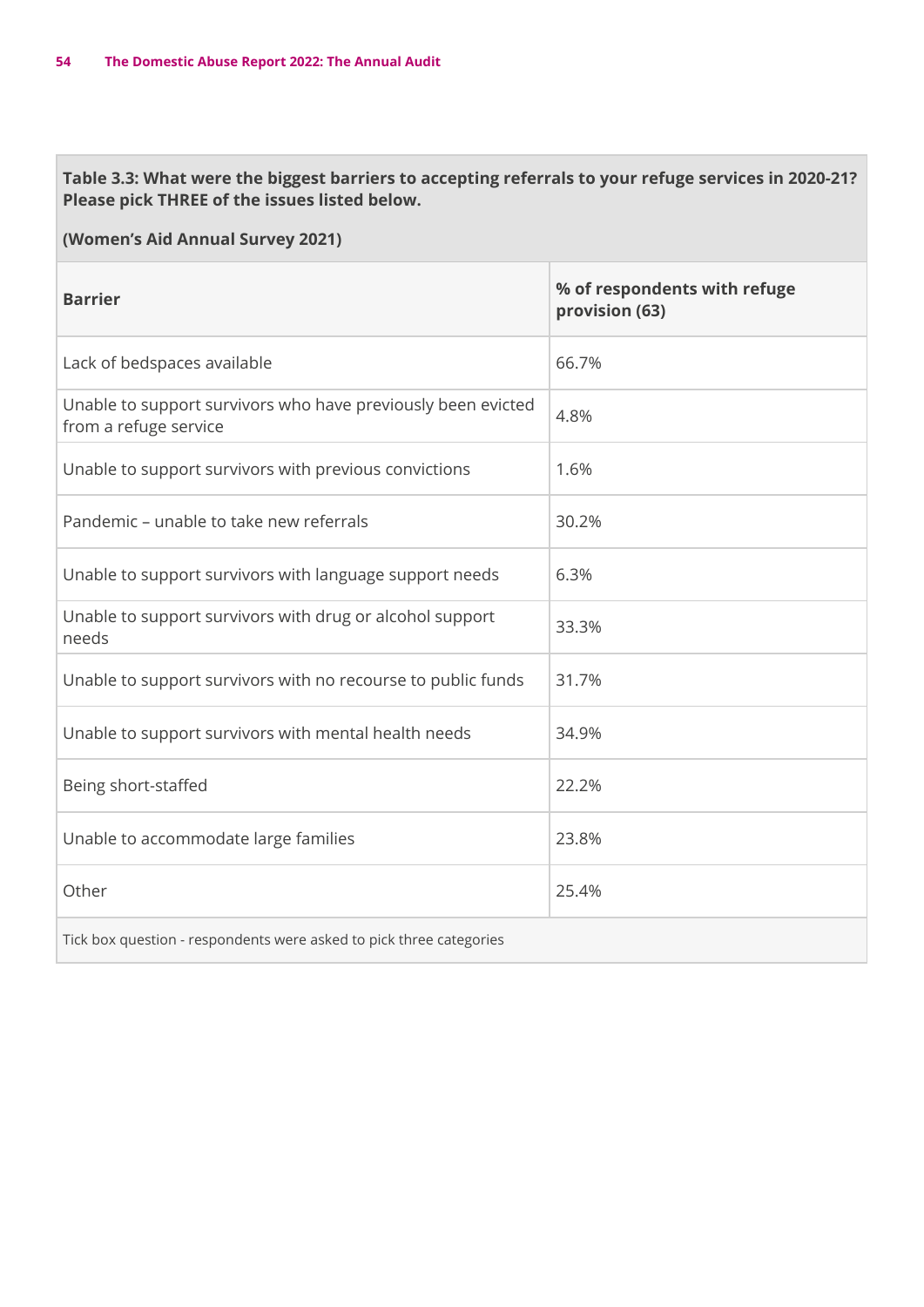### **Table 3.4: What were the biggest barriers to accepting referrals to your community-based services in 2020-21? Please pick THREE of the issues listed below.**

| <b>Barrier</b>                                                      | % of respondents with refuge<br>provision (63) |
|---------------------------------------------------------------------|------------------------------------------------|
| Lack of capacity                                                    | 75.9%                                          |
| Being short-staffed                                                 | 46.6%                                          |
| Unable to support survivors with no recourse to public funds        | 6.9%                                           |
| Unable to support survivors with mental health needs                | 8.6%                                           |
| Unable to support survivors with drug or alcohol support<br>needs   | 10.3%                                          |
| Unable to support survivors with previous convictions               | 5.2%                                           |
| Unable to support survivors with language support needs             | 13.8%                                          |
| Face-to-face services cancelled because of the pandemic             | 74.1%                                          |
| Other                                                               | 44.8%                                          |
| Tick box question - respondents were asked to pick three categories |                                                |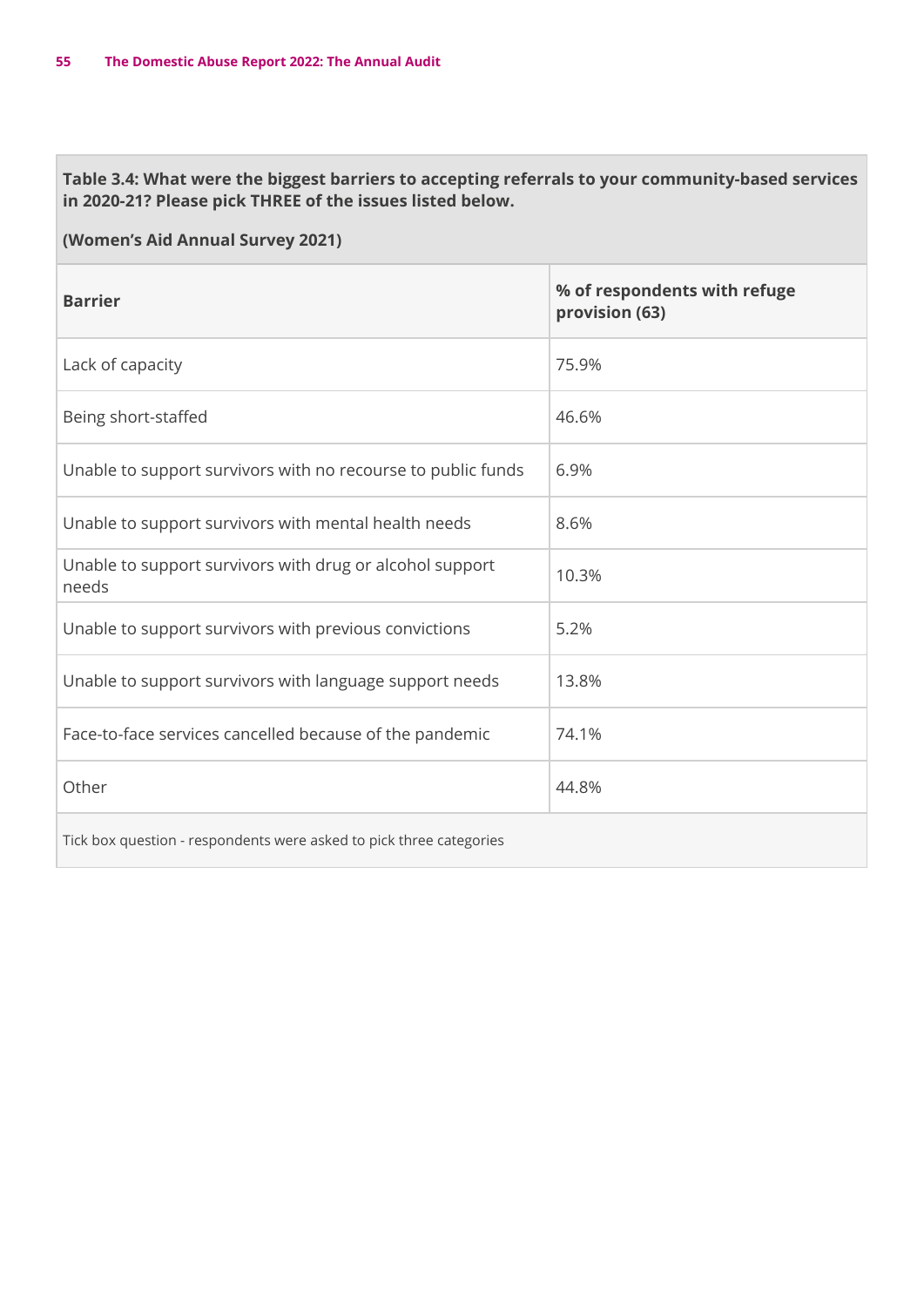# 3.3 Achievements in 2020-21

We asked organisation what aspect of their domestic abuse service/work they were most proud of in 2020- 21. The most dominant themes emerging from their comments were pride in:

# Adapting to new ways of working and coping during the Covid-19 pandemic



"We were proud that we were able to quickly adapt to COVID and ensure services continued safely and effectively."

"Adapted to all the challenges and changed throughout the rules changes and as more information became available. Thinking on our feet at times and how we all pulled each other through the situation."

"A very quick and effective move to home working with very limited impact on service delivery or survivors."

Many respondents wrote about their pride in how their organisations had swiftly adapted to new ways of working during the pandemic, with as little disruption as possible to the support they offered and sometimes even expanding their work in some areas. They also wrote of how staff had worked hard to keep everyone as safe as possible from infection.

### The positive attitude and resilience of their staff team

"Staff adaptation, flexibility and resilience - around working environment, adapting working practices, being creative with continuing to deliver quality support, providing activities for residents despite restrictions (eg for Eid, Christmas, LGBTQ+ month, International Women's Day), managing constant staff shortages, taking on increased tasks (eg cleaning, arranging Covid-19 testing) and increased responsibilities."

"…the teams across the organisation have pulled together to get the job done and we have not needed to close our refuge doors or cancel our community group programmes, which has been a great achievement."

Another main theme was pride in staff teams and their resilience and positivity in the face of very challenging circumstances. They wrote about staff quickly learning new ways of working with always a clear focus and determination to meet the needs of survivors and successfully juggling pressures at home (for example, caring for sick family members, homeschooling) with work challenges. One respondent summed it up with these words: "WE WERE INCREDIBLE!"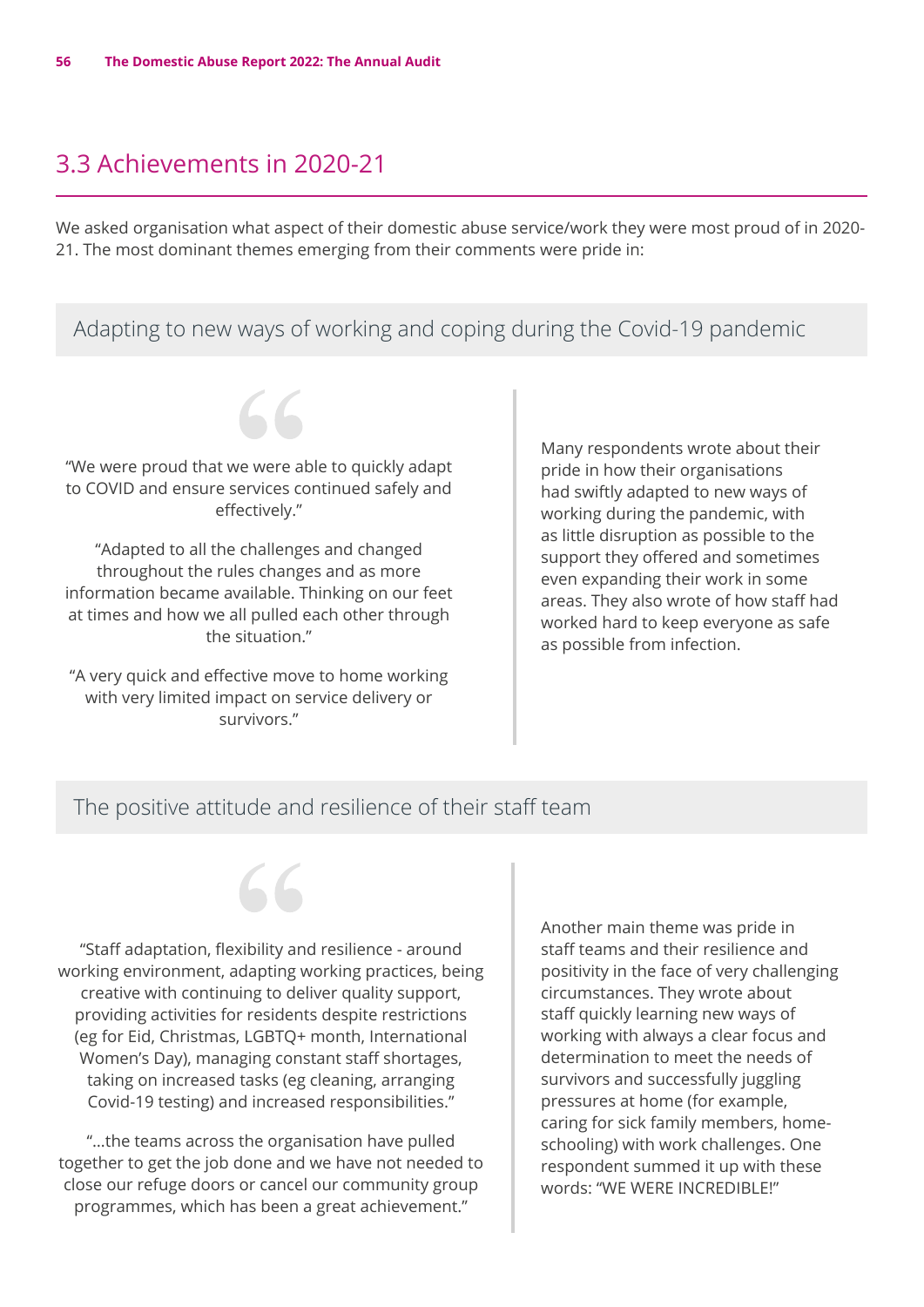Opening new services or expanding areas of work

"New site identified and secured to house BME women."

"Opening a new refuge with space for up to 19 families during the first lockdown."

"We were proud to launch our live chat service and that we were able to keep refuges operating smoothly throughout the pandemic."

Some respondents expressed their pride in being able to develop or grow their services during the challenging times of the pandemic. This included creating new refuge bedspaces (which is reflected in the increase in bedspaces in England reported on in Section 2) and opening or expanding services for survivors in the community.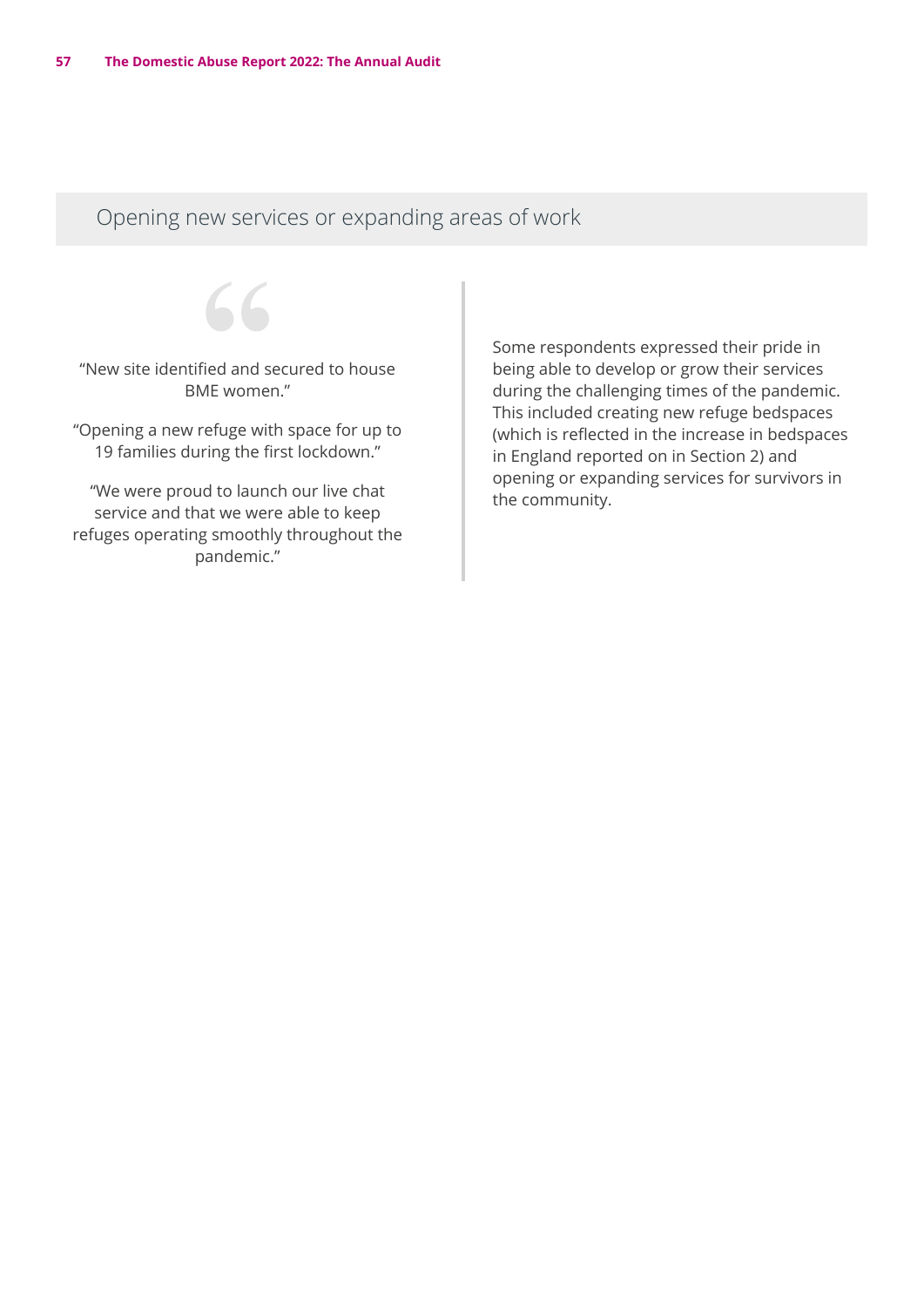# 3.4 Funding sources - domestic abuse services

As previously discussed, funding challenges persisted in being a major issue for domestic abuse services in 2020-21. One significant reason services faced funding challenges is the continued fragmented funding landscape in the sector which continues in spite of the emergency funding we saw as part of the Covid-19 response. This continues to result, all too often, in services providing part of their work with no dedicated funding and having the burden of sourcing funding from multiple funders.

# **Working without dedicated funding**

This year, 51.9% of organisations responding to the annual survey told us they had been running an area of their domestic abuse service in 2020-21 without any dedicated funding (see **Table 3.5** for full details). The Government has committed to a focus on prevention in its *Tackling violence against women and girls strategy* (Home

Office, 2021).<sup>61</sup> However the most common areas of work run without dedicated funding were domestic abuse prevention/educational work (20 respondents) and therapeutic support services (counselling, group work) (20 respondents). Survey respondents told us about the variety of ways that running an area or areas of work without dedicated funding had impacted on them. Their responses painted a picture of uncertainty; of those respondents running work areas without dedicated funds (n=42):

- $\triangleright$  73.8% were using their financial reserves<sup>62</sup> to cover costs, which is not a solution that can be relied on indefinitely.
- $\triangleright$  28.6% reported being unable to plan for the future.
- $\blacktriangleright$  14.3% had lost staff because of job insecurity linked to funding. (See **Table 3.7**)

#### **Table 3.5: Were you running an area(s) of your domestic abuse service for women WITHOUT dedicated funding in 2020-21?**

| Running an area(s) without dedicated funding | % of total respondents |
|----------------------------------------------|------------------------|
| <b>No</b>                                    | 42.0%                  |
| Yes                                          | 51.9%                  |
| Missing data                                 | 6.2%                   |
| <b>TOTAL</b>                                 | 100.0%                 |

**<sup>61</sup>** "We must address the attitudes and behaviour that can underpin crimes of violence against women and girls as part of our approach to tackling them. To do this, more needs to be done to raise awareness and understanding of them across the public and among professionals, and to make sure more of our children and young people understand what healthy relationships and behaviour look like. More also needs to be done to better understand what works to prevent the cycle of abuse." (Home Office, 2021: 15)

**<sup>62</sup>** Financial reserves are funds set aside to protect a charity from loss of income, therefore they must be replenished to protect from future uncertainties.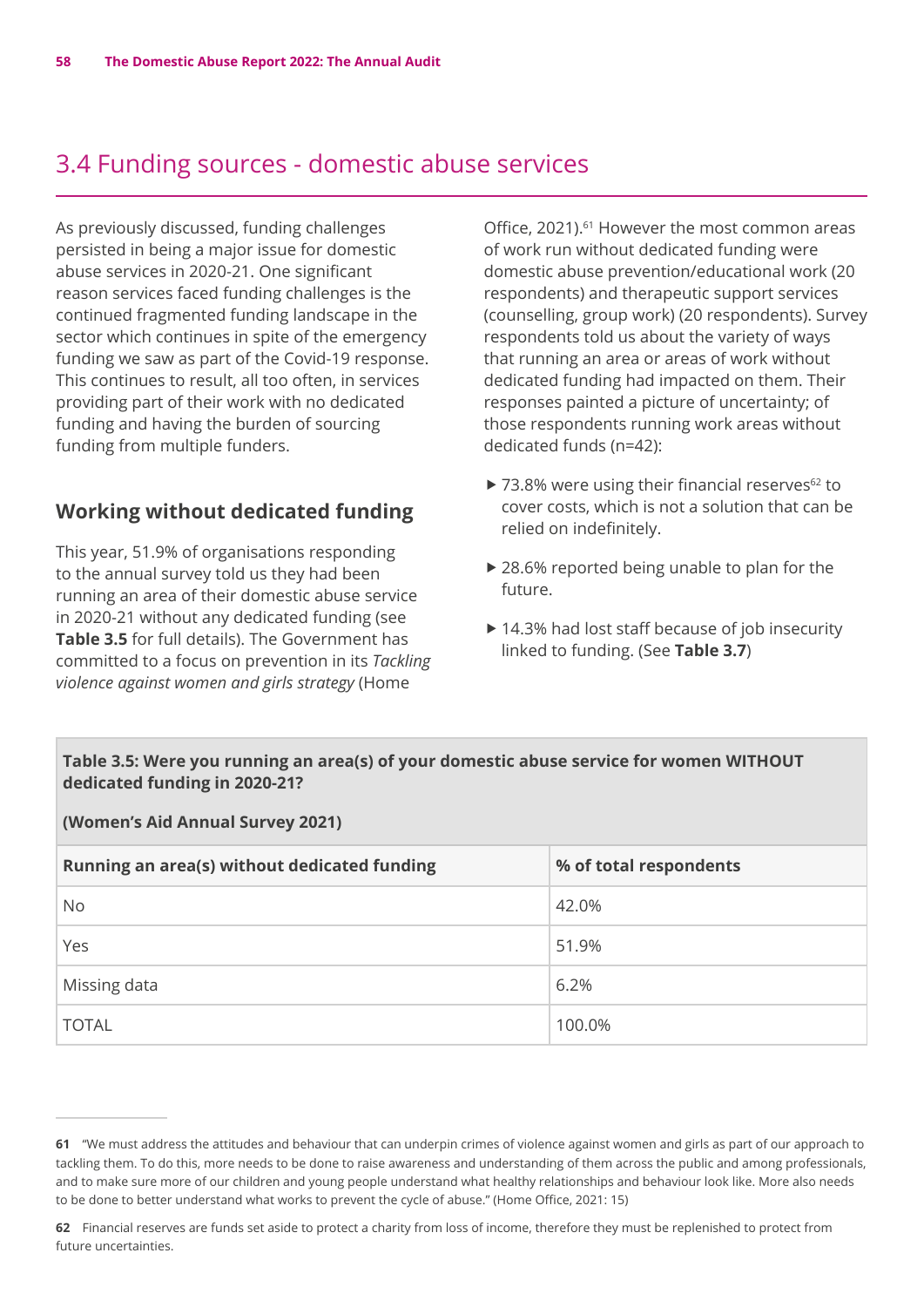#### **Table 3.6: Which areas of your domestic abuse service were you running without dedicated funding in 2020-21?**

| Area of service ran without dedicated funding                                                                                                                    | % of respondents running an area of<br>service without dedicated funding<br>(42) |  |
|------------------------------------------------------------------------------------------------------------------------------------------------------------------|----------------------------------------------------------------------------------|--|
| Domestic abuse refuge provision                                                                                                                                  | 33.3%                                                                            |  |
| Accommodation-based services (other than refuge)                                                                                                                 | 7.1%                                                                             |  |
| Domestic abuse prevention/educational work                                                                                                                       | 47.6%                                                                            |  |
| Community-based domestic abuse services for women<br>(outreach, floating support, advocacy)                                                                      | 42.9%                                                                            |  |
| Therapeutic support services (counselling, group work)                                                                                                           | 47.6%                                                                            |  |
| Children and Young People's domestic abuse services in refuge                                                                                                    | 28.6%                                                                            |  |
| Children and Young People's domestic abuse services in the<br>community                                                                                          | 19.0%                                                                            |  |
| Specialist domestic abuse services for Black and minoritised<br>(BME) women                                                                                      | 4.8%                                                                             |  |
| Specialist domestic abuse services for Lesbian Bisexual Trans<br>(LBT) women                                                                                     | 0.0%                                                                             |  |
| Specialist domestic abuse services for women with complex<br>needs                                                                                               | 14.3%                                                                            |  |
| Specialist domestic abuse services for women with disabilities                                                                                                   | 2.4%                                                                             |  |
| Other                                                                                                                                                            | 23.8%                                                                            |  |
| Two respondents running an area of work with dedicated funding did not reply to this question<br>Tick box question - respondents can tick more than one category |                                                                                  |  |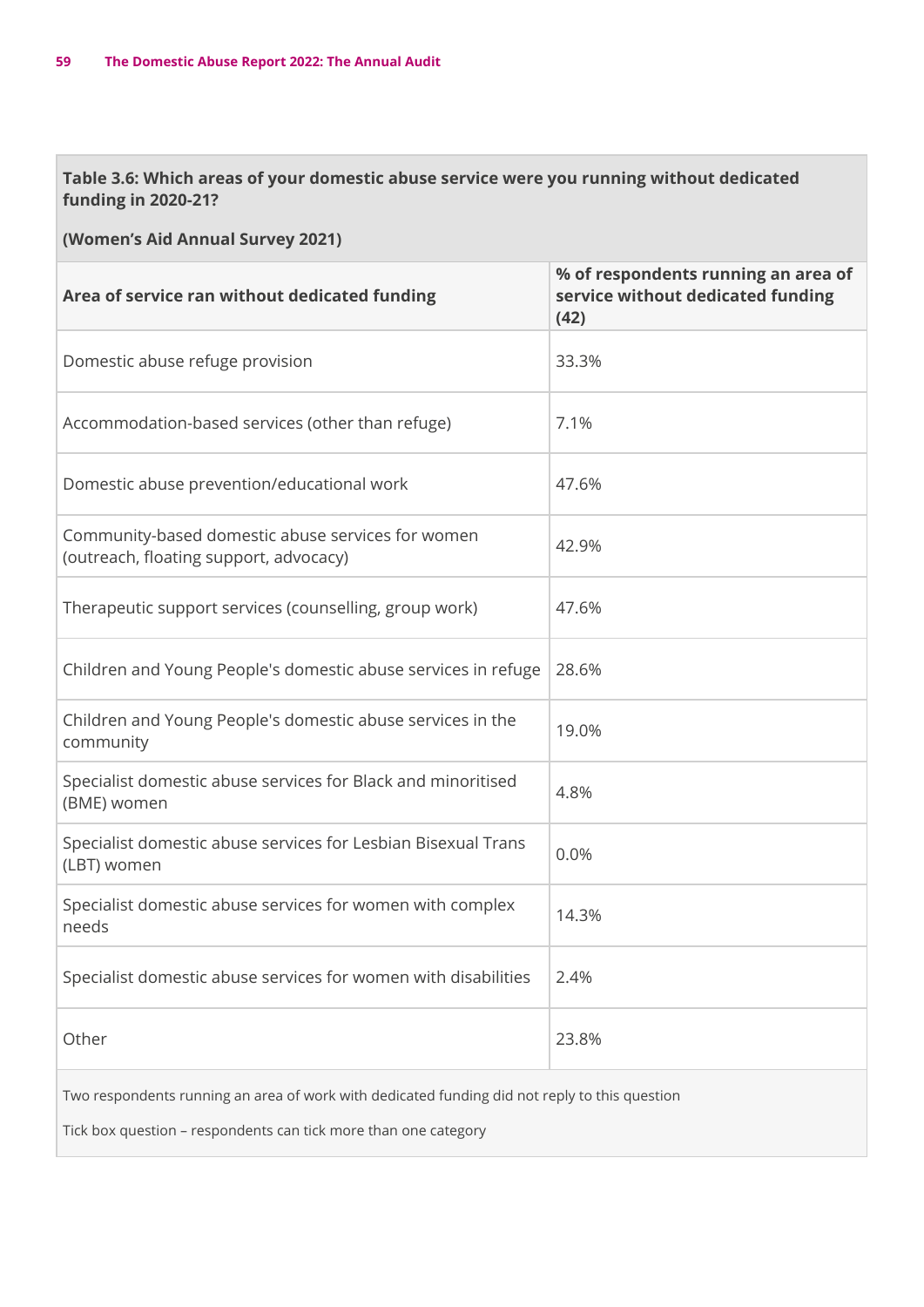**Table 3.7: Please tell us how this lack of dedicated funding impacted on your delivery of the service.** 

#### **(Women's Aid Annual Survey 2021)**

| Impact                                                                                          | % of respondents running an area of<br>service without dedicated funding<br>(42) |
|-------------------------------------------------------------------------------------------------|----------------------------------------------------------------------------------|
| We used reserves to cover the costs                                                             | 73.8%                                                                            |
| We relied on volunteers to deliver the service                                                  | 16.7%                                                                            |
| We lost staff as a result of job insecurity                                                     | 14.3%                                                                            |
| We have had to reduce the number of women we can support<br>in the service                      | 14.3%                                                                            |
| We have had to reduce the number of children and young<br>people we can support in the service  | 4.8%                                                                             |
| We have had to reduce staff hours within the service                                            | 0.0%                                                                             |
| Service can only continue for a limited amount of time                                          | 19.0%                                                                            |
| We are unable to support women with more complex needs<br>due to the level of support available | 16.7%                                                                            |
| We are unable to plan for the future and this impacts on the<br>service we deliver              | 28.6%                                                                            |
| Other                                                                                           | 16.7%                                                                            |
|                                                                                                 |                                                                                  |

Two respondents running an area of work with dedicated funding did not reply to this question

Tick box question – respondents can tick more than one category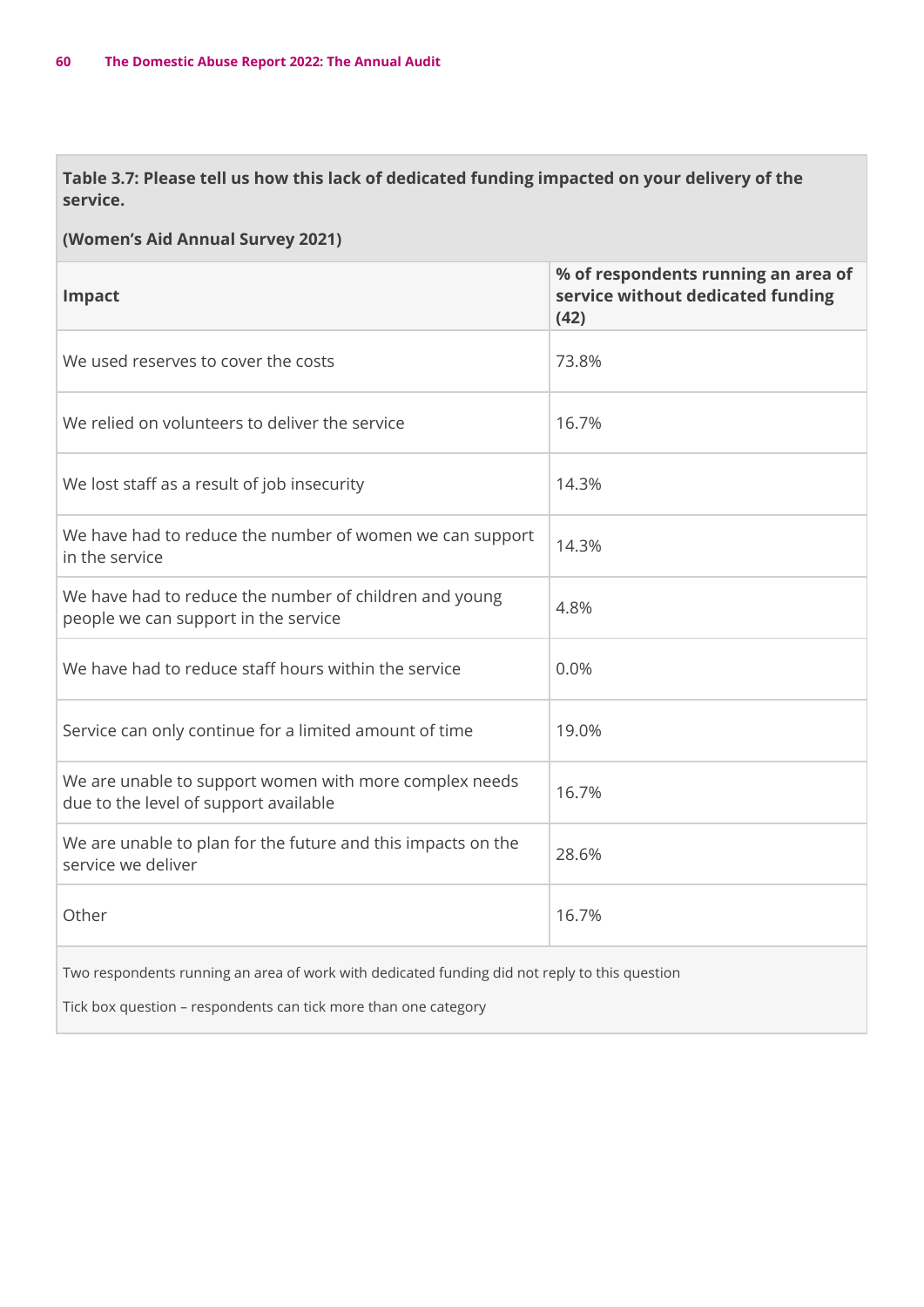# **Police and Crime Commissioner Funding**

Most annual survey respondents with refuge provision did not receive any commissioned funding for their refuge services from their local Police and Crime Commissioner (PCC) in 2020- 21 (69.8% - No; 22.2% - Yes; 7.9% - Missing data). About half of responding organisations with CBS provision had received commissioned funding for their CBS services in 2020-2021 (41.4%- No; 53.4%- Yes; 5.2%- Missing data). Communitybased services may include IDVA provision that

is co-located in police forces, so this may explain why domestic abuse support in the community appears to be better funded by PCCs than refuge provision. It is important to note that any funding is unlikely to cover all of the service costs and may even only cover a small percentage of the costs – see the discussion in *Fragile Funding Landscape* (Women's Aid, 2021b).

#### **Table 3.8: Did you receive any commissioned funding for your refuge services from a PCC (Police and Crime Commissioner) in 2020-2021?**

#### **(Women's Aid Annual Survey 2021)**

| <b>Response</b> | <b>Number of respondents</b> | % of those with refuge<br>provision |
|-----------------|------------------------------|-------------------------------------|
| No              | 44                           | 69.8%                               |
| Yes             | 14                           | 22.2%                               |
| Missing data    | 5                            | 7.9%                                |
| <b>TOTAL</b>    | 63                           | 100.0%                              |

#### **Table 3.9: Did you receive any commissioned funding for your community-based services from a PCC (Police and Crime Commissioner) in 2020-2021?**

| <b>Response</b> | <b>Number of respondents</b> | % of those with CBS provision |
|-----------------|------------------------------|-------------------------------|
| <b>No</b>       | 24                           | 41.4%                         |
| Yes             | 30                           | 53.4%                         |
| Missing data    | 3                            | 5.2%                          |
| <b>TOTAL</b>    | 58                           | 100.0%                        |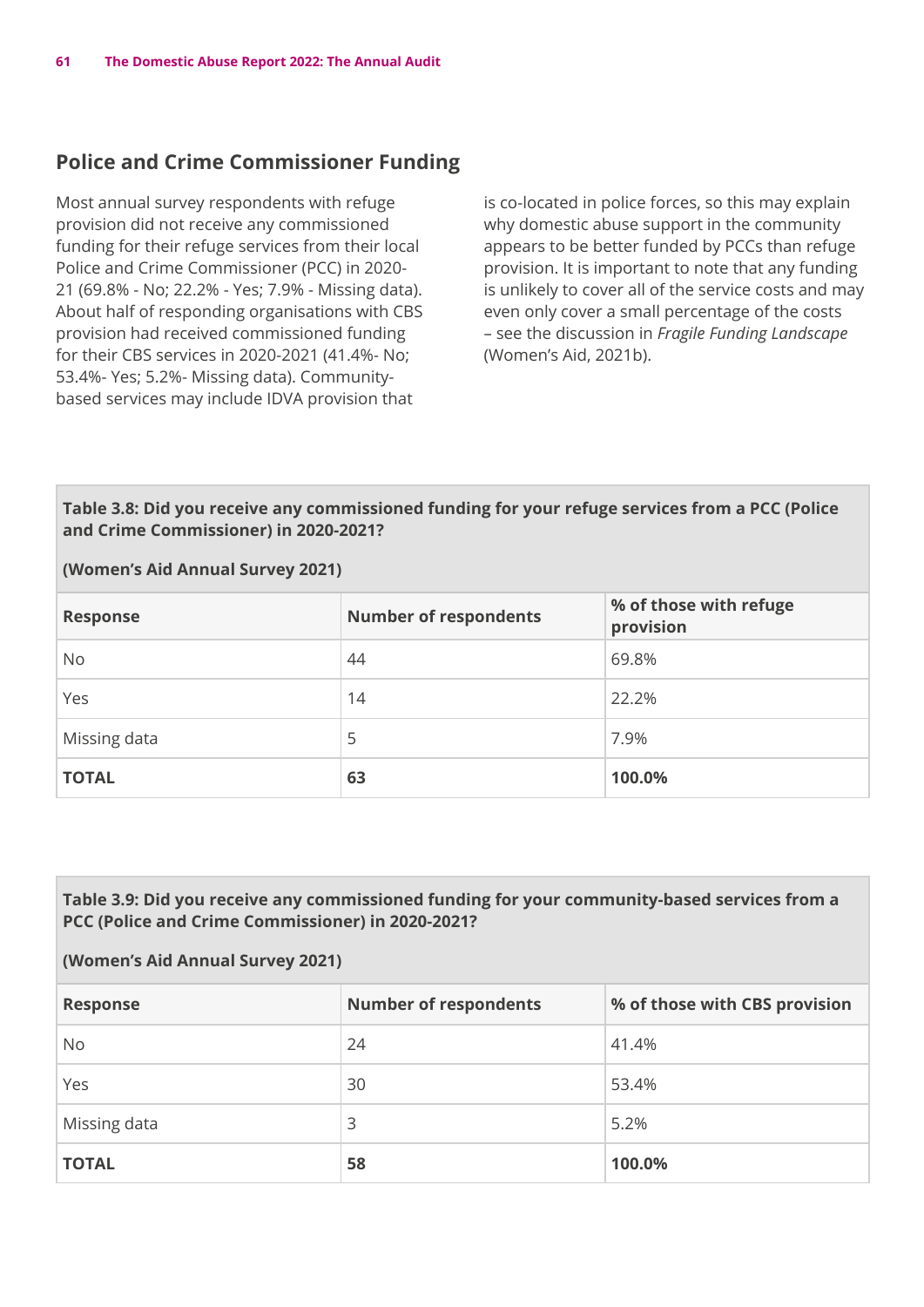# **Clinical Commissioning Group Funding**

A large majority of the annual survey respondents with refuge provision (54 out of 63) did not receive any commissioned funding from a Clinical Commissioning Group for their refuge services in 2020-2021 (No – 85.7%; Yes – 4.8%, Missing data – 9.5%). Most respondents with community-based provision (43 out of 58) also had not received any commissioned funding from a CCG for their

community-based support services in the last financial year (No - 75.9%; Yes – 19.0%; Missing data - 5.2%). Again, it is important to note that any funding is unlikely to cover all of the service costs and may even only cover a small percentage of the costs (Women's Aid, 2021b).

#### **Table 3.10: Did you receive any commissioned funding for your refuge services from a CCG (Clinical Commissioning Group) in 2020-2021?**

#### **(Women's Aid Annual Survey 2021)**

| <b>Response</b> | <b>Number of respondents</b> | % of those with refuge<br>provision |
|-----------------|------------------------------|-------------------------------------|
| <b>No</b>       | 54                           | 85.7%                               |
| Yes             | 3                            | 4.8%                                |
| Missing data    | 6                            | 9.5%                                |
| <b>TOTAL</b>    | 63                           | 100.0%                              |

#### **Table 3.11: Did you receive any commissioned funding for your community-based services from a CCG (Clinical Commissioning Group) in 2020-2021?**

| <b>Response</b> | <b>Number of respondents</b> | % of those with CBS provision |
|-----------------|------------------------------|-------------------------------|
| No              | 43                           | 75.9%                         |
| Yes             | 12                           | 19.0%                         |
| Missing data    | 3                            | 5.2%                          |
| <b>TOTAL</b>    | 58                           | 100.0%                        |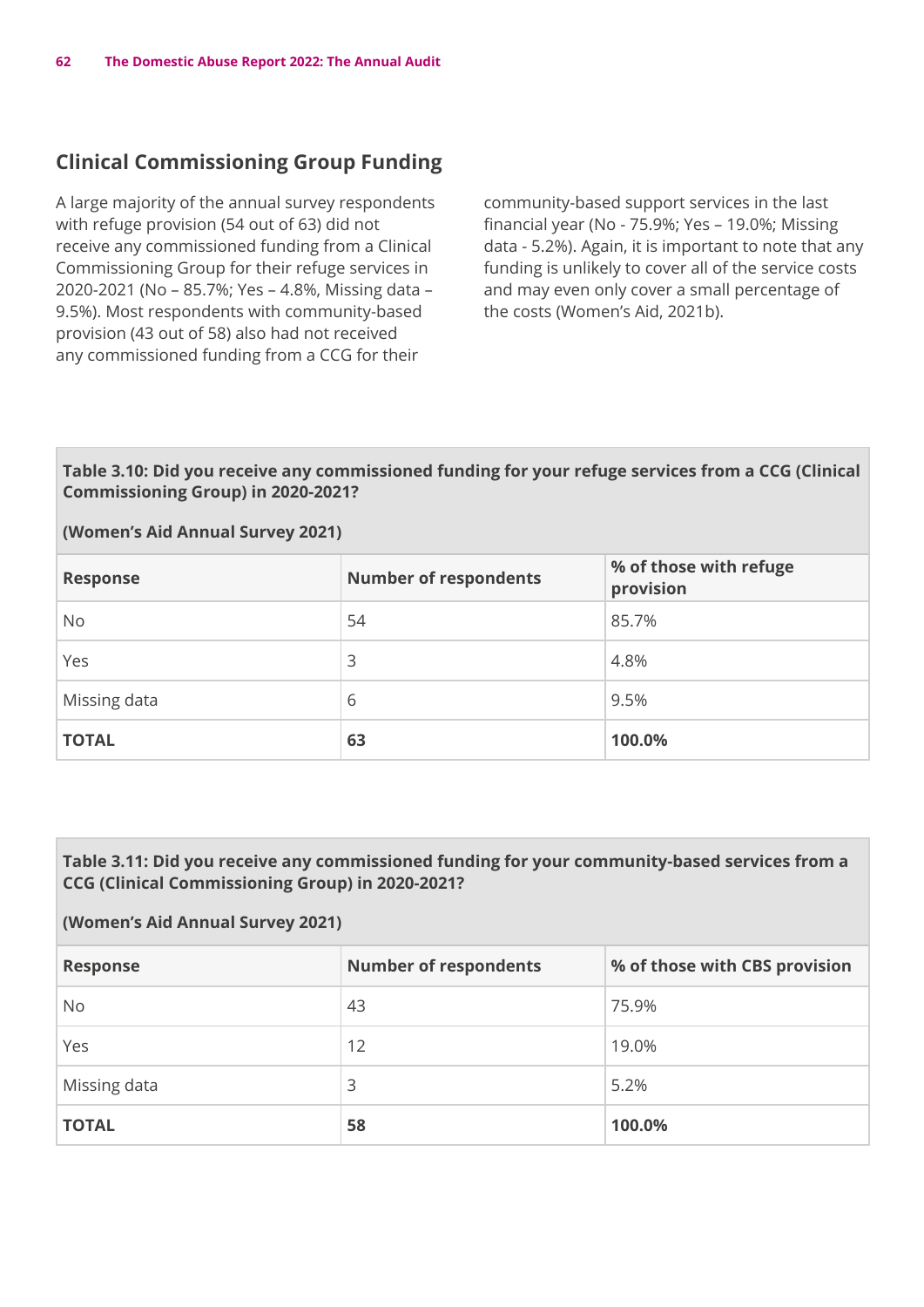### **Local authority funding for refuge provision**

To determine the level of local authority funding for domestic abuse refuges, we used responses to our annual survey and to Freedom of Information (FOI) requests we sent to local authorities in England. To fill in any outstanding information, we sent emails to refuge providers asking for information about local authority commissioning. (See Appendix 2: Methodology for more details.)

Around two thirds of refuge services were commissioned by their local authorities in 202021 (69.5%) – see **Table 3.12**. This is roughly the same as in the previous year (71.7% in 2019-20). Members of Imkaan (services led by and for Black and minoritised survivors) were less likely to be commissioned by the local authority, with only six out of 18 services being fully commissioned (See **Table 3.13**). This local authority funding is related to the support costs of running a refuge. The accommodation element of refuge services is usually covered by housing-related benefits claimed by refuge residents. It should be noted

| Table 3.12: Commissioned refuge services in 2020-21 (local authority)<br>(For methodology see Appendix 2) |               |                 |                                  |               |            |
|-----------------------------------------------------------------------------------------------------------|---------------|-----------------|----------------------------------|---------------|------------|
| 2020-21                                                                                                   | <b>Number</b> | $%$ of<br>total | 2019-20                          | <b>Number</b> | % of total |
| Commissioned refuge                                                                                       | 187           | 69.5%           | Commissioned refuge              | 193           | 71.7%      |
| Partially commissioned<br>refuge                                                                          | 18            | 6.7%            | Partially commissioned<br>refuge | 6             | 2.2%       |
| Non-commissioned refuge                                                                                   | 48            | 17.8%           | Non-commissioned refuge          | 60            | 22.3%      |
| No data                                                                                                   | 13            | 4.8%            | No data                          | 10            | 3.7%       |
| Other                                                                                                     | 3             | 1.1%            |                                  |               |            |
| <b>Total</b>                                                                                              | 269           | 100.0%          | <b>Total</b>                     | 269           | 100.0%     |
| 2020-21                                                                                                   |               |                 | 2019-20                          |               |            |
| Commissioned bedspaces                                                                                    | 3321          | 77.4%           | Commissioned refuge              | 3239          | 76.2%      |
| Non-commissioned<br>bedspaces                                                                             | 720           | 16.8%           | Non-commissioned refuge          | 788           | 18.5%      |
| Bedspaces - no data                                                                                       | 215           | 5.0%            | No data                          | 224           | 5.3%       |
| Bedspaces - other                                                                                         | 33            | 0.8%            |                                  |               |            |
| <b>Total household</b>                                                                                    | 4289          | 100.0%          | <b>Total</b>                     | 4251          | 100.0%     |

#### **Notes:**

Three refuge services have been classed as 'other'. Two of these services are located in crown dependencies outside of England and therefore do not operate under the same local government commissioning arrangements. The other refuge service classed as 'other' is managed and provided directly by the local authority rather than the contract being awarded to another organisation.

One commissioned refuge service told us their local authority consider them to be commissioned as they provide contracted funding. The funding under this contract was however made available through a grant from DLUHC, rather than a local funding pot. It is possible that other providers are 'commissioned' under similar circumstances.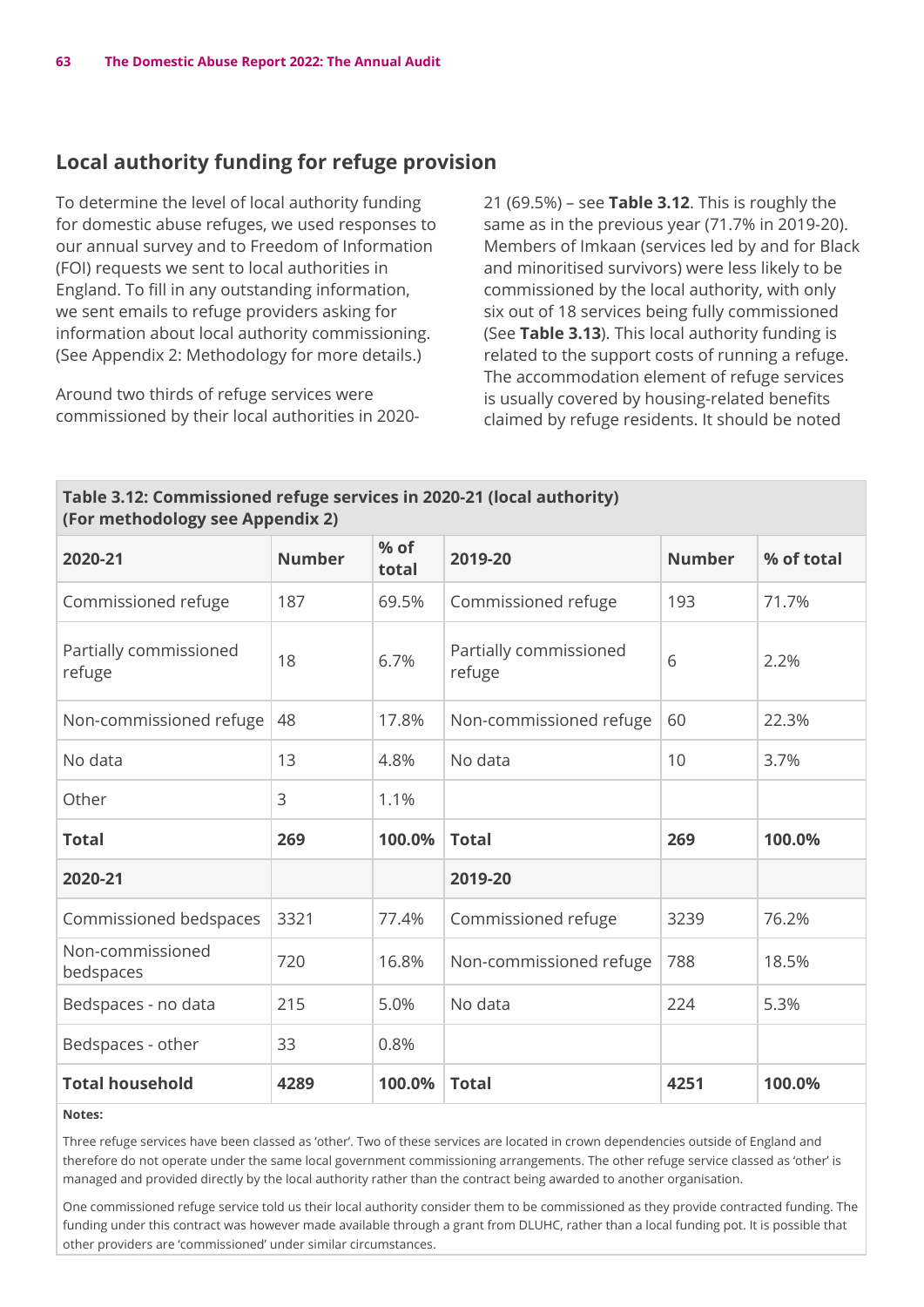that this is a major barrier to survivors with no recourse to public funds who are unable to claim state benefit and to women who want to keep their employment while resident in refuge (which would prevent them from being able to claim benefits). However, it should be noted that commissioned funding often does not cover all the costs of supporting refuge residents (Women's Aid, 2021b). We asked annual survey respondents whose refuge provision was commissioned by the local authority how much of the costs were covered by this funding (see **Table 3.14**, page 65) – although it should be noted that around a third of respondents expected to reply to this question did not, so it does not give us a complete picture.

### **Table 3.13: Imkaan members - Commissioned refuge services in 2020-21 (local authority) (For methodology see Appendix 2)**

| 2020-21                          | <b>Number</b> | $%$ of<br>total | 2019-20                          | <b>Number</b>  | % of total |
|----------------------------------|---------------|-----------------|----------------------------------|----------------|------------|
| Commissioned refuge              | 6             | 33.3%           | Commissioned refuge              | 5              | 27.8%      |
| Partially commissioned<br>refuge | 3             | 16.7%           | Partially commissioned<br>refuge | 1              | 5.6%       |
| Non-commissioned refuge          | 9             | 50.0%           | Non-commissioned refuge          | 12             | 66.7%      |
| <b>Total services</b>            | 18            | 100.0%          |                                  | 18             | 100.0%     |
| Bedspaces -<br>commissioned      | 118           | 44.5%           | Bedspaces - commissioned         | 108            | 42.5%      |
| Bedspaces - non-<br>commissioned | 147           | 55.5%           | Bedspaces - non-<br>commissioned | 146            | 57.5%      |
| Bedspaces - no data              | $\mathbf{0}$  | 0.0%            | Bedspaces - no data              | $\overline{0}$ | 0.0%       |
| Bedspaces - other                | $\Omega$      | 0.0%            | Bedspaces - other                | $\Omega$       | 0.0%       |
| <b>Total household</b>           | 265           | 100.0%          |                                  | 254            | 100.0%     |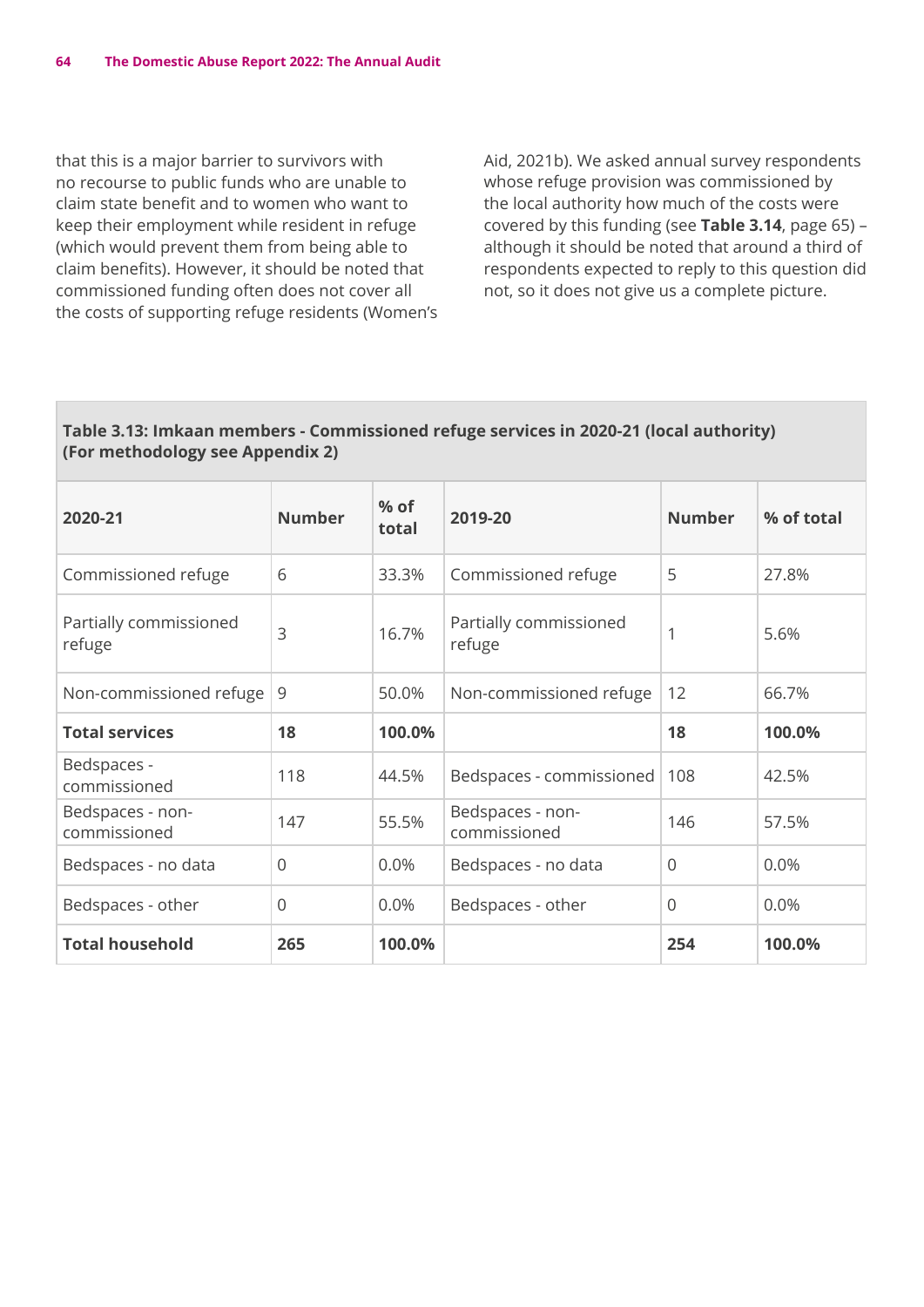**Table 3.14: How much funding did you receive through being commissioned by the local authority for your refuge services in 2020-21?** 

| <b>Amount of funding</b><br>received from local<br>authority | For activity costs<br>(Direct activity costs,<br>accessibility costs,<br>external contractors) | <b>For central</b><br>costs(Admin/finance<br>staff, management/<br>governance staff,<br>premises/other<br>central costs) | For support staff<br>costs(Salaries, additional<br>employment costs,<br>clinical supervision, staff<br>training) |
|--------------------------------------------------------------|------------------------------------------------------------------------------------------------|--------------------------------------------------------------------------------------------------------------------------|------------------------------------------------------------------------------------------------------------------|
| All costs                                                    | 6                                                                                              | 6                                                                                                                        | 7                                                                                                                |
| Half or less of costs                                        | 6                                                                                              | 7                                                                                                                        | 7                                                                                                                |
| More than half of costs                                      | 23                                                                                             | 23                                                                                                                       | 23                                                                                                               |
| Missing data                                                 | 17                                                                                             | 16                                                                                                                       | 15                                                                                                               |
| <b>TOTAL</b>                                                 | 52                                                                                             | 52                                                                                                                       | 52                                                                                                               |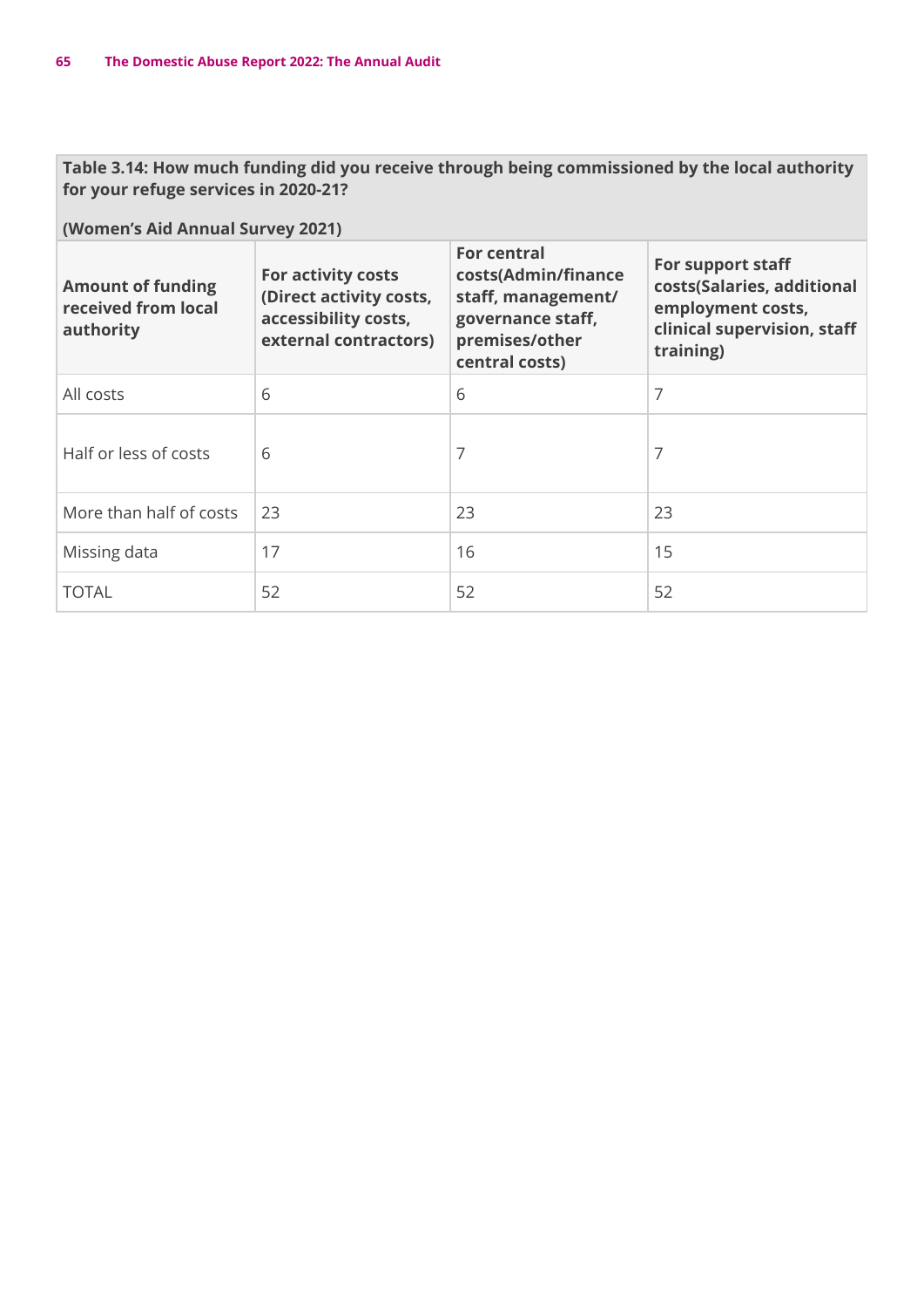# **Local authority funding for CBS provision**

We gained information on local authority funding for community-based domestic abuse services from the annual survey only (this is different to the methods used to calculate the level of local authority funding for refuge provision detailed above). 39 of the 58 survey respondents (67.2%) that had CBS provision told us that they had received funding from their local authority in 2020-21 (19 had received no local authority funding and there were no missing responses). Of these 39 organisations, only 13 reported that

it was all of their community-based support that was funded by the local authority. We asked these 39 respondents to give details about how much of the CBS provision this local authority funding covered. The results in **Table 3.15** show that funding rarely covered all costs and that 'being commissioned' should not be mistaken for being fully funded.

#### **Table 3.15: How much funding did you receive through being commissioned by the local authority for your community-based services in 2020-21?**

| <b>Amount of funding</b><br>received from local<br>authority | For support staff costs<br>(Salaries, additional<br>employment costs,<br>clinical supervision,<br>staff training)<br><b>Number of</b><br>respondents | For activity costs<br>(Direct activity costs,<br>accessibility costs,<br>external contractors)<br>Number of<br>respondents | For central costs<br>(Admin/finance<br>staff, management/<br>governance staff,<br>premises/other central<br>costs)<br><b>Number of respondents</b> |
|--------------------------------------------------------------|------------------------------------------------------------------------------------------------------------------------------------------------------|----------------------------------------------------------------------------------------------------------------------------|----------------------------------------------------------------------------------------------------------------------------------------------------|
| All costs                                                    | 9                                                                                                                                                    | 8                                                                                                                          | 7                                                                                                                                                  |
| Half or less of costs                                        | 7                                                                                                                                                    | 7                                                                                                                          | 7                                                                                                                                                  |
| More than half of costs                                      | 15                                                                                                                                                   | 15                                                                                                                         | 15                                                                                                                                                 |
| None                                                         | $\overline{2}$                                                                                                                                       | $\overline{2}$                                                                                                             | $\overline{2}$                                                                                                                                     |
| Missing data                                                 | 6                                                                                                                                                    | 7                                                                                                                          | 8                                                                                                                                                  |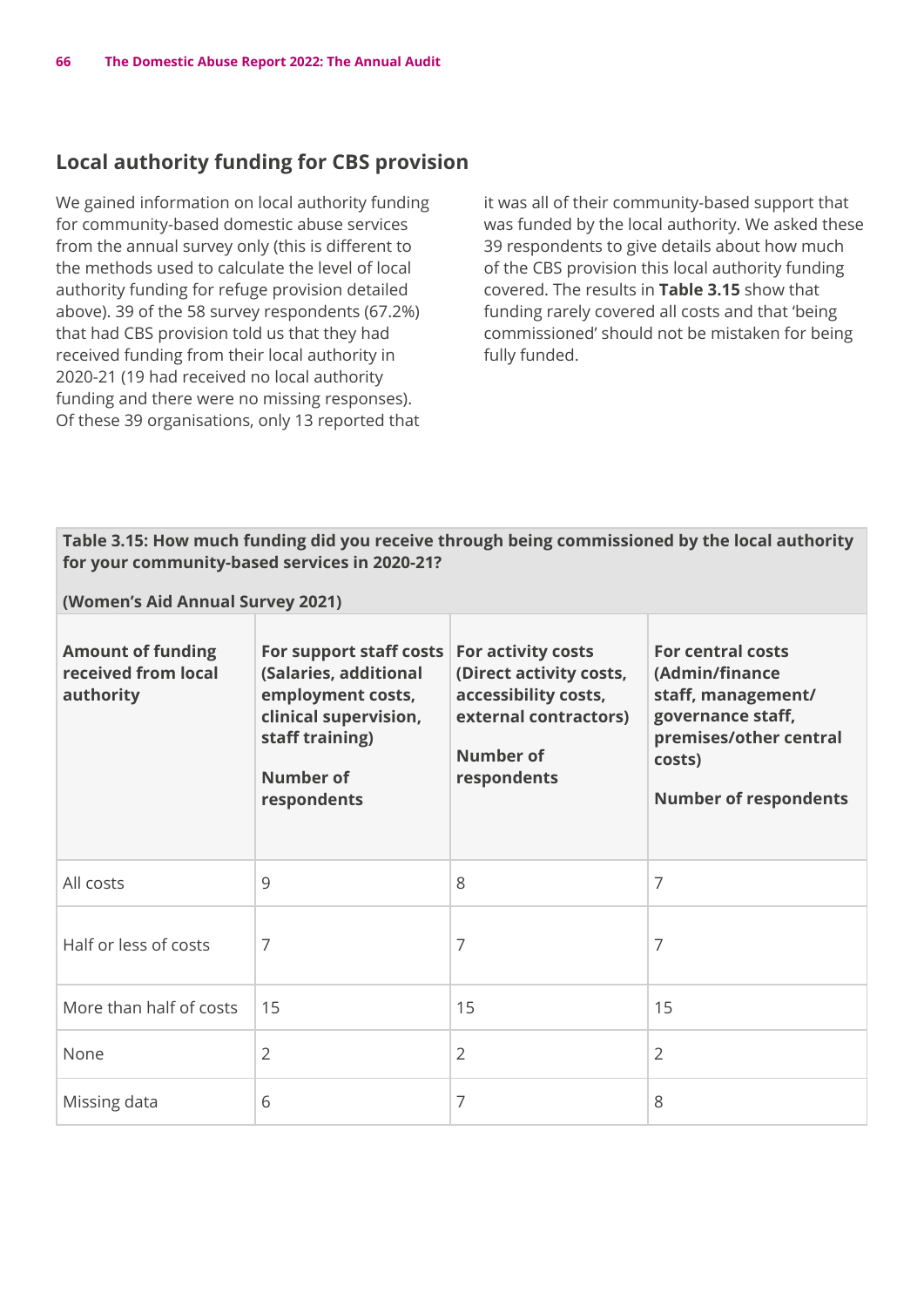# 3.5 Early implementation of the Statutory Duty

The Domestic Abuse Act 2021 introduced a statutory duty on tier one local authorities<sup>63</sup> in England to provide support for victims of domestic abuse, including children, within safe accommodation.64 In April 2021, some elements of this new statutory duty came into force. Local authorities were given draft guidance to allocate related funding while they carried out needs assessments and develop strategies. We asked services responding to our annual survey for their feedback on how the statutory duty was being implemented in their local area. It should be borne in mind that these responses were given in June and early July 2021, early in the implementation of the duty.

There appeared to be considerable variation in the way that local authorities were interpreting the regulations and guidance in the statutory duty. Comments from respondents revealed a concerning lack of clarity about the statutory duty and what it will mean locally. This comment from a respondent seems to sum up the concerns of many: "As yet we are still in the dark

as to how the LA will implement the statutory duty in [local area]." There were also some concerns that the statutory duty will lead to safe accommodation only for local survivors (rather than recognising that survivors usually have to leave their local area in order to safely access refuge services). There were, however, some examples of positive experiences, with some survey respondents reporting a focus on specialist domestic abuse services in the delivery of the duty locally. However, an apparent inconsistency in approaches across local authorities was the overarching finding.

# **Local discussions about the new statutory duty**

Of the 63 survey respondents that ran refuge provision, 52.4% (n=33) had been invited to discuss the new statutory duty and associated funding/commissioning with their relevant local authority. (See **Table 3.16** for full details).

| Table 3.16: Have you been invited to discuss the statutory duty and associated funding/ |  |
|-----------------------------------------------------------------------------------------|--|
| commissioning with the relevant tier one local authority?                               |  |

| (WOMEN'S AIG ANNUAL SUIVEY 2021) |                              |                                                |  |  |
|----------------------------------|------------------------------|------------------------------------------------|--|--|
| <b>Responses</b>                 | <b>Number of respondents</b> | % of respondents with refuge<br>provision (63) |  |  |
| <b>No</b>                        | 15                           | 23.8%                                          |  |  |
| Unsure                           | 9                            | 14.3%                                          |  |  |
| Yes                              | 33                           | 52.4%                                          |  |  |
| Missing data                     | 6                            | 9.5%                                           |  |  |
| Total                            | 63                           | 100.0%                                         |  |  |

**<sup>63</sup>** Tier one local authorities are county and unitary councils (other than London Boroughs), the Greater London Authority and the Isles of Scilly Council.

**<sup>64</sup>** For more information: [https://www.gov.uk/government/publications/domestic-abuse-bill-2020factsheets/local-authority-support-for](https://www.gov.uk/government/publications/domestic-abuse-bill-2020factsheets/local-authority-support-for-victims-of-domestic-abuse-and-their-children-within-safeaccommodation-factsheet)[victims-of-domestic-abuse-and-their-children-within-safeaccommodation-factsheet](https://www.gov.uk/government/publications/domestic-abuse-bill-2020factsheets/local-authority-support-for-victims-of-domestic-abuse-and-their-children-within-safeaccommodation-factsheet)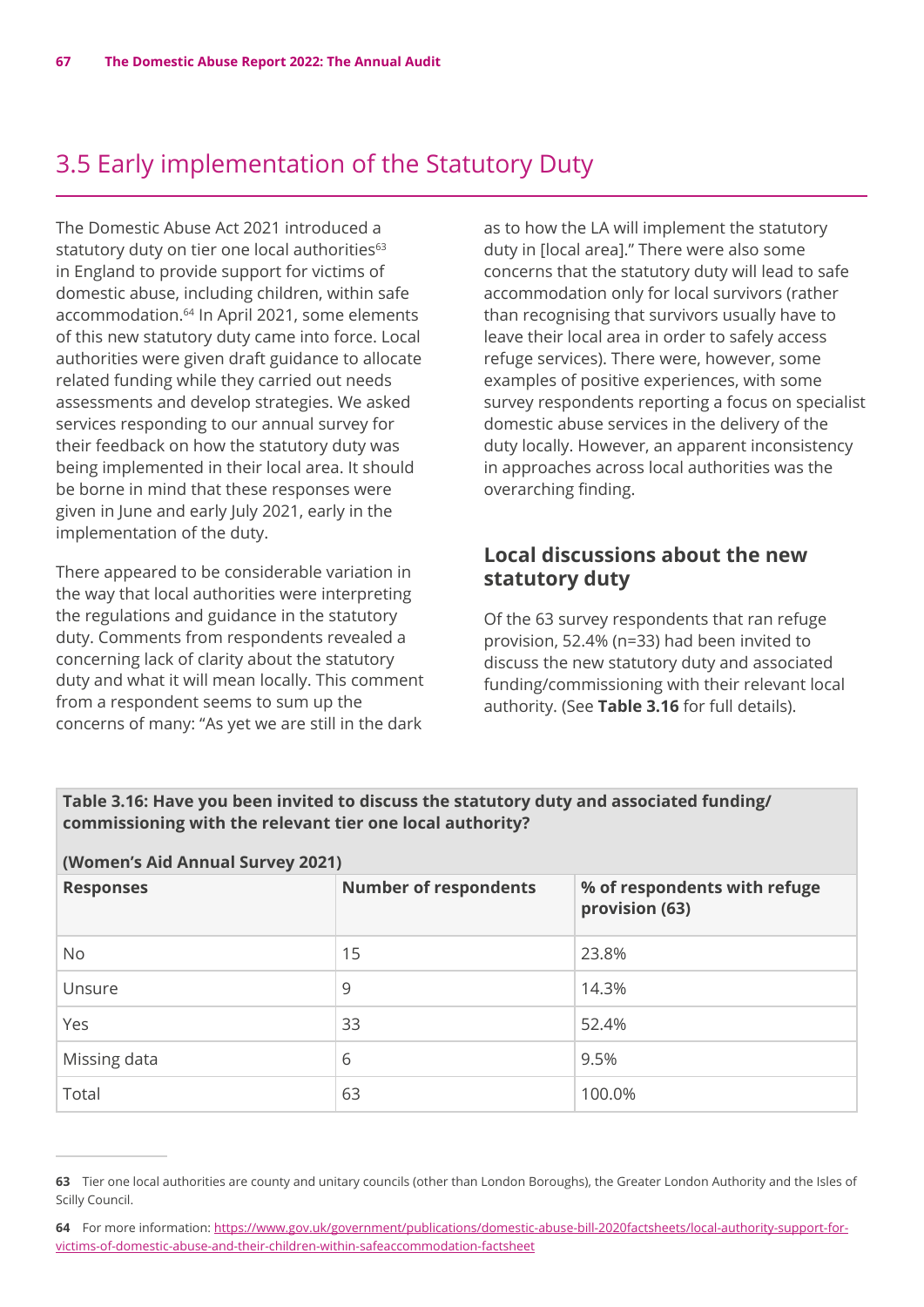# **Funding allocation**

23.8% (n=15) of respondents with refuge provision reported that their local authority had already allocated temporary funding tied to the statutory duty (before a needs assessment) and 3.2% (n=2) reported that funding had been allocated after a needs assessment. 31.7% (n=20) of respondents

with refuge provision told us that no funding has been allocated yet and 34.9% (n=22) reported that they were unsure whether finding had already allocated (6.3% did not respond to this question). (See **Table 3.17**.)

#### **Table 3.17: Has your local authority already allocated funding tied to the statutory duty in your local area?**

| <b>Responses</b>                                                            | <b>Number of respondents</b> | % of respondents with refuge<br>provision (63) |
|-----------------------------------------------------------------------------|------------------------------|------------------------------------------------|
| No - no funding has been allocated<br>yet                                   | 20                           | 31.7%                                          |
| Unsure                                                                      | 22                           | 34.9%                                          |
| Yes - this is funding after a needs<br>assessment                           | $\overline{2}$               | 3.2%                                           |
| Yes - this is temporary funding<br>before a needs assessment takes<br>place | 15                           | 23.8%                                          |
| Missing data                                                                | 4                            | 6.3%                                           |
| Total                                                                       | 63                           | 100.0%                                         |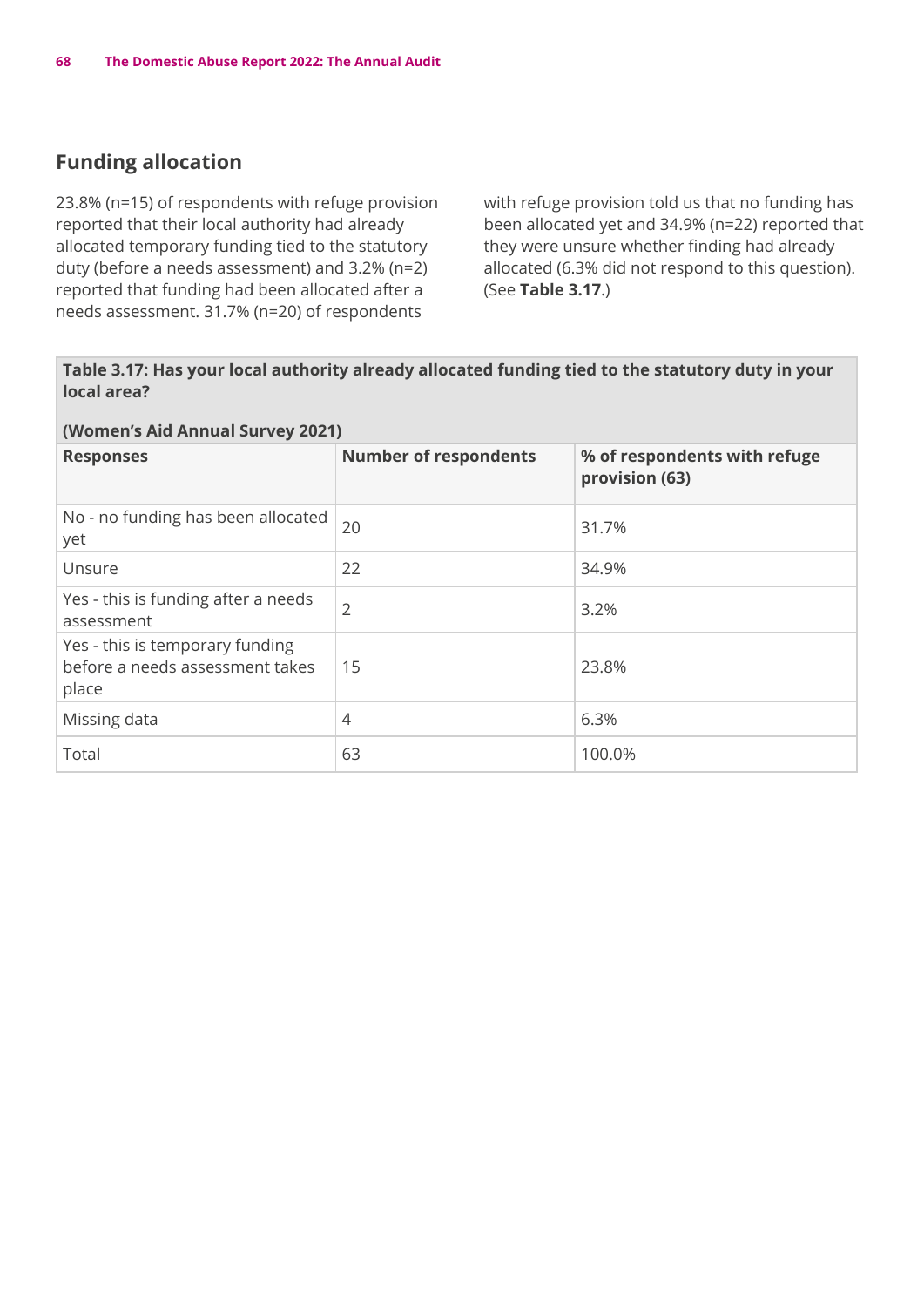# **Clarification about future funding arrangements**

58.7% (n=37) of respondents with refuge provision reported that their relevant local authority had not clarified what future funding arrangements were for accommodation-based domestic abuse services. (See **Table 3.18** for full details.)

Comments seemed to indicate a lack of clarity about funding arrangements and a continued

emphasis on short-term funding. There was one concerning case where the organisation reported that the local authority had so far spent the funding allocated for safe accommodation on administrative costs and an internal secondment for a one year post for a local Domestic Abuse Commissioner.

**Table 3.18: Has the relevant tier one local authority clarified what future funding arrangements for accommodation based domestic abuse services will be?**

#### **(Women's Aid Annual Survey 2021)**

| <b>Row Labels</b> | <b>Number of respondents</b> | % of respondents with refuge<br>provision (63) |
|-------------------|------------------------------|------------------------------------------------|
| <b>No</b>         | 37                           | 58.7%                                          |
| Unsure            | 14                           | 22.2%                                          |
| Yes               | 8                            | 12.7%                                          |
| Missing data      | 4                            | 6.3%                                           |
| Total             | 63                           | 100.0%                                         |

### **Local authority needs assessment**

52.4% (n=33) of respondents had taken part in the relevant tier one local authority's needs assessment for the statutory duty. (Full details in **Table 3.19**.)

#### **Table 3.19: Have you taken part in the relevant tier one local authority's needs assessment for the statutory duty?**

| <b>Response</b> | <b>Number of responses</b> | % of respondents with refuge<br>provision (63) |
|-----------------|----------------------------|------------------------------------------------|
| <b>No</b>       | 17                         | 27.0%                                          |
| Unsure          | 8                          | 12.7%                                          |
| Yes             | 33                         | 52.4%                                          |
| Missing data    | 5                          | 7.9%                                           |
| Total           | 63                         | 100.0%                                         |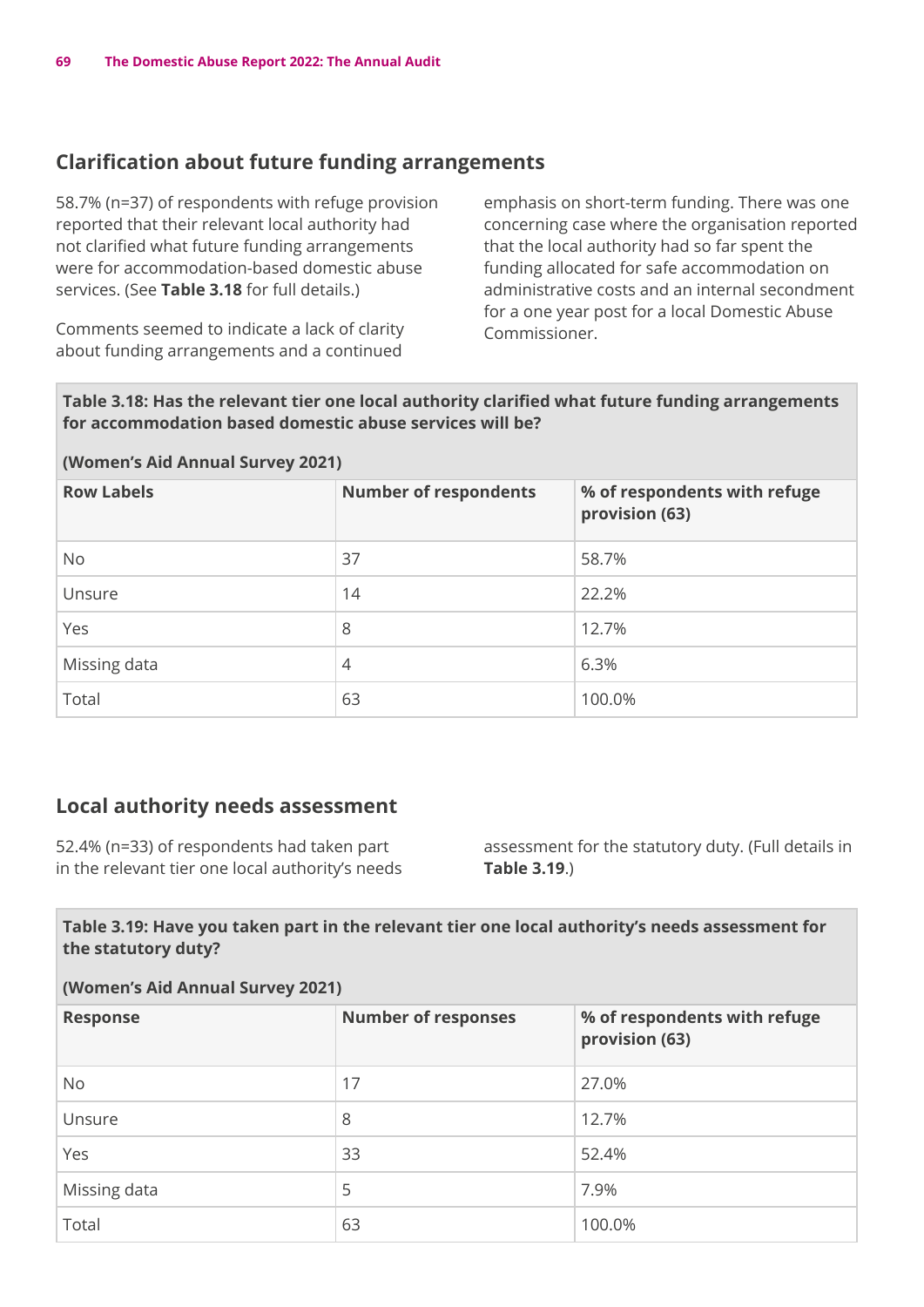# **Strategy for delivering the statutory duty**

38.1% (n=24) of respondents with refuge provision had taken part in the relevant tier one local authority's development of a strategy for

delivering the statutory duty. (See **Table 3.20** for full details.)

#### **Table 3.20: Have you taken part in the relevant tier one local authority's development of a strategy for delivering the statutory duty?**

#### **(Women's Aid Annual Survey 2021)**

| <b>Response</b> | <b>Number of responses</b> | % of respondents with refuge<br>provision |
|-----------------|----------------------------|-------------------------------------------|
| <b>No</b>       | 24                         | 38.1%                                     |
| Unsure          | 10                         | 15.9%                                     |
| Yes             | 24                         | 38.1%                                     |
| Missing data    | 5                          | 7.9%                                      |
| Total           | 63                         | 100.0%                                    |

### **Local Partnerships Boards**

39.7% (n=25) of respondents with refuge provision reported that the relevant tier one local authority had established a local partnership board to oversee the delivery of the statutory duty (see **Table 3.21**). 22 of these 25 organisations told us that local domestic abuse services were

represented on the local partnership board. 18 of these 25 organisations responded that they had been invited to be on this local partnership board (four told us they had not been invited and three were unsure).

### **Table 3.21: Has the relevant tier one local authority established a local partnership board to oversee the delivery of the duty?**

| <b>Response</b>                                            | <b>Number of respondents</b> | % of respondents with refuge<br>provision |  |  |
|------------------------------------------------------------|------------------------------|-------------------------------------------|--|--|
| In process of setting it up at the moment                  | 13                           | 20.6%                                     |  |  |
| <b>No</b>                                                  | 6                            | 9.5%                                      |  |  |
| Unsure                                                     | 15                           | 23.8%                                     |  |  |
| Yes - please give more details in the<br>comment box below | 25                           | 39.7%                                     |  |  |
| Missing data                                               | $\overline{4}$               | 6.3%                                      |  |  |
| Total                                                      | 63                           | 100.0%                                    |  |  |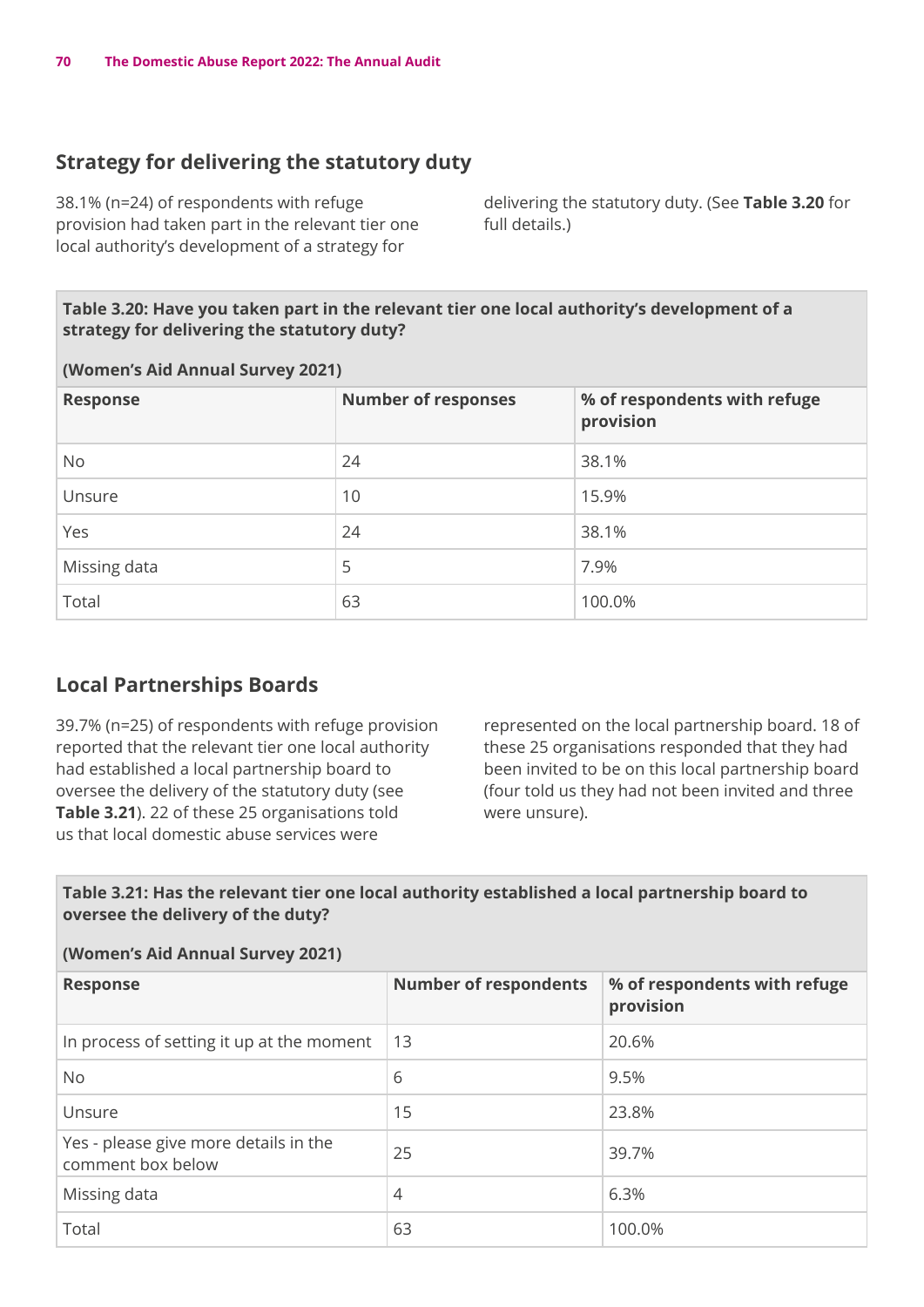### **Some of the comments on the new statutory duty**

**Women's Aid Annual Survey 2021**



"At this moment, lack of communication and involvement in planning makes this a difficult question to answer."

"All refuges and domestic abuse services are represented by the local partnership board in our local authority area, I am aware of two (ourselves included) services by and for Black and minoritised women."

"Other key DV/SV services are included [on the local Partnership Board] they are all primarily white British service providers. The LA is intending to take BME specialist services in house..."

 "I had hoped that this would be a positive thing for accommodation based services but now I am not so sure. I fear it may lead to them stepping back from the national refuge network with less accommodation available, and restrictions on national access and more priority for local people."

"I have made two requests in writing to be included in the discussions and been 'fobbed off' both times despite guidelines stating charity/on commissioned services locally should be included."

"I think the LA are lost in this process - there's no dedicated lead."

 "I'm not sure our local authority know how it's being implemented! We had an initial conversation about it, but have heard nothing since."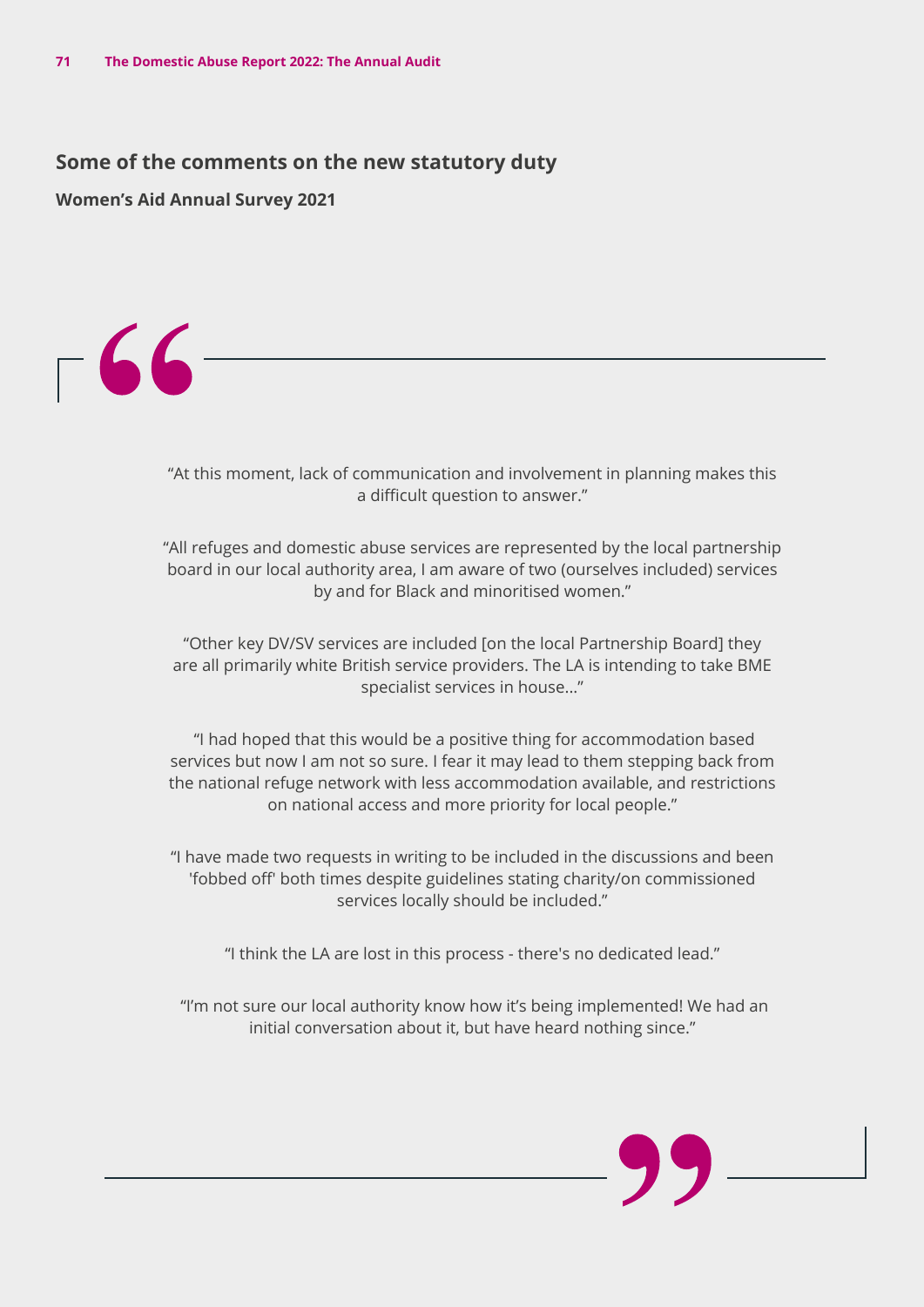**Some of the comments on the new statutory duty** (continued)

**Women's Aid Annual Survey 2021**



"Just mainly concerned with the current lack of clarity over funding and sustainability. Also concerned about other accommodation providers coming in and "selling" themselves as DA providers even though they do not have the expertise."

"[Local authority] appear to be doing all they can to implement their statutory duties - and to engage with DA service providers throughout this process. It's encouraging to see [local authority] are actively including funding for the provision of children's services into refuge and safe accommodation as a priority. [Local authority] are actively involving us as providers with the needs assessment. It can be challenging responding to very tight deadlines for information- but we understand the timescales [local authority] are working to."

"Our Tier 1 local authority appears to be implementing its statutory duty in a collaborative and responsible way - including all relevant local providers in the discussions and planning for future services and the needs assessment."

"There is a lack of clarity about how the statutory duty is being implemented in the two Local Authorities with which we are connected. We have been consulted to differing levels by both but have yet to see any outputs from the consultation."

 "We are finding it difficult to get information on timescales. We are desperate for the additional funding as our staff are on their knees in our refuges currently. We don't understand why it is taking so long to confirm the additional funding for this year."

"We work for three local authorities and each one has a very different approach. Two have not involved us at all, the other has asked for some input."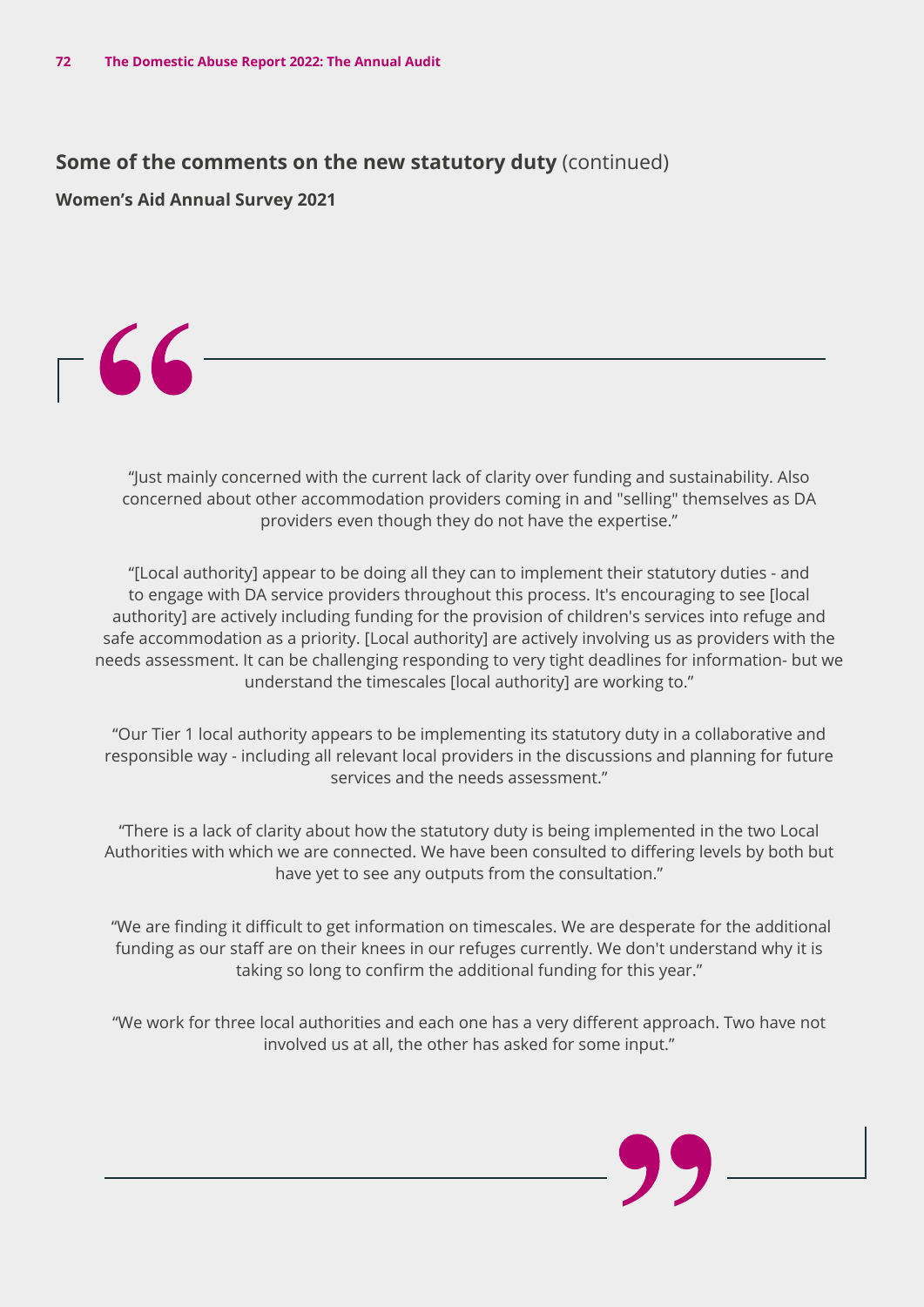# **Conclusion**

The year 2020-21 was a challenging one, dominated by the response to Covid-19 and the rapid changes in ways of working that were precipitated by the pandemic. Despite these immense pressures, domestic abuse services have successfully adapted and found ways to continue to meet the needs of survivors and their children. During 2020-21, domestic abuse providers across England continued to support thousands of women experiencing abuse, and even more children, with an average of 1.2 children for every woman supported. Throughout the year, an estimated 10,809 women and 11,890 children were supported by refuge services and an estimated 124,044 women and 148,852 children accessed community-based support services.

We know that meeting demand and the sometimes high-level support needs was a particular challenge and during the year, 61.9% of all the referrals received in refuge services using On Track were rejected (the majority due to lack of space). In short, demand for services continues to exceed provision available, in spite of an increase in the number of refuge spaces available nationally (which is likely to be due to emergency funding made available during the pandemic).

Where space is available it may not be accessible or suitable for all women. Whilst there is no such thing as a 'typical' survivor (as shown in our On Track data), minoritised women continue to experience additional barriers, for example, 30.0% of the women accessing services who were not British nationals, had no access to public funds.

We know there are many survivors of domestic abuse who, for a variety of reasons, are unable to access specialist help or are delayed in doing so for a long time. Survivors accessing specialist domestic abuse services have often been living with the abuse for long periods of time; the average length of abuse women face before

accessing support continues to be six years. The impact this has on women, their safety and their mental health is staggering - it is no surprise, given this, that at least 37.6% of survivors in the sample had mental health support needs, rising to 49.2% of women accessing refuge services. Over a third of service users in this year reported feeling depressed or having suicidal thoughts as a result of the abuse, rising to 45.6% for those women in refuge services. This makes the fact that 15 fewer services than last year were able to provide a formal counselling service especially concerning.

It remains clear that refuge is a national network - women travelled significant distances to seek refuge. The majority of women (79.6%) placed in refuge between 1st July 2020 and 31st March 2021 came from a different local authority area to the refuge they moved to, and over a quarter of women travelled to another region of the country. As well as the need for a national network of refuge services, these findings illustrate the severe impact and disruption that domestic abuse has on the lives of those experiencing it.

The impact of the Covid-19 pandemic presented new challenges for services in 2020-21. The pandemic forced services to develop innovative ways of working to continue reaching survivors who needed their support. Following the launch of Women's Aid's national Live Chat service in 2019, a number of local services are now running their own online support with Live Chat services added to Routes to Support for the first time this year. Organisations told us how they had successfully and rapidly adapted to new ways of working and embraced the possibilities offered by remote delivery of support and online training and partnership work. They benefitted from new short-term funding sources opening up during the pandemic. However, despite the emergency funding made available during the pandemic, the insecurity of short-term funding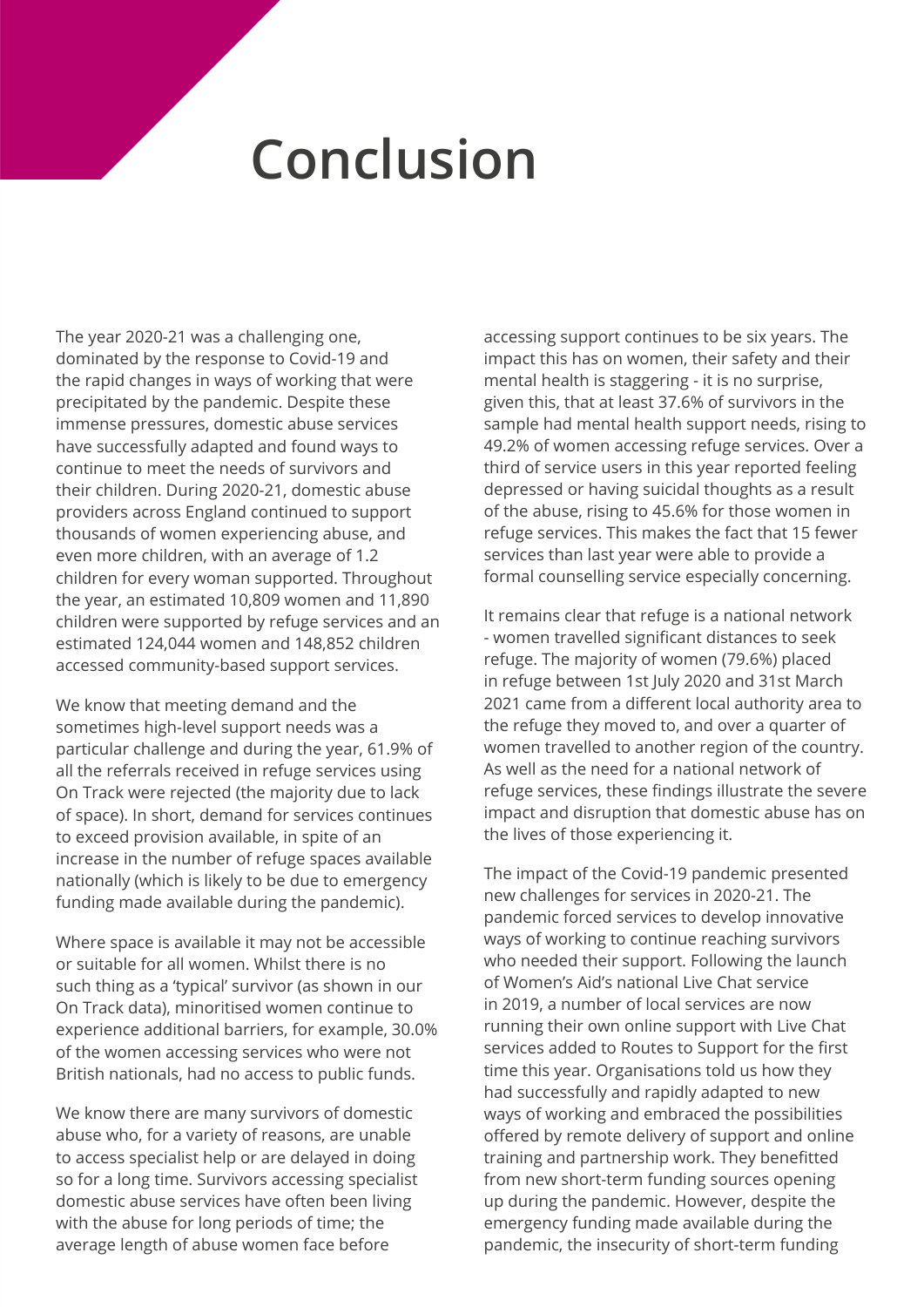and funding that falls short of service costs remain major challenges for domestic abuse services. 51.9% of organisations responding to the annual survey told us they had been running an area of their domestic abuse service in 2020- 21 without any dedicated funding. Around two thirds of refuge services were commissioned by their local authorities in 2020-21 (69.5%). This is roughly the same as in the previous year. However, commissioning does not equate to covering all service delivery costs and services often have to make up the shortfall through additional fundraising or run areas of work with no dedicated funds.

The Domestic Abuse Act 2021 gained royal assent just after the year 2020-21 ended. The Act introduces many new measures (some that are still to be implemented) including a statutory duty on local authorities to commission safe accommodation for domestic abuse survivors (including children) in their area. The information gathered in our annual survey can only tell us about the early impact of this statutory duty (as the survey took place in June/July 2021). Our findings suggest considerable variation in how

local authorities were interpreting the statutory duty and uncertainty and confusion among service providers. We will continue to monitor the implementation of this new statutory duty and will have more findings to present in next year's annual audit report. There is still work to be done to standardise the funding for community-based domestic abuse services (which are not covered by the statutory duty). Only 67.2% of annual survey respondents that had community-based provision told us that they had received funding from their local authority for CBS in 2020-21 and where there was funding, this often didn't cover all costs.

During incredibly challenging times, professionals and volunteers in domestic services have continued their hard work in putting the needs of survivors first. They quickly adapted the services they offered and their way of working in response to the pandemic and related restrictions and lockdowns. The statistics on the number of women and children supported given in this report and the comments on their achievements pay testament to their dedication and resilience.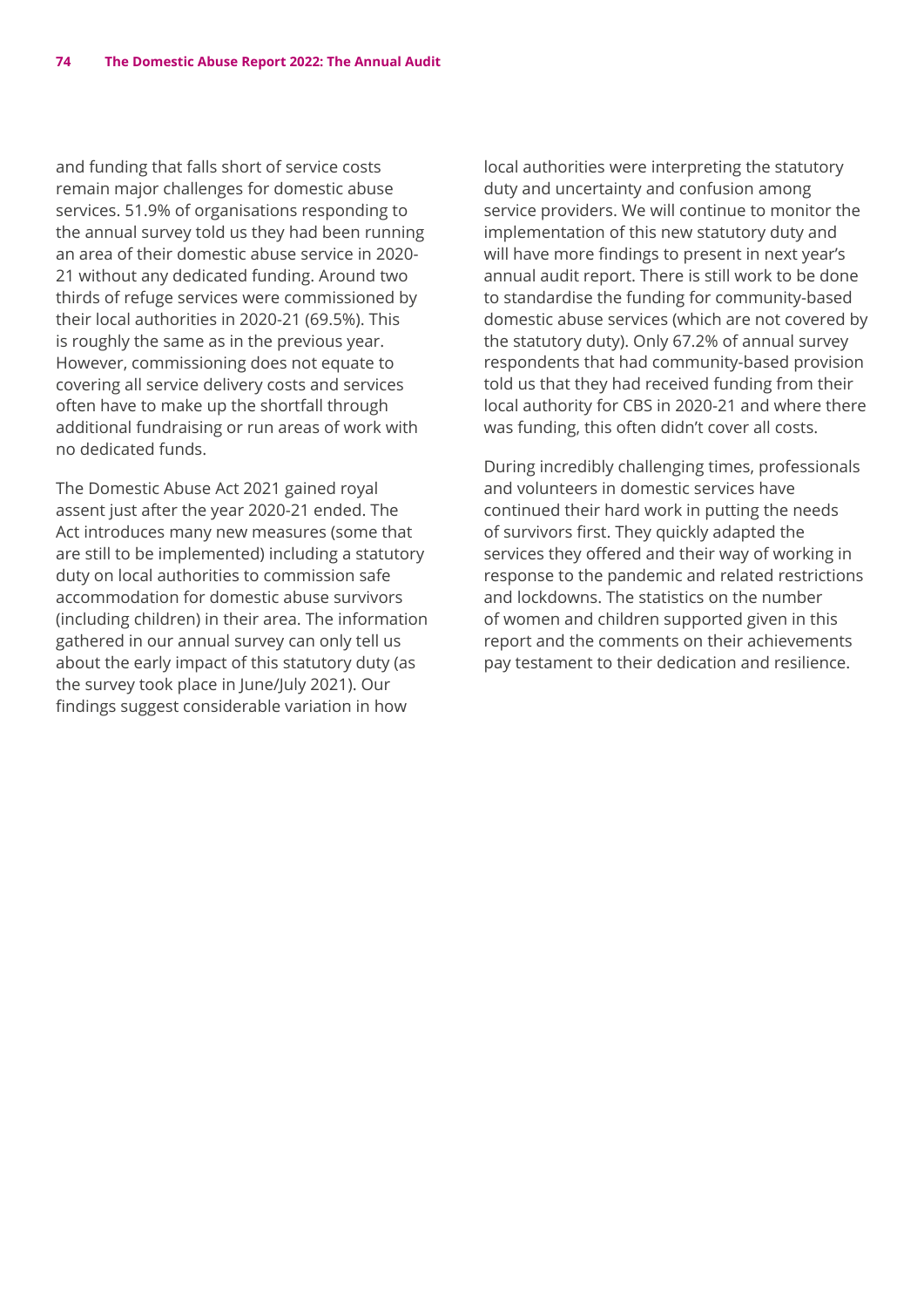# **Appendix 1:**  Glossary

**Service types: Routes to Support details which** service types are offered against each entry, an entry can contain multiple service types.

**Service provider:** any organisation providing a domestic abuse service. This could be a dedicated provider or a larger organisation running a domestic abuse service, for example a housing association.

**Service user:** any woman who is accessing/ has accessed domestic abuse support services. Dedicated provider: an organisation constituted for the sole and specialist purpose of delivering domestic abuse services.

**Entry/entries:** one service listing on Routes to Support. A service provider may have multiple entries where they operate in more than one local authority or have services in the same local authority with different referral criteria, for example a general access refuge and another for Black and minoritised women only.

**Bedspaces:** a unit of accommodation for one woman and her children, regardless of how many beds/cots are in the unit.

**No recourse to public funds:** If someone's residence permit to live in the UK includes the condition 'no recourse to public funds' then that person will not be able to claim most state benefits.

**The 'by and for' expert sector:** For this report Women's Aid uses the definition of the 'by and for' expert sector as set out by Imkaan in the Alternative Bill (Imkaan, 2018). This definition is aligned with the principles of the Women's Aid Quality Standards, the Shared Sector Standards<sup>65</sup> and the National Statement of Expectations<sup>66</sup>. "We define women-only VAWG specialist organisations as the by and for expert sector (sometimes written as by and for expert services or organisations). This term refers to specialist services that are designed and delivered by and for the users and communities they aim to serve. This can include, for example, services led by and for Black and minoritised women, disabled women, LGBT+ women, etc. In the context of VAWG we refer to women-only VAWG services as manifesting specific expertise designed and developed to address VAWG." Imkaan, 2018

#### **65** <https://www.womensaid.org.uk/what-we-do/national-quality-standards/>

**<sup>66</sup>** The National Statement of Expectations, published by the Home Office in December 2016 as part of the government's violence against women and girls strategy, stresses that the government expects local services to put the victim at the centre of service delivery, including by having "access to a broad diversity of provision, considering how services will be accessible to BME disabled, LGBTQQI and older victims and survivors, and those from isolated or marginalised communities".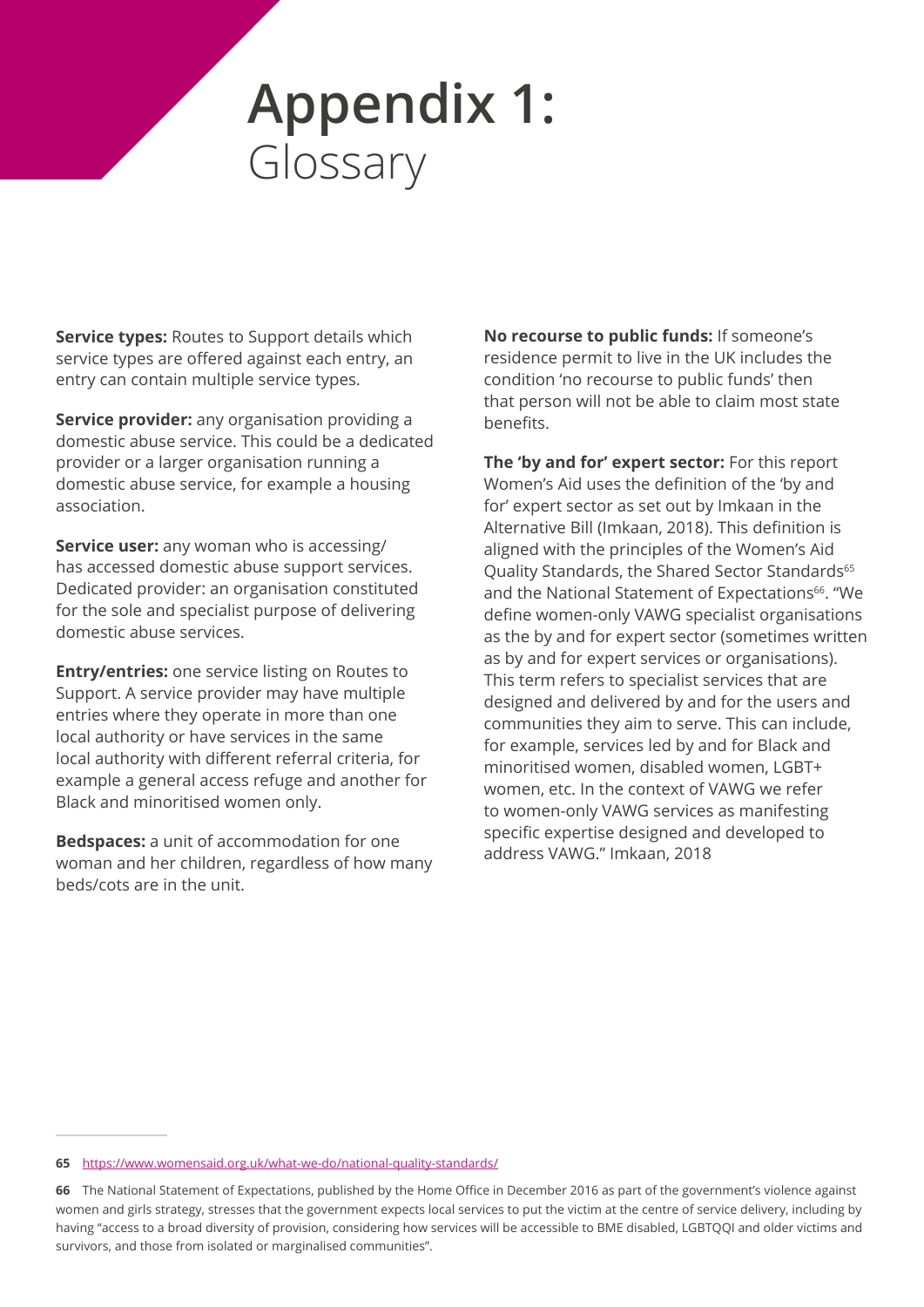# **Appendix 2:**  Methodology

### Section 1: The service users

This section looks at the profile, needs and experiences of women accessing support services. To do this we have used data from On Track, Women's Aid's case management and outcomes monitoring system, which allows front-line workers in local domestic abuse services to record information about service users and contains data on the experiences of over 100,000 women supported by local domestic abuse services across England (see section on data sources for more

information). Information about service users for this report was taken from cases closed between 1st April 2020 and 31st March 2021. These data relate to 34,860 female survivors<sup>67</sup> (where subsamples are used, this is highlighted in the report). Data were collected by 71 organisations running 199 domestic abuse services (of which three organisations started using On Track during the reporting period).

## Section 2: The provision of services

This section includes a snapshot of the available provision in England on 1st May 2021 and analysis of change during the year from 1st May 2020 along with analysis of refuge referrals and vacancies during that same year.

Information about the services in England only was taken from Routes to Support as snapshots on 1st May each year. Refuge vacancies added to the Routes to Support database during the year 2020-21 were analysed. Routes to Support provides information about the types of domestic abuse services, the number of bedspaces in refuge services, who these services can support and changes to provision over time. The directory is updated on a rolling basis by dedicated staff at Women's Aid meaning each entry is fully updated every year in addition to any updates received

from services during the year. Entries are added and removed throughout the year as providers change.

Referral estimates used in the report are calculated by using baseline data from On Track. The following steps were taken:

- a. Refuge: ratio of women housed to refuge space for services using On Track applied to services not using On Track that are listed on Routes to Support for the same region.
- b. Community-based services (CBS): ratio of women supported to individual service type (e.g. outreach, IDVA, floating support) for responding services applied to services not using On Track that are listed on Routes to

**<sup>67</sup>** On Track collects information about female and male survivors and survivors who do not define as either male or female. This report will only present information on female survivors.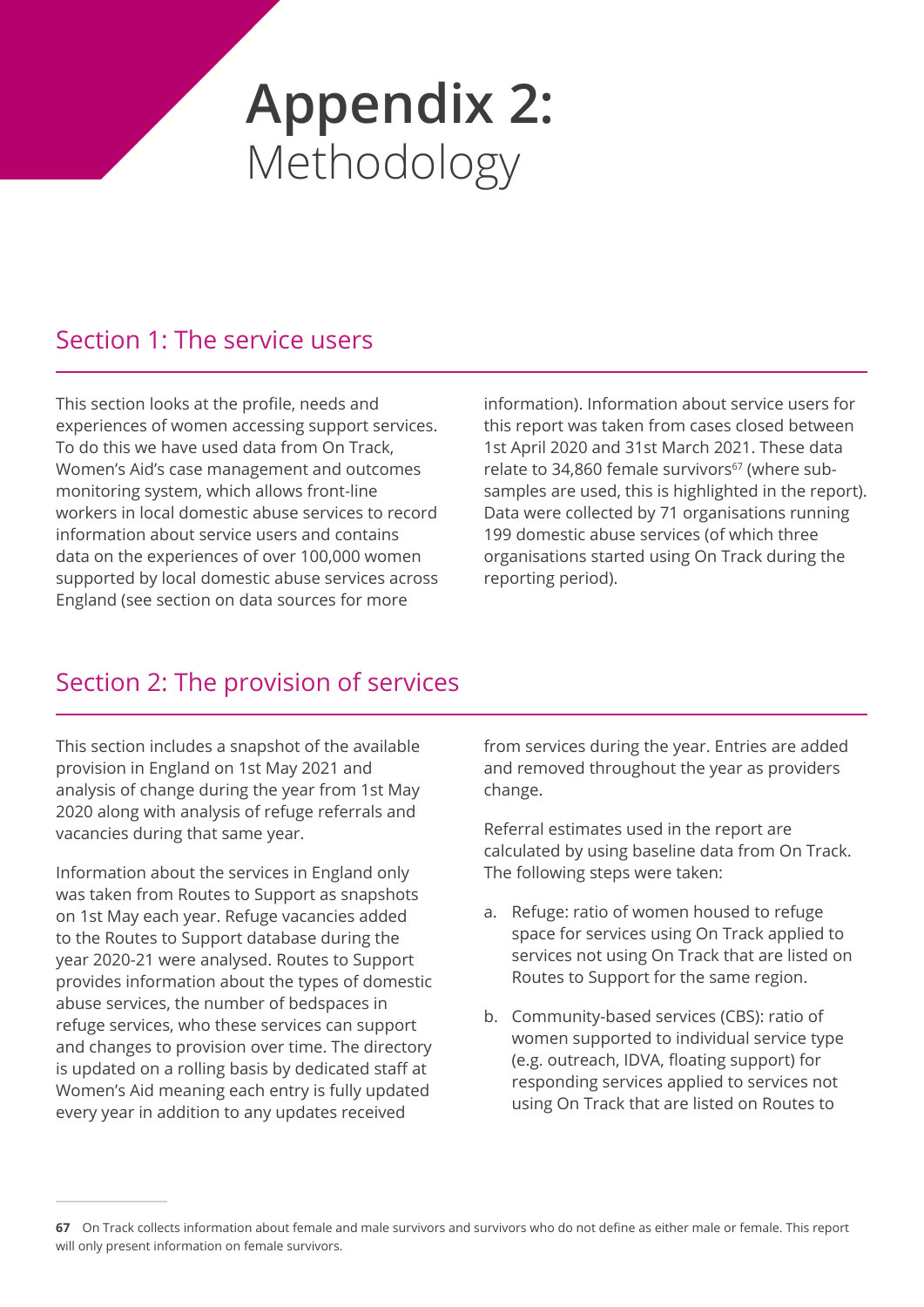Support for the same region. Numbers of children: average number of children per woman accessing services from On Track applied to above two estimates.

c. Estimated number of referrals declined to refuge and community-based services: the percentage of referrals accepted and declined from our baseline data was applied to the estimated numbers of women accepted in steps A and B above to give an estimated number of referrals declined to each service type.

### Section 3: The work of support services

This section discusses responses to the Women's Aid Annual Survey 2021. The Women's Aid Annual Survey is a national survey of the whole range of specialist domestic abuse services for women and children in England. An online survey is sent to all domestic abuse services in England; respondents are self-selecting. The survey is semi-structured. Open-text questions are categorised according to common themes.

#### **Local authority funding for refuge provision**

This draws on evidence from a number of data sources that together provide a comprehensive picture of local authority refuge commissioning in England. These evidence sources are:

- $\blacktriangleright$  a snapshot of all domestic abuse refuge services in England listed on Routes to Support on 1st May 2021
- $\blacktriangleright$  responses to the Women's Aid Annual Survey 2021
- $\blacktriangleright$  Freedom of Information request data<sup>68</sup>
- $\blacktriangleright$  a targeted email survey of providers of selected domestic abuse service providers, sent to providers where it had not been possible to determine (through the other data sources outlined above) whether their refuge service was local authority commissioned in 2020/1.

Analysis and comparison of these data sources, along with Women's Aid sector expertise and specialist knowledge about domestic abuse service providers has enabled us to confirm the numbers and proportion of refuge services and bedspaces in England that are funded through local authority commissioning arrangements.

**<sup>68</sup>** Women's Aid submitted a Freedom of Information (FOI) request Aid to all local authorities (local authorities) in England in December 2020. The purpose of the FOI request was to build a nationwide list of domestic abuse contracts, their monetary values and renewal dates, and whether spending on domestic violence support had increased or decreased since the contracts were last tendered. The FOI request was sent to 341 local authorities and of these, 300 local authorities responded. The FOI responses included information about contracts for both refuge and community-based services, however this section looks funding for refuge services only.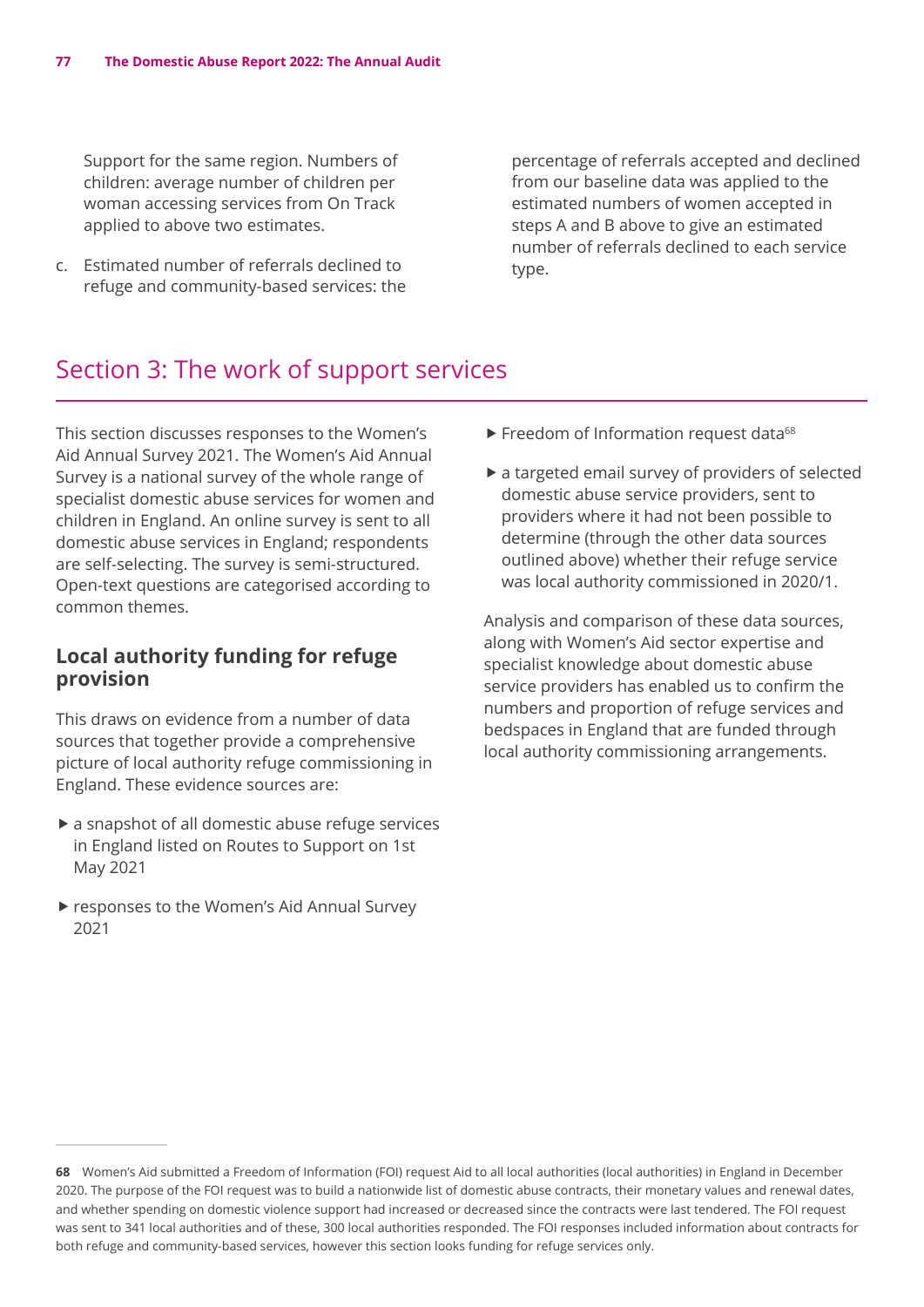## **Appendix 3:**  Definitions of service types

### Accommodation

**Refuge:** Offers accommodation and support only for women experiencing domestic abuse which is tied to that accommodation. The address will not be publicly available. It will have a set number of places. Residents will receive a planned programme of therapeutic and practical support from staff and access peer support from other residents. This will include:

- $\blacktriangleright$  Access to information and advocacy
- $\blacktriangleright$  Emotional support
- $\triangleright$  Access to specialist support workers (e.g. drugs/ alcohol use, mental health, sexual abuse)
- Access to recovery work
- $\triangleright$  Access to support for children (where needed)
- $\blacktriangleright$  Practical help
- $\blacktriangleright$  Key work and support planning (work around support needs including parenting, finances and wellbeing)
- $\blacktriangleright$  Safety planning
- $\blacktriangleright$  Counselling

**Accommodation (other than refuge):** Any accommodation offered to women experiencing domestic abuse which does not meet the definition below. For example this may be moveon accommodation, a shelter where the address is disclosed or dispersed accommodation without the planned programme of support.

**Resettlement:** Only available to refuge residents moving on to independent living. A service is available to women staying in the refuge prior to move-on and post move-on.

### Community-based services (CBS)

**Floating support:** Tied to accommodation, but the accommodation is not offered as part of the service. Will also have a set number of places. These services are primarily about supporting women and children to maintain their accommodation.

**Outreach:** Not offered in the project's building and it does not have a set number of spaces. The support offered is broader and not focused on accommodation. Women can access these services in a range of community centres or the service may come to the women in their home or other venues (e.g. cafes or neutral meeting places).

#### **Domestic abuse advocacy project (including**

**IDVA):** Involves the provision of advice, information and support to survivors living in the community based on an assessment of risk and its management. Operates within an inter-agency context, and is usually part of a multiagency risk management strategy or MARAC process and focuses on providing a service to victims judged to be at medium to high risk of harm to address their safety needs and help manage the risk that they face.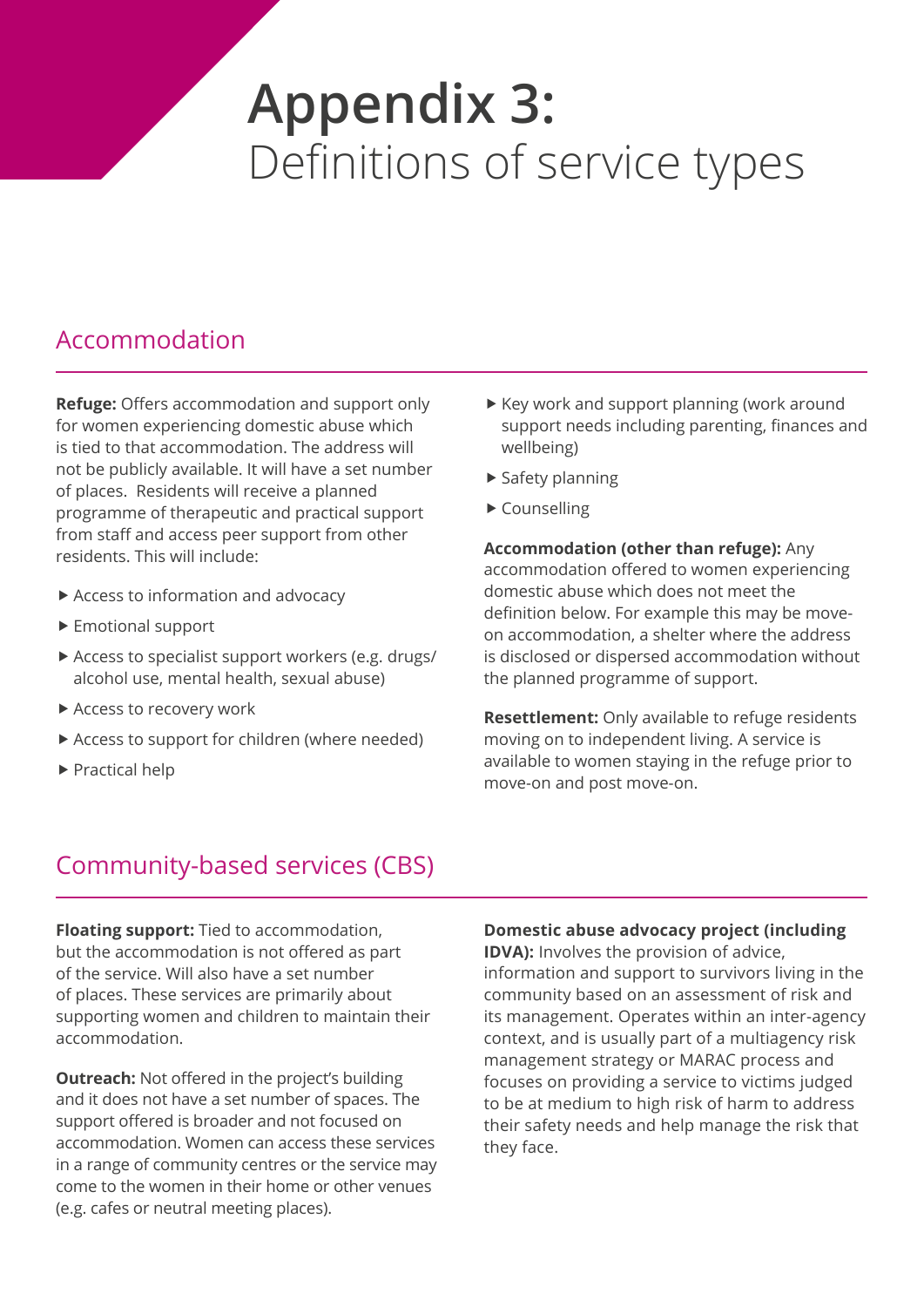### Open access services

These services are available without a planned programme of support and can be accessed anonymously as and when the woman needs to.

**Helpline:** A helpline is a support and referral service that is accessed by phone and can be accessed anonymously. It needs to have a designated telephone line and be a specific service offered at fixed advertised times. The service is delivered by dedicated staff or volunteers trained for that purpose and not engaged in other tasks.

**Drop-in service:** Women can access support at a specified venue without a pre-arranged appointment from trained staff.

**Advice and information service:** Other open access support projects, this would include crisis intervention services and other advice services whether accessed by telephone or in person.

**Online chat:** Online chat is a support and referral service that is accessed via the web. It needs to be a specific service offered at fixed advertised times by dedicated staff or volunteers trained for that purpose and not engaged in other tasks.

#### Recovery work

These services do not offer accommodation, but may be offered to refuge residents. A woman and/or child has to attend the project's building to access these services.

**Counselling:** Counselling is formal counselling offered by qualified practitioners

**Group work programmes:** Group work programmes are defined groups facilitated by trained staff

**Support groups:** Support groups are attended by survivors within a refuge or community-based support setting and offer peer support/self-help work.

### Dedicated children and young people's service

**Children's work:** Staffed by trained children's workers. A service where they provide emotional support, group work, activities, afterschool clubs or holiday clubs for the children or do specific outreach work.

**Young people's work:** Staffed by trained youth workers. A service where they provide emotional support, group work, activities.

#### **Other**

**Prevention work:** Work carried out in community groups such as schools aimed at prevention/

awareness raising. Clients do not self-refer but the service may be booked by professionals.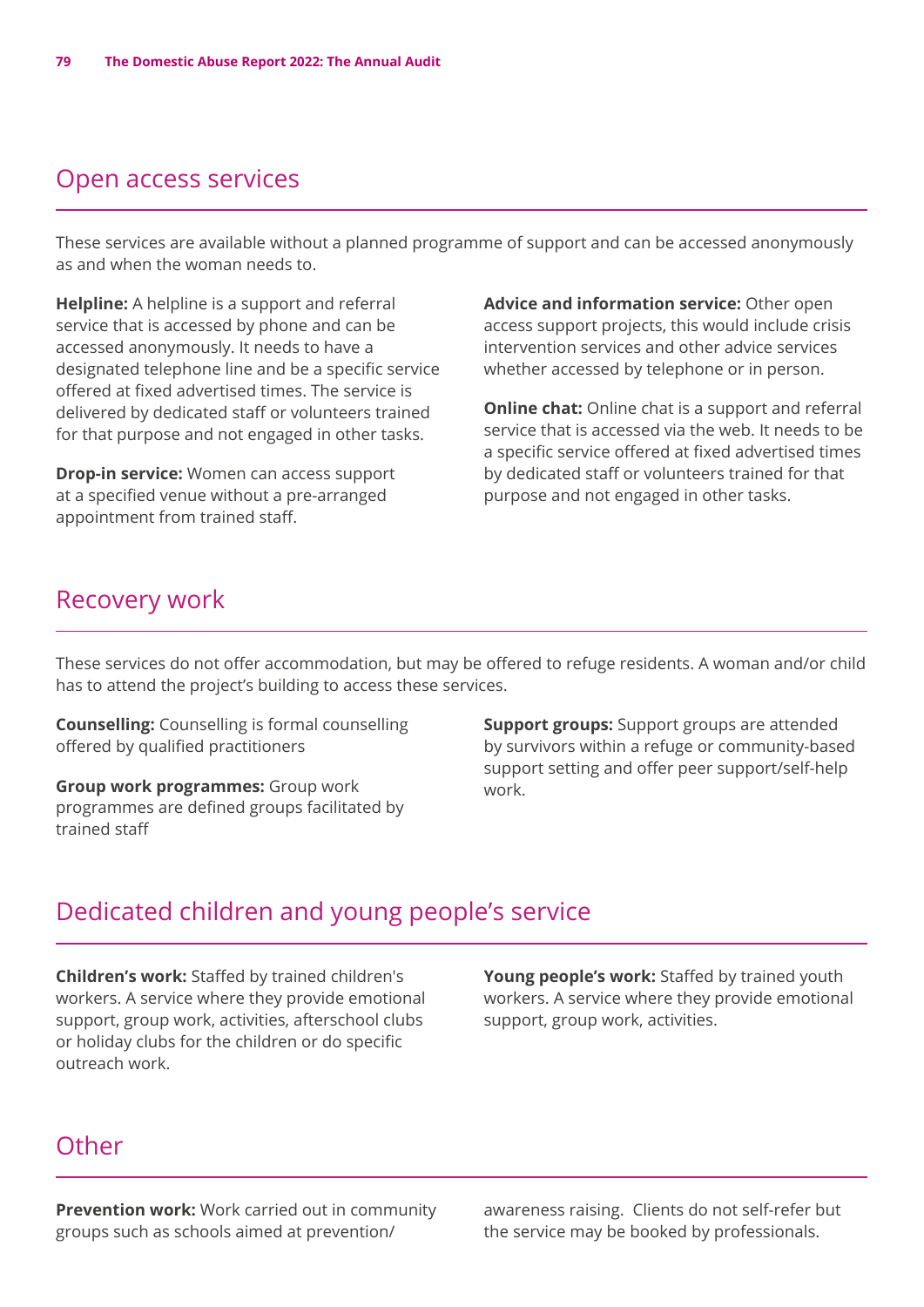## **Appendix 4:**  Women's Aid Annual Survey 2021 respondents

#### **Regional distribution of survey respondents**

#### **Women's Aid Annual Survey 2021**

| <b>Region</b>            | <b>Number of respondents</b> | % of total respondents (81) |
|--------------------------|------------------------------|-----------------------------|
| East Midlands            | 11                           | 13.6%                       |
| Yorkshire and Humberside | 10                           | 12.3%                       |
| <b>West Midlands</b>     | 12                           | 14.8%                       |
| North West England       | 16                           | 19.8%                       |
| South East England       | 21                           | 25.9%                       |
| South West England       | 8                            | 9.9%                        |
| London                   | 7                            | 8.6%                        |
| North East England       | 10                           | 12.3%                       |
| East of England          | 11                           | 13.6%                       |
|                          |                              |                             |

**Respondents could choose more than one region.**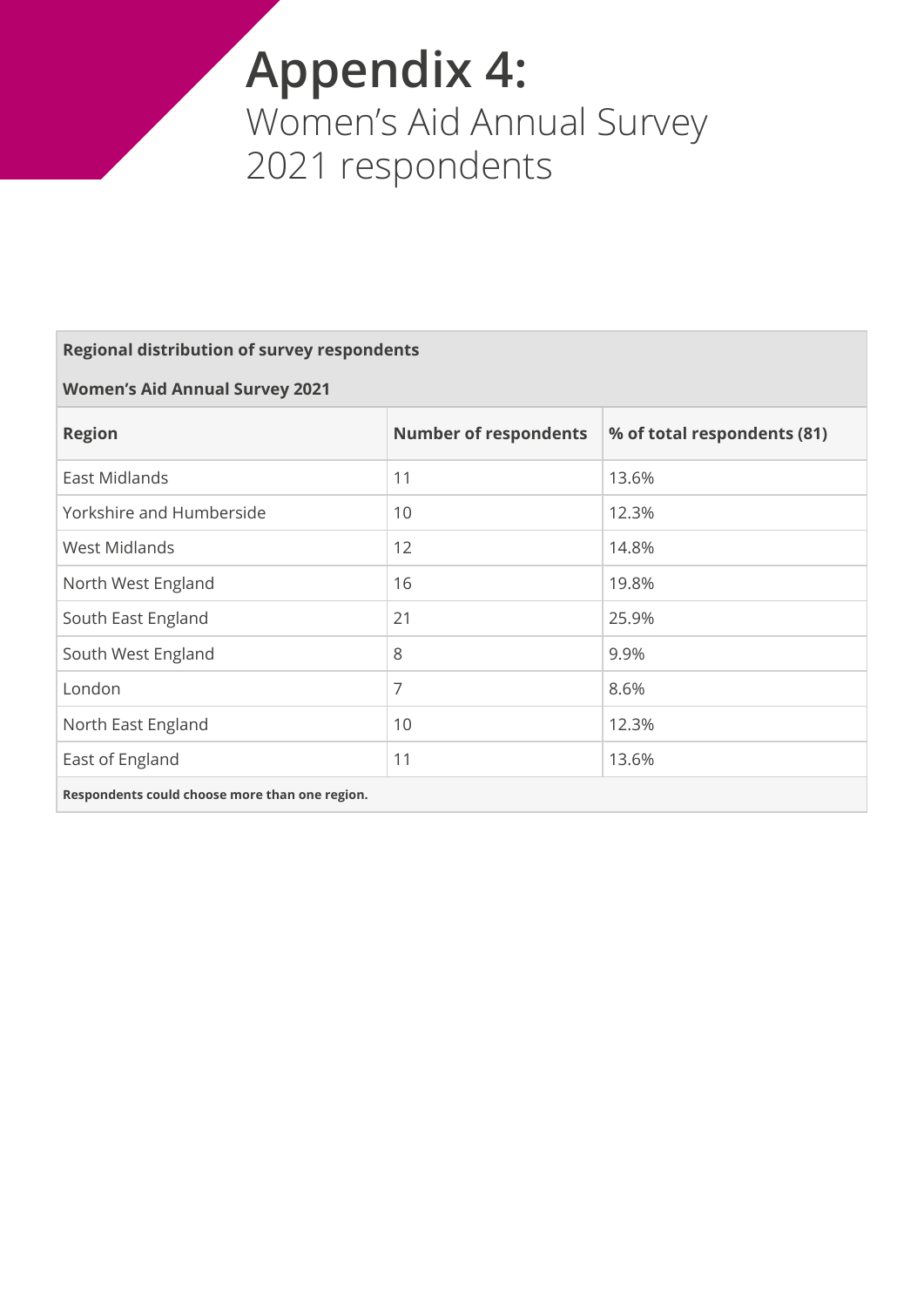## **References**

**Age UK.** (2019) *No Age Limit: The Hidden Face of Domestic Abuse.* Available [online.](https://www.ageuk.org.uk/globalassets/age-uk/documents/reports-and-publications/age_uk_no_age_limit.pdf)

**Council of Europe (CoE).** (2008) T*he Final Activity Report of the Council of Europe Task Force to Combat Violence against Women, including Domestic Violence (EG-TFV).* Strasbourg: Gender Equality & Anti-Trafficking Division Directorate General of Human Rights & Legal Affairs, Council of Europe.

**Council of Europe (CoE).** (2011) *Convention on preventing and combating violence against women and*  domestic violence. Webpage. Available [online](https://www.coe.int/fr/web/conventions/full-list/-/ conventions/rms/090000168008482e%5bAccessed July 2021).

**Femicide Census** (2020). UK Femicides 2009- 2018. Available [online](https://www.femicidecensus.org/wp-content/uploads/2020/11/Femicide-Census-10-year-report.pdf).

**Galop.** (2020). *Barriers faced by lesbian, gay, bisexual and transgender + (LGBT+) people in accessing non-LGBT+ domestic abuse support services.* Available [online:](https://galop.org.uk/research/) Galop.

**Home Office.** (2021). *Tackling violence against women and girls strategy*. London: Home Office.

**Imkaan.** (2018) *From the Margin to the Centre: Proposal for an Alternative Bill Addressing Violence Against Women and Girls.* Available [online](https://www.imkaan.org.uk/updates/2018/alternative-bill): Imkaan.

**Imkaan.** (2020), *The Impact of the Dual Pandemic's: Violence Against Women & Girls and COVID-19 on Black and Minoritised Women & Girls.* Available [online.](https://829ef90d-0745-49b2-b404-cbea85f15fda.filesusr.com/ugd/2f475d_2c6797da42c6454f933837a7290ffe21.pdf)

**Office for National Statistics.** (2020). *Domestic abuse victim characteristics, England and Wales: year ending March 2020.* Available [online.](https://www.ons.gov.uk/peoplepopulationandcommunity/crimeandjustice/articles/domesticabusevictimcharacteristicsenglandandwales/yearendingmarch2020)

**Respect.** (2019) *Toolkit for Work with Male Victims of Domestic Abuse.* Available [online:](https://www.respect.uk.net/pages/43-work-with-male-victims) Respect.

**Runnymede Trust.** (2020) *Over-Exposed and Under Protected The Devastating Impact of COVID-19 on Black and Minority Ethnic Communities in Great Britain.* August 2020. Available [online](https://www.runnymedetrust.org/projects-and-publications/employment-3/overexposed-and-underprotected-covid-19s-impact-on-bme-communities.html): The Runnymede Trust.

**Sisters of Frida** (2020) *The Impact of COVID 19 on Disabled Women from Sisters of Frida.* April 2020. Available [online](https://www.sisofrida.org/the-impact-of-covid-19-on-disabled-women-from-sisters-of-frida/): Sisters of Frida.

**Stonewall.** (2018) *Supporting trans women in domestic and sexual violence services: Interviews with professionals in the sector.* Available [online](https://www.stonewall.org.uk/resources/supporting-trans-women-domestic-and-sexual-violence-services): Stonewall and NFP Energy.

**Women's Aid.** (2019) *The Domestic Abuse Report 2019: The Economics of Abuse.* Bristol: Women's Aid. Women's Aid: Bristol. Available [online.](https://www.womensaid.org.uk/evidence-hub/)

**Women's Aid.** (2020a) *A Perfect Storm: The Impact of the Covid-19 Pandemic on Domestic Abuse Survivors and the Services Supporting Them.* Bristol: Women's Aid. Available [online](https://www.womensaid.org.uk/evidence-hub/).

**Women's Aid.** (2020b) *Why data matters when talking about domestic abuse.* Safe blog. Available [online.](https://www.womensaid.org.uk/evidence-hub/)

**Women's Aid.** (2021a) *Nowhere to Turn 2021.* Women's Aid: Bristol. Available [online.](https://www.womensaid.org.uk/evidence-hub/)

**Women's Aid.** (2021b) *Fragile funding landscapes: Commissioned funding for refuge services.* Women's Aid: Bristol. Available [online.](https://www.womensaid.org.uk/evidence-hub/)